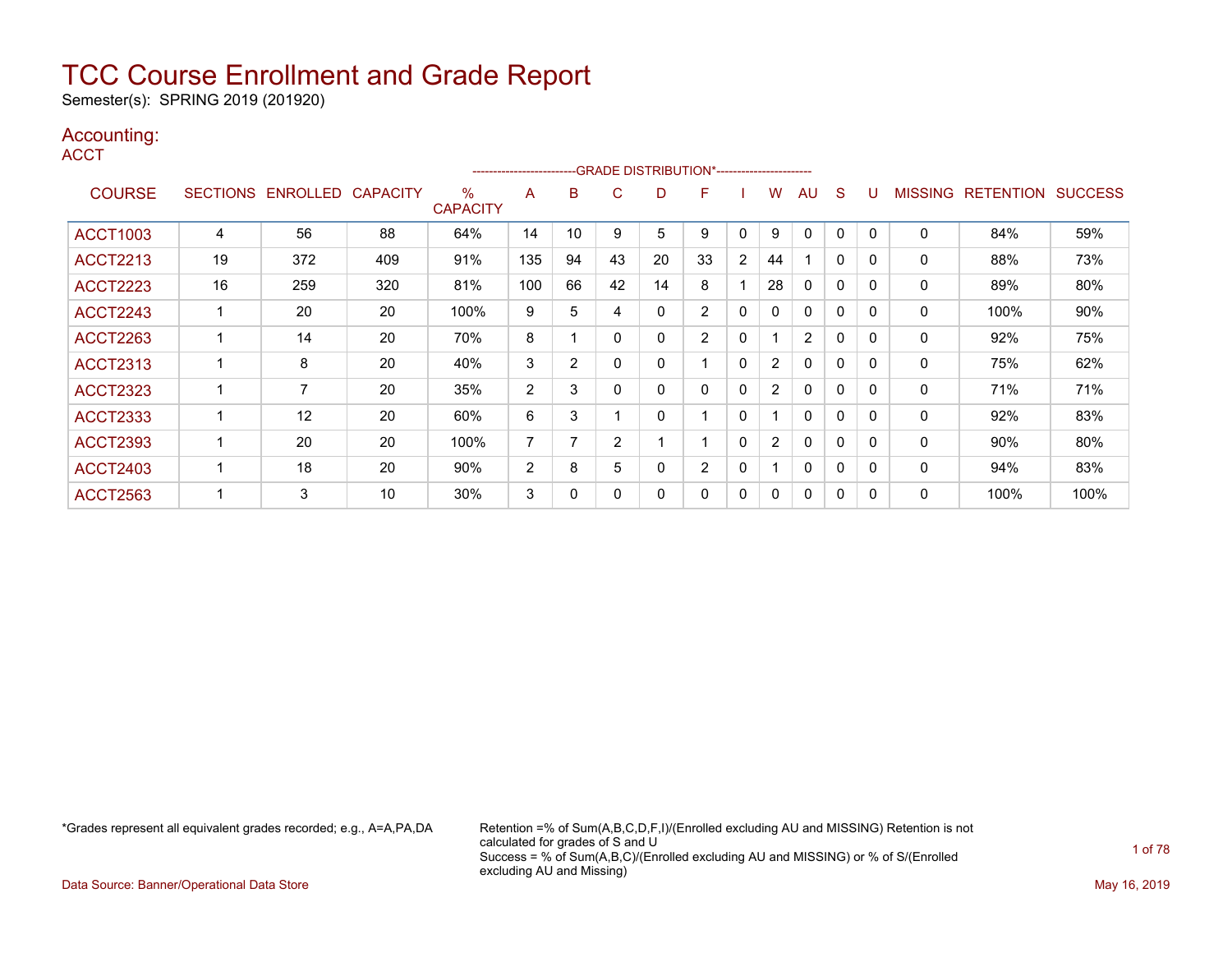Semester(s): SPRING 2019 (201920)

#### Allied Health: ALDH<sub>1</sub>

| ALDN            |    |                            |     |                         |     |    | --GRADE DISTRIBUTION*----------------------- |   |          |                |    |          |     |                           |     |
|-----------------|----|----------------------------|-----|-------------------------|-----|----|----------------------------------------------|---|----------|----------------|----|----------|-----|---------------------------|-----|
| <b>COURSE</b>   |    | SECTIONS ENROLLED CAPACITY |     | $\%$<br><b>CAPACITY</b> | A   | B. |                                              | D | н.       |                |    | WAUS.    | - U | MISSING RETENTION SUCCESS |     |
| <b>ALDH1013</b> |    | 52                         | 55  | 95%                     | 44  |    |                                              |   | $\Omega$ | 0 <sup>1</sup> | 2  | $\Omega$ |     | 96%                       | 96% |
| <b>ALDH1323</b> | 14 | 302                        | 339 | 89%                     | 128 | 76 | 36                                           | 8 | 16       | $\mathbf{0}$   | 38 | 0        |     | 87%                       | 79% |

\*Grades represent all equivalent grades recorded; e.g., A=A,PA,DA Retention =% of Sum(A,B,C,D,F,I)/(Enrolled excluding AU and MISSING) Retention is not calculated for grades of S and U Success = % of Sum(A,B,C)/(Enrolled excluding AU and MISSING) or % of S/(Enrolled excluding AU and Missing)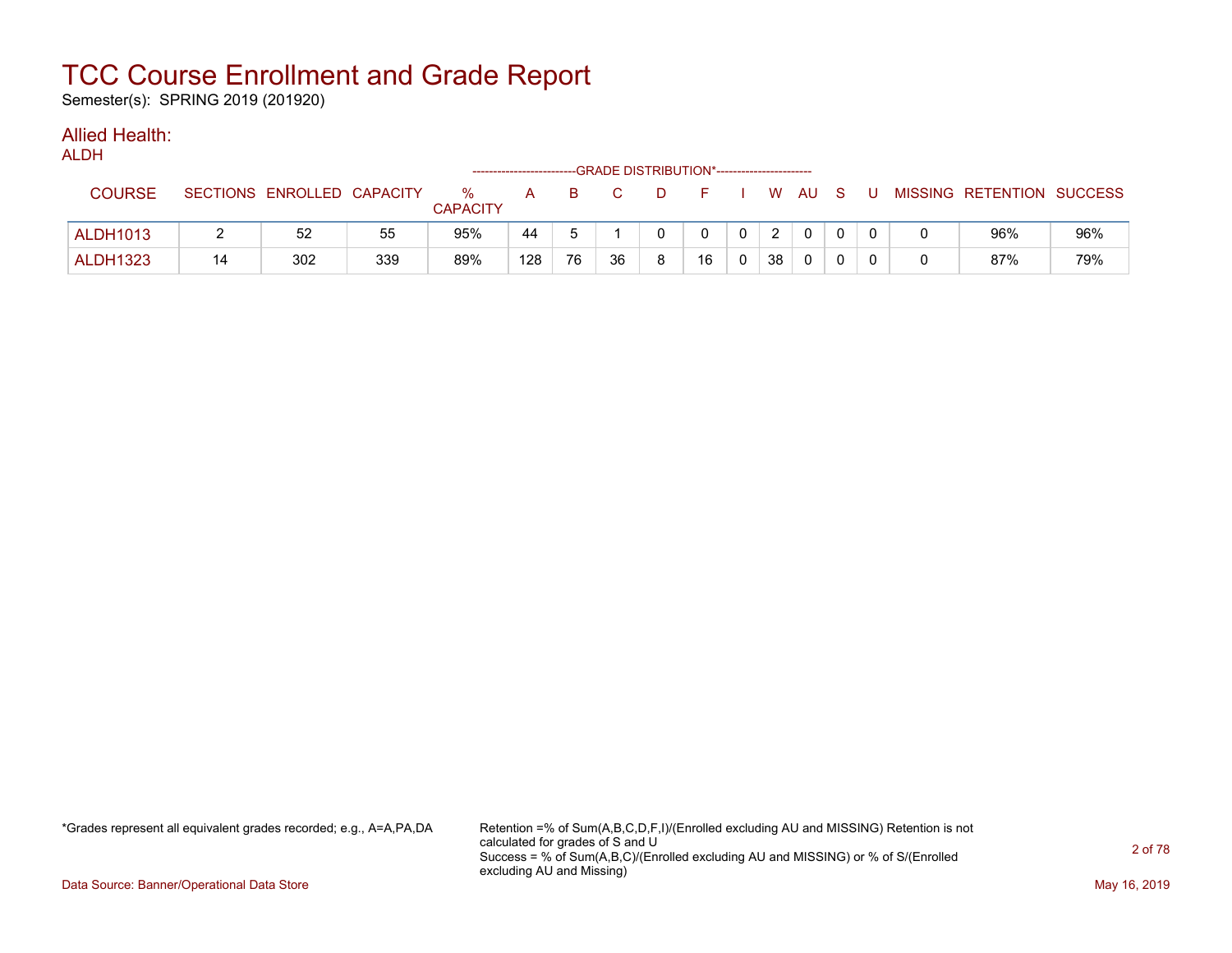Semester(s): SPRING 2019 (201920)

#### Art: ART

|                |              |                            |     |                         |              |                |                | -GRADE DISTRIBUTION*---------------------- |             |              |                |              |              |          |              |                           |      |
|----------------|--------------|----------------------------|-----|-------------------------|--------------|----------------|----------------|--------------------------------------------|-------------|--------------|----------------|--------------|--------------|----------|--------------|---------------------------|------|
| <b>COURSE</b>  |              | SECTIONS ENROLLED CAPACITY |     | $\%$<br><b>CAPACITY</b> | A            | B              | C              | D                                          | F           |              | W              | AU           | S            | U        |              | MISSING RETENTION SUCCESS |      |
| <b>ART1013</b> | 6            | 70                         | 72  | 97%                     | 26           | 28             | 4              | $\mathbf{1}$                               | 0           | $\mathbf{0}$ | 11             | 0            | $\mathbf{0}$ | 0        | 0            | 84%                       | 83%  |
| <b>ART1023</b> | 1            | 10                         | 10  | 100%                    | 4            | 4              | $\mathbf{0}$   | 0                                          | 0           | 0            | $\overline{c}$ | $\mathbf{0}$ | $\Omega$     | 0        | $\mathbf 0$  | 80%                       | 80%  |
| <b>ART1033</b> | 1            | 5                          | 5   | 100%                    | 3            | 0              |                | 1                                          | 0           | 0            | 0              | 0            | $\mathbf{0}$ | 0        | 0            | 100%                      | 80%  |
| <b>ART1053</b> | 1            | 20                         | 20  | 100%                    | 3            | 8              | 5              | $\overline{2}$                             | 0           | 0            | $\overline{2}$ | 0            | 0            | 0        | 0            | 90%                       | 80%  |
| <b>ART1063</b> | 3            | 31                         | 31  | 100%                    | 15           | 5              | 5              | $\overline{2}$                             | 0           | $\mathbf{0}$ | 4              | $\mathbf{0}$ | $\mathbf{0}$ | 0        | 0            | 87%                       | 81%  |
| <b>ART1083</b> | 3            | 29                         | 30  | 97%                     | 16           | 10             | $\mathbf 1$    | 0                                          | 0           | $\mathbf{0}$ | $\overline{2}$ | $\mathbf{0}$ | $\Omega$     | 0        | $\mathbf 0$  | 93%                       | 93%  |
| <b>ART1113</b> | 8            | 134                        | 155 | 86%                     | 58           | 34             | 21             | 3                                          | 8           | 1            | 9              | 0            | $\mathbf{0}$ | 0        | 0            | 93%                       | 84%  |
| <b>ART1123</b> | 3            | 27                         | 30  | 90%                     | 9            | 14             | 3              | 0                                          | 0           | 0            | $\mathbf 1$    | $\mathbf{0}$ | $\mathbf{0}$ | 0        | 0            | 96%                       | 96%  |
| <b>ART1133</b> | 3            | 11                         | 15  | 73%                     | 4            | 5              | $\overline{2}$ | 0                                          | 0           | $\mathbf{0}$ | $\mathbf{0}$   | $\mathbf{0}$ | $\Omega$     | 0        | 0            | 100%                      | 100% |
| <b>ART2083</b> | $\mathbf{1}$ | 3                          | 10  | 30%                     | $\mathbf{1}$ | $\overline{2}$ | 0              | 0                                          | 0           | $\mathbf{0}$ | 0              | $\mathbf{0}$ | $\Omega$     | 0        | 0            | 100%                      | 100% |
| <b>ART2093</b> | 1            | 4                          | 5   | 80%                     | 4            | 0              | 0              | 0                                          | 0           | 0            | 0              | 0            | 0            | 0        | 0            | 100%                      | 100% |
| <b>ART2223</b> | 1            | 10                         | 10  | 100%                    | 2            | 6              |                | 0                                          | 0           | 0            | 0              | 1            | $\mathbf{0}$ | 0        | 0            | 100%                      | 100% |
| <b>ART2233</b> | $\mathbf 1$  | $\overline{2}$             | 5   | 40%                     | $\mathbf{0}$ | 1              | $\mathbf{0}$   | 0                                          | 0           | $\mathbf{0}$ | 0              | $\mathbf 1$  | $\mathbf{0}$ | 0        | 0            | 100%                      | 100% |
| <b>ART2263</b> | $\mathbf{1}$ | 10                         | 13  | 77%                     | 8            | $\mathbf{0}$   | 0              | 0                                          | $\mathbf 1$ | 0            | $\mathbf{1}$   | $\mathbf{0}$ | $\mathbf{0}$ | 0        | 0            | 90%                       | 80%  |
| <b>ART2273</b> | $\mathbf 1$  | 3                          | 8   | 38%                     | $\mathbf 1$  | $\overline{2}$ | 0              | 0                                          | 0           | $\mathbf{0}$ | $\mathbf{0}$   | $\mathbf{0}$ | $\mathbf{0}$ | 0        | $\mathbf 0$  | 100%                      | 100% |
| <b>ART2283</b> | 1            | 5                          | 8   | 62%                     | 5            | 0              | 0              | 0                                          | 0           | 0            | $\Omega$       | $\mathbf{0}$ | $\Omega$     | 0        | 0            | 100%                      | 100% |
| <b>ART2413</b> | 1            | 13                         | 14  | 93%                     | 8            | 4              | 0              | 0                                          | $\mathbf 1$ | $\mathbf{0}$ | $\mathbf{0}$   | $\mathbf{0}$ | $\Omega$     | 0        | $\mathbf 0$  | 100%                      | 92%  |
| <b>ART2423</b> | 1            | 14                         | 14  | 100%                    | 6            | 6              | 0              | 0                                          | 0           | 0            | 2              | $\mathbf{0}$ | $\Omega$     | 0        | 0            | 86%                       | 86%  |
| <b>ART2503</b> | $\mathbf 1$  | 14                         | 15  | 93%                     | 13           | 1              | 0              | 0                                          | 0           | 0            | 0              | $\mathbf{0}$ | $\mathbf{0}$ | 0        | $\mathbf 0$  | 100%                      | 100% |
| <b>ART2813</b> | 1            | 19                         | 20  | 95%                     | 14           | 0              | 0              | 0                                          | 1.          | 0            | 3              | 1            | $\mathbf{0}$ | 0        | 0            | 83%                       | 78%  |
| <b>ART2823</b> | 1            | 13                         | 18  | 72%                     | 6            | 7              | 0              | 0                                          | 0           | 0            | 0              | 0            | 0            | 0        | 0            | 100%                      | 100% |
| <b>ART2853</b> | 2            | 17                         | 24  | 71%                     | 7            | 5              | 2              | 0                                          | 1           | $\mathbf{0}$ | $\overline{2}$ | 0            | 0            | $\Omega$ | $\mathbf{0}$ | 88%                       | 82%  |

\*Grades represent all equivalent grades recorded; e.g., A=A,PA,DA Retention =% of Sum(A,B,C,D,F,I)/(Enrolled excluding AU and MISSING) Retention is not calculated for grades of S and U Success = % of Sum(A,B,C)/(Enrolled excluding AU and MISSING) or % of S/(Enrolled excluding AU and Missing)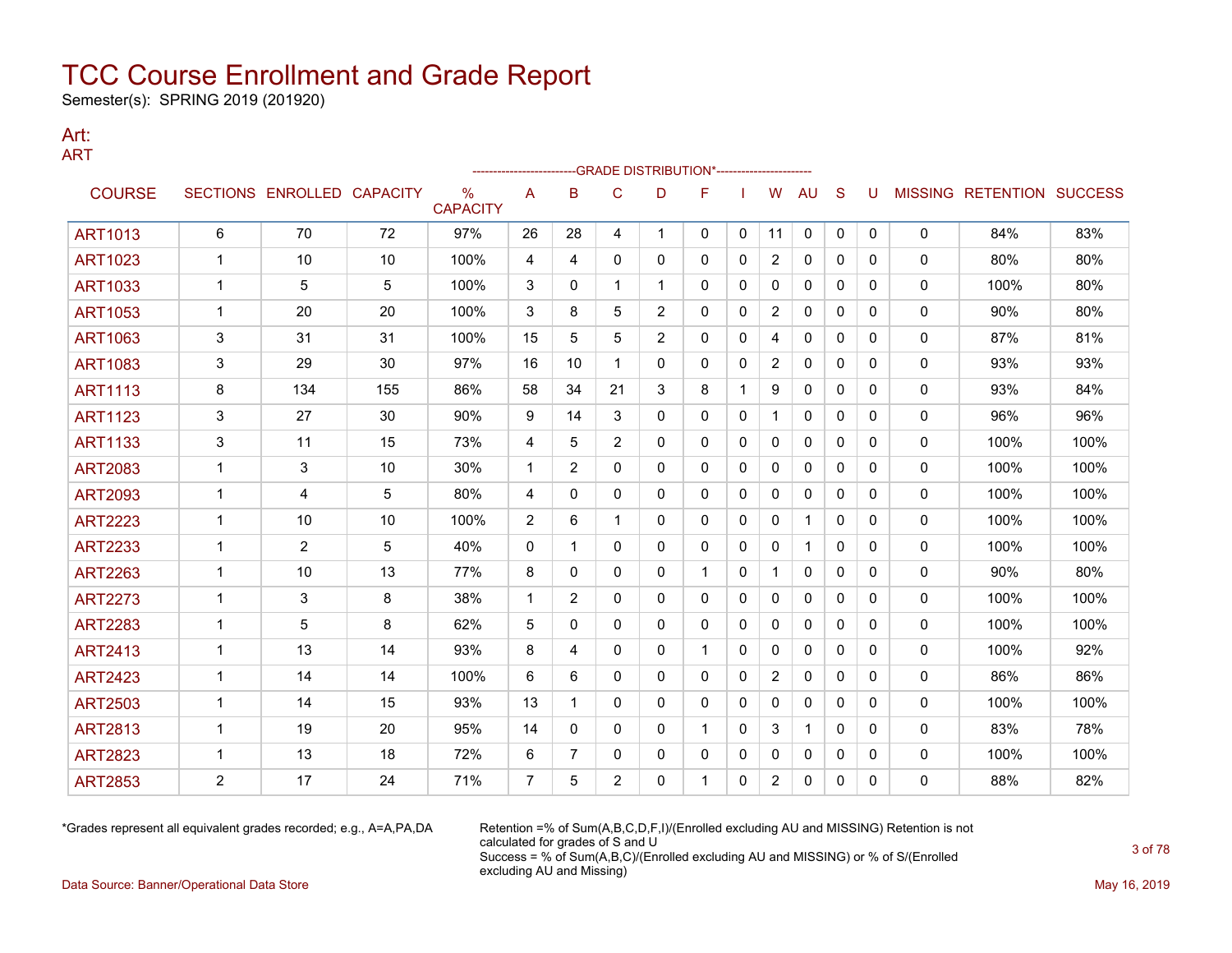Semester(s): SPRING 2019 (201920)

#### Art: ART

| .              |                            |    |                      |    |  | --GRADE DISTRIBUTION*----------------------- |  |          |    |    |                           |     |
|----------------|----------------------------|----|----------------------|----|--|----------------------------------------------|--|----------|----|----|---------------------------|-----|
| <b>COURSE</b>  | SECTIONS ENROLLED CAPACITY |    | %<br><b>CAPACITY</b> | A  |  |                                              |  | W AU     | S. | -U | MISSING RETENTION SUCCESS |     |
| <b>ART2913</b> |                            | 20 | 85%                  | 13 |  |                                              |  | $\Omega$ |    |    | 88%                       | 82% |
| <b>ART2993</b> |                            |    | 50%                  |    |  |                                              |  | 0        |    |    | 0%                        | 0%  |

\*Grades represent all equivalent grades recorded; e.g., A=A,PA,DA Retention =% of Sum(A,B,C,D,F,I)/(Enrolled excluding AU and MISSING) Retention is not calculated for grades of S and U Success = % of Sum(A,B,C)/(Enrolled excluding AU and MISSING) or % of S/(Enrolled excluding AU and Missing)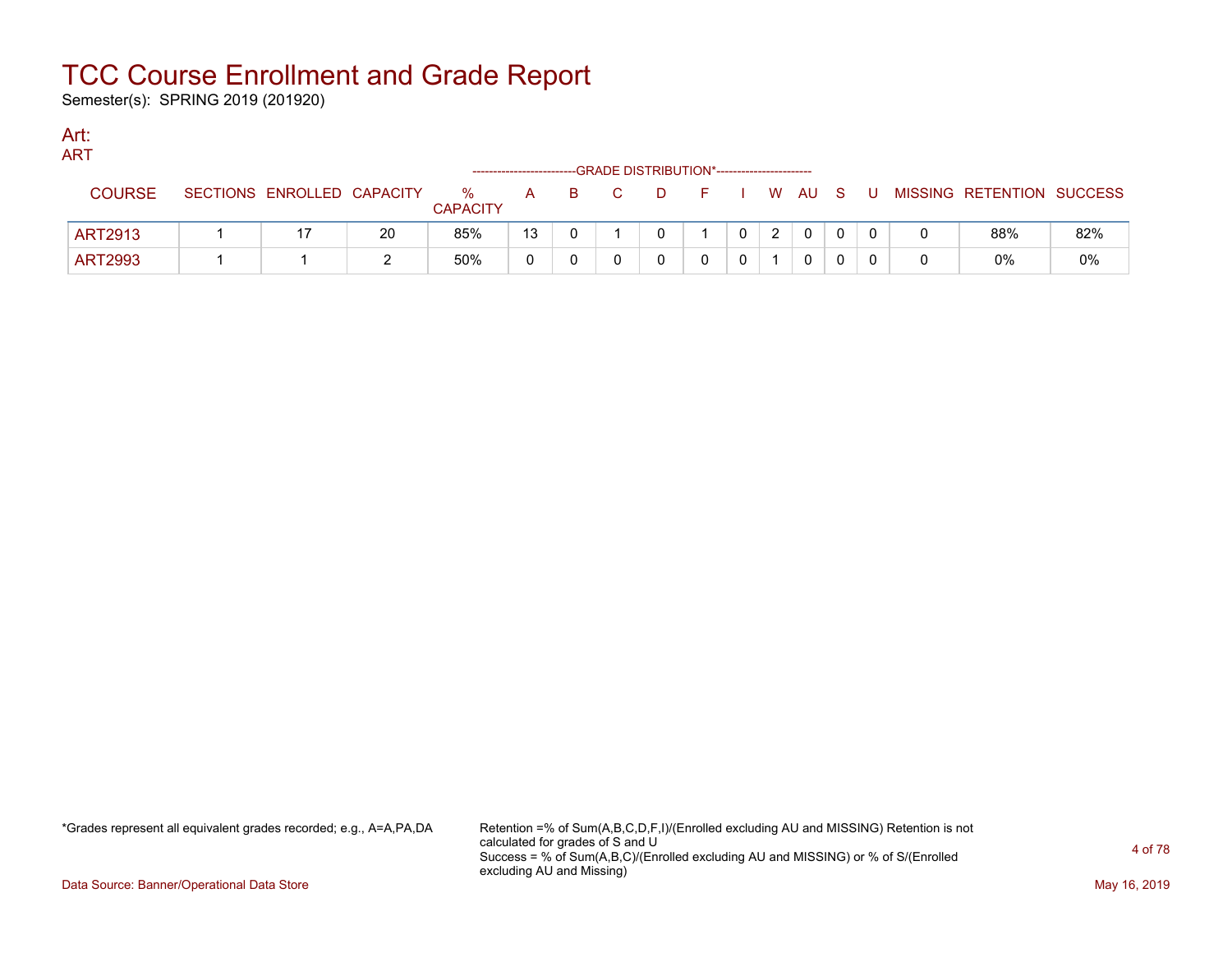Semester(s): SPRING 2019 (201920)

#### American Sign Language Ed: ASLE

|                 |    |                            |     | -------------------     |    |    |    |    | -GRADE DISTRIBUTION*----------------------- |   |                |              |              |   |                |                  |                |
|-----------------|----|----------------------------|-----|-------------------------|----|----|----|----|---------------------------------------------|---|----------------|--------------|--------------|---|----------------|------------------|----------------|
| <b>COURSE</b>   |    | SECTIONS ENROLLED CAPACITY |     | $\%$<br><b>CAPACITY</b> | A  | B  |    | D. | F                                           |   | w              | AU           | <sub>S</sub> |   | <b>MISSING</b> | <b>RETENTION</b> | <b>SUCCESS</b> |
| <b>ASLE1363</b> | 10 | 123                        | 148 | 83%                     | 46 | 26 | 15 | 6  | 11                                          |   | 18             |              | 0            | 0 | 0              | 85%              | 71%            |
| <b>ASLE1373</b> | 4  | 45                         | 56  | 80%                     | 18 | 8  |    | 6  | 5                                           |   |                | 0            | 0            | 0 | 0              | 98%              | 73%            |
| <b>ASLE1413</b> |    | 44                         | 54  | 81%                     | 15 | 5  | 4  |    | 12                                          | 0 | 8              | $\mathbf{0}$ | 0            |   | 0              | 82%              | 55%            |
| <b>ASLE2414</b> |    | 10                         | 15  | 67%                     | 3  |    |    |    |                                             |   | $\overline{2}$ | 0            | 0            | 0 | 0              | 80%              | 60%            |
| <b>ASLE2524</b> | ົ  | 20                         | 28  | 71%                     | 10 | 5  |    |    |                                             | 0 |                | 0            | 0            |   | 0              | 95%              | 90%            |

\*Grades represent all equivalent grades recorded; e.g., A=A,PA,DA Retention =% of Sum(A,B,C,D,F,I)/(Enrolled excluding AU and MISSING) Retention is not calculated for grades of S and U Success = % of Sum(A,B,C)/(Enrolled excluding AU and MISSING) or % of S/(Enrolled excluding AU and Missing)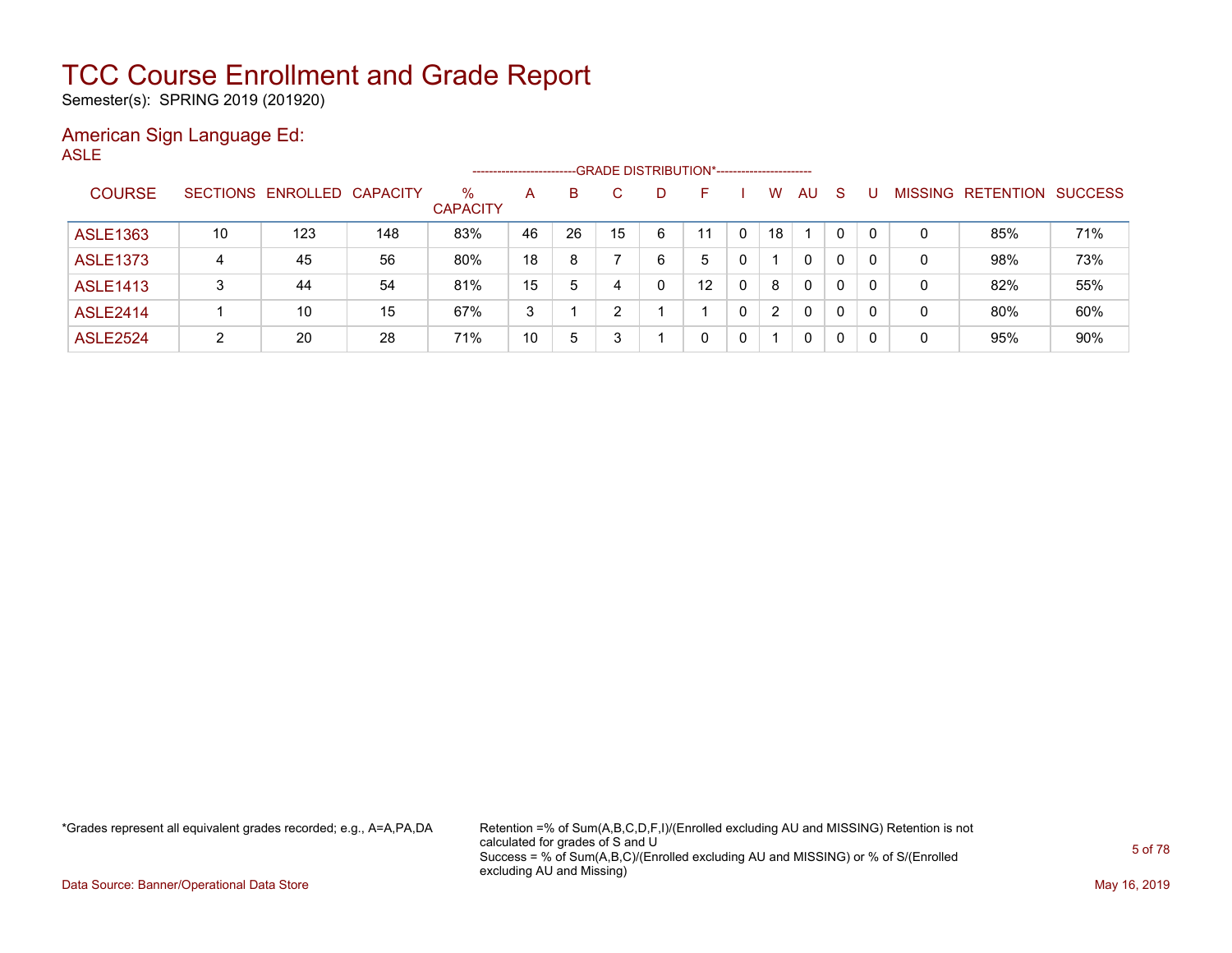Semester(s): SPRING 2019 (201920)

### Astronomy:

| <b>ASTR</b>     |    |     |                 |    | ------------------------GRADE DISTRIBUTION*----------------------- |              |    |                |                 |  |  |                                                                             |     |
|-----------------|----|-----|-----------------|----|--------------------------------------------------------------------|--------------|----|----------------|-----------------|--|--|-----------------------------------------------------------------------------|-----|
| <b>COURSE</b>   |    |     | <b>CAPACITY</b> |    |                                                                    |              |    |                |                 |  |  | SECTIONS ENROLLED CAPACITY % A B C D F I W AU S U MISSING RETENTION SUCCESS |     |
| <b>ASTR1104</b> | 99 | 110 | 90%             | 37 | 19                                                                 | $\mathbf{Q}$ | 17 | 0 <sup>1</sup> | 10 <sup>1</sup> |  |  | 90%                                                                         | 66% |

\*Grades represent all equivalent grades recorded; e.g., A=A,PA,DA Retention =% of Sum(A,B,C,D,F,I)/(Enrolled excluding AU and MISSING) Retention is not calculated for grades of S and U Success = % of Sum(A,B,C)/(Enrolled excluding AU and MISSING) or % of S/(Enrolled excluding AU and Missing)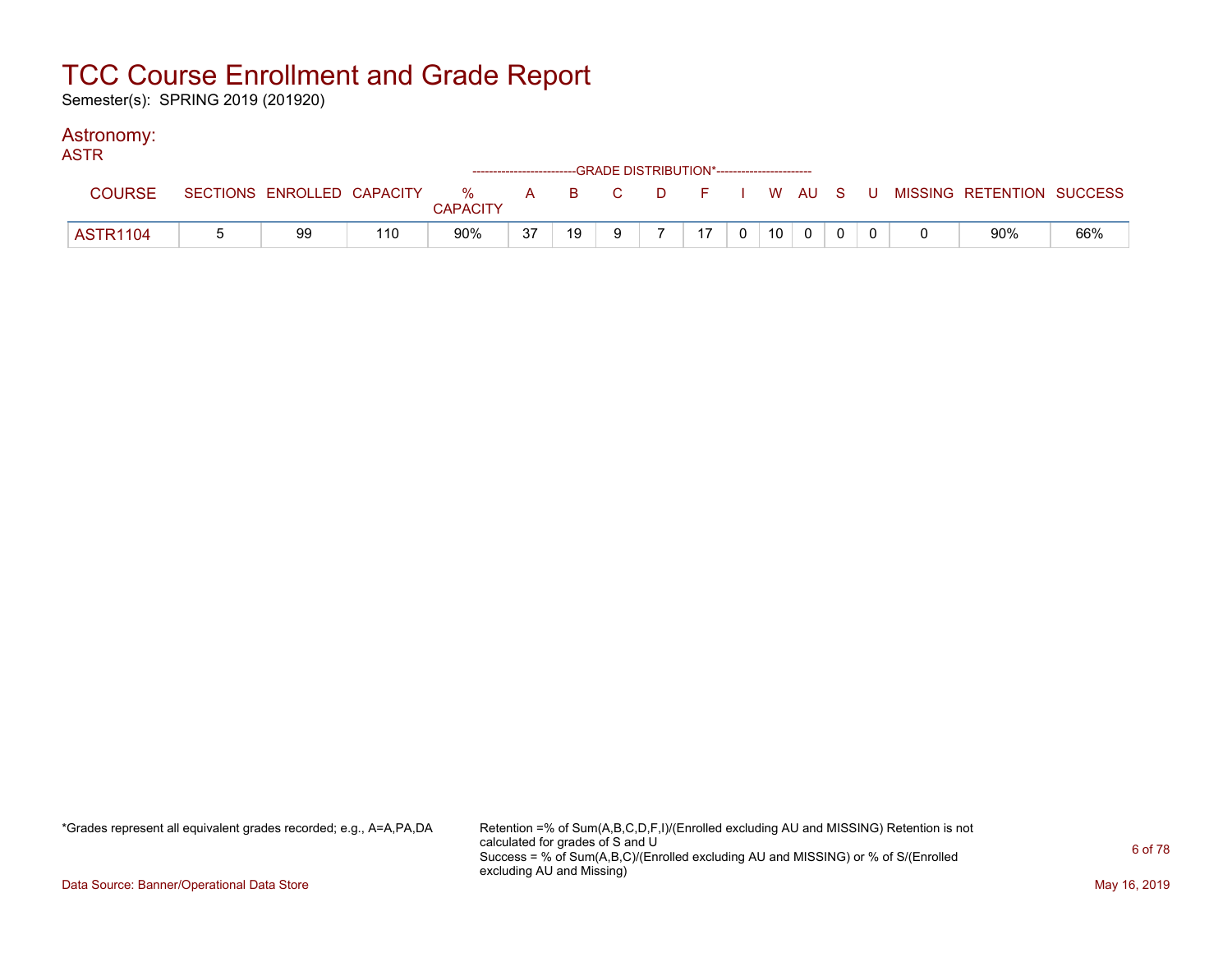Semester(s): SPRING 2019 (201920)

### Aviation Sciences Technology: AVST

|                 |                |                   |                 |                         | ---------------------- |                |                | -GRADE DISTRIBUTION*---------------------- |          |                |                |              |          |              |                |                  |                |
|-----------------|----------------|-------------------|-----------------|-------------------------|------------------------|----------------|----------------|--------------------------------------------|----------|----------------|----------------|--------------|----------|--------------|----------------|------------------|----------------|
| <b>COURSE</b>   |                | SECTIONS ENROLLED | <b>CAPACITY</b> | $\%$<br><b>CAPACITY</b> | Α                      | B              | C              | D                                          | F        |                | W              | AU           | S        | U            | <b>MISSING</b> | <b>RETENTION</b> | <b>SUCCESS</b> |
| <b>AVST1113</b> | $\mathbf 1$    | 17                | 20              | 85%                     | 6                      | 3              | 3              |                                            | 1        | $\mathbf{0}$   | 3              | $\mathbf{0}$ | 0        | $\mathbf{0}$ | $\Omega$       | 82%              | 71%            |
| <b>AVST1222</b> | 1              | 9                 | 20              | 45%                     | $\mathbf{0}$           | 0              | 0              | 0                                          | 0        | 6              | 3              | 0            | 0        | 0            | 0              | 67%              | $0\%$          |
| <b>AVST1232</b> | 1              | 3                 | 20              | 15%                     | $\mathbf 1$            | 0              | $\Omega$       | 0                                          | 0        | $\overline{2}$ | $\Omega$       | $\Omega$     | $\Omega$ | 0            | 0              | 100%             | 33%            |
| <b>AVST1354</b> | 1              | 9                 | 20              | 45%                     | 6                      | $\overline{2}$ | $\mathbf{0}$   | 0                                          | 0        | $\Omega$       |                | $\mathbf{0}$ | $\Omega$ | $\Omega$     | 0              | 89%              | 89%            |
| <b>AVST1364</b> |                | 9                 | 20              | 45%                     | 9                      | $\Omega$       | $\Omega$       | 0                                          | 0        | $\Omega$       | $\Omega$       | $\Omega$     | $\Omega$ | $\Omega$     | $\mathbf{0}$   | 100%             | 100%           |
| <b>AVST1403</b> | $\mathbf{1}$   | 21                | 26              | 81%                     | 12                     | 6              | 3              | 0                                          | 0        | 0              | 0              | $\mathbf{0}$ | $\Omega$ | $\Omega$     | 0              | 100%             | 100%           |
| <b>AVST2113</b> | $\overline{2}$ | 23                | 40              | 58%                     | 16                     | 3              | $\overline{2}$ | 0                                          | 0        | 0              | $\overline{2}$ | $\mathbf{0}$ | $\Omega$ | $\Omega$     | 0              | 91%              | 91%            |
| <b>AVST2132</b> | 1              | 13                | 20              | 65%                     | $\mathbf 1$            | $\Omega$       | $\mathbf{0}$   | 0                                          | 0        | 12             | $\mathbf{0}$   | $\mathbf{0}$ | $\Omega$ | $\Omega$     | 0              | 100%             | 8%             |
| <b>AVST2152</b> | $\mathbf{1}$   | 1                 | 20              | 5%                      | 0                      | 0              | $\mathbf{0}$   | 0                                          | 0        |                | $\mathbf 0$    | 0            | 0        | 0            | 0              | 100%             | $0\%$          |
| <b>AVST2162</b> | 1              | $\overline{7}$    | 20              | 35%                     | $\overline{7}$         | $\Omega$       | 0              | 0                                          | 0        | 0              | $\mathbf{0}$   | 0            | 0        | 0            | $\Omega$       | 100%             | 100%           |
| <b>AVST2182</b> | $\mathbf 1$    | 5                 | 20              | 25%                     | $\mathbf 1$            | 0              | 0              | 0                                          | 0        | 4              | $\Omega$       | 0            | 0        | 0            | $\Omega$       | 100%             | 20%            |
| <b>AVST2213</b> | 2              | 30                | 40              | 75%                     | 20                     | 5              | 3              | 0                                          | 1        | $\Omega$       |                | $\Omega$     | $\Omega$ | 0            | 0              | 97%              | 93%            |
| <b>AVST2226</b> | $\mathbf{1}$   | 10                | 15              | 67%                     | 8                      | 2              | $\mathbf{0}$   | 0                                          | $\Omega$ | $\mathbf 0$    | $\Omega$       | $\Omega$     | $\Omega$ | $\Omega$     | 0              | 100%             | 100%           |
| <b>AVST2246</b> | 1              | $\overline{7}$    | 15              | 47%                     | 6                      | 0              | $\Omega$       | 0                                          |          | $\Omega$       | $\Omega$       | $\Omega$     | $\Omega$ | 0            | $\mathbf{0}$   | 100%             | 86%            |
| <b>AVST2253</b> | 1              | 10                | 20              | 50%                     | 9                      | $\Omega$       | $\mathbf{0}$   | 0                                          | 0        | $\mathbf 0$    |                | $\mathbf{0}$ | 0        | $\Omega$     | 0              | 90%              | 90%            |
| <b>AVST2262</b> | 1              | 9                 | 20              | 45%                     | 8                      | 0              | $\mathbf{0}$   | 0                                          |          | $\mathbf{0}$   | $\Omega$       | $\mathbf{0}$ | $\Omega$ | $\Omega$     | 0              | 100%             | 89%            |
| <b>AVST2273</b> | 1              | 8                 | 20              | 40%                     | 5                      | 3              | $\mathbf{0}$   | 0                                          | 0        | 0              | $\mathbf{0}$   | $\mathbf{0}$ | $\Omega$ | $\Omega$     | 0              | 100%             | 100%           |
| <b>AVST2313</b> | $\mathbf{1}$   | 15                | 25              | 60%                     | 2                      | 9              | 3              |                                            | 0        | 0              | $\mathbf 0$    | 0            | 0        | 0            | 0              | 100%             | 93%            |
| <b>AVST2413</b> |                | $\overline{7}$    | 15              | 47%                     | 5                      | 1              |                | 0                                          | 0        | 0              | 0              | $\mathbf{0}$ | 0        | $\Omega$     | $\Omega$       | 100%             | 100%           |

\*Grades represent all equivalent grades recorded; e.g., A=A,PA,DA Retention =% of Sum(A,B,C,D,F,I)/(Enrolled excluding AU and MISSING) Retention is not calculated for grades of S and U Success = % of Sum(A,B,C)/(Enrolled excluding AU and MISSING) or % of S/(Enrolled excluding AU and Missing) Data Source: Banner/Operational Data Store May 16, 2019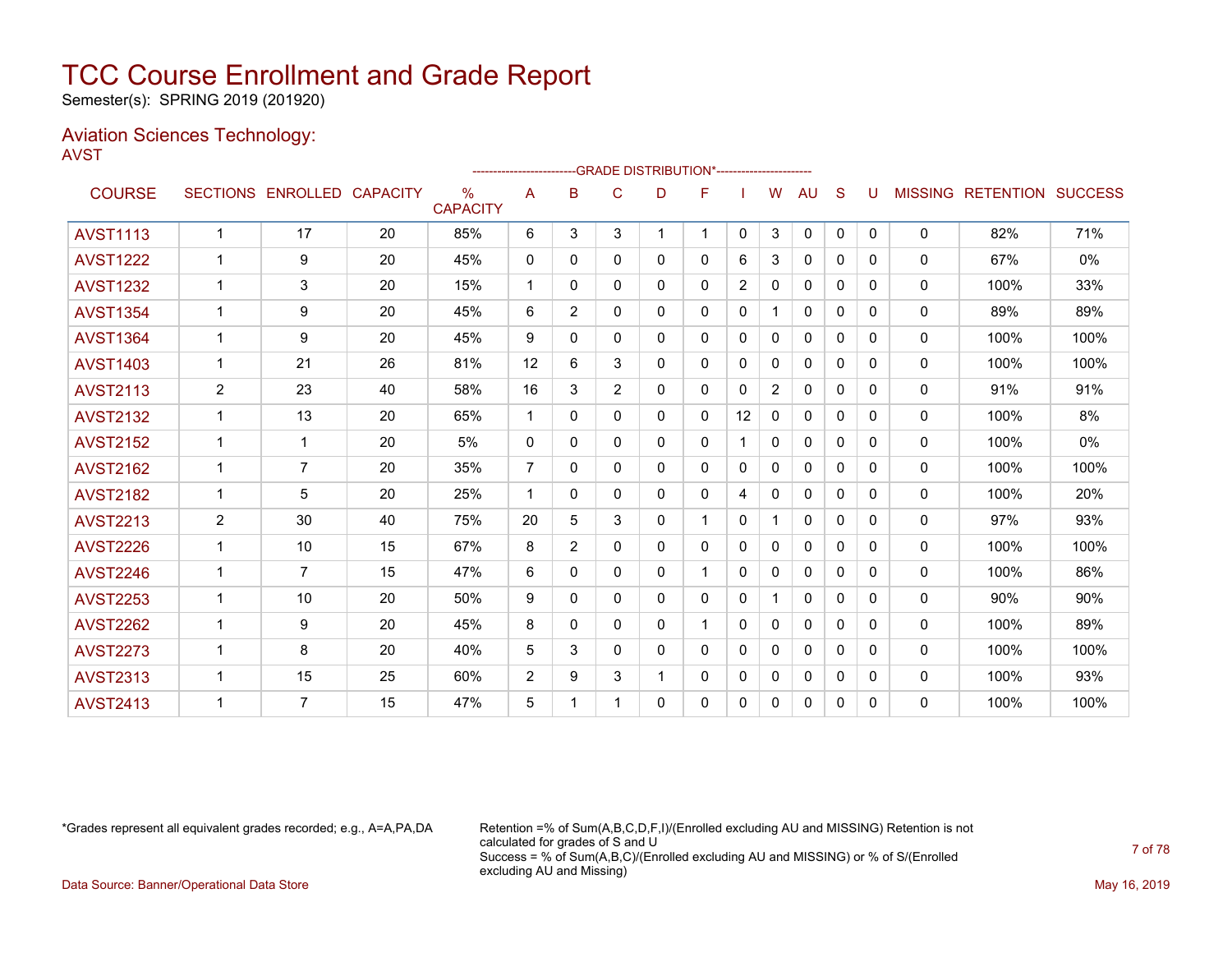Semester(s): SPRING 2019 (201920)

### Biology:

| $\overline{\phantom{a}}$ |
|--------------------------|
|--------------------------|

|                 |                 |          |                 |                         | ----------------------- |     |                | -- GRADE DISTRIBUTION*------------------------ |                |              |    |              |              |              |                |                  |                |
|-----------------|-----------------|----------|-----------------|-------------------------|-------------------------|-----|----------------|------------------------------------------------|----------------|--------------|----|--------------|--------------|--------------|----------------|------------------|----------------|
| <b>COURSE</b>   | <b>SECTIONS</b> | ENROLLED | <b>CAPACITY</b> | $\%$<br><b>CAPACITY</b> | A                       | B   | C              | D                                              | F              |              | W  | AU           | S            |              | <b>MISSING</b> | <b>RETENTION</b> | <b>SUCCESS</b> |
| <b>BIOL1113</b> | 3               | 61       | 68              | 90%                     | 15                      | 10  | 15             | 6                                              | 9              | $\mathbf{0}$ | 6  | 0            | 0            | $\Omega$     | $\mathbf 0$    | 90%              | 66%            |
| <b>BIOL1114</b> | 24              | 476      | 538             | 88%                     | 139                     | 142 | 89             | 28                                             | 28             |              | 49 | 0            | 0            | $\Omega$     | 0              | 90%              | 78%            |
| <b>BIOL1224</b> | 32              | 719      | 764             | 94%                     | 200                     | 214 | 149            | 43                                             | 45             | 2            | 66 | 0            | $\mathbf{0}$ | $\Omega$     | 0              | 91%              | 78%            |
| <b>BIOL1314</b> | 13              | 287      | 312             | 92%                     | 124                     | 60  | 37             | 9                                              | 15             | 0            | 42 | 0            | 0            | $\Omega$     | 0              | 85%              | 77%            |
| <b>BIOL1324</b> |                 | 23       | 24              | 96%                     | 3                       | 11  | 5              |                                                | 0              | 0            | 3  | 0            | 0            | <sup>0</sup> | 0              | 87%              | 83%            |
| <b>BIOL1383</b> | 45              | 1,040    | 1,136           | 92%                     | 430                     | 289 | 135            | 48                                             | 65             | 2            | 71 | $\mathbf{0}$ | $\mathbf{0}$ | $\Omega$     | 0              | 93%              | 82%            |
| <b>BIOL1404</b> |                 | 12       | 24              | 50%                     | 5                       | 3   | $\overline{2}$ | 0                                              | $\overline{2}$ | 0            | 0  | $\mathbf{0}$ | $\mathbf 0$  | $\Omega$     | $\mathbf 0$    | 100%             | 83%            |
| <b>BIOL1604</b> | 4               | 90       | 92              | 98%                     | 26                      | 28  | 26             | 3                                              | $\overline{2}$ | $\Omega$     | 5  | 0            | 0            | $\Omega$     | 0              | 94%              | 89%            |
| <b>BIOL2134</b> | 19              | 409      | 452             | 90%                     | 138                     | 77  | 60             | 21                                             | 18             | $\mathbf{0}$ | 94 |              | $\mathbf{0}$ | <sup>0</sup> | $\mathbf 0$    | 77%              | 67%            |
| <b>BIOL2154</b> | 13              | 274      | 312             | 88%                     | 103                     | 92  | 51             | 8                                              | 4              | $\mathbf{0}$ | 16 | 0            | $\mathbf 0$  | $\Omega$     | 0              | 94%              | 90%            |
| <b>BIOL2164</b> | 14              | 298      | 332             | 90%                     | 108                     | 93  | 46             | 11                                             | 5              |              | 34 | 0            | 0            | <sup>0</sup> | 0              | 89%              | 83%            |
| <b>BIOL2313</b> |                 | 19       | 20              | 95%                     | 8                       | 8   | $\overline{2}$ |                                                | 0              | $\mathbf{0}$ | 0  | 0            | 0            | $\Omega$     | 0              | 100%             | 95%            |

\*Grades represent all equivalent grades recorded; e.g., A=A,PA,DA Retention =% of Sum(A,B,C,D,F,I)/(Enrolled excluding AU and MISSING) Retention is not calculated for grades of S and U Success = % of Sum(A,B,C)/(Enrolled excluding AU and MISSING) or % of S/(Enrolled excluding AU and Missing)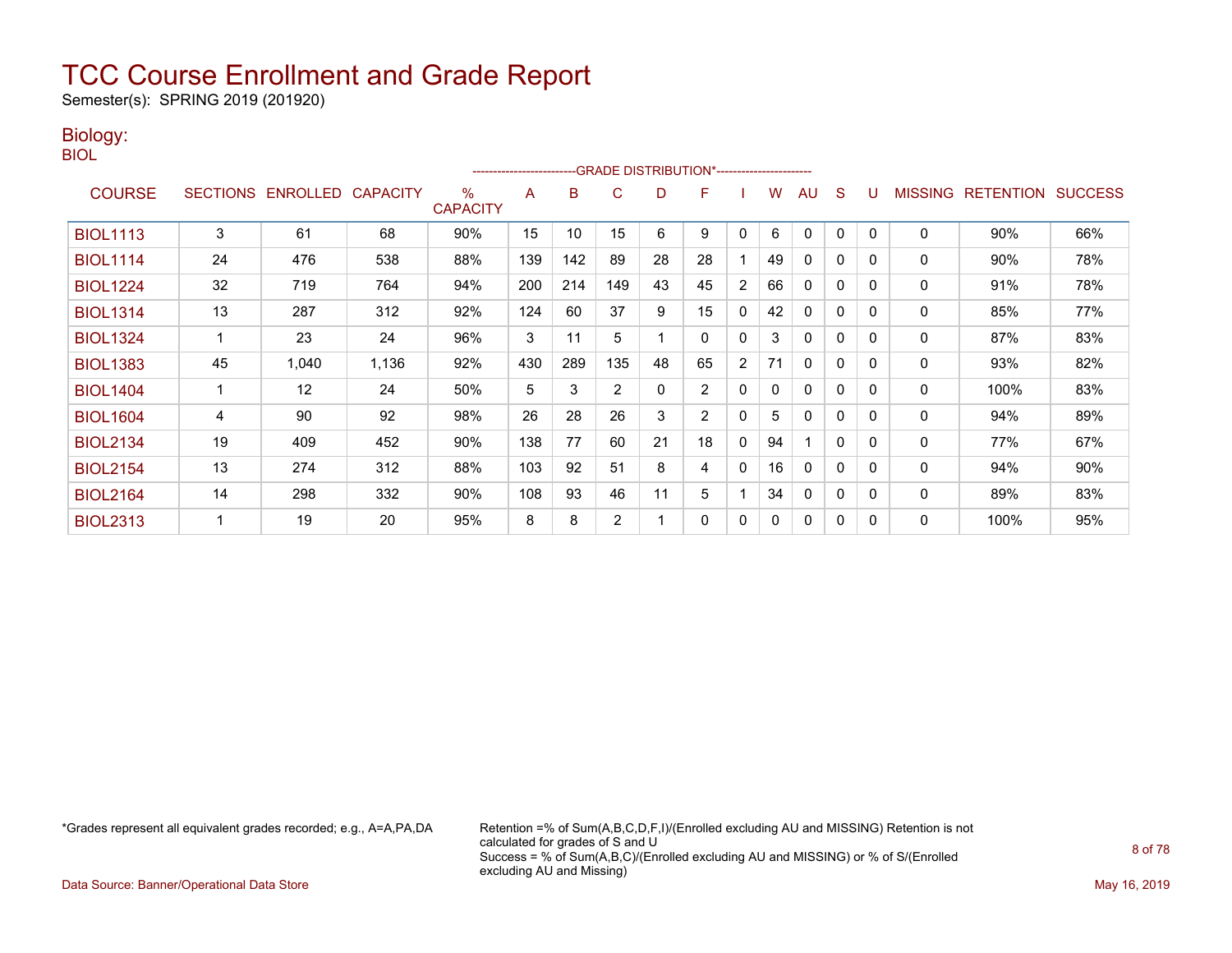Semester(s): SPRING 2019 (201920)

### Biotechnology: BIOT

|                 |                            |         |                         | ---------------------- |   |   | -- GRADE DISTRIBUTION*------------------------ |   |   |    |              |   |   |                   |                |
|-----------------|----------------------------|---------|-------------------------|------------------------|---|---|------------------------------------------------|---|---|----|--------------|---|---|-------------------|----------------|
| <b>COURSE</b>   | SECTIONS ENROLLED CAPACITY |         | $\%$<br><b>CAPACITY</b> | A                      | B |   | D                                              | ⊢ | w | AU | <sub>S</sub> |   |   | MISSING RETENTION | <b>SUCCESS</b> |
| <b>BIOT1113</b> | 11                         | $12 \,$ | 92%                     | 3                      | 3 |   |                                                |   | 5 | 0  | 0            | 0 | 0 | 55%               | 55%            |
| <b>BIOT1314</b> | 18                         | 24      | 75%                     | 8                      | 6 | 4 |                                                |   |   | 0  | 0            | 0 | 0 | 100%              | 100%           |
| <b>BIOT2101</b> | 20                         | 20      | 100%                    | 14                     | 3 | 3 |                                                |   |   | 0  | 0            | 0 | 0 | 100%              | 100%           |
| <b>BIOT2334</b> | 12                         | 12      | 100%                    | 4                      | 4 | 4 |                                                |   |   | 0  | $\mathbf{0}$ | 0 | 0 | 100%              | 100%           |
| <b>BIOT2512</b> | 3                          | 3       | 100%                    | 3                      |   |   |                                                |   |   | 0  | 0            | 0 | 0 | 100%              | 100%           |

\*Grades represent all equivalent grades recorded; e.g., A=A,PA,DA Retention =% of Sum(A,B,C,D,F,I)/(Enrolled excluding AU and MISSING) Retention is not calculated for grades of S and U Success = % of Sum(A,B,C)/(Enrolled excluding AU and MISSING) or % of S/(Enrolled excluding AU and Missing)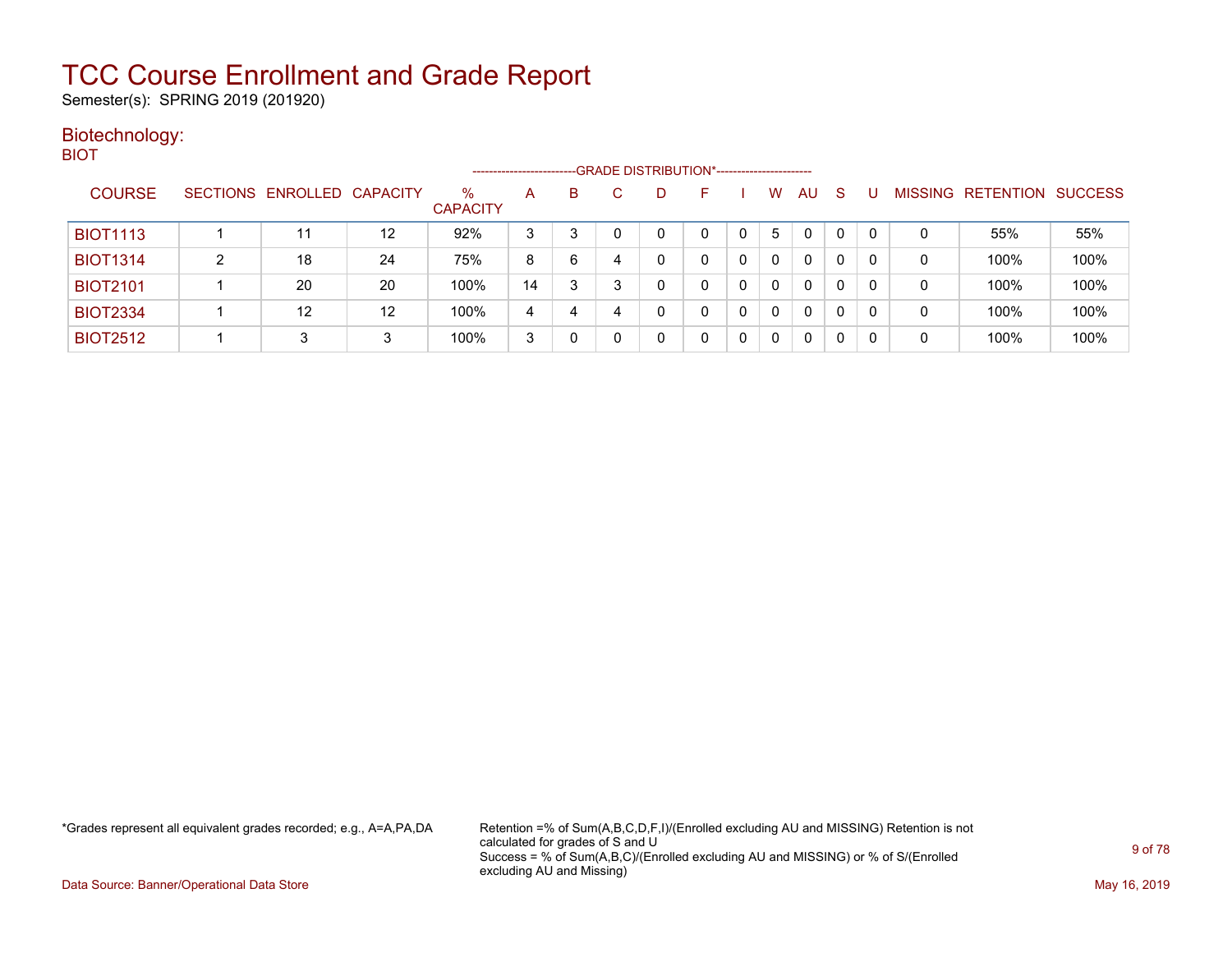Semester(s): SPRING 2019 (201920)

### Business:

**BUSN** 

|                 |                |                   |                 |                         | ------------------------ |    |    | --- GRADE DISTRIBUTION*------------------------ |                |   |    |              |              |          |                |                  |                |
|-----------------|----------------|-------------------|-----------------|-------------------------|--------------------------|----|----|-------------------------------------------------|----------------|---|----|--------------|--------------|----------|----------------|------------------|----------------|
| <b>COURSE</b>   |                | SECTIONS ENROLLED | <b>CAPACITY</b> | $\%$<br><b>CAPACITY</b> | A                        | B  | C  | D                                               | F              |   | w  | AU           | <sub>S</sub> |          | <b>MISSING</b> | <b>RETENTION</b> | <b>SUCCESS</b> |
| <b>BUSN1053</b> | 18             | 411               | 436             | 94%                     | 214                      | 71 | 51 | 19                                              | 15             | 0 | 41 | $\Omega$     | 0            |          | 0              | $90\%$           | 82%            |
| <b>BUSN1123</b> | $\overline{2}$ | 39                | 40              | 98%                     | 15                       | 8  |    | 0                                               | 5              | 0 | 7  | $\mathbf{0}$ | $\Omega$     |          | $\mathbf 0$    | 82%              | 69%            |
| <b>BUSN1353</b> | 3              | 57                | 60              | 95%                     | 13                       | 13 | 9  | $\overline{2}$                                  |                | 0 | 19 | $\mathbf{0}$ | 0            | $\Omega$ | $\mathbf 0$    | 67%              | 61%            |
| <b>BUSN2053</b> |                | 8                 | 20              | 40%                     | 5                        |    |    | 0                                               |                | 0 |    | $\mathbf{0}$ | 0            |          | 0              | 88%              | 75%            |
| <b>BUSN2313</b> | 3              | 46                | 76              | 61%                     | 16                       | 16 | 6  | $\overline{2}$                                  | 3              |   | 2  | $\mathbf{0}$ | $\Omega$     |          | 0              | 96%              | 83%            |
| <b>BUSN2433</b> | 5              | 98                | 100             | 98%                     | 52                       | 24 | C  | 3                                               | $\overline{2}$ | 0 | 15 | $\mathbf{0}$ | 0            | $\Omega$ | $\mathbf 0$    | 85%              | 80%            |
| <b>BUSN2513</b> |                | 9                 | 20              | 45%                     | ⇁                        |    |    | 0                                               | 0              | 0 |    | $\mathbf{0}$ | 0            |          | 0              | 89%              | 89%            |
| <b>BUSN2523</b> |                | 10                | 20              | 50%                     | 6                        | 3  |    | 0                                               | 0              | 0 | 0  | $\mathbf{0}$ | $\Omega$     |          | 0              | 100%             | 100%           |

\*Grades represent all equivalent grades recorded; e.g., A=A,PA,DA Retention =% of Sum(A,B,C,D,F,I)/(Enrolled excluding AU and MISSING) Retention is not calculated for grades of S and U Success = % of Sum(A,B,C)/(Enrolled excluding AU and MISSING) or % of S/(Enrolled excluding AU and Missing)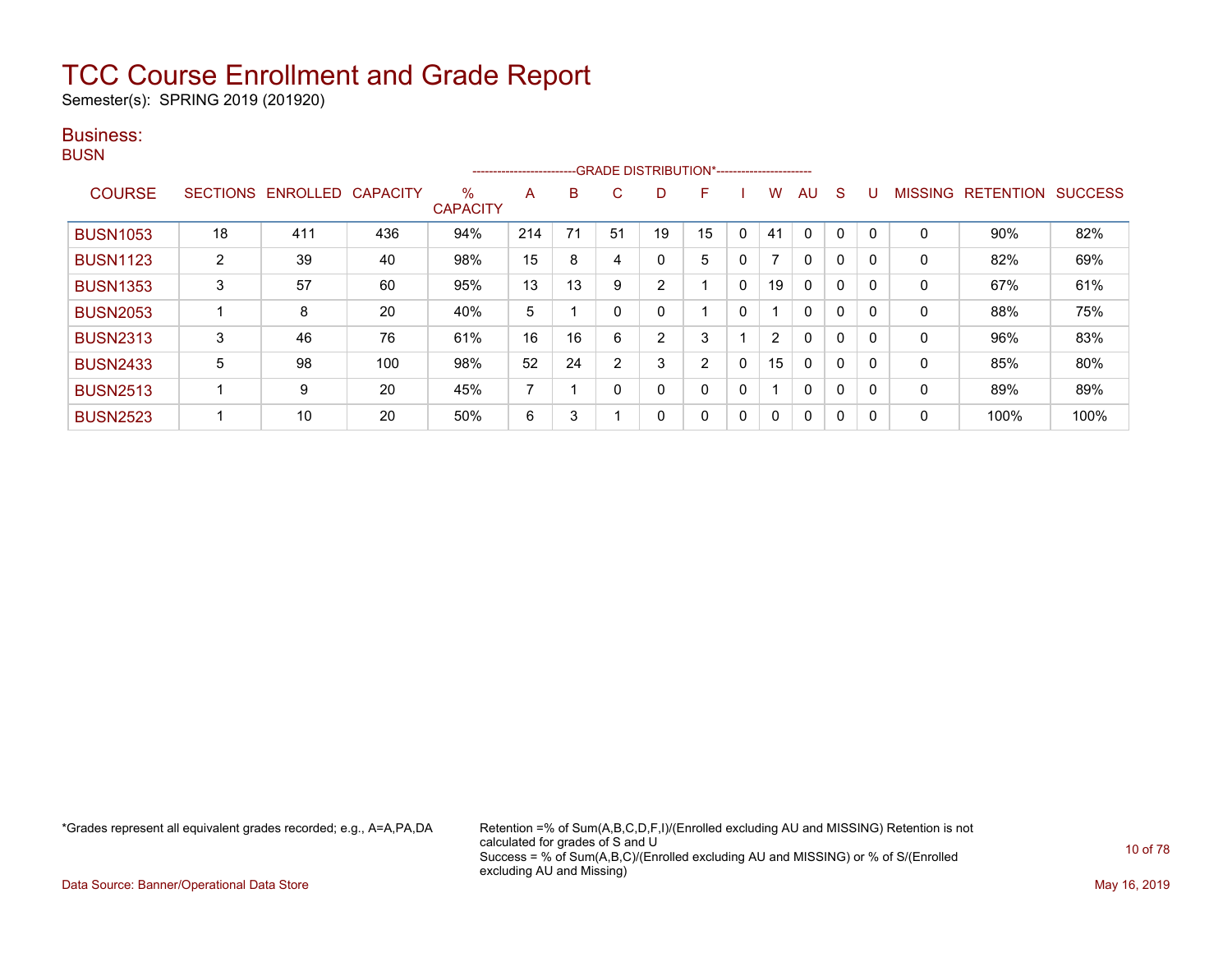Semester(s): SPRING 2019 (201920)

### Chemistry:

| ۰, |
|----|
|----|

|                 |                 |                   |     |                         |    | -------------------------GRADE DISTRIBUTION*---------------------- |    |                   |                |   |                |              |              |              |                |                  |                |
|-----------------|-----------------|-------------------|-----|-------------------------|----|--------------------------------------------------------------------|----|-------------------|----------------|---|----------------|--------------|--------------|--------------|----------------|------------------|----------------|
| <b>COURSE</b>   | <b>SECTIONS</b> | ENROLLED CAPACITY |     | $\%$<br><b>CAPACITY</b> | A  | B                                                                  |    | D                 | F              |   | w              | AU           | <sub>S</sub> |              | <b>MISSING</b> | <b>RETENTION</b> | <b>SUCCESS</b> |
| <b>CHEM1114</b> | 11              | 221               | 244 | 91%                     | 48 | 62                                                                 | 35 | 9                 | 24             |   | 43             | 0            | 0            | $\mathbf{0}$ | $\Omega$       | 81%              | 66%            |
| <b>CHEM1134</b> | $\overline{2}$  | 34                | 48  | 71%                     | 8  | 4                                                                  | 9  |                   | 4              | 0 | 9              | 0            | 0            | 0            | $\mathbf 0$    | 74%              | 62%            |
| <b>CHEM1315</b> | 17              | 395               | 404 | 98%                     | 98 | 107                                                                | 60 | $12 \overline{ }$ | 28             |   | 89             | $\mathbf{0}$ | 0            | 0            | 0              | 77%              | 67%            |
| <b>CHEM1365</b> |                 | 24                | 24  | 100%                    | 4  |                                                                    |    |                   | $\overline{2}$ | 0 | 3              | $\mathbf{0}$ | 0            | 0            | $\mathbf 0$    | 88%              | 75%            |
| <b>CHEM1415</b> |                 | 157               | 164 | 96%                     | 49 | 49                                                                 | 32 | 2                 | 8              | 0 | 17             | $\mathbf{0}$ | 0            | 0            | 0              | 89%              | 83%            |
| <b>CHEM2145</b> | 3               | 33                | 36  | 92%                     | 13 | 12                                                                 | 8  | 0                 | 0              | 0 | 0              | $\mathbf{0}$ | 0            | 0            | 0              | 100%             | 100%           |
| <b>CHEM2245</b> | $\overline{2}$  | 22                | 24  | 92%                     | 9  | 6                                                                  | 5  |                   | 0              | 0 | $\overline{2}$ | 0            | 0            | 0            | $\mathbf 0$    | 91%              | 91%            |

\*Grades represent all equivalent grades recorded; e.g., A=A,PA,DA Retention =% of Sum(A,B,C,D,F,I)/(Enrolled excluding AU and MISSING) Retention is not calculated for grades of S and U Success = % of Sum(A,B,C)/(Enrolled excluding AU and MISSING) or % of S/(Enrolled excluding AU and Missing)

Data Source: Banner/Operational Data Store May 16, 2019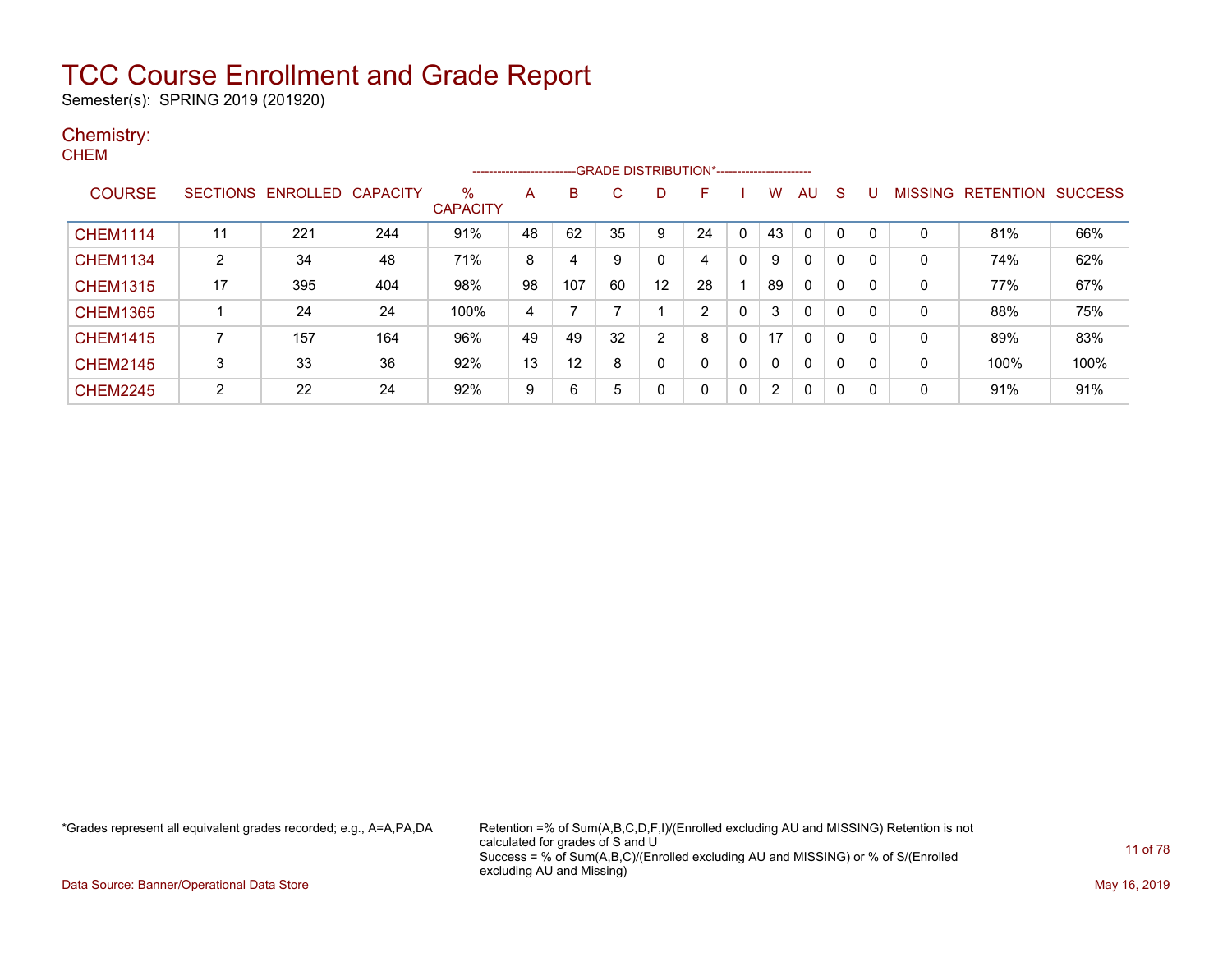Semester(s): SPRING 2019 (201920)

### Child Development:

**CHLD** 

|                 |                 |                 |                 |                         |    |                |                |                | --- GRADE DISTRIBUTION*------------------------ |              |                |              |              |          |                |                  |                |
|-----------------|-----------------|-----------------|-----------------|-------------------------|----|----------------|----------------|----------------|-------------------------------------------------|--------------|----------------|--------------|--------------|----------|----------------|------------------|----------------|
| <b>COURSE</b>   | <b>SECTIONS</b> | <b>ENROLLED</b> | <b>CAPACITY</b> | $\%$<br><b>CAPACITY</b> | A  | B              | С              | D              | F                                               |              | w              | AU           | S            |          | <b>MISSING</b> | <b>RETENTION</b> | <b>SUCCESS</b> |
| <b>CHLD2003</b> | 8               | 135             | 160             | 84%                     | 54 | 30             | 17             | 8              | 15                                              | $\mathbf{0}$ | 11             | $\mathbf{0}$ | $\mathbf{0}$ | $\Omega$ | $\mathbf{0}$   | 92%              | 75%            |
| <b>CHLD2023</b> | $\overline{2}$  | 29              | 40              | 72%                     | 16 | $\overline{2}$ | 3              | 2              | 3                                               | 0            | 3              | 0            | 0            | 0        | 0              | 90%              | 72%            |
| <b>CHLD2032</b> |                 | 22              | 20              | 110%                    | 18 | 4              | 0              | 0              | $\mathbf{0}$                                    | 0            | 0              | 0            | 0            | 0        | $\mathbf{0}$   | 100%             | 100%           |
| <b>CHLD2042</b> |                 | 23              | 20              | 115%                    | 11 | 4              | 5              | 0              | $\overline{2}$                                  | 0            |                | $\mathbf{0}$ | 0            | $\Omega$ | 0              | 96%              | 87%            |
| <b>CHLD2103</b> | 6               | 112             | 120             | 93%                     | 31 | 29             | 12             | 5              | 25                                              |              | 9              | 0            | 0            | 0        | 0              | 92%              | 64%            |
| <b>CHLD2113</b> |                 | 20              | 20              | 100%                    | 4  | 5              | 3              | $\overline{2}$ | 4                                               | 0            | $\overline{2}$ | $\mathbf{0}$ | 0            | 0        | $\mathbf{0}$   | 90%              | 60%            |
| <b>CHLD2203</b> | 3               | 59              | 60              | 98%                     | 27 | 12             | 11             | 3              | 5                                               | 0            |                | $\mathbf{0}$ | 0            | $\Omega$ | $\mathbf{0}$   | 98%              | 85%            |
| <b>CHLD2213</b> | $\overline{2}$  | 39              | 40              | 98%                     | 18 | 11             |                | 0              | 4                                               | 0            | 5              | 0            | 0            | 0        | 0              | 87%              | 77%            |
| <b>CHLD2233</b> | 3               | 55              | 60              | 92%                     | 30 | 14             | 4              | 0              | $\mathbf{0}$                                    | 0            | 7              | $\Omega$     | 0            | $\Omega$ | 0              | 87%              | 87%            |
| <b>CHLD2243</b> | 2               | 32              | 40              | 80%                     | 24 | $\overline{2}$ | 4              | 0              | 0                                               | 0            | $\overline{2}$ | $\mathbf{0}$ | 0            | $\Omega$ | $\mathbf{0}$   | 94%              | 94%            |
| <b>CHLD2253</b> | $\overline{2}$  | 18              | 24              | 75%                     | 14 | 3              | 0              | 0              | 0                                               | 0            |                | $\mathbf{0}$ | 0            | 0        | $\mathbf{0}$   | 94%              | 94%            |
| <b>CHLD2413</b> | $\overline{2}$  | 39              | 40              | 98%                     | 12 | 12             | $\overline{2}$ | 1              | 8                                               | 0            | 4              | 0            | 0            | $\Omega$ | $\mathbf{0}$   | 90%              | 67%            |
| <b>CHLD2513</b> | $\overline{2}$  | 20              | 24              | 83%                     | 11 | 5              | $\overline{2}$ | 0              | 0                                               | 0            | $\overline{2}$ | 0            | 0            | $\Omega$ | $\mathbf{0}$   | 90%              | 90%            |
| <b>CHLD2613</b> |                 | 19              | 20              | 95%                     | 10 | 5              | 0              | 1              |                                                 | 0            | $\overline{2}$ | $\Omega$     | 0            | 0        | $\mathbf{0}$   | 89%              | 79%            |

\*Grades represent all equivalent grades recorded; e.g., A=A,PA,DA Retention =% of Sum(A,B,C,D,F,I)/(Enrolled excluding AU and MISSING) Retention is not calculated for grades of S and U Success = % of Sum(A,B,C)/(Enrolled excluding AU and MISSING) or % of S/(Enrolled excluding AU and Missing)

Data Source: Banner/Operational Data Store May 16, 2019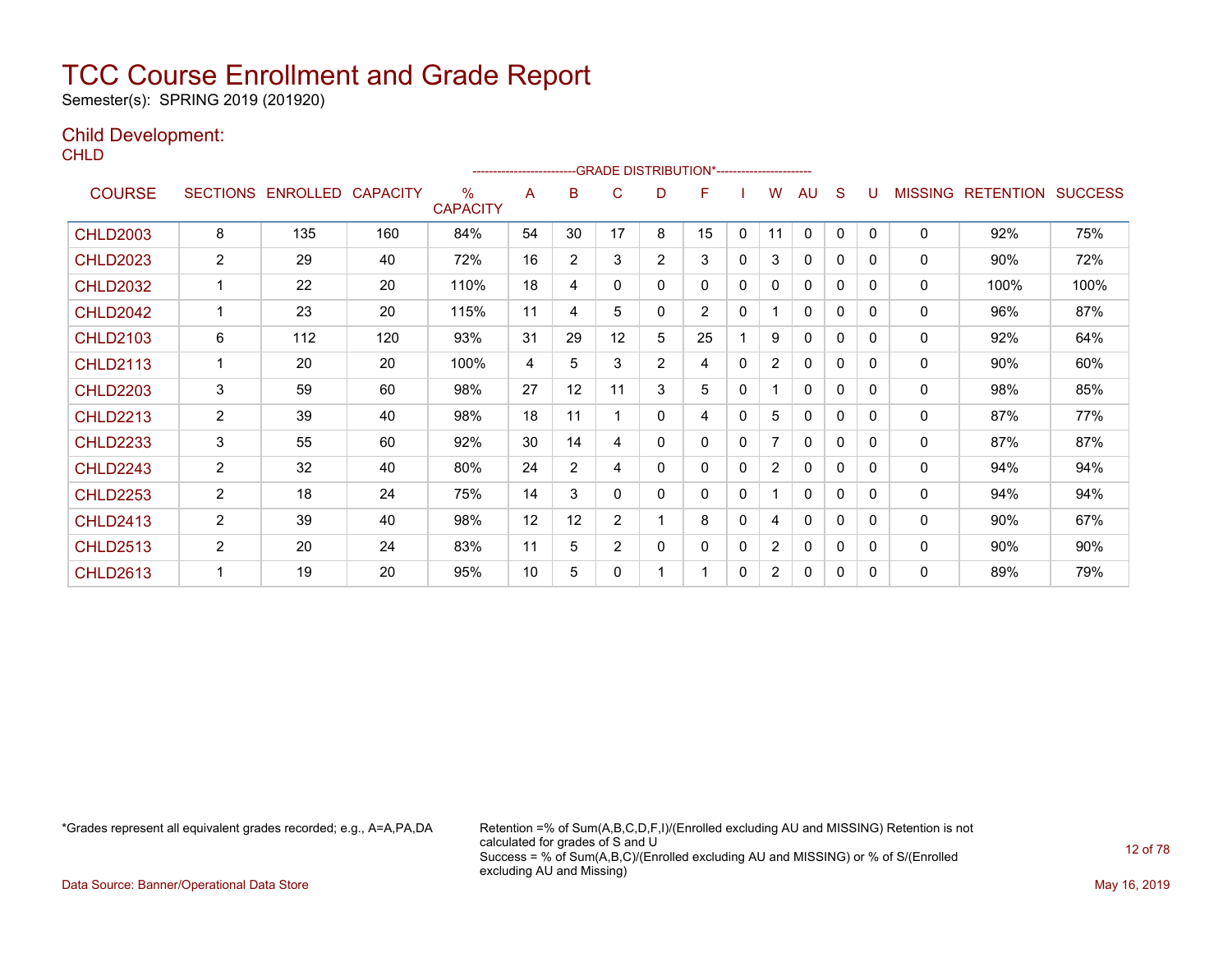Semester(s): SPRING 2019 (201920)

#### Chinese:  $C$

| <b>UHIND</b>    |                            |    |                 | ------------------------GRADE DISTRIBUTION*----------------------- |          |          |                |  |  |                                                  |     |
|-----------------|----------------------------|----|-----------------|--------------------------------------------------------------------|----------|----------|----------------|--|--|--------------------------------------------------|-----|
| <b>COURSE</b>   | SECTIONS ENROLLED CAPACITY |    | <b>CAPACITY</b> |                                                                    |          |          |                |  |  | % A B C D F I W AU S U MISSING—RETENTION SUCCESS |     |
| <b>CHNS1213</b> |                            | 15 | 53%             |                                                                    | $\Omega$ | $\Omega$ | 0 <sup>1</sup> |  |  | 88%                                              | 88% |

\*Grades represent all equivalent grades recorded; e.g., A=A,PA,DA Retention =% of Sum(A,B,C,D,F,I)/(Enrolled excluding AU and MISSING) Retention is not calculated for grades of S and U Success = % of Sum(A,B,C)/(Enrolled excluding AU and MISSING) or % of S/(Enrolled excluding AU and Missing)

Data Source: Banner/Operational Data Store May 16, 2019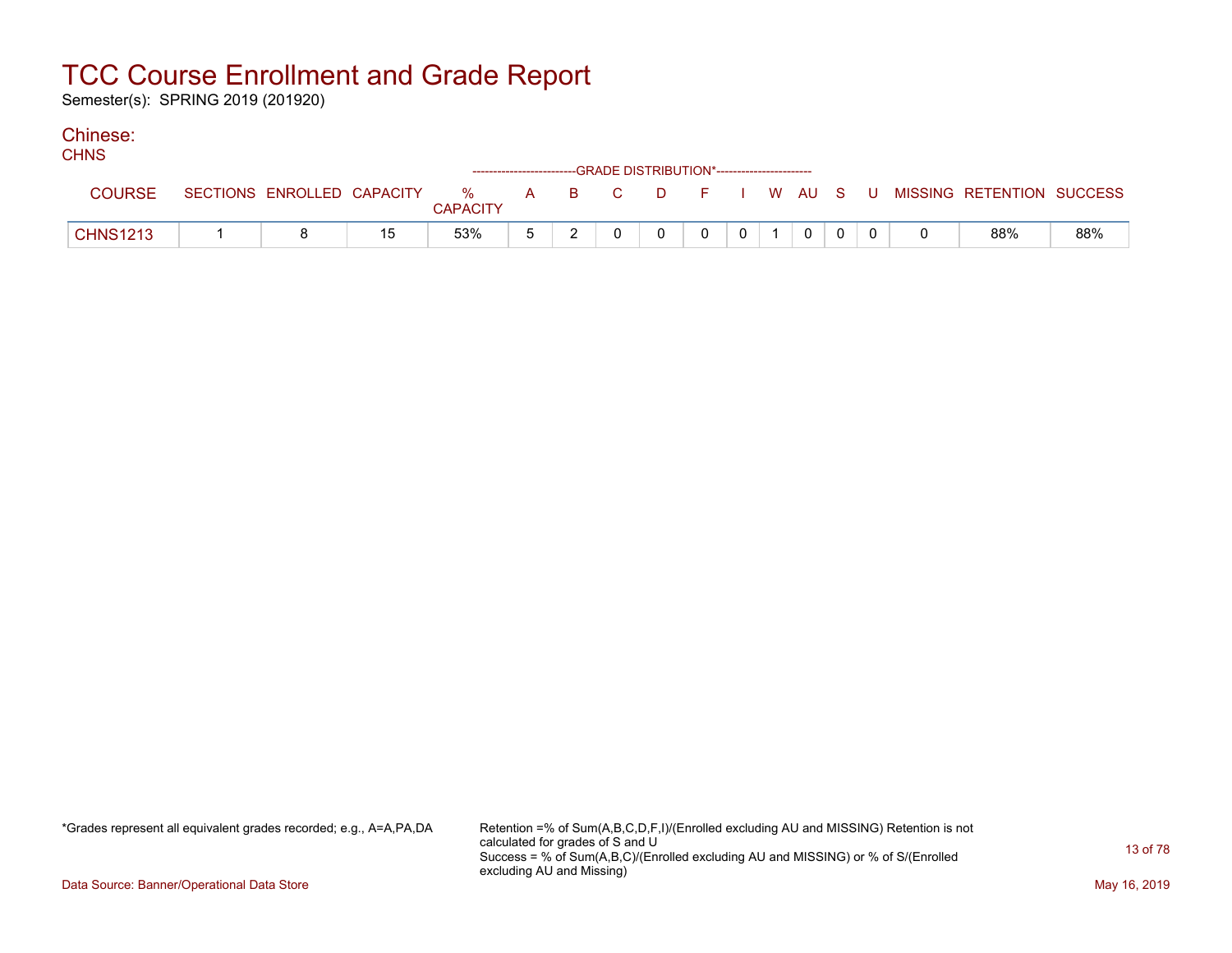Semester(s): SPRING 2019 (201920)

### College Experience:

COLL<sup>'</sup>

|                 |    |                            |     |                      | ------------------------- |    |    |    | -- GRADE DISTRIBUTION*------------------------ |    |              |              |  |                           |      |
|-----------------|----|----------------------------|-----|----------------------|---------------------------|----|----|----|------------------------------------------------|----|--------------|--------------|--|---------------------------|------|
| <b>COURSE</b>   |    | SECTIONS ENROLLED CAPACITY |     | %<br><b>CAPACITY</b> | А                         |    |    |    |                                                | W  | AU.          |              |  | MISSING RETENTION SUCCESS |      |
| <b>COLL1002</b> | 33 | 567                        | 660 | 86%                  | 183                       | 72 | 79 | 39 | 100                                            | 93 | $\mathbf{0}$ | $\mathbf{0}$ |  | 84%                       | 59%  |
| <b>COLL1991</b> |    | 15                         | 50  | 30%                  | 11                        |    |    |    |                                                |    |              |              |  | 100%                      | 100% |

\*Grades represent all equivalent grades recorded; e.g., A=A,PA,DA Retention =% of Sum(A,B,C,D,F,I)/(Enrolled excluding AU and MISSING) Retention is not calculated for grades of S and U Success = % of Sum(A,B,C)/(Enrolled excluding AU and MISSING) or % of S/(Enrolled excluding AU and Missing)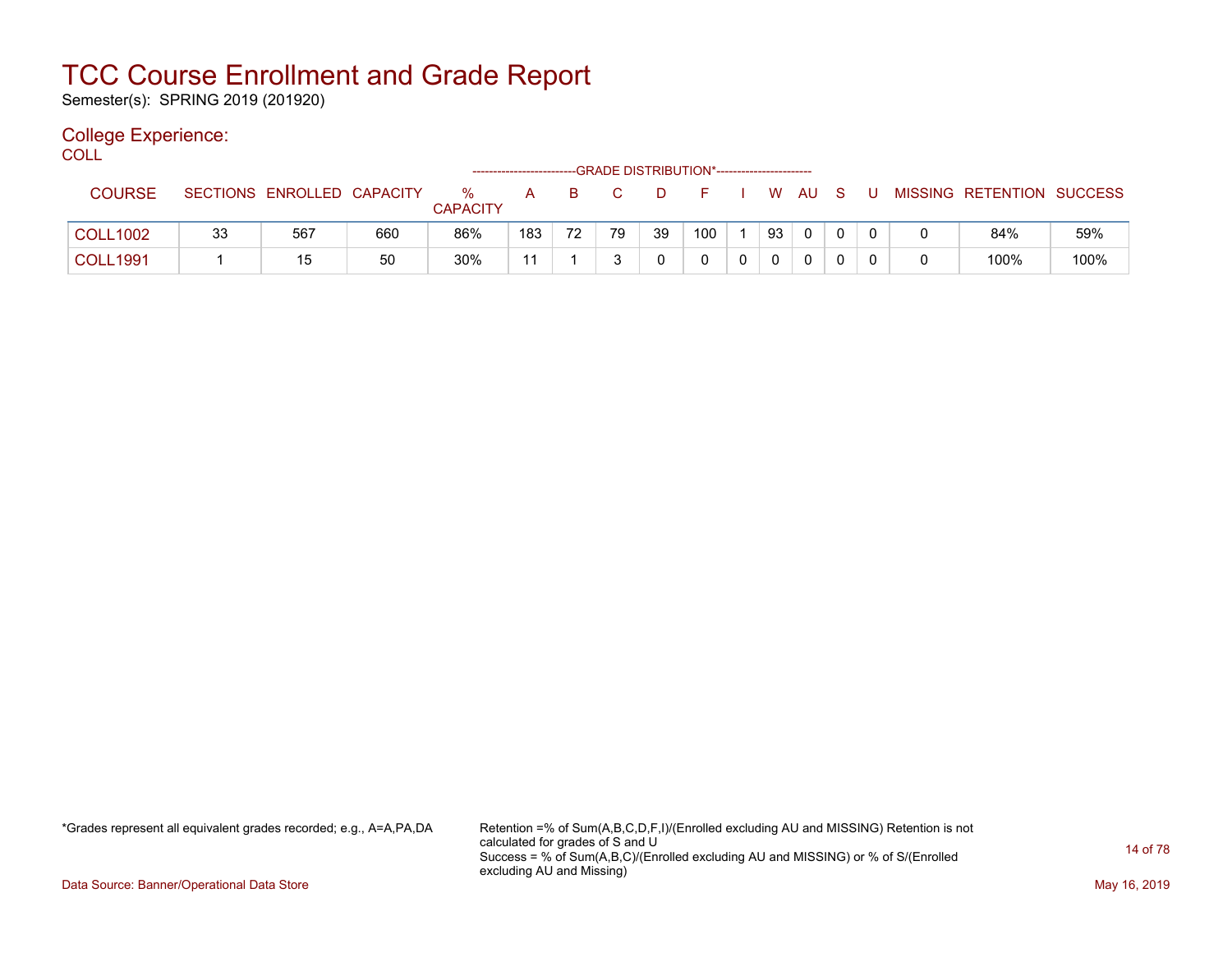Semester(s): SPRING 2019 (201920)

#### Communication: COMM

|                 |    |                            |       |                      | -------------------- |     | -GRADE DISTRIBUTION*----------------------- |             |    |    |     |              |              |              |   |                           |      |
|-----------------|----|----------------------------|-------|----------------------|----------------------|-----|---------------------------------------------|-------------|----|----|-----|--------------|--------------|--------------|---|---------------------------|------|
| <b>COURSE</b>   |    | SECTIONS ENROLLED CAPACITY |       | %<br><b>CAPACITY</b> | A                    | в   |                                             |             |    |    | W   | AU           | S            |              |   | MISSING RETENTION SUCCESS |      |
| <b>COMM1113</b> | 69 | 1,255                      | 1,382 | 91%                  | 526                  | 366 | 125                                         | 34          | 68 | 18 | 118 | $\mathbf{0}$ | $\mathbf{0}$ | $\mathbf{0}$ | 0 | 91%                       | 81%  |
| <b>COMM2053</b> |    | 14                         | 20    | 70%                  | 9                    |     |                                             | 0           |    |    | 3   | 0            | 0            | 0            | 0 | 79%                       | 71%  |
| <b>COMM2103</b> | 2  | 36                         | 40    | 90%                  | 15                   | 9   | 6                                           | 0           |    | 0  | 4   | 0            | 0            |              | 0 | 89%                       | 83%  |
| <b>COMM2333</b> |    | 3                          | 10    | 30%                  | 3                    | 0   |                                             |             |    |    |     | 0            | 0            |              | 0 | 100%                      | 100% |
| <b>COMM2343</b> |    | 3                          | 10    | 30%                  | 3                    | 0   |                                             | $\mathbf 0$ |    |    |     | $\mathbf{0}$ | 0            |              | 0 | 100%                      | 100% |

\*Grades represent all equivalent grades recorded; e.g., A=A,PA,DA Retention =% of Sum(A,B,C,D,F,I)/(Enrolled excluding AU and MISSING) Retention is not calculated for grades of S and U Success = % of Sum(A,B,C)/(Enrolled excluding AU and MISSING) or % of S/(Enrolled excluding AU and Missing)

Data Source: Banner/Operational Data Store May 16, 2019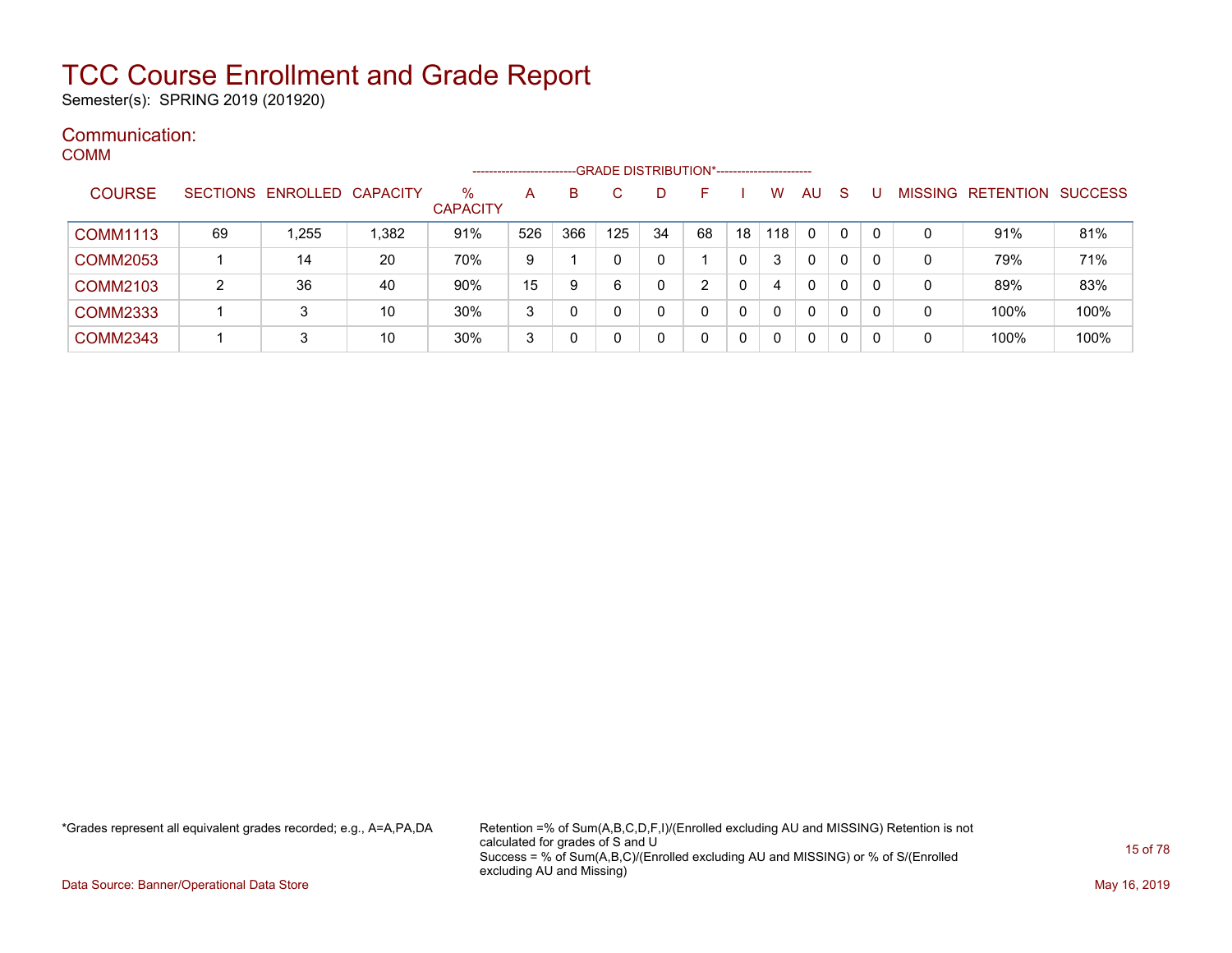Semester(s): SPRING 2019 (201920)

#### Criminal Justice: CRIM

| ועוור וכ        |                 |                   |     |                         | ---------------------- |    | -GRADE DISTRIBUTION*----------------------- |   |   |   |              |              |    |              |                |                  |                |
|-----------------|-----------------|-------------------|-----|-------------------------|------------------------|----|---------------------------------------------|---|---|---|--------------|--------------|----|--------------|----------------|------------------|----------------|
| <b>COURSE</b>   | <b>SECTIONS</b> | ENROLLED CAPACITY |     | $\%$<br><b>CAPACITY</b> | A                      | B  | C.                                          | D | F |   | W            | AU.          | -S | U            | <b>MISSING</b> | <b>RETENTION</b> | <b>SUCCESS</b> |
| <b>CRIM1013</b> | 5               | 105               | 110 | 95%                     | 58                     | 15 | 8                                           | 2 |   | 0 | 21           | $\Omega$     | 0  | $\Omega$     | $\mathbf{0}$   | 80%              | 77%            |
| <b>CRIM2103</b> | 2               | 35                | 40  | 88%                     | 15                     | 11 | 6                                           | 2 | 0 | 0 |              | $\mathbf{0}$ | 0  | $\mathbf{0}$ | 0              | 97%              | 91%            |
| <b>CRIM2113</b> |                 | 10                | 20  | 50%                     | 4                      | 4  |                                             |   | 0 | 0 | 0            | $\mathbf{0}$ | 0  | $\mathbf{0}$ | 0              | 100%             | 90%            |
| <b>CRIM2123</b> | 4               | 78                | 80  | 98%                     | 14                     | 29 | 13                                          | 0 | 0 | 3 | 19           | $\mathbf{0}$ | 0  | 0            | 0              | 76%              | 72%            |
| <b>CRIM2133</b> |                 | 10                | 20  | 50%                     | ⇁                      | 2  |                                             | 0 |   | 0 | 0            | $\mathbf{0}$ | 0  | 0            | $\mathbf{0}$   | 100%             | 90%            |
| <b>CRIM2143</b> | 2               | 22                | 40  | 55%                     | 14                     | 2  | 4                                           |   |   | 0 | $\mathbf{0}$ | $\mathbf{0}$ | 0  | $\mathbf{0}$ | 0              | 100%             | 91%            |
| <b>CRIM2223</b> | 2               | 30                | 40  | 75%                     | 12                     | 12 | 4                                           |   | 0 | 0 | 4            | 0            | 0  | $\mathbf 0$  | 0              | 97%              | 93%            |
|                 |                 |                   |     |                         |                        |    |                                             |   |   |   |              |              |    |              |                |                  |                |

\*Grades represent all equivalent grades recorded; e.g., A=A,PA,DA Retention =% of Sum(A,B,C,D,F,I)/(Enrolled excluding AU and MISSING) Retention is not calculated for grades of S and U Success = % of Sum(A,B,C)/(Enrolled excluding AU and MISSING) or % of S/(Enrolled excluding AU and Missing)

Data Source: Banner/Operational Data Store May 16, 2019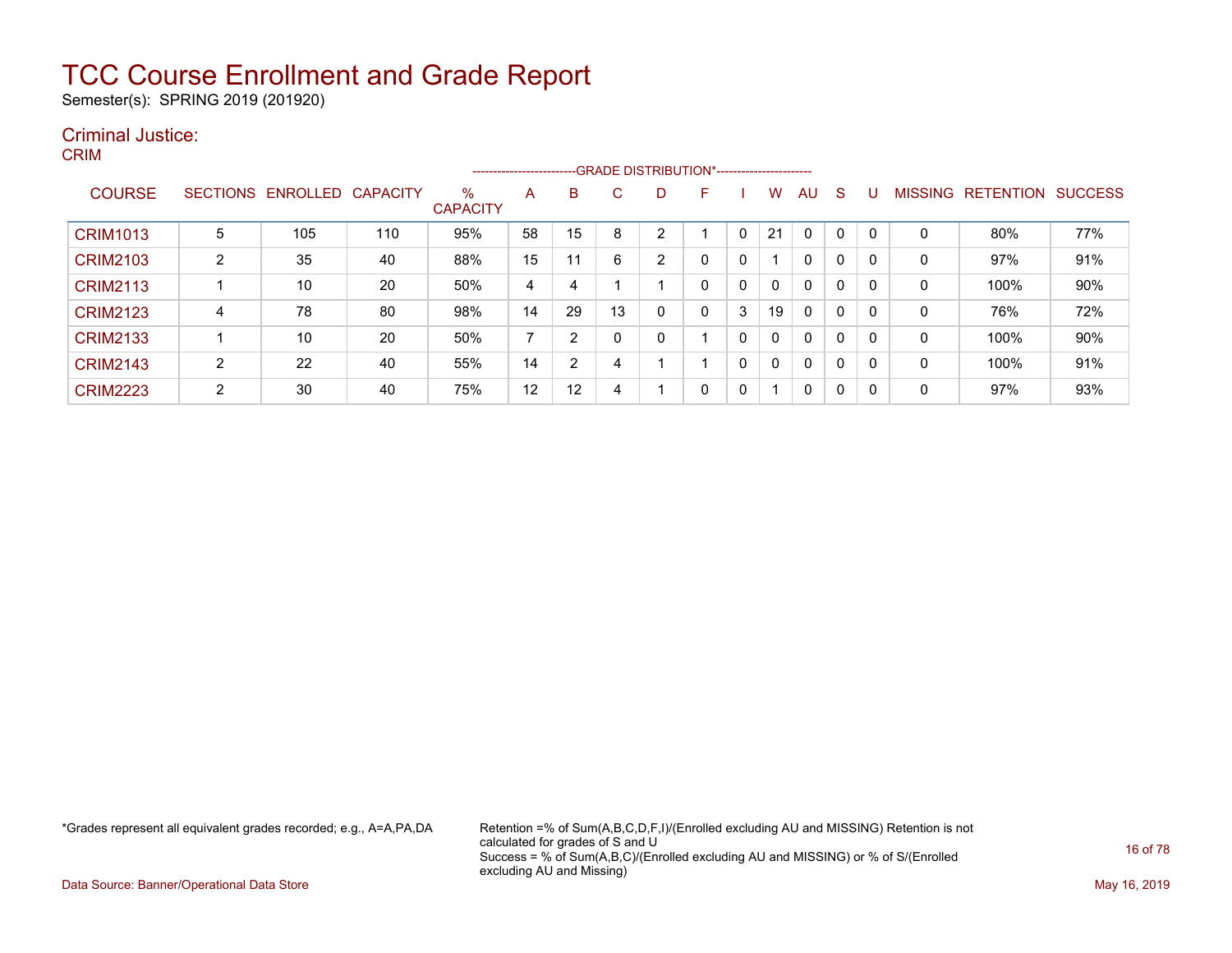Semester(s): SPRING 2019 (201920)

### CSCI Computer Info Systems: **CSCI**

|                 |                |                            |     |                         |     |                |              | -GRADE DISTRIBUTION*----------------------- |                |                |     |              |              |   |                |                          |      |
|-----------------|----------------|----------------------------|-----|-------------------------|-----|----------------|--------------|---------------------------------------------|----------------|----------------|-----|--------------|--------------|---|----------------|--------------------------|------|
| <b>COURSE</b>   |                | SECTIONS ENROLLED CAPACITY |     | $\%$<br><b>CAPACITY</b> | A   | B              | C            | D                                           | F              |                | w   | AU           | S            | U | <b>MISSING</b> | <b>RETENTION SUCCESS</b> |      |
| <b>CSCI1011</b> | 1              | 13                         | 15  | 87%                     | 11  | $\Omega$       | $\mathbf{0}$ |                                             | $\mathbf{0}$   | 0              |     | 0            | $\mathbf{0}$ | 0 | 0              | 92%                      | 85%  |
| <b>CSCI1203</b> | 49             | 879                        | 947 | 93%                     | 388 | 143            | 90           | 41                                          | 91             | $\overline{7}$ | 119 | $\mathbf{0}$ | $\mathbf{0}$ | 0 | 0              | 86%                      | 71%  |
| <b>CSCI1263</b> | 3              | 51                         | 55  | 93%                     | 38  | $\overline{2}$ |              | $\mathbf{0}$                                | 6              |                | 3   | $\mathbf{0}$ | 0            | 0 | 0              | 94%                      | 80%  |
| <b>CSCI1273</b> | 1              | 13                         | 20  | 65%                     | 6   | $\overline{2}$ | 3            | $\Omega$                                    |                | $\Omega$       |     | $\mathbf{0}$ | 0            | 0 | 0              | 92%                      | 85%  |
| <b>CSCI1483</b> | 3              | 48                         | 55  | 87%                     | 19  | 15             | 5            |                                             |                | 0              |     | 0            | 0            | 0 | 0              | 85%                      | 81%  |
| <b>CSCI1901</b> | 1              | 10                         | 20  | 50%                     | 5   | 1              | $\mathbf{0}$ |                                             | 2              | 0              |     | $\mathbf{0}$ | 0            | 0 | 0              | 90%                      | 60%  |
| <b>CSCI2013</b> | $\overline{2}$ | 34                         | 40  | 85%                     | 14  | 2              | 7            |                                             | 6              | $\mathbf{0}$   | 3   |              | $\Omega$     | 0 | 0              | 91%                      | 70%  |
| <b>CSCI2033</b> | 4              | 58                         | 70  | 83%                     | 23  | 12             | 6            |                                             | 11             | 0              | 4   |              | $\mathbf{0}$ | 0 | 0              | 93%                      | 72%  |
| <b>CSCI2133</b> | 3              | 34                         | 50  | 68%                     | 15  | 8              | 1            |                                             | 6              | $\mathbf{0}$   | 3   | $\mathbf{0}$ | 0            | 0 | 0              | 91%                      | 71%  |
| <b>CSCI2143</b> | 1              | 9                          | 15  | 60%                     | 9   | 0              | $\Omega$     | $\Omega$                                    | $\mathbf{0}$   | $\Omega$       | 0   | $\mathbf{0}$ | 0            | 0 | 0              | 100%                     | 100% |
| <b>CSCI2473</b> | $\overline{7}$ | 114                        | 115 | 99%                     | 52  | 19             | 13           | 5                                           | 14             | $\overline{2}$ | 9   | 0            | 0            | 0 | 0              | 92%                      | 74%  |
| <b>CSCI2483</b> | 1              | 16                         | 20  | 80%                     | 9   | 3              | $\mathbf{0}$ | $\mathbf{0}$                                | $\overline{2}$ | 0              | 2   | $\mathbf{0}$ | $\Omega$     | 0 | 0              | 88%                      | 75%  |
| <b>CSCI2683</b> | $\overline{2}$ | 34                         | 35  | 97%                     | 18  | 3              | 4            | $\mathbf{0}$                                | 4              | 0              | 5   | 0            | 0            | 0 | 0              | 85%                      | 74%  |
| <b>CSCI2783</b> | 1              | 13                         | 20  | 65%                     | 5   | 4              | 1            |                                             | $\overline{2}$ | 0              | 0   | 0            | 0            | 0 | 0              | 100%                     | 77%  |
| <b>CSCI2843</b> | 4              | 53                         | 65  | 82%                     | 31  | 7              | 4            |                                             | 4              | $\mathbf{0}$   | 6   | $\mathbf{0}$ | 0            | 0 | 0              | 89%                      | 79%  |

\*Grades represent all equivalent grades recorded; e.g., A=A,PA,DA Retention =% of Sum(A,B,C,D,F,I)/(Enrolled excluding AU and MISSING) Retention is not calculated for grades of S and U Success = % of Sum(A,B,C)/(Enrolled excluding AU and MISSING) or % of S/(Enrolled excluding AU and Missing)

Data Source: Banner/Operational Data Store May 16, 2019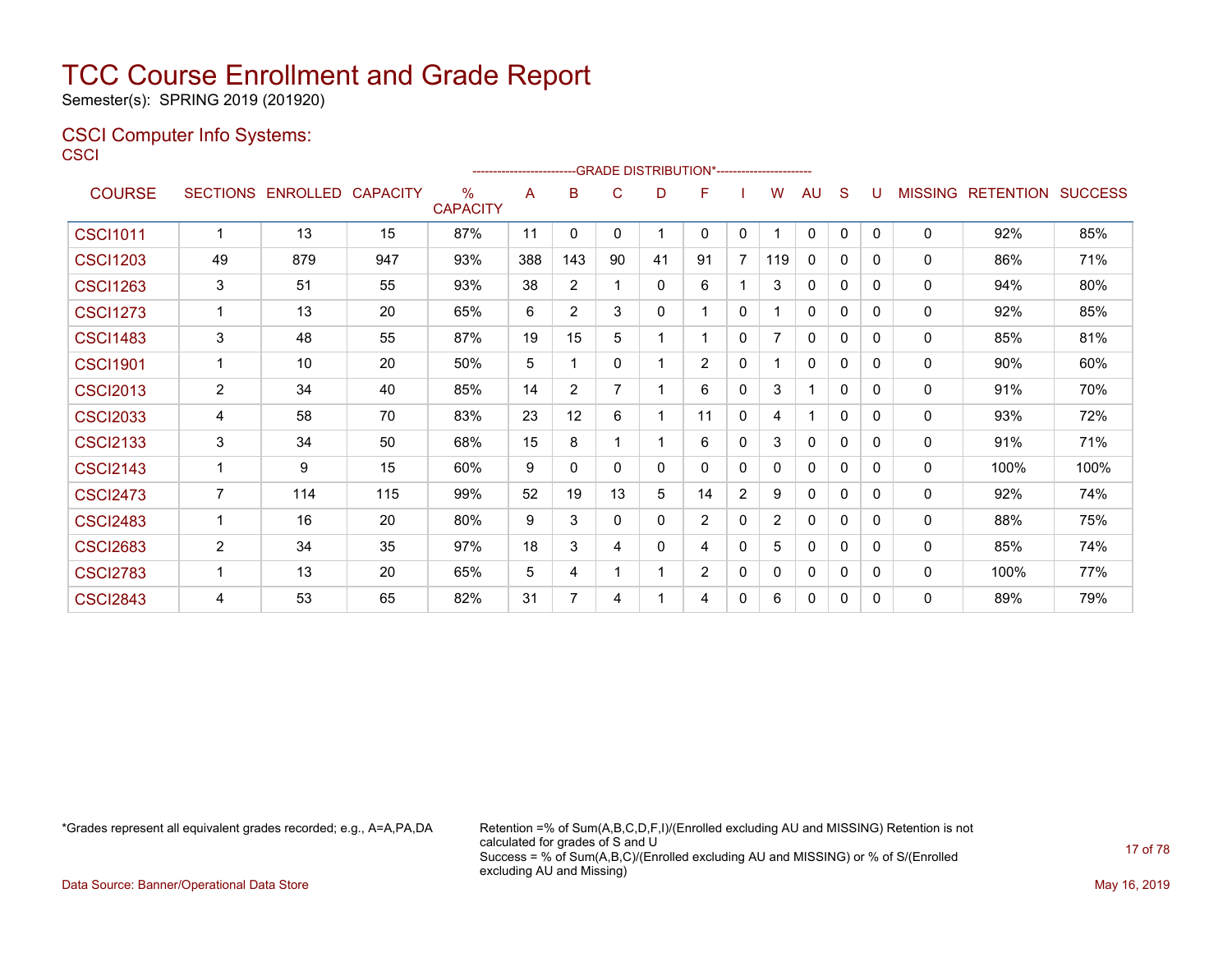Semester(s): SPRING 2019 (201920)

### CSYS Computer Info Systems:

**CSYS** 

|                 |                 |          |                 |                         | ----------------------- |    | ---GRADE DISTRIBUTION*----------------------- |   |                |              |    |                |          |              |                |                  |                |
|-----------------|-----------------|----------|-----------------|-------------------------|-------------------------|----|-----------------------------------------------|---|----------------|--------------|----|----------------|----------|--------------|----------------|------------------|----------------|
| <b>COURSE</b>   | <b>SECTIONS</b> | ENROLLED | <b>CAPACITY</b> | $\%$<br><b>CAPACITY</b> | A                       | B  | С                                             | D | F              |              | w  | AU             | S        |              | <b>MISSING</b> | <b>RETENTION</b> | <b>SUCCESS</b> |
| <b>CSYS1013</b> | 5               | 69       | 80              | 86%                     | 29                      | 22 | 6                                             | 2 | 4              | 0            | 6  | 0              | 0        | 0            | 0              | 91%              | 83%            |
| <b>CSYS1203</b> | 9               | 140      | 145             | 97%                     | 77                      | 22 | 13                                            | 0 | 9              | 0            | 17 | $\overline{2}$ | 0        | 0            | 0              | 88%              | 81%            |
| <b>CSYS1393</b> |                 | 15       | 20              | 75%                     | 8                       |    |                                               | 3 | $\overline{2}$ | $\mathbf{0}$ | 0  | $\mathbf{0}$   | $\Omega$ | $\mathbf{0}$ | 0              | 100%             | 67%            |
| <b>CSYS2023</b> |                 | 8        | 18              | 44%                     | $\overline{ }$          |    |                                               | 0 | 0              | 0            | 0  | $\Omega$       | $\Omega$ | $\Omega$     | 0              | 100%             | 100%           |
| <b>CSYS2033</b> |                 | 12       | 15              | 80%                     | 8                       |    | 2                                             |   |                | 0            | 0  | $\mathbf{0}$   | $\Omega$ | $\Omega$     | 0              | 100%             | 83%            |
| <b>CSYS2073</b> | 12              | 159      | 204             | 78%                     | 81                      | 29 | 19                                            | 4 | 9              | 0            | 17 | $\mathbf{0}$   | 0        | 0            | 0              | 89%              | 81%            |
| <b>CSYS2493</b> |                 | 11       | 20              | 55%                     | 3                       | 3  | 3                                             |   | 0              | 0            |    | $\mathbf{0}$   | $\Omega$ | $\Omega$     | 0              | 91%              | 82%            |
| <b>CSYS2563</b> |                 | 20       | 20              | 100%                    | 5                       | 6  | 5                                             | 0 | 0              | 0            | 4  | $\Omega$       | 0        | $\Omega$     | 0              | 80%              | 80%            |
| <b>CSYS2613</b> | 3               | 40       | 50              | 80%                     | 21                      | 4  | 6                                             | 0 | 3              |              | 4  |                | 0        | 0            | 0              | $90\%$           | 79%            |

\*Grades represent all equivalent grades recorded; e.g., A=A,PA,DA Retention =% of Sum(A,B,C,D,F,I)/(Enrolled excluding AU and MISSING) Retention is not calculated for grades of S and U Success = % of Sum(A,B,C)/(Enrolled excluding AU and MISSING) or % of S/(Enrolled excluding AU and Missing)

Data Source: Banner/Operational Data Store May 16, 2019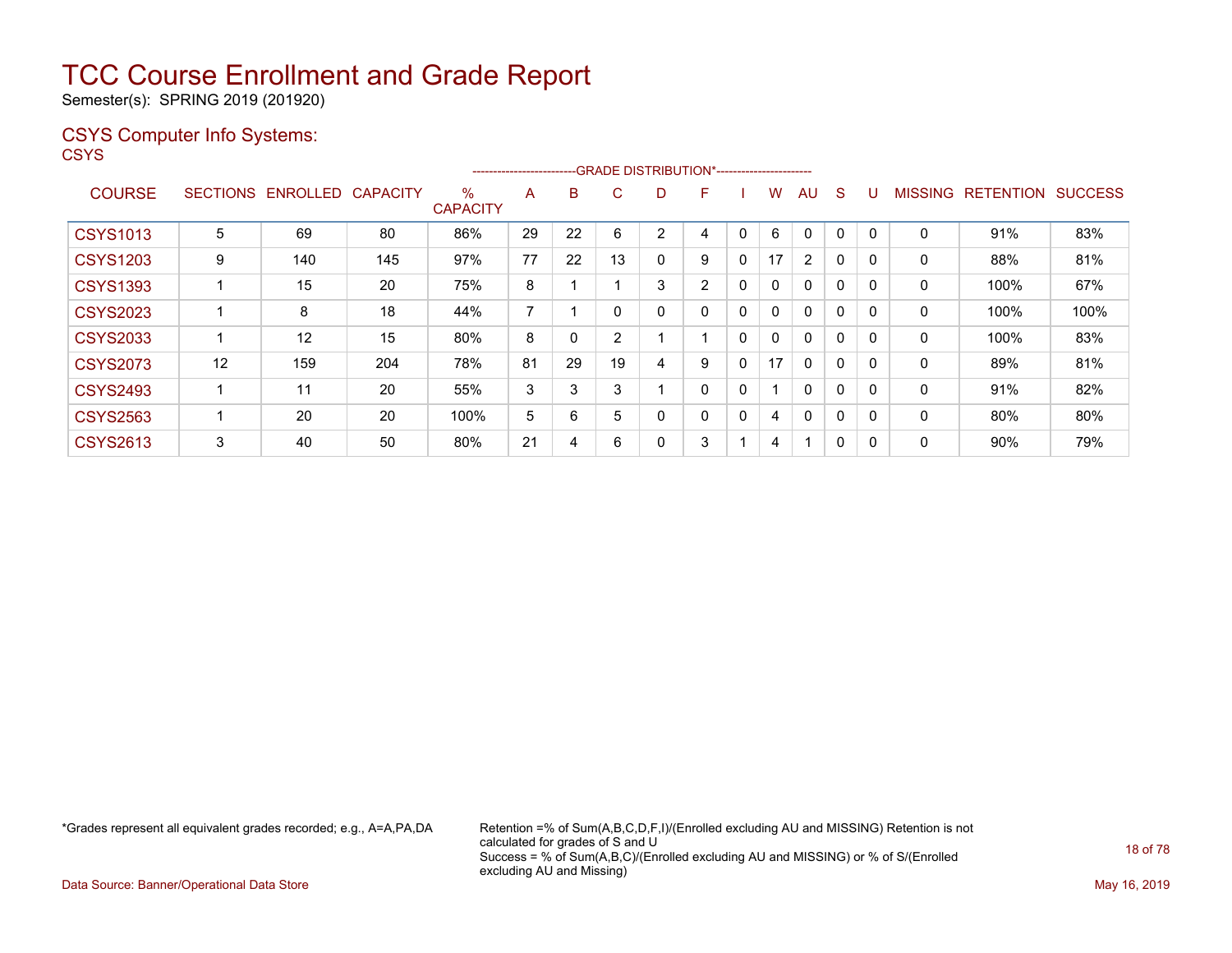Semester(s): SPRING 2019 (201920)

### Cardiovascular Technology:

**CVTC** 

|                 |                            |    |                         | ----------------------- |   | --GRADE DISTRIBUTION*---------------------- |   |   |              |              |              |    |                |                  |         |
|-----------------|----------------------------|----|-------------------------|-------------------------|---|---------------------------------------------|---|---|--------------|--------------|--------------|----|----------------|------------------|---------|
| <b>COURSE</b>   | SECTIONS ENROLLED CAPACITY |    | $\%$<br><b>CAPACITY</b> | A                       | B | D                                           |   |   | W            | <b>AU</b>    | <sub>S</sub> |    | <b>MISSING</b> | <b>RETENTION</b> | SUCCESS |
| <b>CVTC1023</b> | 13                         | 14 | 93%                     | 8                       | 4 | 0                                           | 0 |   | $\Omega$     | $\mathbf{0}$ | 0            | 0  | 0              | 100%             | 100%    |
| <b>CVTC1034</b> | 13                         | 14 | 93%                     | 9                       | 4 | 0                                           | 0 |   | $\mathbf{0}$ | 0            | 0            |    | 0              | 100%             | 100%    |
| <b>CVTC1044</b> | 13                         | 14 | 93%                     | 6                       | 6 | 0                                           | 0 |   | $\mathbf{0}$ | 0            | 0            | -0 | 0              | 100%             | 100%    |
| <b>CVTC2133</b> | 11                         | 14 | 79%                     | 10                      |   | 0                                           | 0 |   | $\Omega$     | 0            | 0            | -0 | 0              | 100%             | 100%    |
| <b>CVTC2145</b> | 11                         | 14 | 79%                     | 11                      |   | 0                                           | 0 | 0 | 0            | 0            | 0            |    | 0              | 100%             | 100%    |

\*Grades represent all equivalent grades recorded; e.g., A=A,PA,DA Retention =% of Sum(A,B,C,D,F,I)/(Enrolled excluding AU and MISSING) Retention is not calculated for grades of S and U Success = % of Sum(A,B,C)/(Enrolled excluding AU and MISSING) or % of S/(Enrolled excluding AU and Missing)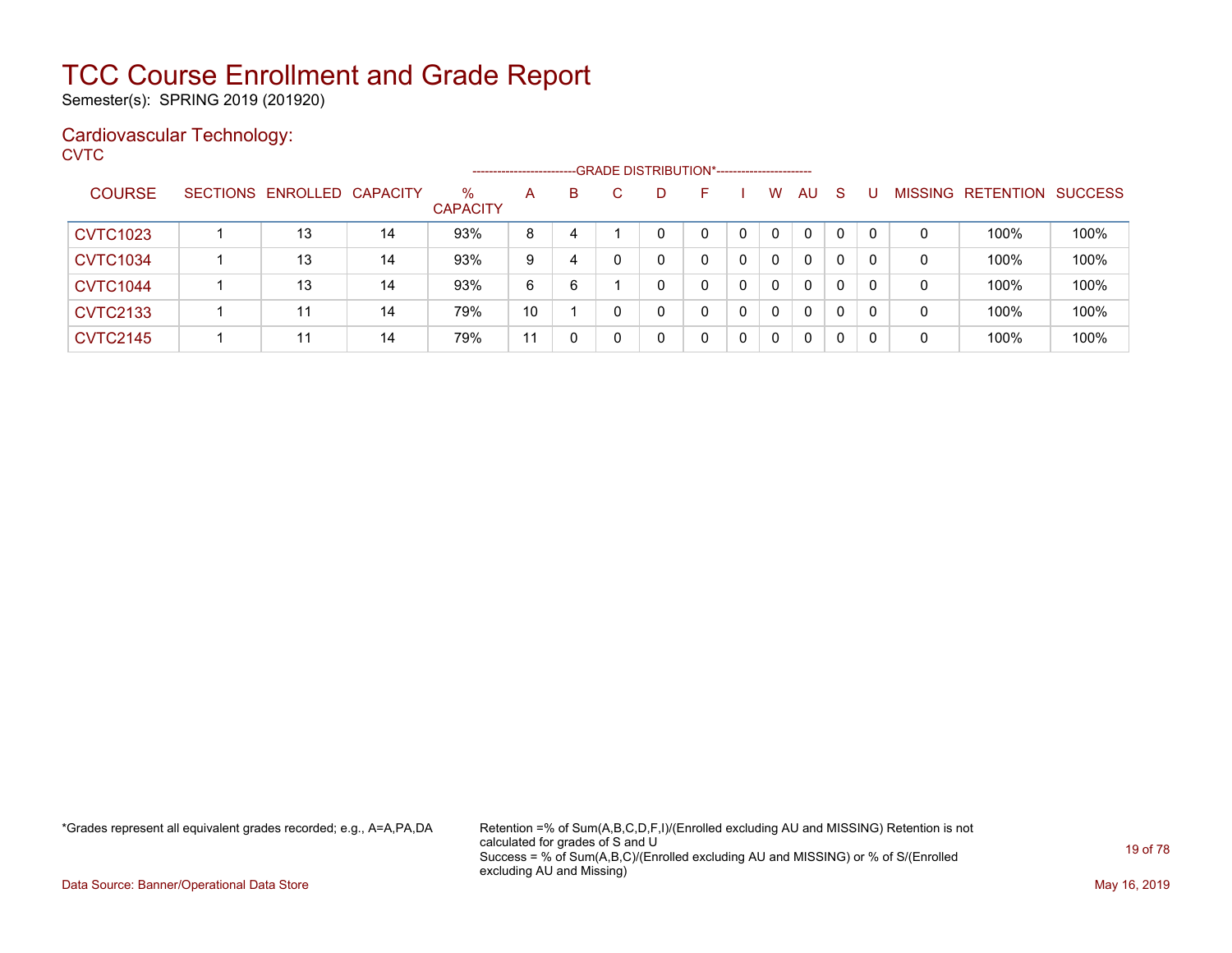Semester(s): SPRING 2019 (201920)

### Digital Media:

| ۰. |  |
|----|--|
|    |  |

|                 |                 |          |                 |                         | ----------------------- |              |              | --GRADE DISTRIBUTION*----------------------- |    |              |                |              |              |          |                |                  |                |
|-----------------|-----------------|----------|-----------------|-------------------------|-------------------------|--------------|--------------|----------------------------------------------|----|--------------|----------------|--------------|--------------|----------|----------------|------------------|----------------|
| <b>COURSE</b>   | <b>SECTIONS</b> | ENROLLED | <b>CAPACITY</b> | $\%$<br><b>CAPACITY</b> | A                       | B            | $\mathbf{C}$ | D                                            | н. |              | W              | AU           | S            |          | <b>MISSING</b> | <b>RETENTION</b> | <b>SUCCESS</b> |
| <b>DGMD1103</b> | 2               | 39       | 40              | 98%                     | 12                      | 8            | 9            |                                              | 3  | 0            | 4              | $\Omega$     | $\Omega$     | $\Omega$ | $\mathbf 0$    | 90%              | 74%            |
| <b>DGMD1113</b> | 5               | 83       | 88              | 94%                     | 15                      | 21           | 9            | 8                                            | 6  | 0            | 24             | 0            | 0            | 0        | 0              | 71%              | 54%            |
| <b>DGMD1203</b> |                 | 13       | 14              | 93%                     | ⇁                       | 5            |              | 0                                            | 0  | $\mathbf{0}$ | 0              | $\mathbf{0}$ | $\Omega$     | $\Omega$ | 0              | 100%             | 100%           |
| <b>DGMD1213</b> |                 | 14       | 14              | 100%                    | ⇁                       | 6            |              |                                              | 0  | 0            |                | $\mathbf{0}$ | $\mathbf{0}$ | 0        | 0              | 100%             | 100%           |
| <b>DGMD1223</b> |                 | 13       | 14              | 93%                     | 8                       | 4            |              |                                              |    | 0            |                | $\mathbf{0}$ | $\Omega$     | $\Omega$ | 0              | 100%             | 100%           |
| <b>DGMD2313</b> |                 | 14       | 14              | 100%                    | 11                      | $\mathbf{0}$ |              | $\Omega$                                     | 0  | $\mathbf{0}$ | $\overline{2}$ | $\mathbf{0}$ | $\Omega$     | 0        | 0              | 86%              | 86%            |
| <b>DGMD2333</b> |                 | 9        | 10              | 90%                     | 9                       | 0            | 0            | 0                                            | 0  | $\mathbf{0}$ | 0              | $\mathbf{0}$ | $\Omega$     | $\Omega$ | 0              | 100%             | 100%           |
| <b>DGMD2393</b> |                 | 10       | 10              | 100%                    | 4                       | 2            | 3            | 0                                            | 0  | 0            |                | $\mathbf{0}$ | $\Omega$     | 0        | $\mathbf 0$    | 90%              | 90%            |
| <b>DGMD2493</b> |                 | 5        | 10              | 50%                     | 5                       | 0            |              |                                              | 0  | 0            |                | 0            | 0            | 0        | 0              | 100%             | 100%           |

\*Grades represent all equivalent grades recorded; e.g., A=A,PA,DA Retention =% of Sum(A,B,C,D,F,I)/(Enrolled excluding AU and MISSING) Retention is not calculated for grades of S and U Success = % of Sum(A,B,C)/(Enrolled excluding AU and MISSING) or % of S/(Enrolled excluding AU and Missing)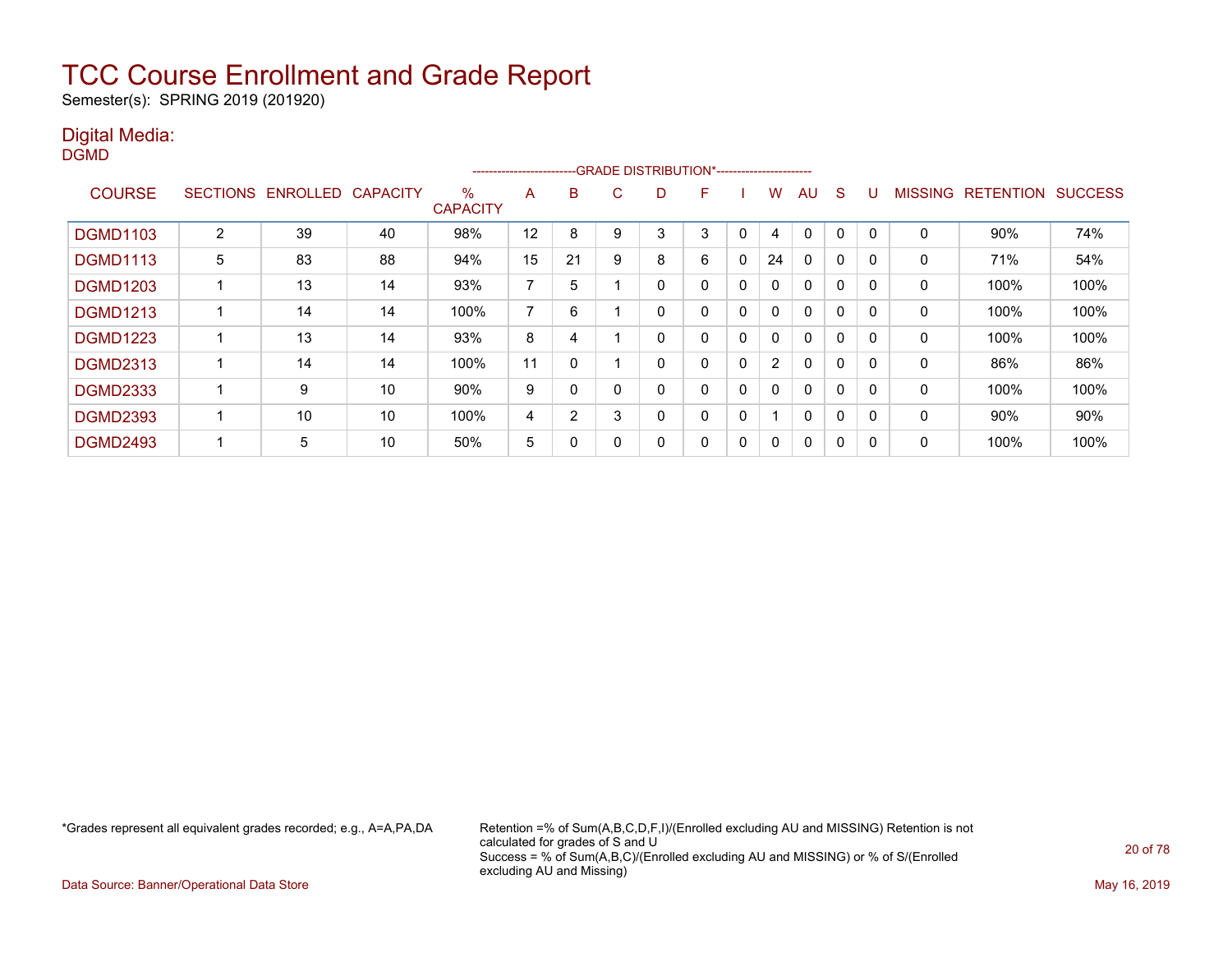Semester(s): SPRING 2019 (201920)

### Dental Hygiene:

DHYG

|                 |                 |                 |                 |                         | ----------------------- |   |   | --GRADE DISTRIBUTION*----------------------- |   |          |   |              |          |              |                |                  |                |
|-----------------|-----------------|-----------------|-----------------|-------------------------|-------------------------|---|---|----------------------------------------------|---|----------|---|--------------|----------|--------------|----------------|------------------|----------------|
| <b>COURSE</b>   | <b>SECTIONS</b> | <b>ENROLLED</b> | <b>CAPACITY</b> | $\%$<br><b>CAPACITY</b> | A                       | B | C | D                                            | F |          | w | AU           | S        |              | <b>MISSING</b> | <b>RETENTION</b> | <b>SUCCESS</b> |
| <b>DHYG1333</b> |                 | 14              | 14              | 100%                    | 5                       | 8 |   |                                              | 0 | 0        | 0 | 0            | 0        | 0            | 0              | 100%             | 100%           |
| <b>DHYG1353</b> |                 | 14              | 14              | 100%                    | 8                       | 6 |   | 0                                            | 0 | 0        | 0 | $\mathbf{0}$ | 0        | $\Omega$     | 0              | 100%             | 100%           |
| <b>DHYG1373</b> |                 | 14              | 14              | 100%                    | 6                       |   |   | 0                                            | 0 | 0        | 0 | 0            | 0        | <sup>0</sup> | 0              | 100%             | 100%           |
| <b>DHYG1394</b> |                 | 14              | 14              | 100%                    | 13                      |   | 0 | 0                                            | 0 | $\Omega$ | 0 | 0            | $\Omega$ | $\Omega$     | 0              | 100%             | 100%           |
| <b>DHYG1512</b> |                 | 14              | 14              | 100%                    | 10                      | 4 |   | 0                                            | 0 | $\Omega$ | 0 | $\mathbf{0}$ | $\Omega$ | $\Omega$     | 0              | 100%             | 100%           |
| <b>DHYG1532</b> |                 | 14              | 14              | 100%                    | 5                       | 9 | 0 | 0                                            | 0 | 0        | 0 | $\Omega$     | $\Omega$ | $\Omega$     | 0              | 100%             | 100%           |
| <b>DHYG2022</b> |                 | 14              | 14              | 100%                    | 14                      | 0 |   | 0                                            | 0 | 0        | 0 | $\mathbf{0}$ | $\Omega$ | <sup>n</sup> | 0              | 100%             | 100%           |
| <b>DHYG2321</b> |                 | 14              | 14              | 100%                    | 14                      | 0 |   | 0                                            | 0 | 0        | 0 | $\mathbf{0}$ | 0        | <sup>0</sup> | 0              | 100%             | 100%           |
| <b>DHYG2382</b> |                 | 14              | 14              | 100%                    | $\overline{2}$          |   | 5 | 0                                            | 0 | 0        | 0 | 0            | 0        | $\Omega$     | 0              | 100%             | 100%           |
| <b>DHYG2395</b> |                 | 14              | 14              | 100%                    | 10                      | 4 |   | 0                                            | 0 | 0        | 0 | 0            | 0        |              | 0              | 100%             | 100%           |

\*Grades represent all equivalent grades recorded; e.g., A=A,PA,DA Retention =% of Sum(A,B,C,D,F,I)/(Enrolled excluding AU and MISSING) Retention is not calculated for grades of S and U Success = % of Sum(A,B,C)/(Enrolled excluding AU and MISSING) or % of S/(Enrolled excluding AU and Missing)

Data Source: Banner/Operational Data Store May 16, 2019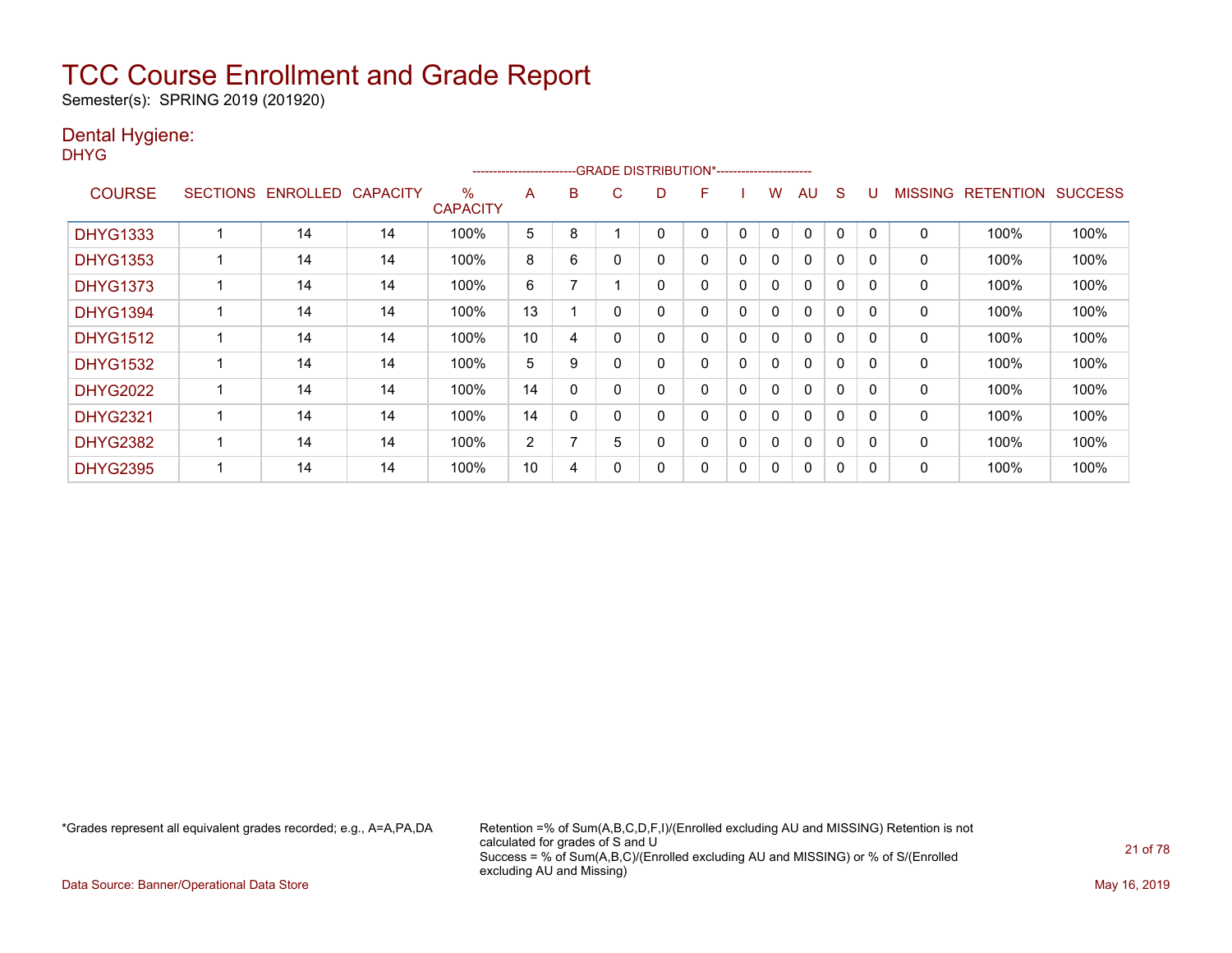Semester(s): SPRING 2019 (201920)

### Diagnostic Medical Sonography: DMS

|                |                |                            |    |                         |    |   |              |    | --------------------------GRADE DISTRIBUTION*----------------------- |   |              |              |              |          |                |                  |                |
|----------------|----------------|----------------------------|----|-------------------------|----|---|--------------|----|----------------------------------------------------------------------|---|--------------|--------------|--------------|----------|----------------|------------------|----------------|
| <b>COURSE</b>  |                | SECTIONS ENROLLED CAPACITY |    | $\%$<br><b>CAPACITY</b> | A  | B | $\mathbf{C}$ | D. | F                                                                    |   | w            | AU           | S            |          | <b>MISSING</b> | <b>RETENTION</b> | <b>SUCCESS</b> |
| <b>DMS1213</b> |                | 10                         | 14 | 71%                     | 6  | 3 |              |    | 0                                                                    | 0 | 0            | $\Omega$     | 0            | $\Omega$ | 0              | 100%             | 100%           |
| <b>DMS1223</b> | 2              | 10                         | 14 | 71%                     | 6  | 3 | 0            |    | 0                                                                    | 0 |              | $\Omega$     | 0            | 0        | 0              | 90%              | 90%            |
| <b>DMS1233</b> | 2              | 10                         | 14 | 71%                     | 6  | 4 |              | 0  | 0                                                                    | 0 | 0            | 0            | 0            | 0        | 0              | 100%             | 100%           |
| <b>DMS1242</b> |                | 10                         | 14 | 71%                     | 10 | 0 | $\Omega$     | 0  | 0                                                                    | 0 | $\mathbf{0}$ | $\mathbf{0}$ | 0            | 0        | 0              | 100%             | 100%           |
| <b>DMS2131</b> |                | 13                         | 14 | 93%                     | 8  | 5 | $\Omega$     | 0  | 0                                                                    | 0 | $\mathbf{0}$ | $\mathbf{0}$ | 0            | $\Omega$ | 0              | 100%             | 100%           |
| <b>DMS2145</b> |                | 13                         | 14 | 93%                     | 11 | 2 |              | 0  | 0                                                                    | 0 | $\mathbf{0}$ | $\mathbf{0}$ | $\mathbf{0}$ |          | 0              | 100%             | 100%           |
| <b>DMS2153</b> | $\overline{2}$ | 13                         | 14 | 93%                     | 8  | 5 |              | 0  | 0                                                                    | 0 | $\mathbf 0$  | $\mathbf{0}$ | $\mathbf{0}$ | 0        | 0              | 100%             | 100%           |

\*Grades represent all equivalent grades recorded; e.g., A=A,PA,DA Retention =% of Sum(A,B,C,D,F,I)/(Enrolled excluding AU and MISSING) Retention is not calculated for grades of S and U Success = % of Sum(A,B,C)/(Enrolled excluding AU and MISSING) or % of S/(Enrolled excluding AU and Missing)

Data Source: Banner/Operational Data Store May 16, 2019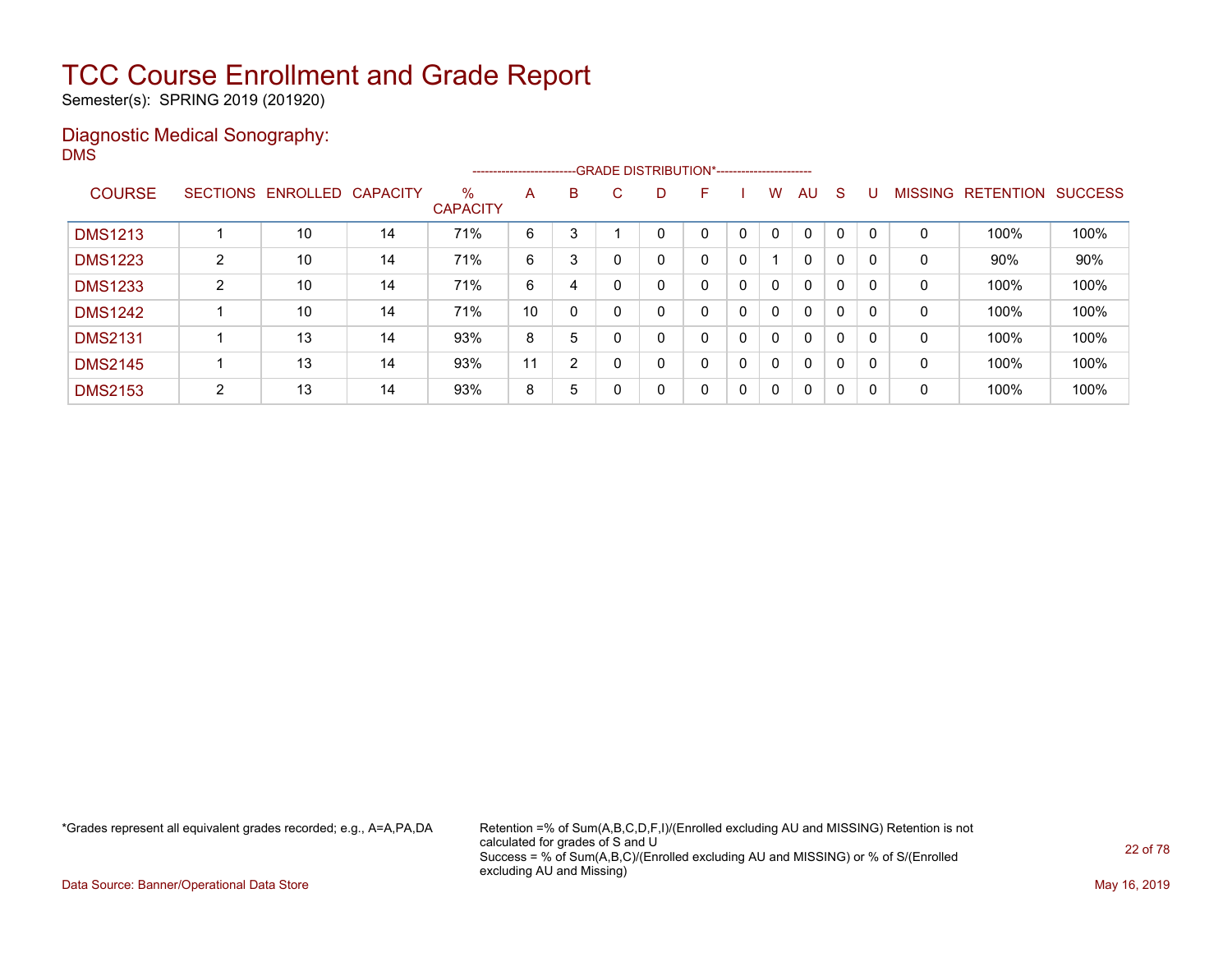Semester(s): SPRING 2019 (201920)

#### Drafting/Computer-Aided Design: DRFT

|                 |                            |    |                         |    |    |   |    | -- GRADE DISTRIBUTION*------------------------ |   |          |              |   |                           |     |
|-----------------|----------------------------|----|-------------------------|----|----|---|----|------------------------------------------------|---|----------|--------------|---|---------------------------|-----|
| <b>COURSE</b>   | SECTIONS ENROLLED CAPACITY |    | $\%$<br><b>CAPACITY</b> | A  | B. |   | D. | н.                                             | W | AU       | <sub>S</sub> |   | MISSING RETENTION SUCCESS |     |
| <b>DRFT1324</b> | 29                         | 34 | 85%                     | 12 | 6  | 4 |    |                                                | 4 | 0        | 0            |   | 86%                       | 76% |
| <b>DRFT2204</b> | 16                         | 16 | 100%                    | 11 |    |   |    |                                                |   | 0        | 0            |   | 94%                       | 88% |
| <b>DRFT2233</b> | 15                         | 19 | 79%                     | 9  |    |   |    |                                                | 4 | $\Omega$ | 0            |   | 73%                       | 73% |
| <b>DRFT2293</b> | 13                         | 18 | 72%                     | 2  | b  | 4 |    |                                                |   | 0        |              | C | 92%                       | 85% |

\*Grades represent all equivalent grades recorded; e.g., A=A,PA,DA Retention =% of Sum(A,B,C,D,F,I)/(Enrolled excluding AU and MISSING) Retention is not calculated for grades of S and U Success = % of Sum(A,B,C)/(Enrolled excluding AU and MISSING) or % of S/(Enrolled excluding AU and Missing)

Data Source: Banner/Operational Data Store May 16, 2019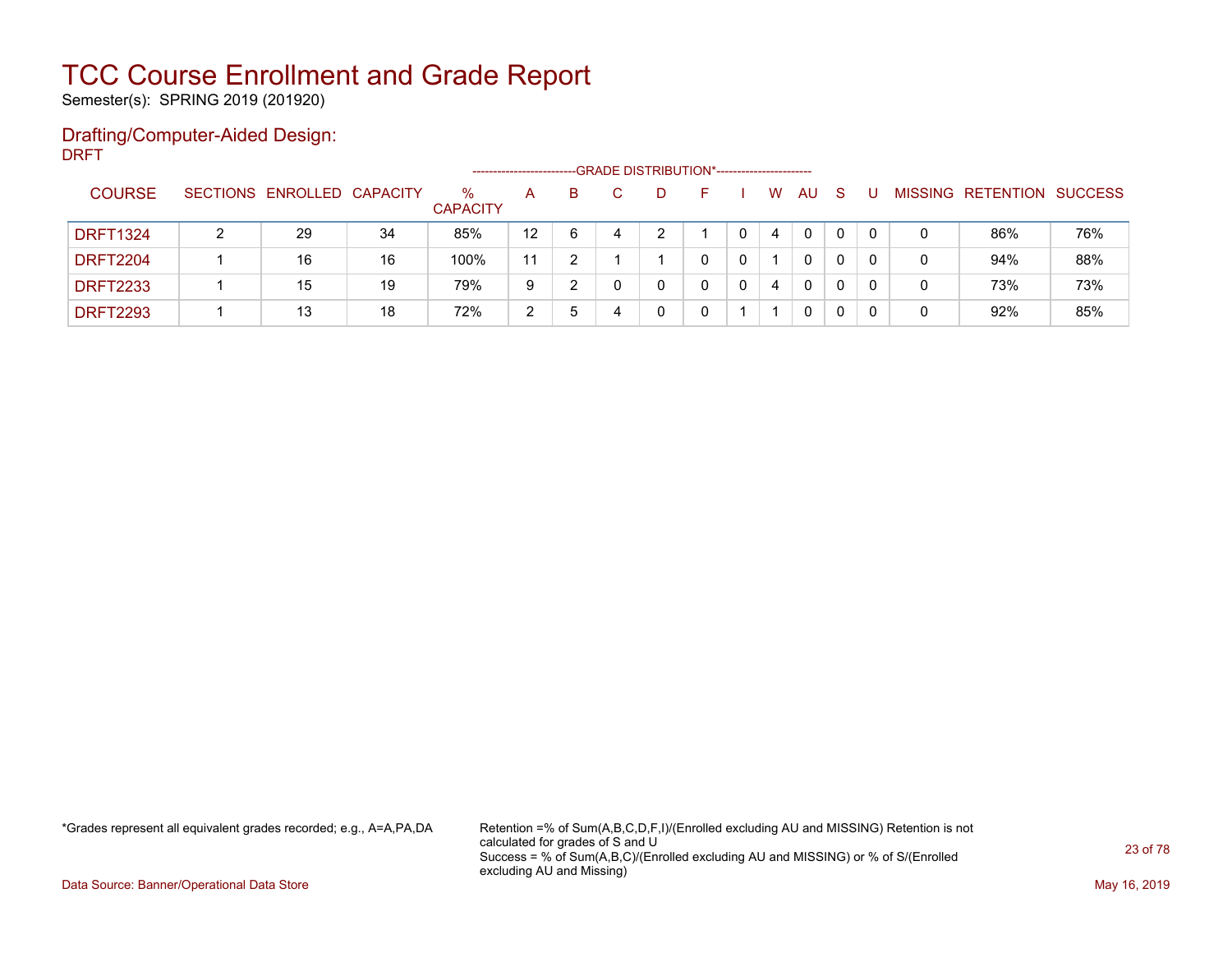Semester(s): SPRING 2019 (201920)

#### Economics: ECON

| <b>EUUN</b> |                 |    |                            |     |                         |     |                 |    | -GRADE DISTRIBUTION*---------------------- |    |            |    |          |              |  |                           |     |
|-------------|-----------------|----|----------------------------|-----|-------------------------|-----|-----------------|----|--------------------------------------------|----|------------|----|----------|--------------|--|---------------------------|-----|
|             | <b>COURSE</b>   |    | SECTIONS ENROLLED CAPACITY |     | $\%$<br><b>CAPACITY</b> | A   | B.              | C. | D                                          | F. |            |    | W AU S   |              |  | MISSING RETENTION SUCCESS |     |
|             | <b>ECON1353</b> |    | 53                         | 80  | 66%                     | 22  | 12 <sup>°</sup> |    |                                            | 8  | $^{\circ}$ | 2  |          | $\mathbf{0}$ |  | 96%                       | 75% |
|             | <b>ECON2013</b> | 19 | 371                        | 448 | 83%                     | 136 | 91              | 64 | 20                                         | 34 | 0          | 26 | $\Omega$ | 0            |  | 93%                       | 78% |
|             | <b>ECON2023</b> | 19 | 394                        | 438 | 90%                     | 143 | 94              | 68 | 15                                         | 37 |            | 36 | 0        |              |  | 91%                       | 77% |

\*Grades represent all equivalent grades recorded; e.g., A=A,PA,DA Retention =% of Sum(A,B,C,D,F,I)/(Enrolled excluding AU and MISSING) Retention is not calculated for grades of S and U Success = % of Sum(A,B,C)/(Enrolled excluding AU and MISSING) or % of S/(Enrolled excluding AU and Missing)

Data Source: Banner/Operational Data Store May 16, 2019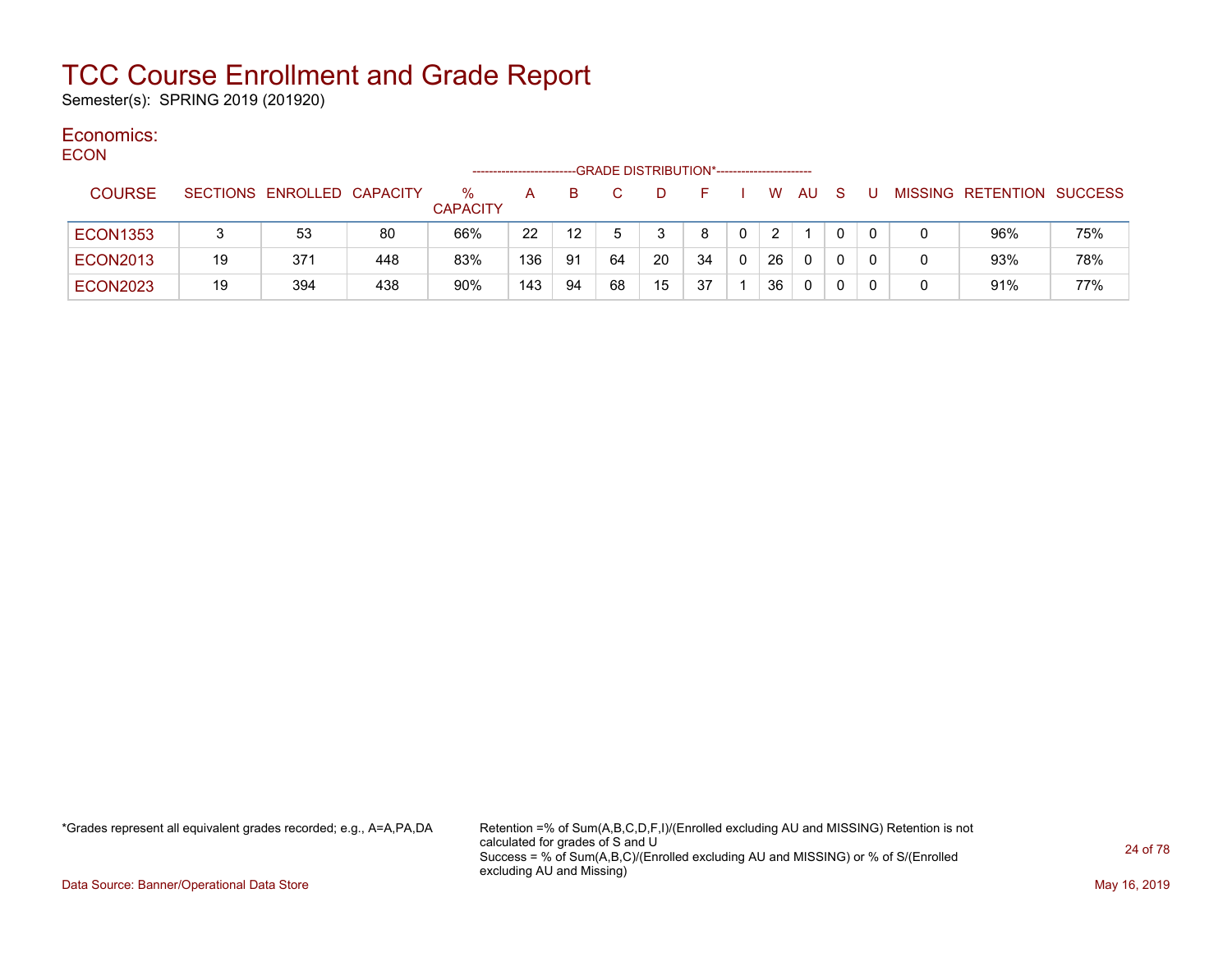Semester(s): SPRING 2019 (201920)

### Electronics Technology:

ELET

|                 |                 |          |                   |                         |                |                |   |   | ------------------------GRADE DISTRIBUTION*---------------------- |              |              |              |              |              |                |                  |                |
|-----------------|-----------------|----------|-------------------|-------------------------|----------------|----------------|---|---|-------------------------------------------------------------------|--------------|--------------|--------------|--------------|--------------|----------------|------------------|----------------|
| <b>COURSE</b>   | <b>SECTIONS</b> | ENROLLED | <b>CAPACITY</b>   | $\%$<br><b>CAPACITY</b> | A              | B              | С | D | F                                                                 |              | w            | AU           | S            |              | <b>MISSING</b> | <b>RETENTION</b> | <b>SUCCESS</b> |
| <b>ELET1212</b> | $\overline{2}$  | 24       | 34                | 71%                     | 14             | 6              | 3 | 0 | 0                                                                 |              |              | 0            | $\mathbf 0$  | 0            | 0              | 96%              | 96%            |
| <b>ELET1303</b> |                 |          | 18                | 39%                     | 4              | 3              |   | 0 | 0                                                                 | 0            | 0            | $\mathbf{0}$ | 0            | 0            | 0              | 100%             | 100%           |
| <b>ELET1313</b> |                 | 13       | 18                | 72%                     | 3              | 3              | 4 | 2 | 0                                                                 | $\mathbf{0}$ |              | $\mathbf{0}$ | $\Omega$     | $\Omega$     | 0              | 92%              | 77%            |
| <b>ELET1503</b> |                 | 12       | $12 \overline{ }$ | 100%                    | 11             | $\mathbf 0$    |   | 0 | 0                                                                 | 0            |              | $\mathbf{0}$ | $\mathbf{0}$ | $\mathbf{0}$ | 0              | 92%              | 92%            |
| <b>ELET2112</b> |                 | 6        | 12                | 50%                     | 6              |                |   | 0 | 0                                                                 | 0            | 0            | $\Omega$     | 0            | $\mathbf{0}$ | 0              | 100%             | 100%           |
| <b>ELET2132</b> |                 |          | 12                | 58%                     | 4              | $\overline{2}$ |   | 0 |                                                                   | 0            | 0            | $\mathbf{0}$ | 0            | 0            | 0              | 100%             | 86%            |
| <b>ELET2152</b> |                 | 6        | 12                | 50%                     | $\overline{2}$ | 3              |   | 0 | 0                                                                 | $\Omega$     | $\mathbf{0}$ | $\mathbf{0}$ | $\Omega$     | $\Omega$     | 0              | 100%             | 100%           |
| <b>ELET2215</b> |                 | 9        | 12                | 75%                     | 6              | 2              |   | 0 | 0                                                                 | 0            |              | $\mathbf{0}$ | $\Omega$     | $\Omega$     | 0              | 89%              | 89%            |
| <b>ELET2333</b> |                 | 8        | 16                | 50%                     | 6              |                |   | 0 | 0                                                                 | 0            | 0            | $\Omega$     | 0            | 0            | 0              | 100%             | 100%           |

\*Grades represent all equivalent grades recorded; e.g., A=A,PA,DA Retention =% of Sum(A,B,C,D,F,I)/(Enrolled excluding AU and MISSING) Retention is not calculated for grades of S and U Success = % of Sum(A,B,C)/(Enrolled excluding AU and MISSING) or % of S/(Enrolled excluding AU and Missing)

Data Source: Banner/Operational Data Store May 16, 2019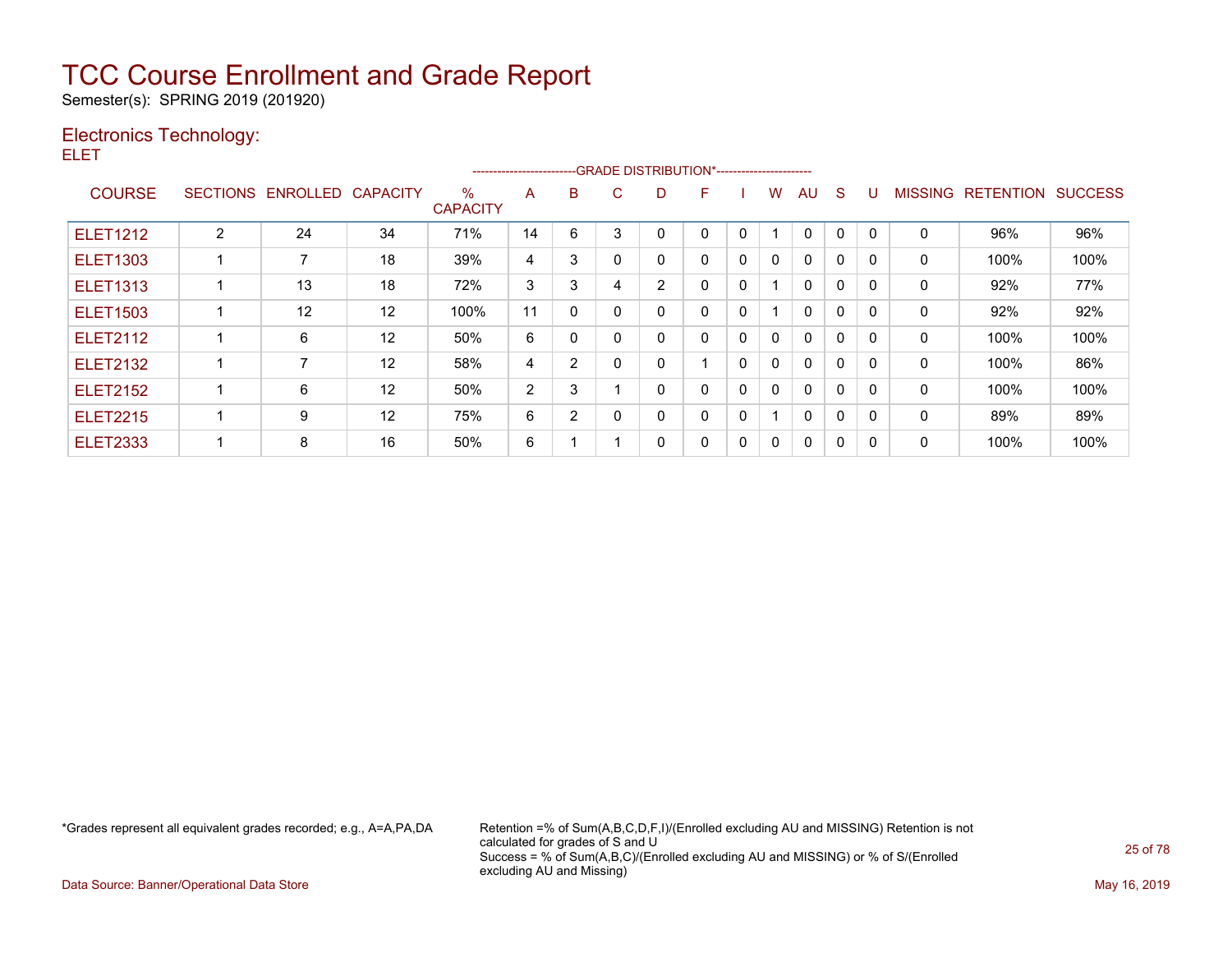Semester(s): SPRING 2019 (201920)

### Emergency Medical Services Pro: EMSP

|                 |   |                            |    |                         |    | --GRADE DISTRIBUTION*----------------------- |  |                 |    |          |  |                           |     |
|-----------------|---|----------------------------|----|-------------------------|----|----------------------------------------------|--|-----------------|----|----------|--|---------------------------|-----|
| <b>COURSE</b>   |   | SECTIONS ENROLLED CAPACITY |    | $\%$<br><b>CAPACITY</b> | А  |                                              |  | W               | AU | <b>S</b> |  | MISSING RETENTION SUCCESS |     |
| <b>EMSP1119</b> | 5 | 53                         | 56 | 95%                     | 13 | 10                                           |  | 12 <sup>2</sup> |    |          |  | 77%                       | 64% |
| <b>EMSP2214</b> |   | 12                         | 15 | 80%                     | 4  |                                              |  |                 | 0  |          |  | 83%                       | 83% |
| <b>EMSP2229</b> |   | 12                         | 15 | 80%                     |    | 4                                            |  |                 | 0  |          |  | 83%                       | 83% |

\*Grades represent all equivalent grades recorded; e.g., A=A,PA,DA Retention =% of Sum(A,B,C,D,F,I)/(Enrolled excluding AU and MISSING) Retention is not calculated for grades of S and U Success = % of Sum(A,B,C)/(Enrolled excluding AU and MISSING) or % of S/(Enrolled excluding AU and Missing)

Data Source: Banner/Operational Data Store May 16, 2019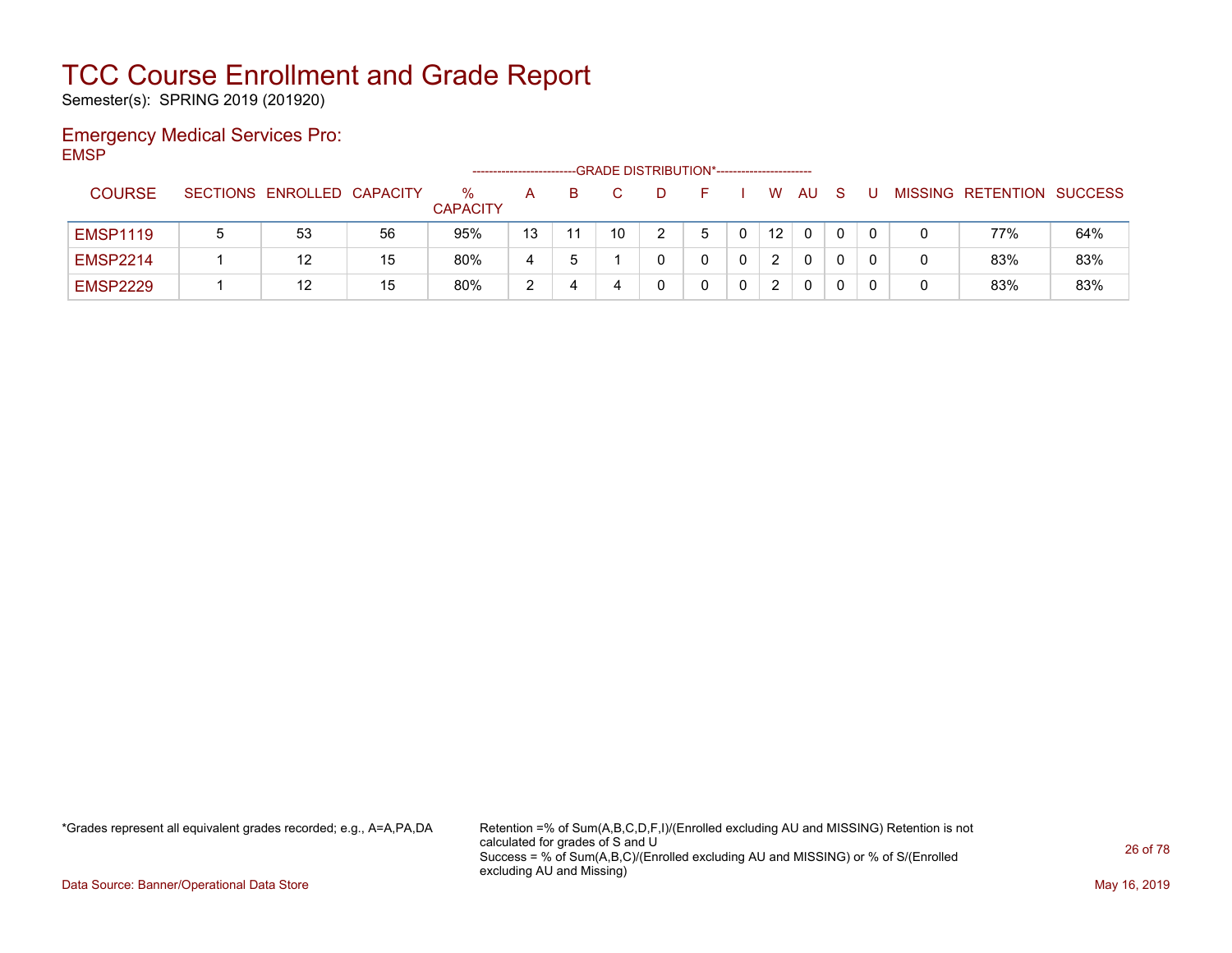Semester(s): SPRING 2019 (201920)

### English: **ENGL**

|                 |                |                            |       |                         |                |                |                |             | -GRADE DISTRIBUTION*----------------------- |          |     |              |              |              |                |                           |      |
|-----------------|----------------|----------------------------|-------|-------------------------|----------------|----------------|----------------|-------------|---------------------------------------------|----------|-----|--------------|--------------|--------------|----------------|---------------------------|------|
| <b>COURSE</b>   |                | SECTIONS ENROLLED CAPACITY |       | $\%$<br><b>CAPACITY</b> | A              | B              | C              | D           | F                                           |          | W   | <b>AU</b>    | S            | U            |                | MISSING RETENTION SUCCESS |      |
| <b>ENGL0611</b> | $\mathbf{1}$   | 10                         | 10    | 100%                    | $\mathbf{0}$   | 3              | $\overline{2}$ | -1          | $\mathbf{0}$                                | 0        | 4   | $\mathbf{0}$ | $\mathbf{0}$ | $\mathbf{0}$ | $\mathbf{0}$   | 60%                       | 50%  |
| <b>ENGL0621</b> | $\mathbf{1}$   | 3                          | 10    | 30%                     | $\Omega$       | 3              | $\Omega$       | $\mathbf 0$ | $\mathbf{0}$                                | 0        | 0   | $\mathbf{0}$ | $\Omega$     | 0            | $\mathbf{0}$   | 100%                      | 100% |
| <b>ENGL0903</b> | $\overline{7}$ | 80                         | 140   | 57%                     | 21             | 22             | 14             | $\Omega$    | 10                                          | 0        | 13  | 0            | $\Omega$     | 0            | $\mathbf 0$    | 84%                       | 71%  |
| <b>ENGL0913</b> | 23             | 390                        | 460   | 85%                     | 98             | 82             | 60             | 18          | 62                                          | 0        | 70  | $\mathbf{0}$ | $\Omega$     | 0            | $\mathbf{0}$   | 82%                       | 62%  |
| <b>ENGL0923</b> | 6              | 87                         | 120   | 72%                     | 28             | 9              | 12             | 7           | 13                                          | 1        | 17  | $\mathbf{0}$ | 0            | 0            | 0              | 80%                       | 56%  |
| <b>ENGL0933</b> | 18             | 245                        | 360   | 68%                     | 56             | 47             | 30             | 20          | 40                                          | 0        | 51  | $\mathbf 1$  | $\mathbf{0}$ | 0            | 0              | 79%                       | 55%  |
| <b>ENGL0943</b> | 17             | 185                        | 196   | 94%                     | 67             | 57             | 20             | 8           | 4                                           | $\Omega$ | 29  | $\mathbf{0}$ | $\mathbf{0}$ | 0            | $\mathbf 0$    | 84%                       | 78%  |
| <b>ENGL1071</b> | 1              | 8                          | 10    | 80%                     | $\overline{2}$ | $\overline{2}$ | $\mathbf{1}$   | 0           | 0                                           | 0        | 3   | 0            | $\mathbf{0}$ | 0            | $\mathbf 0$    | 62%                       | 62%  |
| <b>ENGL1113</b> | 102            | 1.536                      | 1.726 | 89%                     | 373            | 360            | 254            | 82          | 141                                         | 5        | 321 | $\mathbf{0}$ | $\mathbf{0}$ | 0            | $\mathbf{0}$   | 79%                       | 64%  |
| <b>ENGL1213</b> | 142            | 2,499                      | 2,696 | 93%                     | 881            | 718            | 361            | 90          | 117                                         | 3        | 327 | $\mathbf{0}$ | $\Omega$     | 0            | $\overline{2}$ | 87%                       | 78%  |
| <b>ENGL2333</b> | 3              | 58                         | 60    | 97%                     | 28             | 15             | 8              | 3           | 1                                           | $\Omega$ | 3   | $\mathbf{0}$ | $\Omega$     | 0            | $\mathbf 0$    | 95%                       | 88%  |
| <b>ENGL2343</b> | 2              | 36                         | 40    | 90%                     | $\overline{7}$ | 6              | 4              | 1           | 4                                           | 0        | 14  | $\mathbf{0}$ | $\Omega$     | 0            | 0              | 61%                       | 47%  |
| <b>ENGL2383</b> | 1              | 18                         | 20    | 90%                     | 13             | 3              | $\mathbf{0}$   | 0           | 0                                           | 0        | 2   | $\mathbf{0}$ | $\Omega$     | 0            | 0              | 89%                       | 89%  |
| <b>ENGL2413</b> | $\overline{7}$ | 102                        | 120   | 85%                     | 44             | 26             | 12             | 3           | 2                                           | 0        | 15  | 0            | 0            | 0            | 0              | 85%                       | 80%  |
| <b>ENGL2443</b> | $\mathbf{1}$   | 20                         | 20    | 100%                    | 5              | 6              | $\mathbf{1}$   | $\Omega$    | 5                                           | $\Omega$ | 3   | $\mathbf{0}$ | $\Omega$     | $\Omega$     | $\mathbf 0$    | 85%                       | 60%  |
| <b>ENGL2473</b> | $\mathbf{1}$   | 20                         | 20    | 100%                    | 14             | 1              | $\mathbf{0}$   | -1          | 4                                           | 0        | 0   | $\mathbf{0}$ | $\mathbf{0}$ | 0            | $\mathbf{0}$   | 100%                      | 75%  |
| <b>ENGL2493</b> | $\mathbf{1}$   | 14                         | 20    | 70%                     | 12             | $\overline{2}$ | $\Omega$       | $\mathbf 0$ | 0                                           | 0        | 0   | $\mathbf{0}$ | $\mathbf{0}$ | 0            | $\mathbf{0}$   | 100%                      | 100% |
| <b>ENGL2543</b> | 1              | 17                         | 20    | 85%                     | 7              | 7              | 1              | 0           | $\Omega$                                    | 0        | 2   | $\mathbf{0}$ | $\Omega$     | 0            | $\mathbf{0}$   | 88%                       | 88%  |
| <b>ENGL2653</b> | $\mathbf{1}$   | 20                         | 20    | 100%                    | 11             | 9              | $\Omega$       | $\mathbf 0$ | 0                                           | 0        | 0   | $\mathbf{0}$ | $\Omega$     | 0            | $\mathbf{0}$   | 100%                      | 100% |
| <b>ENGL2773</b> | $\mathbf{1}$   | 20                         | 20    | 100%                    | 10             | 8              | $\mathbf{1}$   | $\Omega$    | 0                                           | 0        | 1   | $\mathbf{0}$ | $\Omega$     | 0            | 0              | 95%                       | 95%  |
| <b>ENGL2883</b> | -1             | 20                         | 20    | 100%                    | 15             | 4              | $\Omega$       | $\Omega$    | 0                                           | 0        | 1   | 0            | 0            | 0            | 0              | 95%                       | 95%  |

\*Grades represent all equivalent grades recorded; e.g., A=A,PA,DA Retention =% of Sum(A,B,C,D,F,I)/(Enrolled excluding AU and MISSING) Retention is not calculated for grades of S and U Success = % of Sum(A,B,C)/(Enrolled excluding AU and MISSING) or % of S/(Enrolled excluding AU and Missing) Data Source: Banner/Operational Data Store May 16, 2019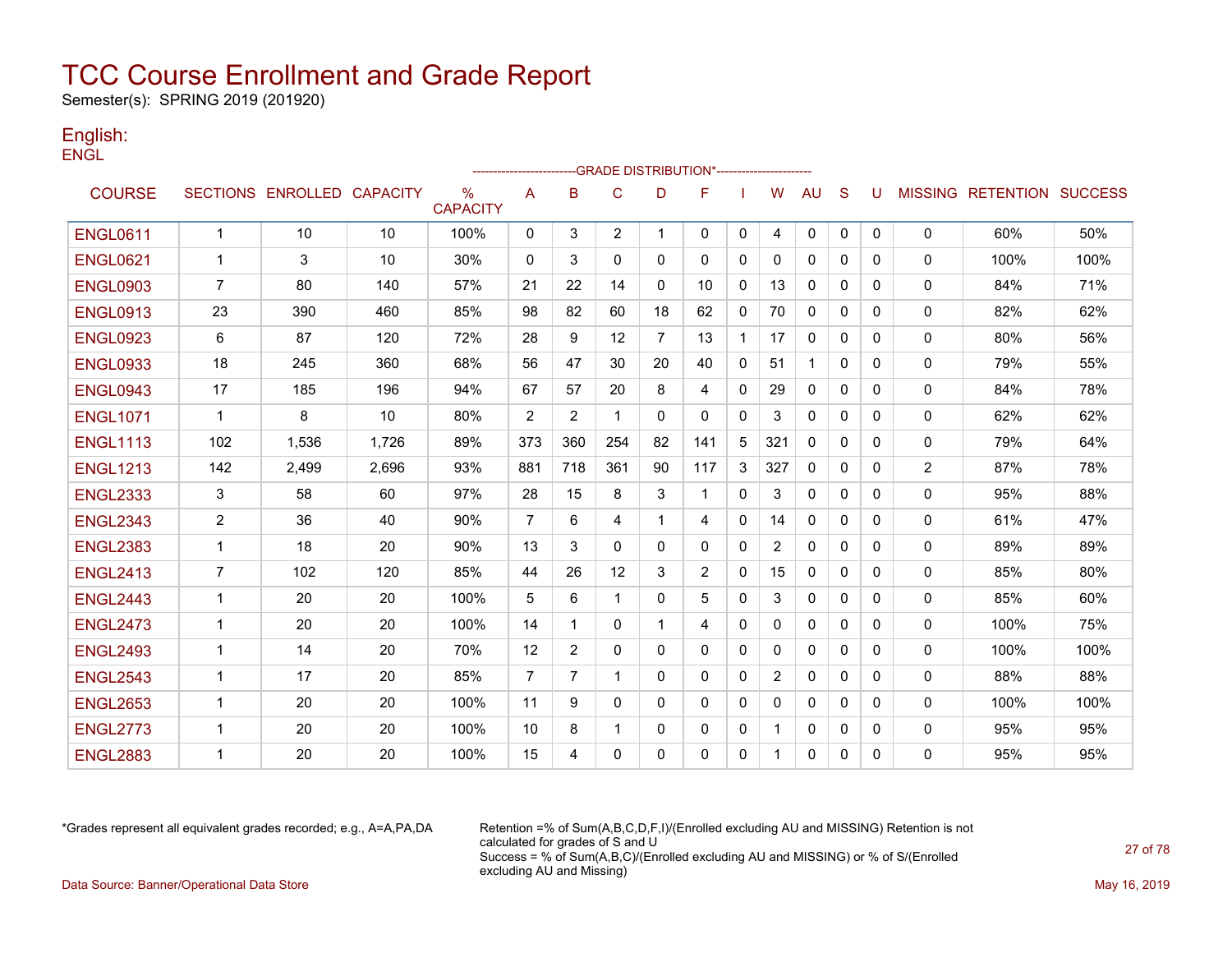Semester(s): SPRING 2019 (201920)

#### Engineering: **ENGR**

|                 |   |                            |     |                         | ------------------------ |    |    |   | -GRADE DISTRIBUTION*----------------------- |              |                   |              |   |          |              |                   |                |
|-----------------|---|----------------------------|-----|-------------------------|--------------------------|----|----|---|---------------------------------------------|--------------|-------------------|--------------|---|----------|--------------|-------------------|----------------|
| <b>COURSE</b>   |   | SECTIONS ENROLLED CAPACITY |     | $\%$<br><b>CAPACITY</b> | A                        | B  | C  | D | F                                           |              | w                 | AU           | S |          |              | MISSING RETENTION | <b>SUCCESS</b> |
| <b>ENGR1111</b> | 8 | 171                        | 208 | 82%                     | 140                      | 12 | 3  |   |                                             | $\Omega$     | 16                | $\mathbf{0}$ | 0 | $\Omega$ | 0            | 91%               | 91%            |
| <b>ENGR1132</b> | 3 | 66                         | 68  | 97%                     | 35                       | 25 | 2  | 0 |                                             | $\mathbf{0}$ | 4                 | 0            | 0 | 0        | $\mathbf{0}$ | 94%               | 94%            |
| <b>ENGR1242</b> | 2 | 41                         | 41  | 100%                    | 23                       | 12 | 3  |   |                                             | $\Omega$     | 3                 | 0            | 0 | 0        | 0            | 93%               | 93%            |
| <b>ENGR2103</b> | 3 | 79                         | 81  | 98%                     | 22                       | 17 | 17 | 8 | 2                                           | $\Omega$     | $12 \overline{ }$ |              | 0 | 0        | $\mathbf{0}$ | 85%               | 72%            |
| <b>ENGR2143</b> | 2 | 51                         | 53  | 96%                     | 14                       | 14 | 9  | 5 |                                             | 2            |                   | 0            | 0 | $\Omega$ | 0            | 86%               | 73%            |
| <b>ENGR2213</b> | 3 | 56                         | 61  | 92%                     | 28                       |    |    |   |                                             | 0            | 8                 | 0            | 0 | 0        | $\mathbf{0}$ | 86%               | 82%            |
| <b>ENGR2523</b> | 2 | 42                         | 60  | 70%                     | 18                       | 10 | 9  |   | 0                                           | 0            | 4                 | 0            | 0 | 0        | $\mathbf{0}$ | 90%               | 88%            |
| <b>ENGR2613</b> | 3 | 54                         | 60  | 90%                     | 16                       | 19 | 9  | 4 |                                             |              | 5                 | 0            | 0 | 0        | 0            | 91%               | 81%            |

\*Grades represent all equivalent grades recorded; e.g., A=A,PA,DA Retention =% of Sum(A,B,C,D,F,I)/(Enrolled excluding AU and MISSING) Retention is not calculated for grades of S and U Success = % of Sum(A,B,C)/(Enrolled excluding AU and MISSING) or % of S/(Enrolled excluding AU and Missing)

Data Source: Banner/Operational Data Store May 16, 2019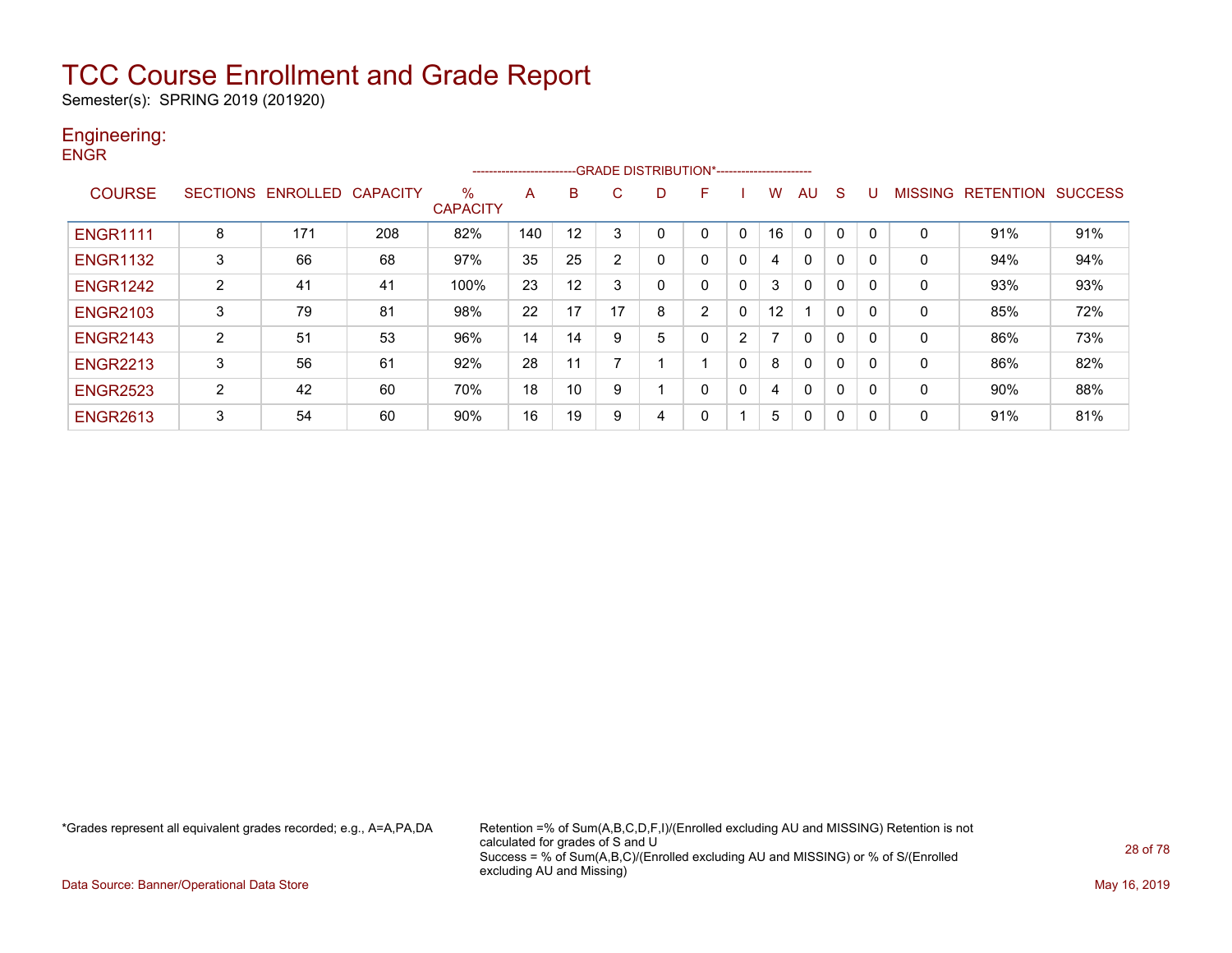Semester(s): SPRING 2019 (201920)

#### Engineering Technology: **ENGT**

|                 |                |                            |    |                      | ------------------------- |   |              |   | -- GRADE DISTRIBUTION*----------------------- |          |              |              |              |             |                |                  |                |
|-----------------|----------------|----------------------------|----|----------------------|---------------------------|---|--------------|---|-----------------------------------------------|----------|--------------|--------------|--------------|-------------|----------------|------------------|----------------|
| <b>COURSE</b>   |                | SECTIONS ENROLLED CAPACITY |    | %<br><b>CAPACITY</b> | A                         | B | C            | D | F.                                            |          | W            | AU           | S            | U           | <b>MISSING</b> | <b>RETENTION</b> | <b>SUCCESS</b> |
| <b>ENGT1212</b> | $\overline{2}$ | 25                         | 31 | 81%                  | 20                        |   |              |   |                                               | $\Omega$ | 4            | $\mathbf{0}$ | 0            | $\mathbf 0$ | 0              | 84%              | 84%            |
| <b>ENGT1223</b> |                | 19                         | 21 | 90%                  | 13                        | 3 | 0            | 0 |                                               |          |              | 0            | 0            | 0           | 0              | 89%              | 84%            |
| <b>ENGT1313</b> |                | 10                         | 18 | 56%                  | 9                         |   | $\mathbf{0}$ | 0 | 0                                             | 0        |              | $\mathbf{0}$ | 0            | 0           | 0              | 100%             | 100%           |
| <b>ENGT1443</b> |                | 5                          | 10 | 50%                  | 4                         |   | $\mathbf{0}$ | 0 |                                               | 0        | 0            | $\mathbf{0}$ | 0            | 0           | $\mathbf{0}$   | 100%             | 100%           |
| <b>ENGT1543</b> |                | 5                          | 18 | 28%                  | 4                         |   | $\mathbf{0}$ | 0 |                                               | 0        | <sup>0</sup> | $\mathbf{0}$ | 0            | 0           | $\mathbf{0}$   | 100%             | 100%           |
| <b>ENGT2153</b> |                | 10                         | 15 | 67%                  | 5                         | 5 | $\mathbf{0}$ | 0 |                                               | 0        | $\Omega$     | $\mathbf{0}$ | $\mathbf{0}$ | 0           | $\Omega$       | 100%             | 100%           |
| <b>ENGT2463</b> |                | 13                         | 18 | 72%                  | 10                        | 0 | 0            | 0 | 0                                             | 0        | 3            | 0            | 0            | 0           | 0              | 77%              | 77%            |

\*Grades represent all equivalent grades recorded; e.g., A=A,PA,DA Retention =% of Sum(A,B,C,D,F,I)/(Enrolled excluding AU and MISSING) Retention is not calculated for grades of S and U Success = % of Sum(A,B,C)/(Enrolled excluding AU and MISSING) or % of S/(Enrolled excluding AU and Missing)

Data Source: Banner/Operational Data Store May 16, 2019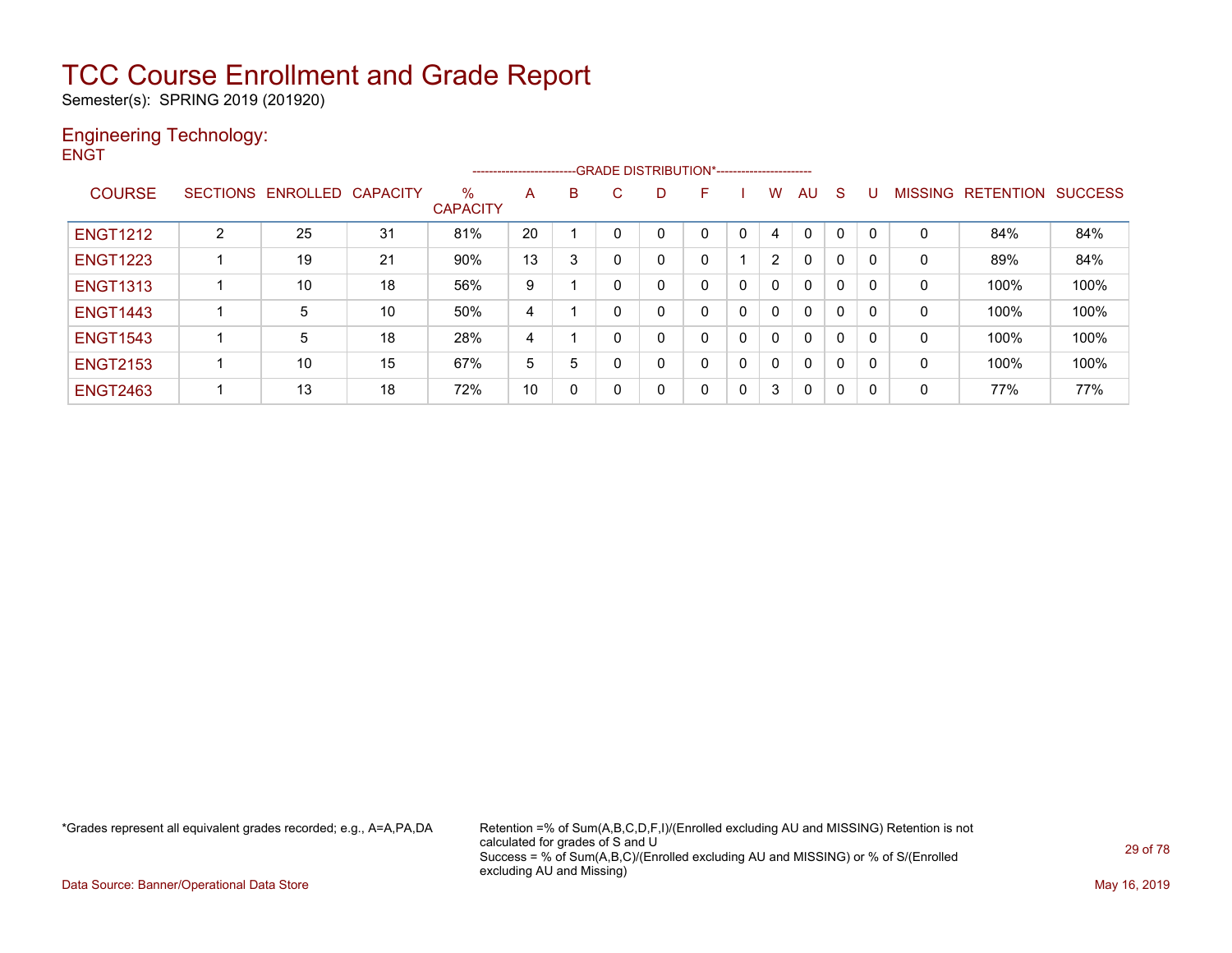Semester(s): SPRING 2019 (201920)

### ESLA English as a Second Lang: ESLA

|                 |                |                            |    |                                  | ------------------------ |                | --GRADE DISTRIBUTION*---------------------- |              |              |          |              |              |              |              |             |                           |      |
|-----------------|----------------|----------------------------|----|----------------------------------|--------------------------|----------------|---------------------------------------------|--------------|--------------|----------|--------------|--------------|--------------|--------------|-------------|---------------------------|------|
| <b>COURSE</b>   |                | SECTIONS ENROLLED CAPACITY |    | $\frac{0}{0}$<br><b>CAPACITY</b> | A                        | B              | C                                           | D            | F            |          | w            | <b>AU</b>    | S            | U            |             | MISSING RETENTION SUCCESS |      |
| <b>ESLA0233</b> | $\mathbf{1}$   | $\overline{4}$             | 10 | 40%                              | 1                        | $\overline{2}$ | $\mathbf 1$                                 | $\Omega$     | 0            | $\Omega$ | $\Omega$     | $\mathbf{0}$ | $\mathbf{0}$ | $\mathbf{0}$ | $\mathbf 0$ | 100%                      | 100% |
| <b>ESLA0313</b> | 1              | 5                          | 10 | 50%                              | $\mathbf{1}$             | 4              | $\mathbf{0}$                                | $\mathbf{0}$ | 0            | $\Omega$ | $\mathbf{0}$ | $\mathbf{0}$ | $\Omega$     | $\Omega$     | 0           | 100%                      | 100% |
| <b>ESLA0323</b> | $\mathbf 1$    | 6                          | 10 | 60%                              | 2                        | 1              | 1                                           | $\Omega$     | 0            | $\Omega$ | 0            | 2            | $\Omega$     | $\Omega$     | $\Omega$    | 100%                      | 100% |
| <b>ESLA0333</b> | 1              | 7                          | 10 | 70%                              | 4                        | $\overline{2}$ | 0                                           | $\mathbf{0}$ |              | $\Omega$ | $\mathbf{0}$ | $\mathbf{0}$ | $\mathbf{0}$ | 0            | 0           | 100%                      | 86%  |
| <b>ESLA0343</b> | $\overline{c}$ | 6                          | 20 | 30%                              | 4                        | 1              | 0                                           | $\mathbf{0}$ | 0            | $\Omega$ | 0            | 1            | $\mathbf{0}$ | $\Omega$     | 0           | 100%                      | 100% |
| <b>ESLA0353</b> | 1              | 3                          | 10 | 30%                              | 2                        | $\Omega$       | $\mathbf{0}$                                | $\mathbf{0}$ | $\mathbf{0}$ | 0        | $\mathbf{1}$ | $\mathbf{0}$ | $\Omega$     | $\Omega$     | 0           | 67%                       | 67%  |
| <b>ESLA0413</b> | $\mathbf 1$    | $\overline{2}$             | 10 | 20%                              | $\Omega$                 | 0              | 1                                           | 1            | 0            | $\Omega$ | $\mathbf{0}$ | $\mathbf{0}$ | 0            | 0            | 0           | 100%                      | 50%  |
| <b>ESLA0423</b> | 1              | 3                          | 10 | 30%                              | $\mathbf{1}$             | 2              | $\mathbf{0}$                                | $\Omega$     | 0            | $\Omega$ | $\mathbf{0}$ | $\mathbf{0}$ | $\Omega$     | $\Omega$     | 0           | 100%                      | 100% |
| <b>ESLA0433</b> | 1              | 1                          | 10 | 10%                              | $\mathbf 1$              | 0              | 0                                           | $\mathbf{0}$ | 0            | 0        | 0            | $\mathbf{0}$ | $\mathbf{0}$ | 0            | 0           | 100%                      | 100% |
| <b>ESLA0443</b> | 1              | 4                          | 10 | 40%                              | 2                        | -1             | $\mathbf{0}$                                | $\mathbf{0}$ | 1            | $\Omega$ | $\mathbf{0}$ | $\mathbf{0}$ | $\Omega$     | $\Omega$     | 0           | 100%                      | 75%  |
| <b>ESLA0453</b> | $\mathbf 1$    | 6                          | 10 | 60%                              | 4                        | -1             | 0                                           | 0            | $\mathbf 1$  | $\Omega$ | $\mathbf{0}$ | $\mathbf{0}$ | $\mathbf{0}$ | 0            | 0           | 100%                      | 83%  |
| <b>ESLA0513</b> | 1              | $\overline{7}$             | 10 | 70%                              | 6                        | $\Omega$       | $\mathbf{0}$                                | $\mathbf{0}$ | 1            | $\Omega$ | 0            | $\mathbf{0}$ | $\Omega$     | 0            | 0           | 100%                      | 86%  |
| <b>ESLA0523</b> | 1              | 5                          | 10 | 50%                              | $\mathbf 1$              | 0              | 1                                           | $\mathbf{0}$ | 0            | 0        | 3            | 0            | $\mathbf{0}$ | 0            | 0           | 40%                       | 40%  |
| <b>ESLA0533</b> | 1              | 1                          | 10 | 10%                              | $\mathbf 1$              | 0              | 0                                           | $\mathbf{0}$ | 0            | 0        | 0            | 0            | $\mathbf{0}$ | 0            | 0           | 100%                      | 100% |
| <b>ESLA0543</b> | $\mathbf 1$    | 3                          | 10 | 30%                              | 3                        | 0              | $\mathbf{0}$                                | $\mathbf{0}$ | 0            | 0        | 0            | 0            | $\mathbf{0}$ | 0            | 0           | 100%                      | 100% |
| <b>ESLA0553</b> | $\mathbf 1$    | 3                          | 10 | 30%                              | $\mathbf 1$              | 1              | 1                                           | $\mathbf{0}$ | 0            | $\Omega$ | $\mathbf{0}$ | $\mathbf{0}$ | 0            | 0            | $\Omega$    | 100%                      | 100% |
| <b>ESLA0623</b> | $\mathbf 1$    | 4                          | 10 | 40%                              | 3                        | 1              | $\mathbf{0}$                                | $\Omega$     | $\Omega$     | $\Omega$ | $\mathbf{0}$ | $\mathbf{0}$ | $\Omega$     | $\Omega$     | $\Omega$    | 100%                      | 100% |
| <b>ESLA0633</b> | $\mathbf 1$    | 4                          | 10 | 40%                              | $\overline{2}$           | 2              | $\mathbf{0}$                                | $\mathbf{0}$ | 0            | $\Omega$ | $\mathbf{0}$ | $\mathbf{0}$ | $\mathbf{0}$ | $\Omega$     | 0           | 100%                      | 100% |
| <b>ESLA0643</b> | $\overline{1}$ | $\overline{7}$             | 10 | 70%                              | 6                        | $\Omega$       | 1                                           | $\Omega$     | 0            | $\Omega$ | $\mathbf{0}$ | $\Omega$     | $\Omega$     | $\Omega$     | $\Omega$    | 100%                      | 100% |
| <b>ESLA0653</b> | $\mathbf 1$    | $\overline{2}$             | 10 | 20%                              | $\mathbf 0$              | $\overline{2}$ | $\mathbf{0}$                                | $\Omega$     | $\Omega$     | $\Omega$ | $\mathbf{0}$ | $\Omega$     | $\Omega$     | $\Omega$     | 0           | 100%                      | 100% |
| <b>ESLA0713</b> | $\mathbf 1$    | 12                         | 10 | 120%                             | 9                        | 3              | $\mathbf{0}$                                | $\Omega$     | 0            | $\Omega$ | $\mathbf{0}$ | $\mathbf{0}$ | $\Omega$     | 0            | 0           | 100%                      | 100% |
| <b>ESLA0723</b> | 1              | 8                          | 10 | 80%                              | 3                        | 3              | $\overline{2}$                              | $\Omega$     | 0            | $\Omega$ | $\Omega$     | $\Omega$     | $\Omega$     | 0            | $\Omega$    | 100%                      | 100% |

\*Grades represent all equivalent grades recorded; e.g., A=A,PA,DA Retention =% of Sum(A,B,C,D,F,I)/(Enrolled excluding AU and MISSING) Retention is not calculated for grades of S and U Success = % of Sum(A,B,C)/(Enrolled excluding AU and MISSING) or % of S/(Enrolled excluding AU and Missing)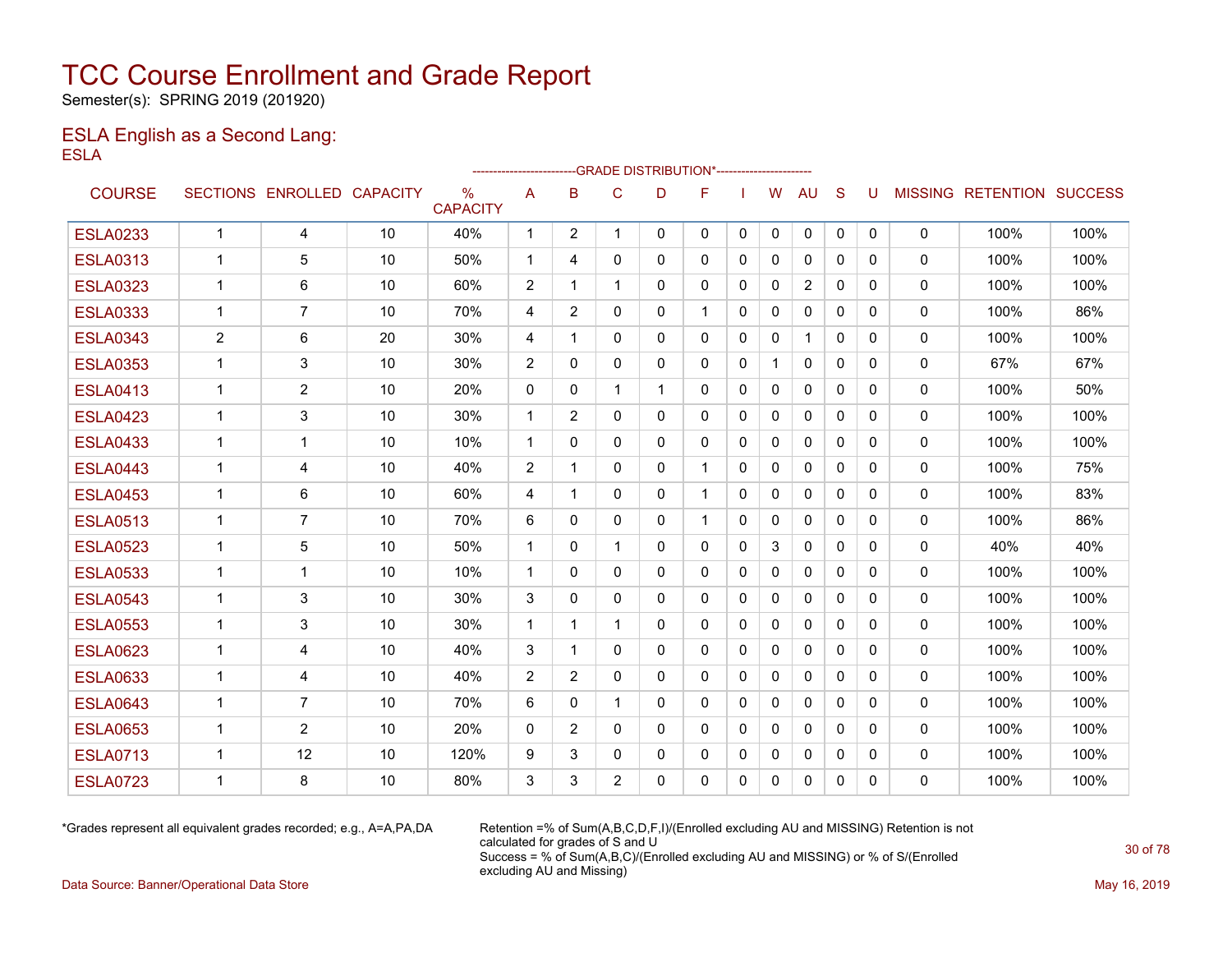Semester(s): SPRING 2019 (201920)

### ESLA English as a Second Lang: ESLA

|                 |                 |                 |                 |                         | ----------------------- |   |                |   | --GRADE DISTRIBUTION*----------------------- |              |              |              |              |              |                |                  |                |
|-----------------|-----------------|-----------------|-----------------|-------------------------|-------------------------|---|----------------|---|----------------------------------------------|--------------|--------------|--------------|--------------|--------------|----------------|------------------|----------------|
| <b>COURSE</b>   | <b>SECTIONS</b> | <b>ENROLLED</b> | <b>CAPACITY</b> | $\%$<br><b>CAPACITY</b> | A                       | B | C.             | D | F                                            |              | w            | AU           | S            |              | <b>MISSING</b> | <b>RETENTION</b> | <b>SUCCESS</b> |
| <b>ESLA0733</b> |                 | 10              | 10              | 100%                    | 4                       | 4 |                |   |                                              | 0            | 0            | $\Omega$     | 0            |              | 0              | 100%             | 90%            |
| <b>ESLA0743</b> |                 | 6               | 10              | 60%                     |                         | 4 |                |   |                                              | $\mathbf{0}$ | 0            | $\mathbf{0}$ | $\Omega$     |              | 0              | 100%             | 83%            |
| <b>ESLA0753</b> |                 | 5               | 10              | 50%                     | 4                       |   |                | 0 | 0                                            | $\mathbf{0}$ | $\mathbf{0}$ | $\mathbf{0}$ | $\mathbf{0}$ | $\Omega$     | 0              | 100%             | 100%           |
| <b>ESLA0823</b> |                 | 7               | 10              | 70%                     | 3                       |   |                |   |                                              | 0            | 0            | 0            | $\Omega$     |              | 0              | 100%             | 71%            |
| <b>ESLA0833</b> |                 | 5               | 10              | 50%                     | 0                       |   | $\overline{2}$ |   | 0                                            | 0            | $\mathbf{0}$ | 1            | $\mathbf{0}$ |              | 0              | 100%             | 75%            |
| <b>ESLA0843</b> |                 | 8               | 10              | 80%                     | 3                       | 0 |                | 4 |                                              | $\mathbf{0}$ | $\mathbf{0}$ | $\mathbf{0}$ | $\mathbf{0}$ | $\Omega$     | 0              | 100%             | 38%            |
| <b>ESLA0853</b> |                 | 6               | 10              | 60%                     | 5                       |   |                | 0 | 0                                            | $\mathbf{0}$ | $\mathbf{0}$ | $\mathbf{0}$ | $\mathbf{0}$ | $\Omega$     | 0              | 100%             | 100%           |
| <b>ESLA0913</b> |                 | 4               | 10              | 40%                     | 2                       | 0 |                | 0 |                                              | 0            | $\mathbf{0}$ | $\mathbf{0}$ | $\Omega$     |              | 0              | 100%             | 75%            |
| <b>ESLA0992</b> |                 |                 | 10              | 10%                     |                         | 0 |                | 0 | 0                                            | 0            | 0            | $\mathbf{0}$ | 0            | $\mathbf{0}$ | 0              | 100%             | 100%           |

\*Grades represent all equivalent grades recorded; e.g., A=A,PA,DA Retention =% of Sum(A,B,C,D,F,I)/(Enrolled excluding AU and MISSING) Retention is not calculated for grades of S and U Success = % of Sum(A,B,C)/(Enrolled excluding AU and MISSING) or % of S/(Enrolled excluding AU and Missing)

Data Source: Banner/Operational Data Store May 16, 2019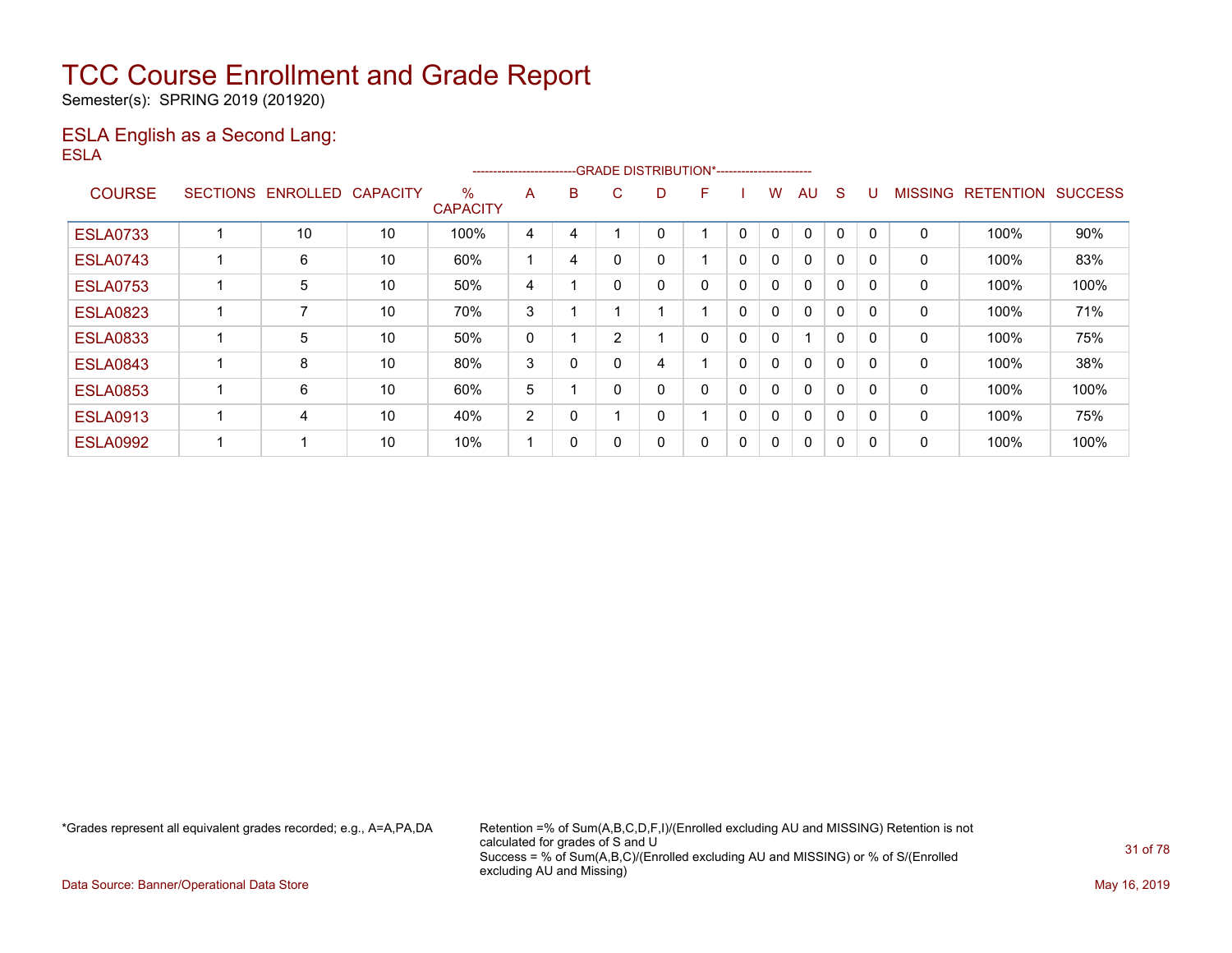Semester(s): SPRING 2019 (201920)

### ESLN English as a Second Lang: ESLN

|                 |                 |                |                 |                         | ----------------------- |   | -GRADE DISTRIBUTION*----------------------- |   |   |             |   |              |   |          |                |                  |                |
|-----------------|-----------------|----------------|-----------------|-------------------------|-------------------------|---|---------------------------------------------|---|---|-------------|---|--------------|---|----------|----------------|------------------|----------------|
| <b>COURSE</b>   | <b>SECTIONS</b> | ENROLLED       | <b>CAPACITY</b> | $\%$<br><b>CAPACITY</b> | A                       | B | C.                                          | D | F |             | w | AU           | S |          | <b>MISSING</b> | <b>RETENTION</b> | <b>SUCCESS</b> |
| <b>ESLN0113</b> |                 |                | 10              | 10%                     | 0                       |   | 0                                           |   | 0 | 0           | 0 | $\Omega$     | 0 | $\Omega$ | 0              | 100%             | 100%           |
| <b>ESLN0123</b> |                 | $\overline{2}$ | 10              | 20%                     |                         |   | $\mathbf{0}$                                | 0 | 0 | 0           | 0 | 0            | 0 | 0        | 0              | 100%             | 100%           |
| <b>ESLN0133</b> |                 | $\overline{2}$ | 10              | 20%                     | 0                       |   |                                             |   | 0 | 0           | 0 | $\Omega$     | 0 | $\Omega$ | 0              | 100%             | 100%           |
| <b>ESLN0143</b> |                 | $\overline{2}$ | 10              | 20%                     |                         |   | $\Omega$                                    |   | 0 | $\mathbf 0$ | 0 | $\mathbf{0}$ | 0 | $\Omega$ | 0              | 100%             | 100%           |
| <b>ESLN0213</b> |                 | 2              | 10              | 20%                     | 2                       | 0 | 0                                           |   | 0 | 0           | 0 | 0            | 0 | $\Omega$ | 0              | 100%             | 100%           |
| <b>ESLN0223</b> |                 | 2              | 10              | 20%                     | $\overline{2}$          | 0 | 0                                           | 0 | 0 | $\mathbf 0$ | 0 | $\mathbf{0}$ | 0 | 0        | 0              | 100%             | 100%           |
| <b>ESLN0243</b> |                 | 4              | 10              | 40%                     | 4                       | 0 | $\Omega$                                    |   | 0 | $\Omega$    | 0 | $\mathbf{0}$ | 0 | $\Omega$ | 0              | 100%             | 100%           |
| <b>ESLN0323</b> |                 | -4             | 10              | 10%                     |                         | 0 | 0                                           | 0 | 0 | 0           | 0 | $\mathbf{0}$ | 0 | $\Omega$ | 0              | 100%             | 100%           |
| <b>ESLN0443</b> |                 | 5              | 10              | 50%                     | 3                       | 2 | 0                                           | 0 | 0 | $\Omega$    | 0 | $\mathbf{0}$ | 0 | 0        | 0              | 100%             | 100%           |
| <b>ESLN0992</b> | 2               | 3              | 20              | 15%                     | 3                       | 0 | 0                                           |   | 0 | $\mathbf 0$ | 0 | $\Omega$     | 0 |          | 0              | 100%             | 100%           |

\*Grades represent all equivalent grades recorded; e.g., A=A,PA,DA Retention =% of Sum(A,B,C,D,F,I)/(Enrolled excluding AU and MISSING) Retention is not calculated for grades of S and U Success = % of Sum(A,B,C)/(Enrolled excluding AU and MISSING) or % of S/(Enrolled excluding AU and Missing)

Data Source: Banner/Operational Data Store May 16, 2019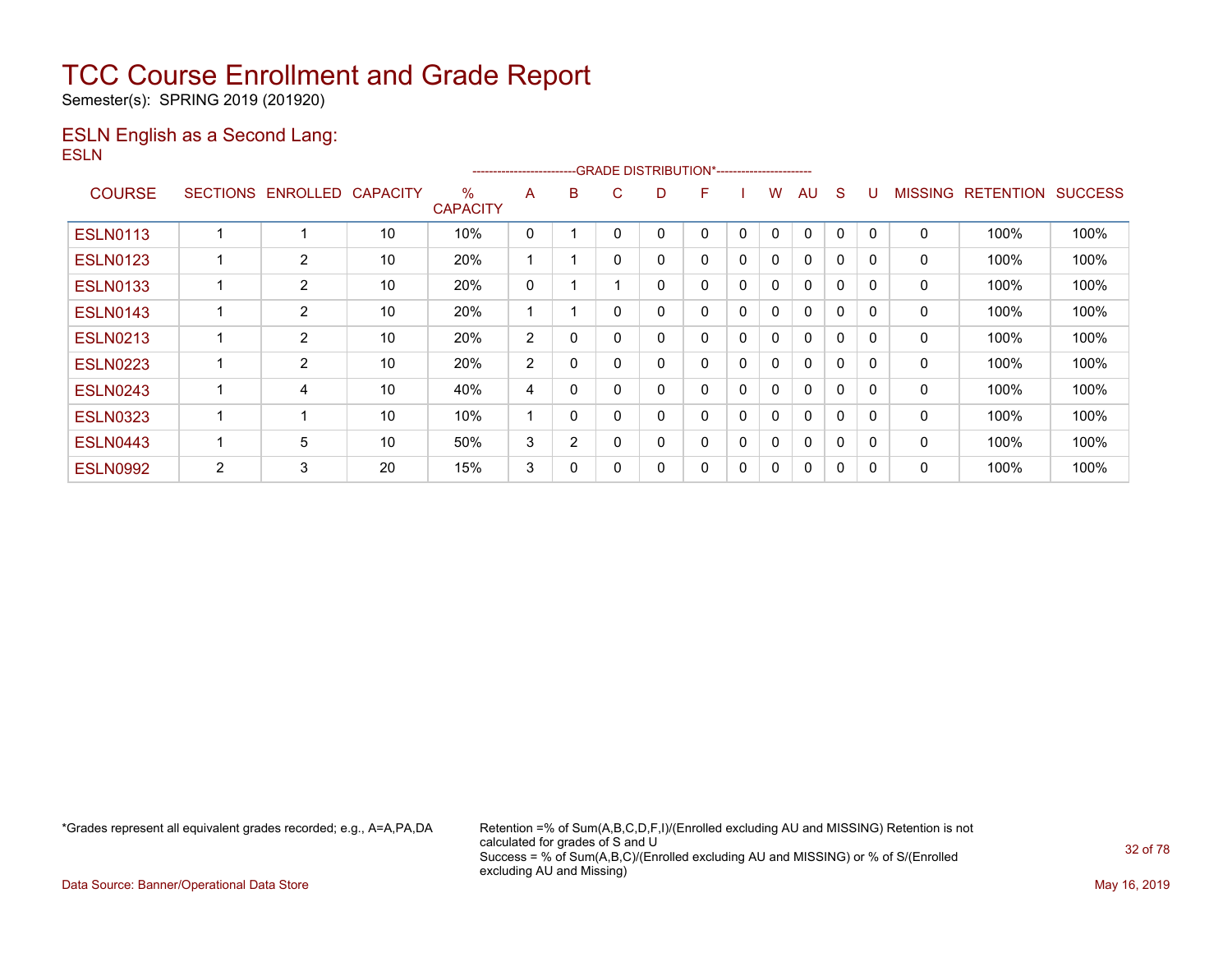Semester(s): SPRING 2019 (201920)

### Fire & Emergency Medical Svcs: FEMS

|                 |                 |                 |                 |                      | ---------------------- |                |          |    | --GRADE DISTRIBUTION*----------------------- |   |                |              |              |          |                |                  |                |
|-----------------|-----------------|-----------------|-----------------|----------------------|------------------------|----------------|----------|----|----------------------------------------------|---|----------------|--------------|--------------|----------|----------------|------------------|----------------|
| <b>COURSE</b>   | <b>SECTIONS</b> | <b>ENROLLED</b> | <b>CAPACITY</b> | %<br><b>CAPACITY</b> | A                      | B              | C.       | D. | F                                            |   | w              | AU           | S            |          | <b>MISSING</b> | <b>RETENTION</b> | <b>SUCCESS</b> |
| <b>FEMS1214</b> | $\overline{2}$  | 42              | 44              | 95%                  | 16                     | 14             | 5        |    | 4                                            | 0 | 3              | $\mathbf{0}$ | 0            |          | 0              | 93%              | 83%            |
| <b>FEMS1224</b> | $\overline{2}$  | 30              | 45              | 67%                  | 8                      | 8              | 6        |    | 6                                            | 0 |                | $\mathbf{0}$ | $\mathbf{0}$ |          | 0              | 97%              | 73%            |
| <b>FEMS1243</b> |                 | 15              | 20              | 75%                  | 10                     | 2              | $\Omega$ | 0  | 2                                            | 0 |                | $\mathbf{0}$ | 0            | $\Omega$ | $\mathbf 0$    | 93%              | 80%            |
| <b>FEMS1253</b> |                 | 15              | 20              | 75%                  | $\overline{ }$         | 3              |          |    | 2                                            | 0 | $\overline{2}$ | $\mathbf{0}$ | 0            | 0        | 0              | 87%              | 73%            |
| <b>FEMS2213</b> |                 | 19              | 20              | 95%                  | 16                     |                | $\Omega$ |    | 0                                            | 0 | $\overline{2}$ | $\mathbf{0}$ | 0            | $\Omega$ | 0              | 89%              | 89%            |
| <b>FEMS2223</b> |                 | 20              | 20              | 100%                 | 13                     | 4              |          |    | 0                                            | 0 | 2              | $\mathbf{0}$ | 0            |          | 0              | 90%              | 90%            |
| <b>FEMS2233</b> |                 | 19              | 20              | 95%                  | 12                     | $\overline{2}$ | 2        | Ω  | 3                                            | 0 | 0              | $\mathbf{0}$ | 0            | $\Omega$ | 0              | 100%             | 84%            |
| <b>FEMS2243</b> |                 | 17              | 20              | 85%                  | 13                     | 0              |          |    | 3                                            | 0 | $\mathbf{0}$   | $\mathbf{0}$ | 0            | $\Omega$ | $\mathbf 0$    | 100%             | 82%            |
| <b>FEMS2253</b> |                 | 15              | 20              | 75%                  | 11                     | 0              |          |    | 4                                            | 0 | 0              | $\mathbf{0}$ | 0            |          | 0              | 100%             | 73%            |

\*Grades represent all equivalent grades recorded; e.g., A=A,PA,DA Retention =% of Sum(A,B,C,D,F,I)/(Enrolled excluding AU and MISSING) Retention is not calculated for grades of S and U Success = % of Sum(A,B,C)/(Enrolled excluding AU and MISSING) or % of S/(Enrolled excluding AU and Missing)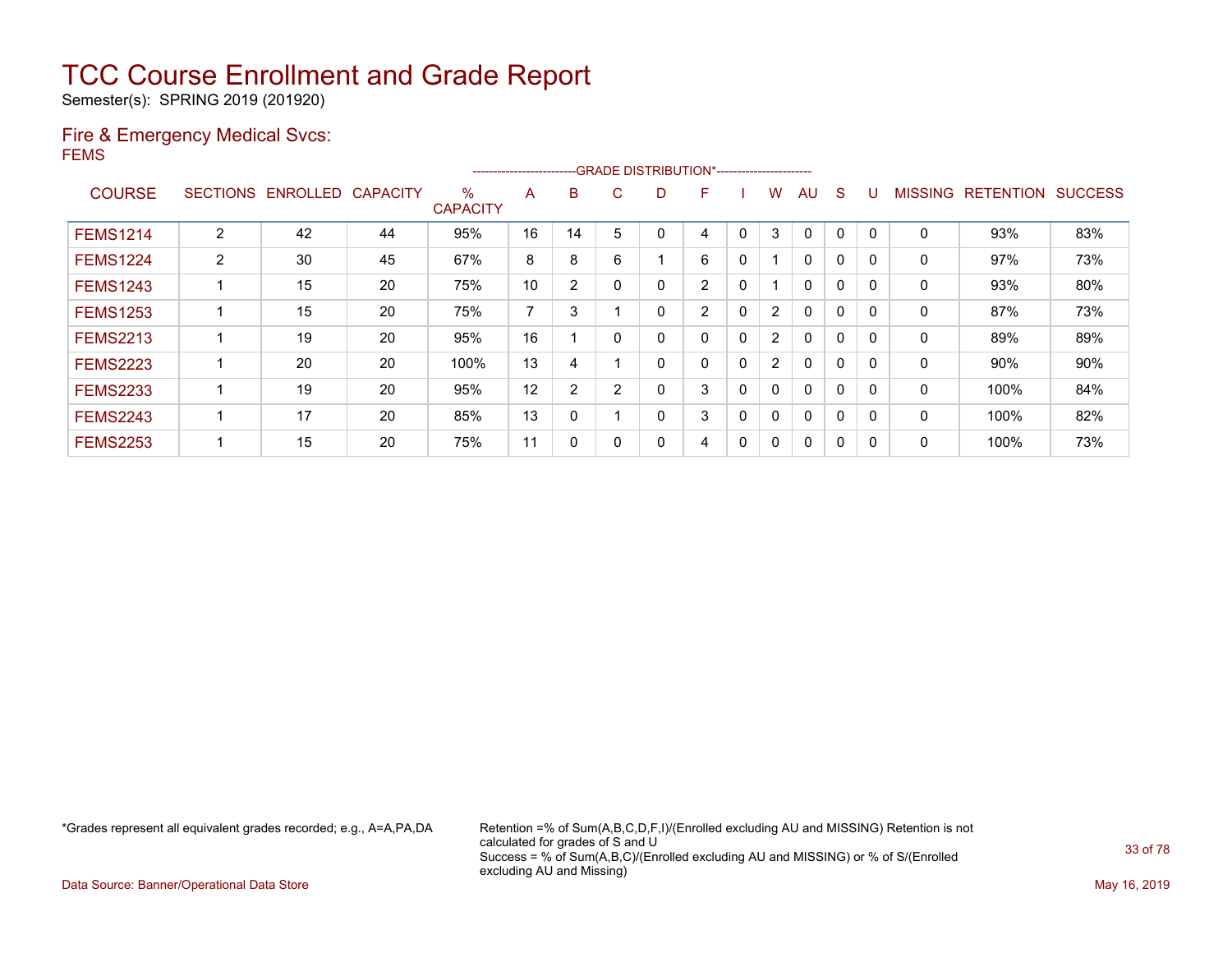Semester(s): SPRING 2019 (201920)

#### French: FREN

| .<br>-GRADE DISTRIBUTION*-----------------------<br>--------------------- |  |                            |    |                      |    |    |  |   |   |   |    |                |              |  |                           |     |
|---------------------------------------------------------------------------|--|----------------------------|----|----------------------|----|----|--|---|---|---|----|----------------|--------------|--|---------------------------|-----|
| <b>COURSE</b>                                                             |  | SECTIONS ENROLLED CAPACITY |    | %<br><b>CAPACITY</b> | A  | B. |  | Ð | ⊢ |   | W  | AU             | -S           |  | MISSING RETENTION SUCCESS |     |
| <b>FREN1031</b>                                                           |  | 9                          | 15 | 60%                  | 4  |    |  |   |   | 0 |    | 3              | $\mathbf{0}$ |  | 83%                       | 83% |
| <b>FREN1103</b>                                                           |  | 58                         | 71 | 82%                  | 10 | 10 |  | 6 | 1 |   | 16 |                | 0            |  | 72%                       | 42% |
| <b>FREN1213</b>                                                           |  | 14                         | 19 | 74%                  | 3  | 5  |  |   |   |   |    | $\overline{2}$ | $\mathbf{0}$ |  | 92%                       | 83% |
| <b>FREN2213</b>                                                           |  | 13                         | 20 | 65%                  | 3  |    |  |   |   | 0 |    | 5              | 0            |  | 88%                       | 75% |

\*Grades represent all equivalent grades recorded; e.g., A=A,PA,DA Retention =% of Sum(A,B,C,D,F,I)/(Enrolled excluding AU and MISSING) Retention is not calculated for grades of S and U Success = % of Sum(A,B,C)/(Enrolled excluding AU and MISSING) or % of S/(Enrolled excluding AU and Missing)

Data Source: Banner/Operational Data Store May 16, 2019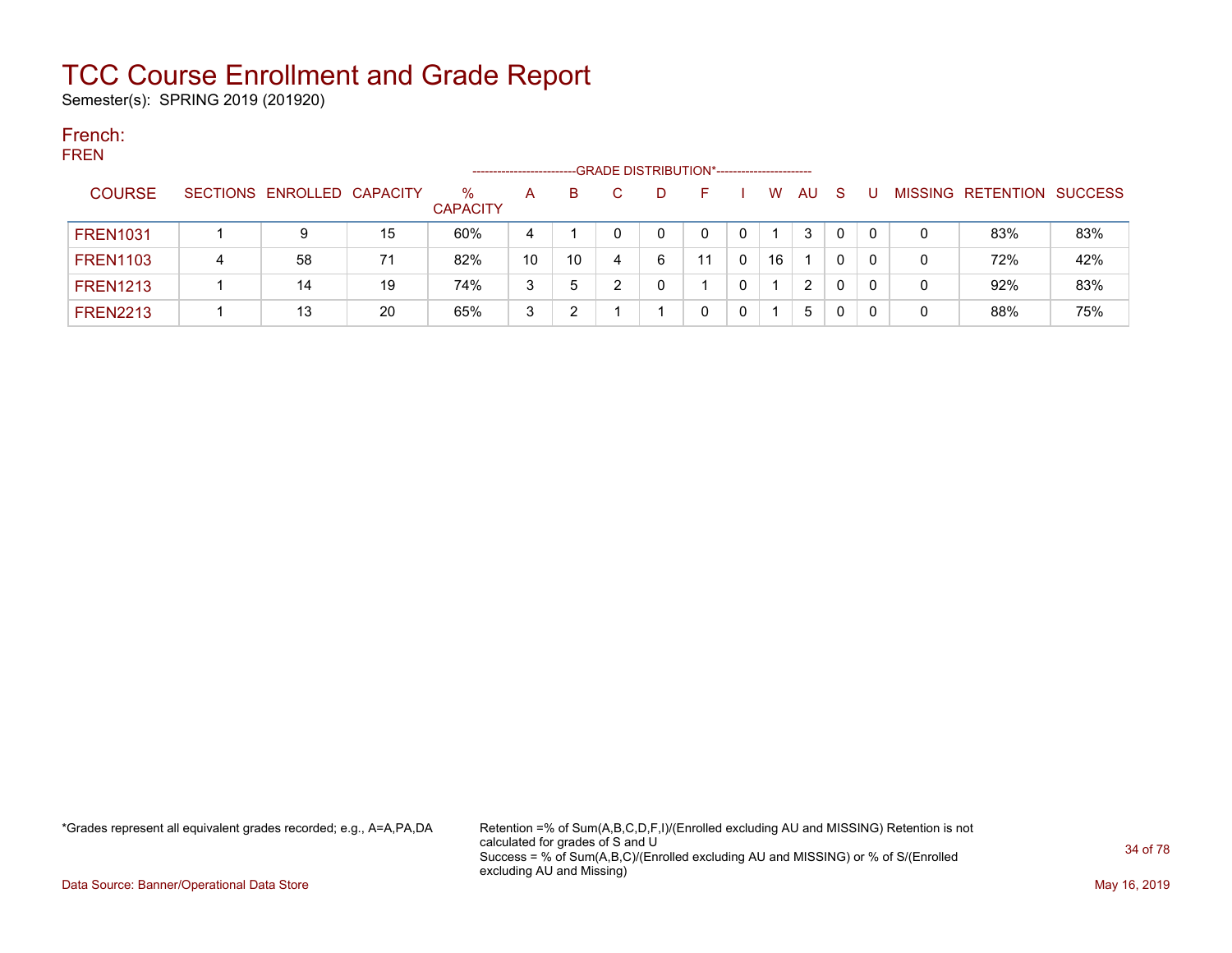Semester(s): SPRING 2019 (201920)

### Geography:

| <b>GEOG</b>   |   |                            |     |                         |              |                   | --GRADE DISTRIBUTION*----------------------- |   |                 |          |          |     |     |   |   |                           |     |
|---------------|---|----------------------------|-----|-------------------------|--------------|-------------------|----------------------------------------------|---|-----------------|----------|----------|-----|-----|---|---|---------------------------|-----|
| <b>COURSE</b> |   | SECTIONS ENROLLED CAPACITY |     | $\%$<br><b>CAPACITY</b> | $\mathsf{A}$ | B.                |                                              | D | E.              |          | <b>W</b> | AU. | - S | U |   | MISSING RETENTION SUCCESS |     |
| GEOG1014      | 3 | 61                         | 64  | 95%                     | 11           | $12 \overline{ }$ | 13                                           | 5 | 12 <sup>2</sup> | $\Omega$ | 8        | 0   |     | 0 |   | 87%                       | 59% |
| GEOG1043      | 6 | 125                        | 128 | 98%                     | 53           | 38                | 16                                           | 6 | 4               |          |          | 0   | 0   | 0 | 0 | 94%                       | 86% |
| GEOG2033      |   | 41                         | 40  | 102%                    | 17           | 14                | 8                                            |   | 0               | 0        | 2        | 0   |     | 0 | 0 | 95%                       | 95% |

\*Grades represent all equivalent grades recorded; e.g., A=A,PA,DA Retention =% of Sum(A,B,C,D,F,I)/(Enrolled excluding AU and MISSING) Retention is not calculated for grades of S and U Success = % of Sum(A,B,C)/(Enrolled excluding AU and MISSING) or % of S/(Enrolled excluding AU and Missing)

Data Source: Banner/Operational Data Store May 16, 2019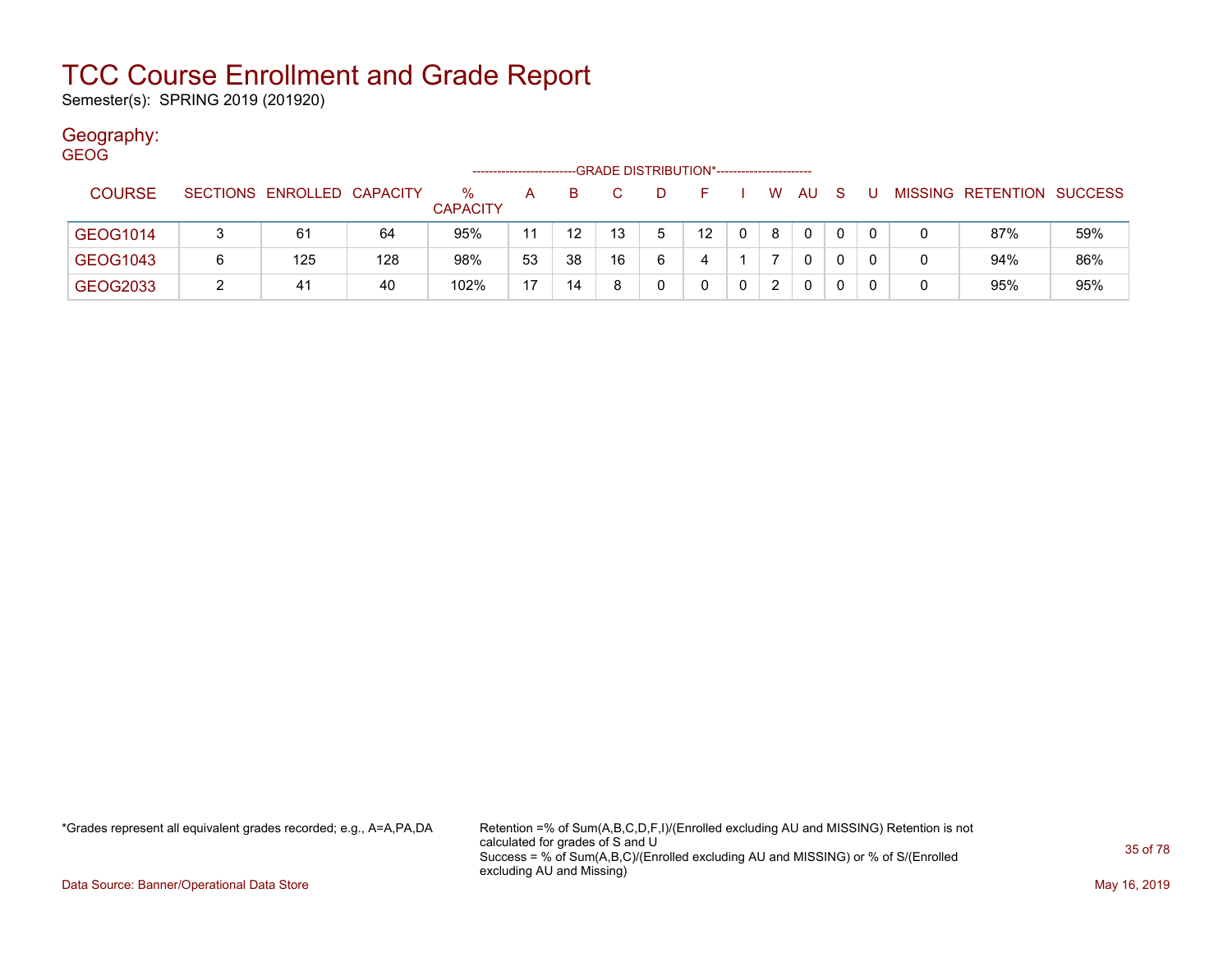Semester(s): SPRING 2019 (201920)

### Geology:

| <b>GEOL</b>     |                            |    |                      |    |    |                                              |      |        |  |              |       |                           |     |
|-----------------|----------------------------|----|----------------------|----|----|----------------------------------------------|------|--------|--|--------------|-------|---------------------------|-----|
|                 |                            |    |                      |    |    | --GRADE DISTRIBUTION*----------------------- |      |        |  |              |       |                           |     |
| <b>COURSE</b>   | SECTIONS ENROLLED CAPACITY |    | %<br><b>CAPACITY</b> | A  |    | B C                                          | . D. | FIWAUS |  |              | . U . | MISSING RETENTION SUCCESS |     |
| GEOL1014        | 72                         | 88 | 82%                  | 35 | 20 |                                              |      |        |  | $\mathbf{0}$ |       | 90%                       | 86% |
| <b>GEOL1113</b> | 10                         | 24 | 42%                  |    |    |                                              |      |        |  | 0            |       | 70%                       | 70% |

\*Grades represent all equivalent grades recorded; e.g., A=A,PA,DA Retention =% of Sum(A,B,C,D,F,I)/(Enrolled excluding AU and MISSING) Retention is not calculated for grades of S and U Success = % of Sum(A,B,C)/(Enrolled excluding AU and MISSING) or % of S/(Enrolled excluding AU and Missing)

Data Source: Banner/Operational Data Store May 16, 2019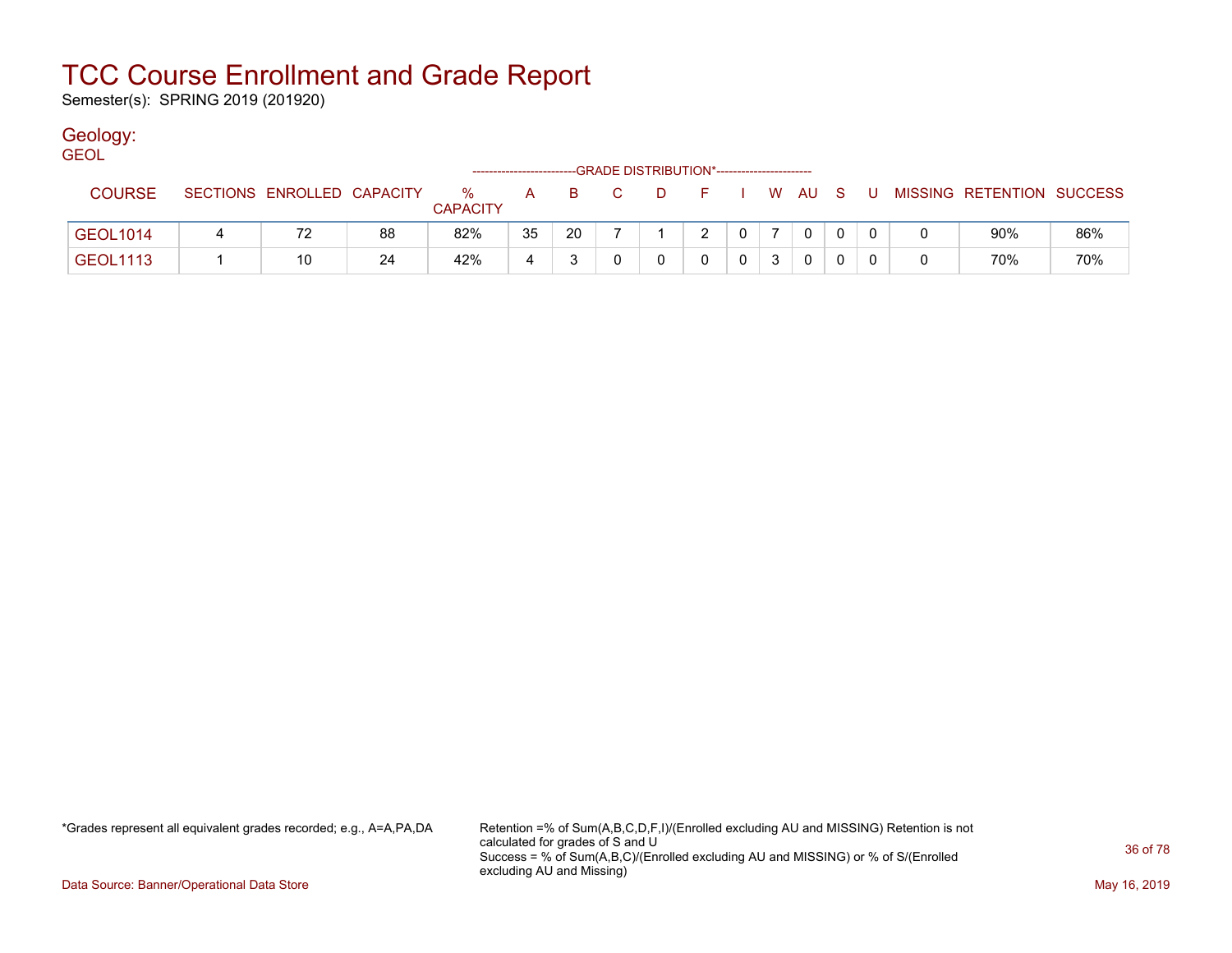Semester(s): SPRING 2019 (201920)

#### Geographic Information Systems: **GIS**

|                |                            |    |                         | -------------------- |   | --GRADE DISTRIBUTION*----------------------- |  |          |              |  |                           |      |
|----------------|----------------------------|----|-------------------------|----------------------|---|----------------------------------------------|--|----------|--------------|--|---------------------------|------|
| <b>COURSE</b>  | SECTIONS ENROLLED CAPACITY |    | $\%$<br><b>CAPACITY</b> | A                    | B | D.                                           |  | <b>W</b> | AU.          |  | MISSING RETENTION SUCCESS |      |
| <b>GIS2373</b> |                            | 15 | 40%                     |                      |   |                                              |  |          | $\mathbf{0}$ |  | 100%                      | 100% |
| GIS2383        |                            | 15 | 40%                     |                      |   |                                              |  |          | 0            |  | 83%                       | 83%  |

\*Grades represent all equivalent grades recorded; e.g., A=A,PA,DA Retention =% of Sum(A,B,C,D,F,I)/(Enrolled excluding AU and MISSING) Retention is not calculated for grades of S and U Success = % of Sum(A,B,C)/(Enrolled excluding AU and MISSING) or % of S/(Enrolled excluding AU and Missing)

Data Source: Banner/Operational Data Store May 16, 2019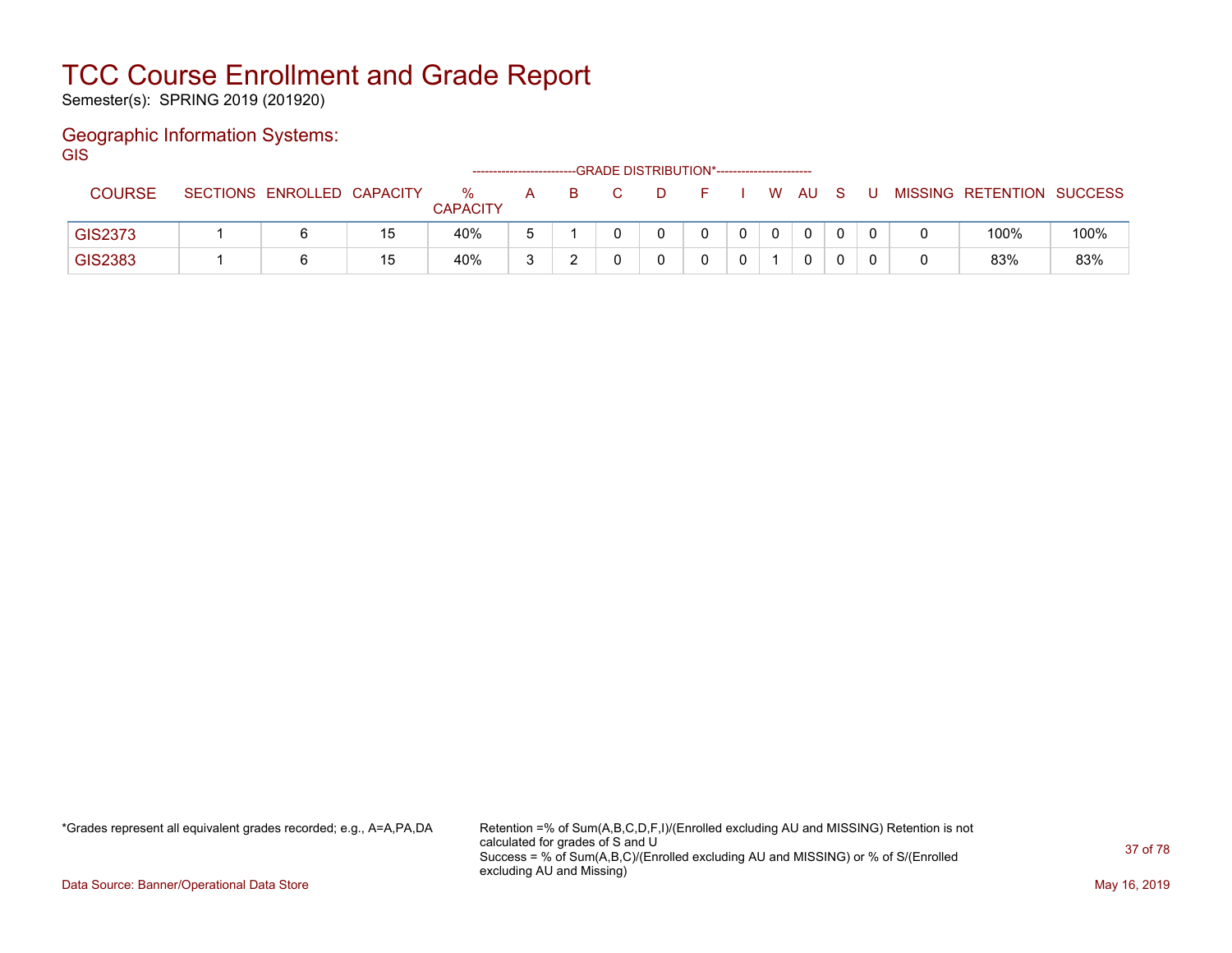Semester(s): SPRING 2019 (201920)

#### Health, Human Perf & Phys Ed: HHPE

|                 |   |                   |                 |                         |    |    |        | -------------------------GRADE DISTRIBUTION*---------------------- |   |   |                |              |              |    |                |                  |                |
|-----------------|---|-------------------|-----------------|-------------------------|----|----|--------|--------------------------------------------------------------------|---|---|----------------|--------------|--------------|----|----------------|------------------|----------------|
| <b>COURSE</b>   |   | SECTIONS ENROLLED | <b>CAPACITY</b> | $\%$<br><b>CAPACITY</b> | A  | B  | C.     | D                                                                  | F |   | w              | AU           | <sub>S</sub> |    | <b>MISSING</b> | <b>RETENTION</b> | <b>SUCCESS</b> |
| <b>HHPE1143</b> |   | 8                 | 20              | 40%                     | 2  |    |        |                                                                    |   |   | 0              | $\Omega$     | $\Omega$     |    | 0              | 100%             | 88%            |
| <b>HHPE2111</b> |   | 12                | 20              | 60%                     | 9  |    |        | 0                                                                  | 0 | 0 | $\overline{2}$ | $\mathbf{0}$ | $\mathbf{0}$ |    | 0              | 83%              | 83%            |
| <b>HHPE2212</b> | 4 | 69                | 75              | 92%                     | 45 | 4  | $\sim$ | 2                                                                  | 5 | 0 | 10             | $\mathbf{0}$ | 0            |    | 0              | 86%              | 75%            |
| <b>HHPE2263</b> | 2 | 33                | 40              | 82%                     | 11 | 6  |        |                                                                    | 6 | 0 | 3              | $\mathbf{0}$ | 0            |    | 0              | 91%              | 73%            |
| <b>HHPE2603</b> | 4 | 77                | 80              | 96%                     | 18 | 24 | 14     | 6                                                                  | 6 | 0 | 9              | $\mathbf{0}$ | 0            |    | 0              | 88%              | 73%            |
| <b>HHPE2653</b> |   | 19                | 20              | 95%                     |    | 6  |        |                                                                    |   |   |                | $\mathbf{0}$ | 0            |    | 0              | 95%              | 84%            |
| <b>HHPE2662</b> |   |                   | 20              | 35%                     | 5  |    |        |                                                                    | 0 | 0 |                | $\mathbf{0}$ | 0            | -0 | 0              | 86%              | 86%            |

\*Grades represent all equivalent grades recorded; e.g., A=A,PA,DA Retention =% of Sum(A,B,C,D,F,I)/(Enrolled excluding AU and MISSING) Retention is not calculated for grades of S and U Success = % of Sum(A,B,C)/(Enrolled excluding AU and MISSING) or % of S/(Enrolled excluding AU and Missing)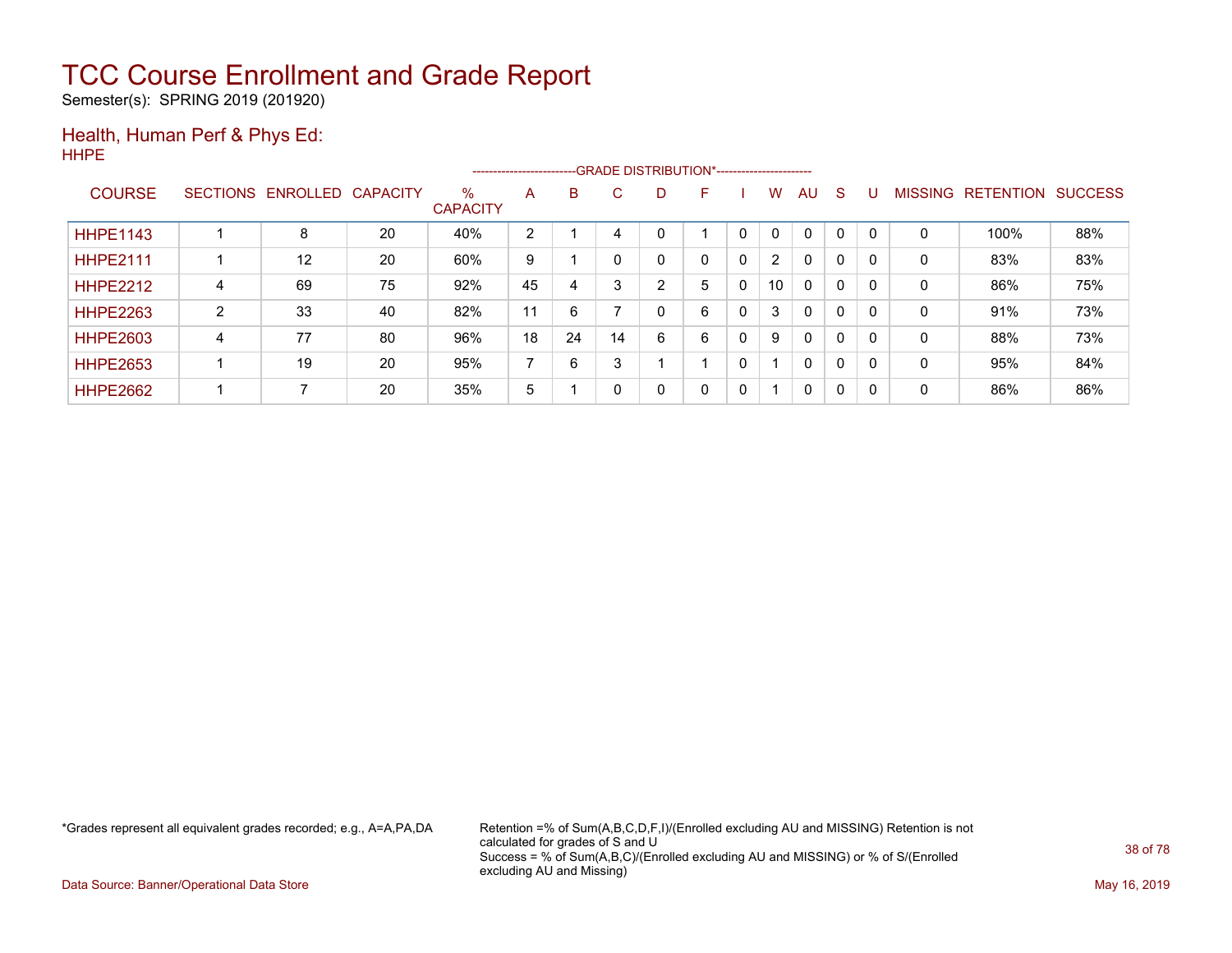Semester(s): SPRING 2019 (201920)

### History:

|                 |                 |          |                 |                         | ------------------------ |     |     |                | -- GRADE DISTRIBUTION*------------------------ |                |     |    |              |             |                |                  |                |
|-----------------|-----------------|----------|-----------------|-------------------------|--------------------------|-----|-----|----------------|------------------------------------------------|----------------|-----|----|--------------|-------------|----------------|------------------|----------------|
| <b>COURSE</b>   | <b>SECTIONS</b> | ENROLLED | <b>CAPACITY</b> | $\%$<br><b>CAPACITY</b> | A                        | B   | C   | D              | F                                              |                | W   | AU | S            | υ           | <b>MISSING</b> | <b>RETENTION</b> | <b>SUCCESS</b> |
| <b>HIST1053</b> | 5               | 117      | 125             | 94%                     | 50                       | 24  | 16  | 5              | 9                                              | 0              | 13  | 0  | $\Omega$     | $\mathbf 0$ | 0              | 89%              | 77%            |
| <b>HIST1063</b> | 3               | 60       | 80              | 75%                     | 23                       | 11  | 9   | 4              |                                                | $\mathbf{0}$   | 6   | 0  | $\Omega$     | $\Omega$    | 0              | 90%              | 72%            |
| <b>HIST1073</b> |                 | 22       | 25              | 88%                     | 3                        | ⇁   | 8   | $\overline{2}$ | 2                                              | $\mathbf{0}$   | 0   | 0  | 0            | 0           | 0              | 100%             | 82%            |
| <b>HIST1483</b> | 33              | 704      | 852             | 83%                     | 214                      | 141 | 107 | 46             | 90                                             | $\overline{2}$ | 103 |    | 0            | 0           | 0              | 85%              | 66%            |
| <b>HIST1493</b> | 71              | 1,471    | 1,730           | 85%                     | 448                      | 339 | 219 | 83             | 150                                            | 4              | 227 |    | $\mathbf{0}$ | 0           | $\mathbf{0}$   | 85%              | 68%            |
| <b>HIST2043</b> |                 | 16       | 25              | 64%                     | 12                       |     | 3   | 0              | 0                                              | $\mathbf{0}$   | 0   | 0  | 0            | 0           | 0              | 100%             | 100%           |
| <b>HIST2333</b> |                 | 25       | 25              | 100%                    | 19                       | 5   | 0   | 0              |                                                | $\mathbf{0}$   | 0   | 0  | $\mathbf{0}$ | 0           | $\mathbf{0}$   | 100%             | 96%            |
| <b>HIST2343</b> |                 | 13       | 13              | 100%                    | 7                        | 3   | 2   | 0              | 0                                              | $\mathbf{0}$   |     | 0  | $\mathbf{0}$ | $\Omega$    | 0              | 92%              | 92%            |
| <b>HIST2523</b> | 2               | 36       | 40              | 90%                     | 8                        | 4   | ົ   | $\overline{2}$ | 9                                              | 0              | 11  | 0  | 0            | 0           | 0              | 69%              | 39%            |

\*Grades represent all equivalent grades recorded; e.g., A=A,PA,DA Retention =% of Sum(A,B,C,D,F,I)/(Enrolled excluding AU and MISSING) Retention is not calculated for grades of S and U Success = % of Sum(A,B,C)/(Enrolled excluding AU and MISSING) or % of S/(Enrolled excluding AU and Missing)

Data Source: Banner/Operational Data Store May 16, 2019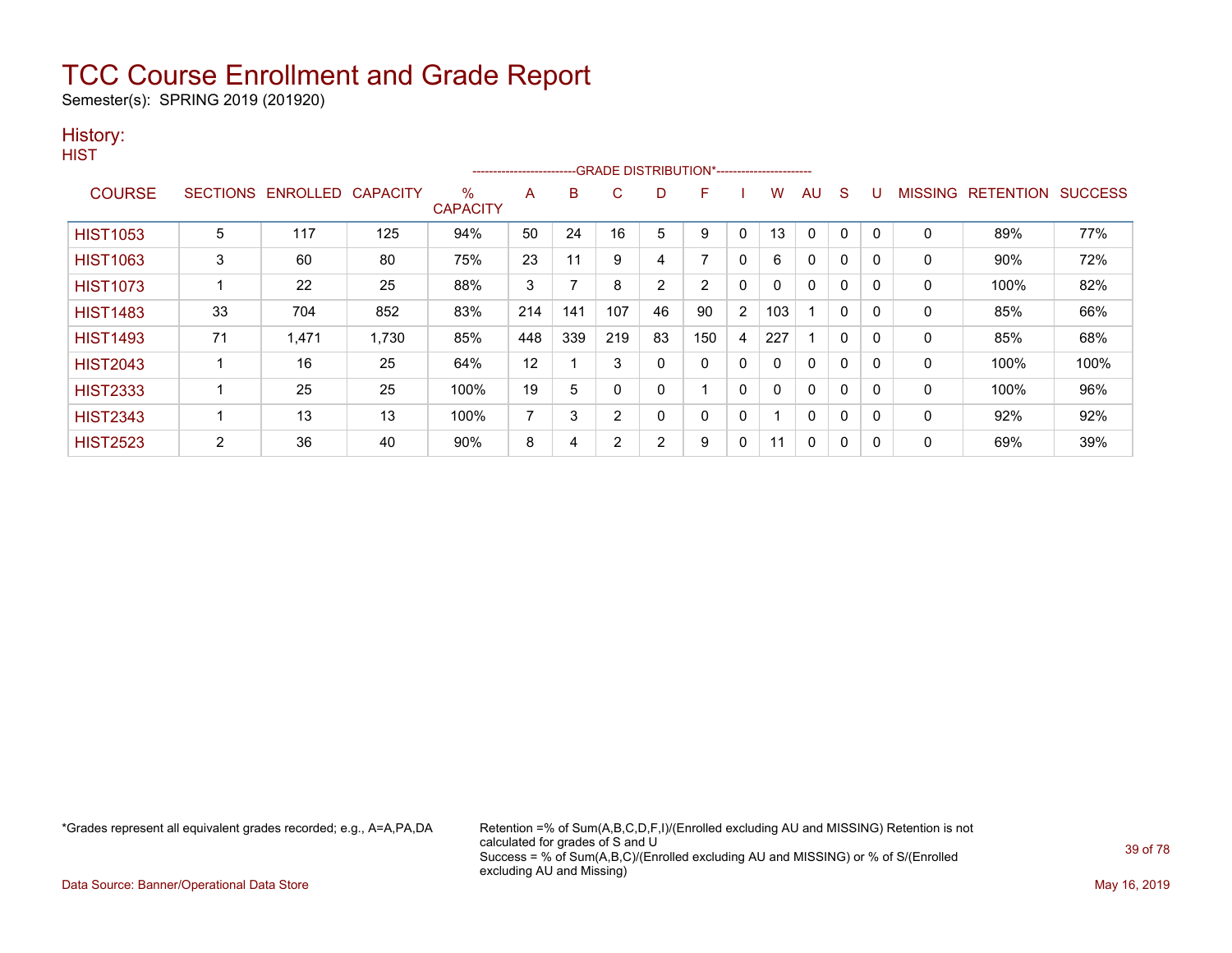Semester(s): SPRING 2019 (201920)

### Health Information Technology: **HITC**

|                 | --GRADE DISTRIBUTION*-----------------------<br>----------------------- |          |                 |                      |    |   |    |   |   |              |              |              |              |          |                |                  |                |
|-----------------|-------------------------------------------------------------------------|----------|-----------------|----------------------|----|---|----|---|---|--------------|--------------|--------------|--------------|----------|----------------|------------------|----------------|
| <b>COURSE</b>   | <b>SECTIONS</b>                                                         | ENROLLED | <b>CAPACITY</b> | %<br><b>CAPACITY</b> | A  | в | C. | D | F |              | w            | AU           | S            |          | <b>MISSING</b> | <b>RETENTION</b> | <b>SUCCESS</b> |
| <b>HITC1213</b> | $\overline{2}$                                                          | 15       | 24              | 62%                  | 5  |   |    |   |   |              |              | $\Omega$     | 0            |          | 0              | 93%              | 87%            |
| <b>HITC1333</b> | $\overline{2}$                                                          | 14       | 30              | 47%                  | 3  | 4 | 6  |   | 0 |              | $\mathbf{0}$ | $\mathbf{0}$ | $\Omega$     |          | 0              | 100%             | 93%            |
| <b>HITC1353</b> | 2                                                                       | 16       | 24              | 67%                  | 3  | 6 | 2  | 0 |   | $\mathbf{0}$ | 4            | $\mathbf{0}$ | $\Omega$     | $\Omega$ | 0              | 75%              | 69%            |
| <b>HITC2053</b> | 2                                                                       | 12       | 30              | 40%                  | 4  | 3 |    | 0 | 0 | 0            |              | 0            | 0            |          | 0              | 92%              | 92%            |
| <b>HITC2113</b> | $\overline{2}$                                                          | 13       | 24              | 54%                  | 8  | 3 |    | 0 | 0 | $\mathbf 0$  |              | $\mathbf{0}$ | $\Omega$     |          | 0              | 92%              | 92%            |
| <b>HITC2121</b> |                                                                         | 15       | 25              | 60%                  | 6  | 8 |    | 0 | 0 | $\mathbf{0}$ |              | $\mathbf{0}$ | $\mathbf{0}$ | $\Omega$ | 0              | 93%              | 93%            |
| <b>HITC2133</b> | 2                                                                       | 19       | 30              | 63%                  | 4  |   | 5  | 2 | 0 |              | 0            | $\mathbf{0}$ | $\Omega$     | $\Omega$ | 0              | 100%             | 84%            |
| <b>HITC2403</b> | $\overline{2}$                                                          | 18       | 30              | 60%                  | 2  | 4 | 11 | 0 | 0 |              | $\mathbf{0}$ | $\mathbf{0}$ | 0            |          | 0              | 100%             | 94%            |
| <b>HITC2411</b> |                                                                         | 15       | 18              | 83%                  | 15 | 0 |    | 0 | 0 | 0            | 0            | $\mathbf{0}$ | 0            | 0        | 0              | 100%             | 100%           |

\*Grades represent all equivalent grades recorded; e.g., A=A,PA,DA Retention =% of Sum(A,B,C,D,F,I)/(Enrolled excluding AU and MISSING) Retention is not calculated for grades of S and U Success = % of Sum(A,B,C)/(Enrolled excluding AU and MISSING) or % of S/(Enrolled excluding AU and Missing)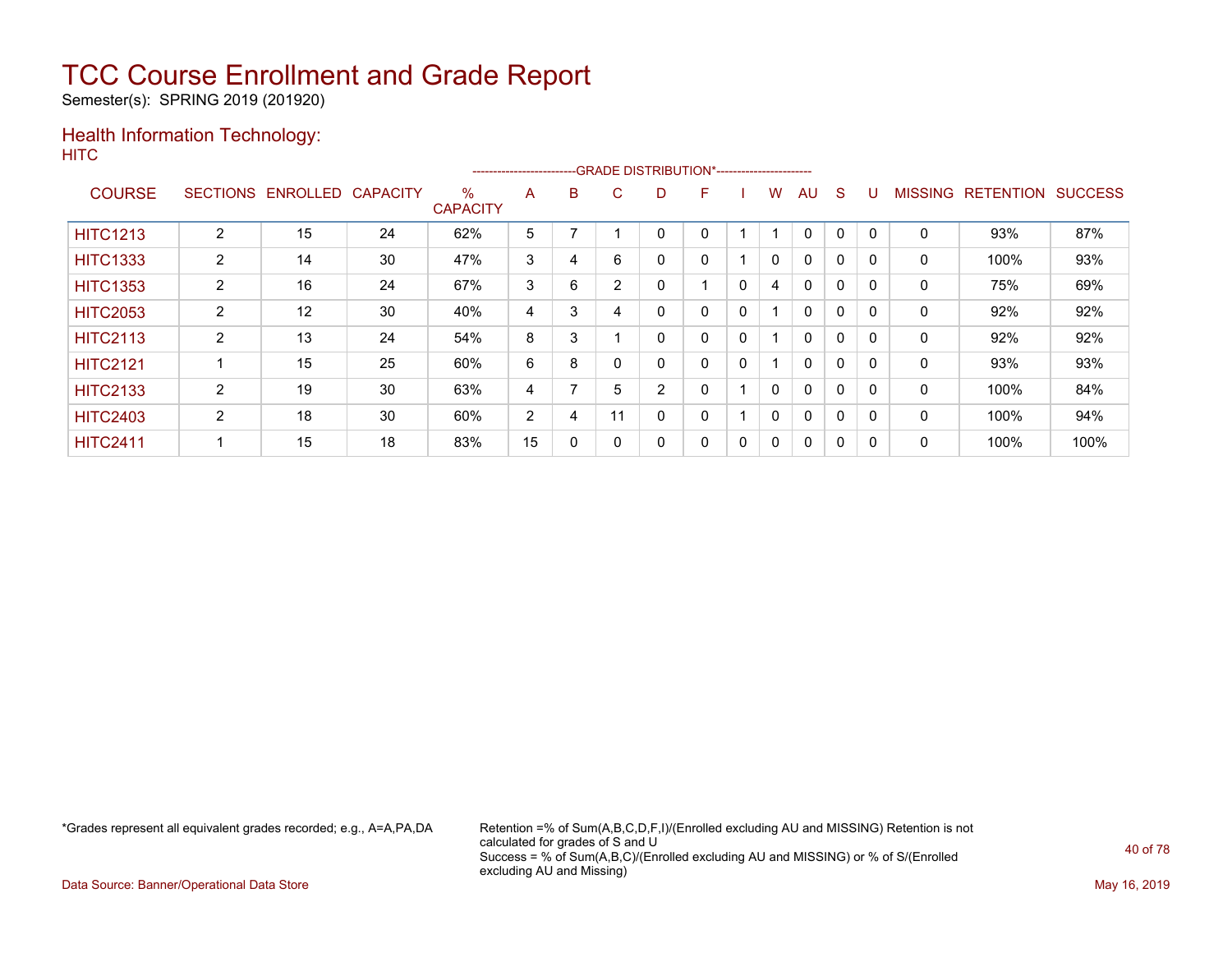Semester(s): SPRING 2019 (201920)

#### Horticulture Technology: **HORT**

| .               |                            |    | ------------------------GRADE DISTRIBUTION*----------------------- |   |          |    |    |  |            |     |                           |     |
|-----------------|----------------------------|----|--------------------------------------------------------------------|---|----------|----|----|--|------------|-----|---------------------------|-----|
| <b>COURSE</b>   | SECTIONS ENROLLED CAPACITY |    | $\%$<br><b>CAPACITY</b>                                            | A | <b>B</b> | C. | D. |  | F I W AU S | - U | MISSING RETENTION SUCCESS |     |
| <b>HORT1383</b> | 10                         | 20 | 50%                                                                |   |          |    |    |  |            |     | 90%                       | 90% |

\*Grades represent all equivalent grades recorded; e.g., A=A,PA,DA Retention =% of Sum(A,B,C,D,F,I)/(Enrolled excluding AU and MISSING) Retention is not calculated for grades of S and U Success = % of Sum(A,B,C)/(Enrolled excluding AU and MISSING) or % of S/(Enrolled excluding AU and Missing)

Data Source: Banner/Operational Data Store May 16, 2019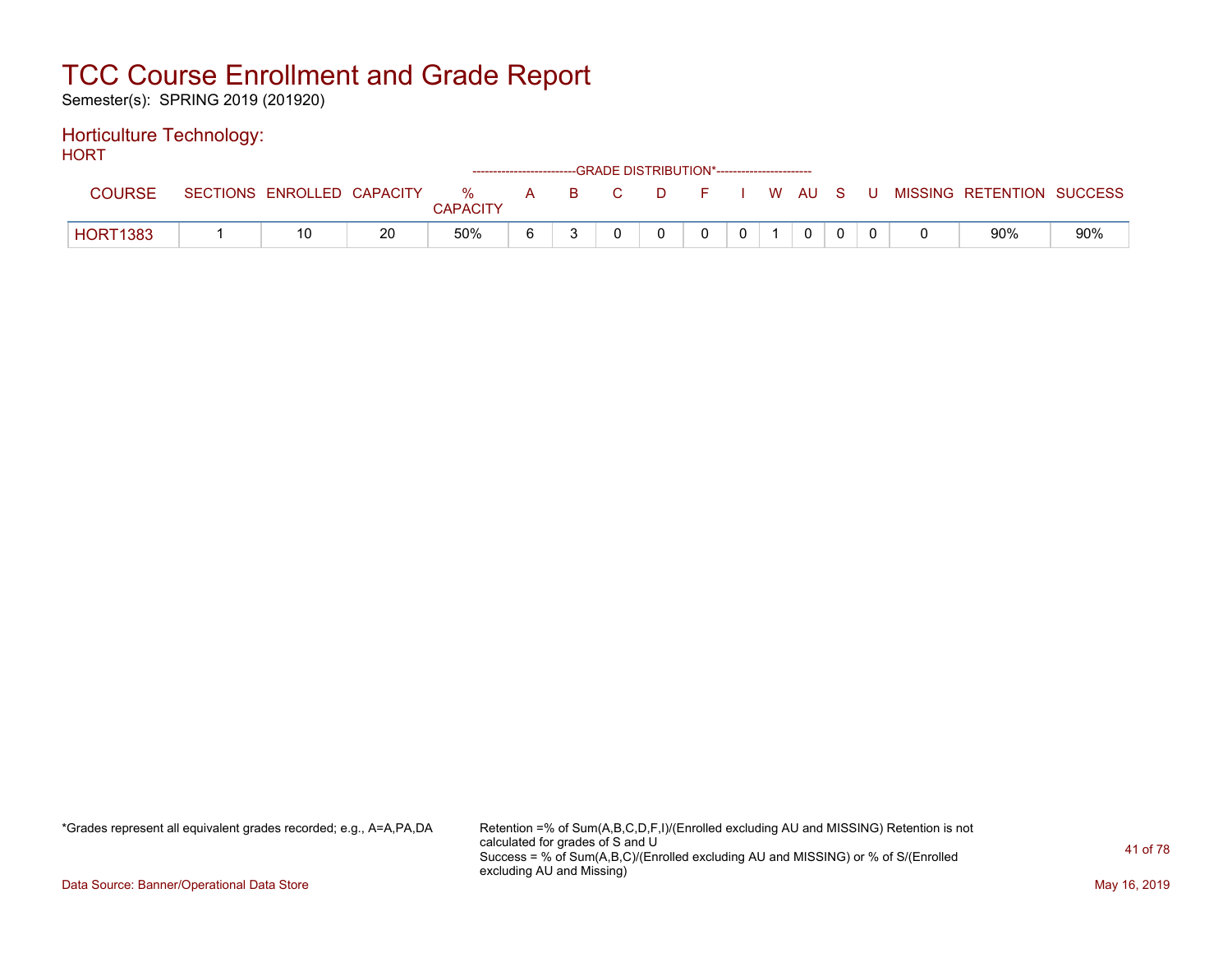Semester(s): SPRING 2019 (201920)

#### Human Resources: **HRES**

| .               |                            |    | -------------------     |    |     |   |    | -GRADE DISTRIBUTION*----------------------- |                      |    |    |   |                   |                |
|-----------------|----------------------------|----|-------------------------|----|-----|---|----|---------------------------------------------|----------------------|----|----|---|-------------------|----------------|
| <b>COURSE</b>   | SECTIONS ENROLLED CAPACITY |    | $\%$<br><b>CAPACITY</b> | A  | B.  |   | D. |                                             | W                    | AU | -S |   | MISSING RETENTION | <b>SUCCESS</b> |
| <b>HRES2113</b> | 48                         | 60 | 80%                     | 20 | -11 | ĥ |    |                                             | 3                    | 0  | 0  |   | 94%               | 77%            |
| <b>HRES2233</b> | 24                         | 26 | 92%                     | 14 |     |   |    |                                             | $\Omega$             | 0  | 0  | 0 | 100%              | 96%            |
| <b>HRES2243</b> | 24                         | 26 | 92%                     | 12 | 10  |   |    |                                             | 0                    | 0  | 0  |   | 100%              | 100%           |
| <b>HRES2493</b> | 9                          | 20 | 45%                     | 3  |     |   |    |                                             | $\mathbf{2}^{\circ}$ | 0  |    |   | 78%               | 78%            |

\*Grades represent all equivalent grades recorded; e.g., A=A,PA,DA Retention =% of Sum(A,B,C,D,F,I)/(Enrolled excluding AU and MISSING) Retention is not calculated for grades of S and U Success = % of Sum(A,B,C)/(Enrolled excluding AU and MISSING) or % of S/(Enrolled excluding AU and Missing)

Data Source: Banner/Operational Data Store May 16, 2019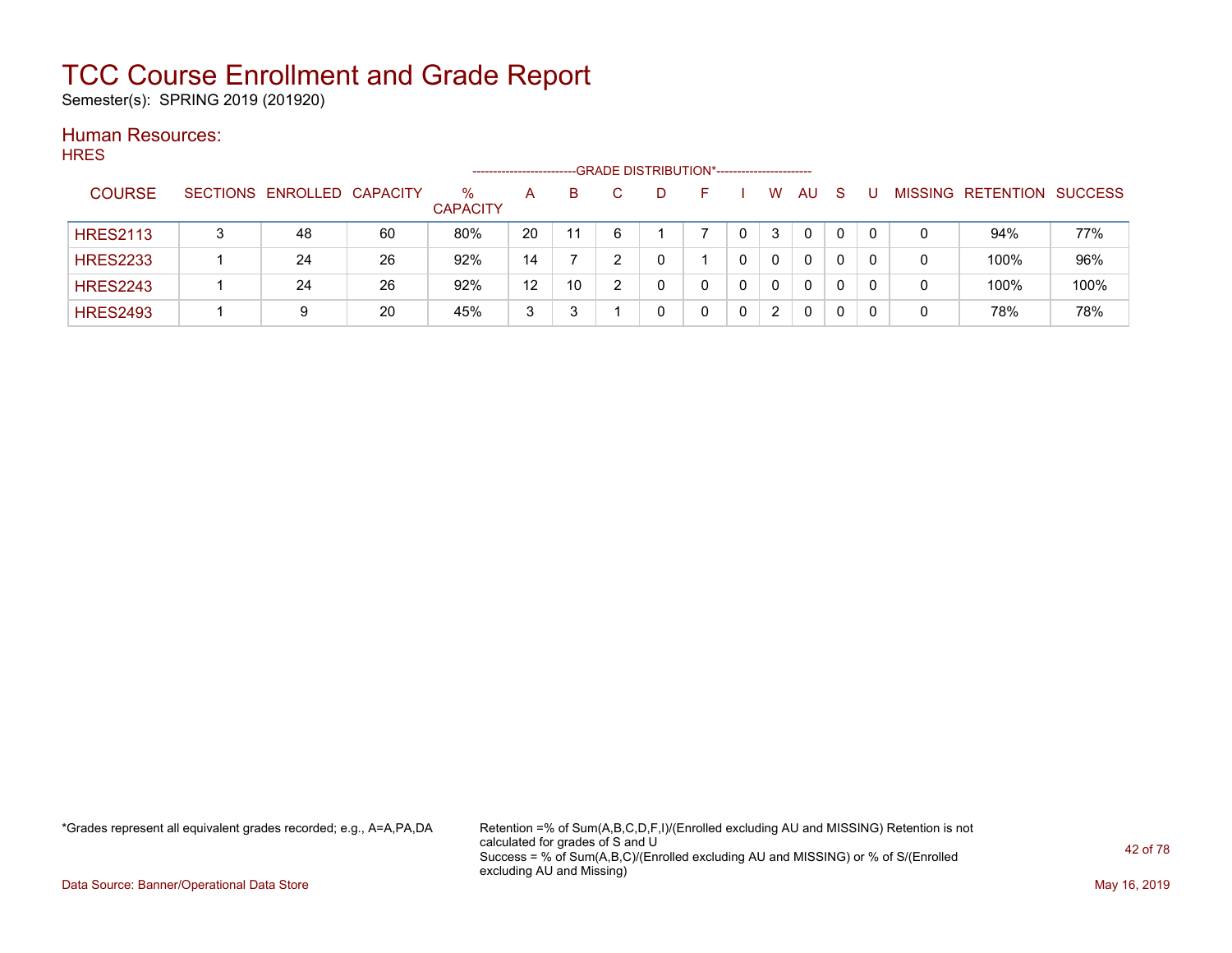Semester(s): SPRING 2019 (201920)

### Human Services:

**HSVC** 

|                 |                 |                 |                 |                         | ----------------------- |          |   | --GRADE DISTRIBUTION*----------------------- |   |   |                          |              |              |          |                |                  |                |
|-----------------|-----------------|-----------------|-----------------|-------------------------|-------------------------|----------|---|----------------------------------------------|---|---|--------------------------|--------------|--------------|----------|----------------|------------------|----------------|
| <b>COURSE</b>   | <b>SECTIONS</b> | <b>ENROLLED</b> | <b>CAPACITY</b> | $\%$<br><b>CAPACITY</b> | A                       | B        | C | D                                            | F |   | W                        | AU           | <sub>S</sub> |          | <b>MISSING</b> | <b>RETENTION</b> | <b>SUCCESS</b> |
| <b>HSVC1113</b> | 2               | 43              | 55              | 78%                     | 22                      |          | 4 |                                              | 4 |   | 5                        | $\Omega$     | 0            |          | 0              | 88%              | 77%            |
| <b>HSVC1213</b> | $\overline{2}$  | 30              | 60              | 50%                     | 20                      | 5        |   | 0                                            | 3 | 0 | $\overline{2}$           | $\mathbf{0}$ | $\mathbf{0}$ | $\Omega$ | $\mathbf{0}$   | 93%              | 83%            |
| <b>HSVC1313</b> | $\overline{2}$  | 22              | 60              | 37%                     | 19                      | 0        |   | 0                                            |   | 0 | $\overline{2}$           | $\mathbf{0}$ | $\Omega$     | $\Omega$ | 0              | 91%              | 86%            |
| <b>HSVC1413</b> |                 | 18              | 20              | 90%                     | 8                       |          |   |                                              | 0 |   | 6                        | $\mathbf{0}$ | $\Omega$     | $\Omega$ | 0              | 67%              | 56%            |
| <b>HSVC1423</b> |                 | 15              | 20              | 75%                     | 3                       | 0        |   | 0                                            | 0 | 5 | $\overline{\phantom{a}}$ | $\mathbf{0}$ | $\Omega$     | $\Omega$ | 0              | 53%              | 20%            |
| <b>HSVC2023</b> | 3               | 44              | 75              | 59%                     | 31                      | 3        | 3 |                                              | 3 |   | $\overline{2}$           | $\mathbf{0}$ | $\Omega$     | $\Omega$ | 0              | 95%              | 84%            |
| <b>HSVC2053</b> | 2               | 25              | 40              | 62%                     | 22                      | $\Omega$ |   | 0                                            |   | 2 | $\mathbf{0}$             | $\mathbf{0}$ | $\mathbf{0}$ |          | 0              | 100%             | 88%            |
| <b>HSVC2113</b> | 3               | 28              | 31              | 90%                     | 18                      | 0        |   | 0                                            | 0 | 9 |                          | $\mathbf{0}$ | $\mathbf{0}$ | $\Omega$ | 0              | 96%              | 64%            |
| <b>HSVC2153</b> |                 | 4               | 10              | 40%                     | 4                       | 0        |   | 0                                            | 0 | 0 | 0                        | $\mathbf{0}$ | 0            | $\Omega$ | 0              | 100%             | 100%           |
| <b>HSVC2163</b> |                 | 5               | 10              | 50%                     | 5                       | 0        |   | 0                                            | 0 | 0 | 0                        | $\mathbf{0}$ | 0            |          | 0              | 100%             | 100%           |

\*Grades represent all equivalent grades recorded; e.g., A=A,PA,DA Retention =% of Sum(A,B,C,D,F,I)/(Enrolled excluding AU and MISSING) Retention is not calculated for grades of S and U Success = % of Sum(A,B,C)/(Enrolled excluding AU and MISSING) or % of S/(Enrolled excluding AU and Missing)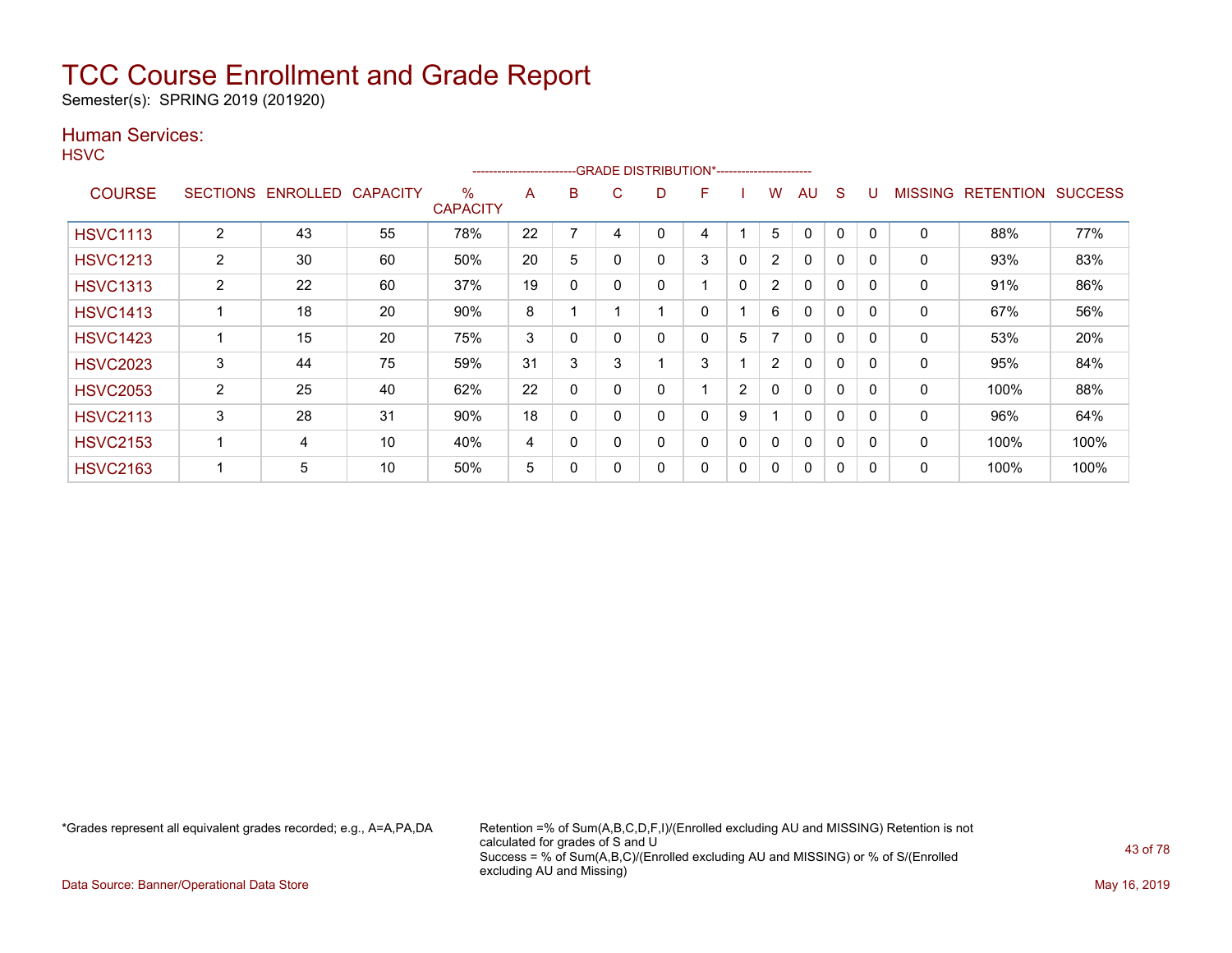Semester(s): SPRING 2019 (201920)

### Humanities: **HUMN**

|                 |                 |          |                 |                      | ----------------------- |                |    |    | -GRADE DISTRIBUTION*---------------------- |              |                |    |              |          |              |                  |                |
|-----------------|-----------------|----------|-----------------|----------------------|-------------------------|----------------|----|----|--------------------------------------------|--------------|----------------|----|--------------|----------|--------------|------------------|----------------|
| <b>COURSE</b>   | <b>SECTIONS</b> | ENROLLED | <b>CAPACITY</b> | %<br><b>CAPACITY</b> | A                       | B              | C. |    | F                                          |              | w              | AU | S            | U        | MISSING      | <b>RETENTION</b> | <b>SUCCESS</b> |
| <b>HUMN2113</b> | 38              | 746      | 888             | 84%                  | 373                     | 136            | 75 | 29 | 55                                         | 2            | 75             |    | 0            | $\Omega$ | $\mathbf{0}$ | 90%              | 78%            |
| <b>HUMN2223</b> | 20              | 376      | 456             | 82%                  | 154                     | 96             | 49 | 14 | 31                                         | 3            | 29             | 0  | 0            | 0        | 0            | 92%              | 80%            |
| <b>HUMN2323</b> | 3               | 50       | 63              | 79%                  | 16                      | 15             | 16 |    |                                            | $\Omega$     |                | 0  | $\mathbf{0}$ | 0        | $\mathbf{0}$ | 98%              | 94%            |
| <b>HUMN2333</b> | $\overline{2}$  | 47       | 49              | 96%                  | 17                      | 11             | 11 |    |                                            | $\Omega$     | 6              | 0  | 0            | 0        | 0            | 87%              | 83%            |
| <b>HUMN2443</b> | 3               | 62       | 65              | 95%                  | 30                      | 10             | 4  | 3  |                                            | 0            | 8              | 0  | 0            | 0        | 0            | 87%              | 71%            |
| <b>HUMN2553</b> |                 | 17       | 25              | 68%                  | 8                       | $\overline{2}$ | 3  |    | 2                                          | 0            |                | 0  | 0            | 0        | $\mathbf{0}$ | 94%              | 76%            |
| <b>HUMN2613</b> | 1               | 20       | 20              | 100%                 | 9                       | 8              |    | 0  | 0                                          | $\mathbf{0}$ | $\overline{2}$ | 0  | $\mathbf{0}$ | 0        | 0            | 90%              | 90%            |
| <b>HUMN2663</b> | 3               | 59       | 64              | 92%                  | 28                      | 17             | 2  | 4  | 3                                          | $\mathbf{0}$ | 5              | 0  | 0            | 0        | 0            | 92%              | 80%            |
| <b>HUMN2773</b> |                 | 24       | 25              | 96%                  | 12                      | 5              | 2  |    | 3                                          | 0            |                | 0  | 0            | 0        | 0            | 96%              | 79%            |

\*Grades represent all equivalent grades recorded; e.g., A=A,PA,DA Retention =% of Sum(A,B,C,D,F,I)/(Enrolled excluding AU and MISSING) Retention is not calculated for grades of S and U Success = % of Sum(A,B,C)/(Enrolled excluding AU and MISSING) or % of S/(Enrolled excluding AU and Missing)

Data Source: Banner/Operational Data Store May 16, 2019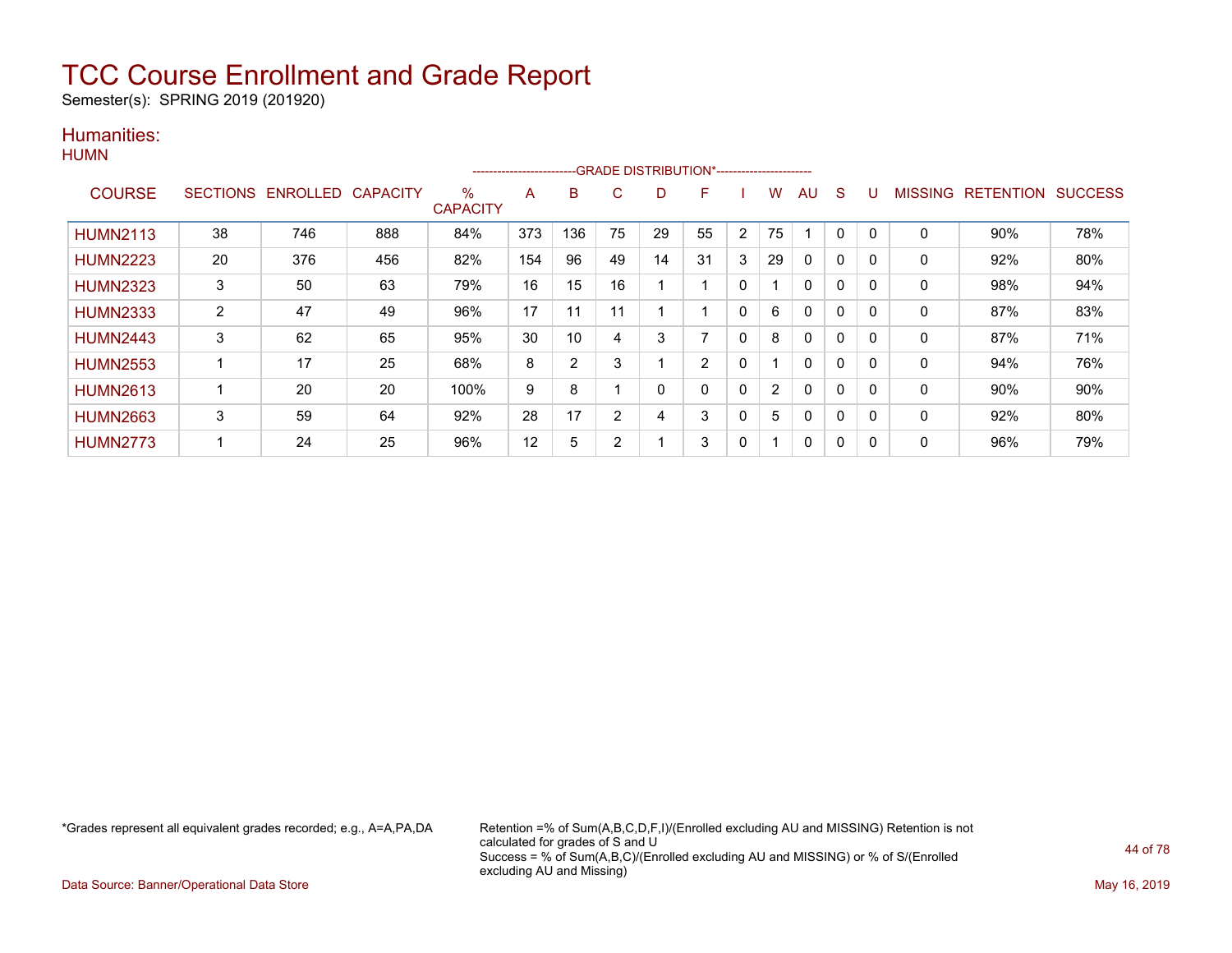Semester(s): SPRING 2019 (201920)

### Interpreter Education:

INED

|                 |                 |                   |    |                         | ------------------------ |   |   | --- GRADE DISTRIBUTION*----------------------- |   |   |                |    |              |          |                |                  |                |
|-----------------|-----------------|-------------------|----|-------------------------|--------------------------|---|---|------------------------------------------------|---|---|----------------|----|--------------|----------|----------------|------------------|----------------|
| <b>COURSE</b>   | <b>SECTIONS</b> | ENROLLED CAPACITY |    | $\%$<br><b>CAPACITY</b> | A                        | В |   | D                                              |   |   | W              | AU | <sub>S</sub> |          | <b>MISSING</b> | <b>RETENTION</b> | <b>SUCCESS</b> |
| <b>INED1423</b> |                 | 16                | 19 | 84%                     | 8                        |   |   |                                                | 3 | 0 | $\overline{2}$ | 0  | $\mathbf{0}$ | $\Omega$ | 0              | 88%              | 62%            |
| <b>INED2233</b> |                 | 10                | 14 | 71%                     | 3                        | 4 | ົ | 0                                              |   | 0 | 0              | 0  | 0            | 0        | 0              | 100%             | 90%            |
| <b>INED2403</b> |                 | 11                | 15 | 73%                     | 6                        |   |   | 0                                              | 0 | 0 |                | 0  |              | 0        | 0              | 91%              | 91%            |
| <b>INED2443</b> |                 | 4                 | 14 | 29%                     | 4                        |   |   | $\Omega$                                       | 0 | 0 | $\mathbf{0}$   | 0  | $\Omega$     | $\Omega$ | 0              | 100%             | 100%           |
| <b>INED2643</b> |                 | 5                 | 14 | 36%                     |                          | 4 |   | 0                                              | 0 | 0 | 0              | 0  | 0            | 0        | 0              | 100%             | 100%           |

\*Grades represent all equivalent grades recorded; e.g., A=A,PA,DA Retention =% of Sum(A,B,C,D,F,I)/(Enrolled excluding AU and MISSING) Retention is not calculated for grades of S and U Success = % of Sum(A,B,C)/(Enrolled excluding AU and MISSING) or % of S/(Enrolled excluding AU and Missing)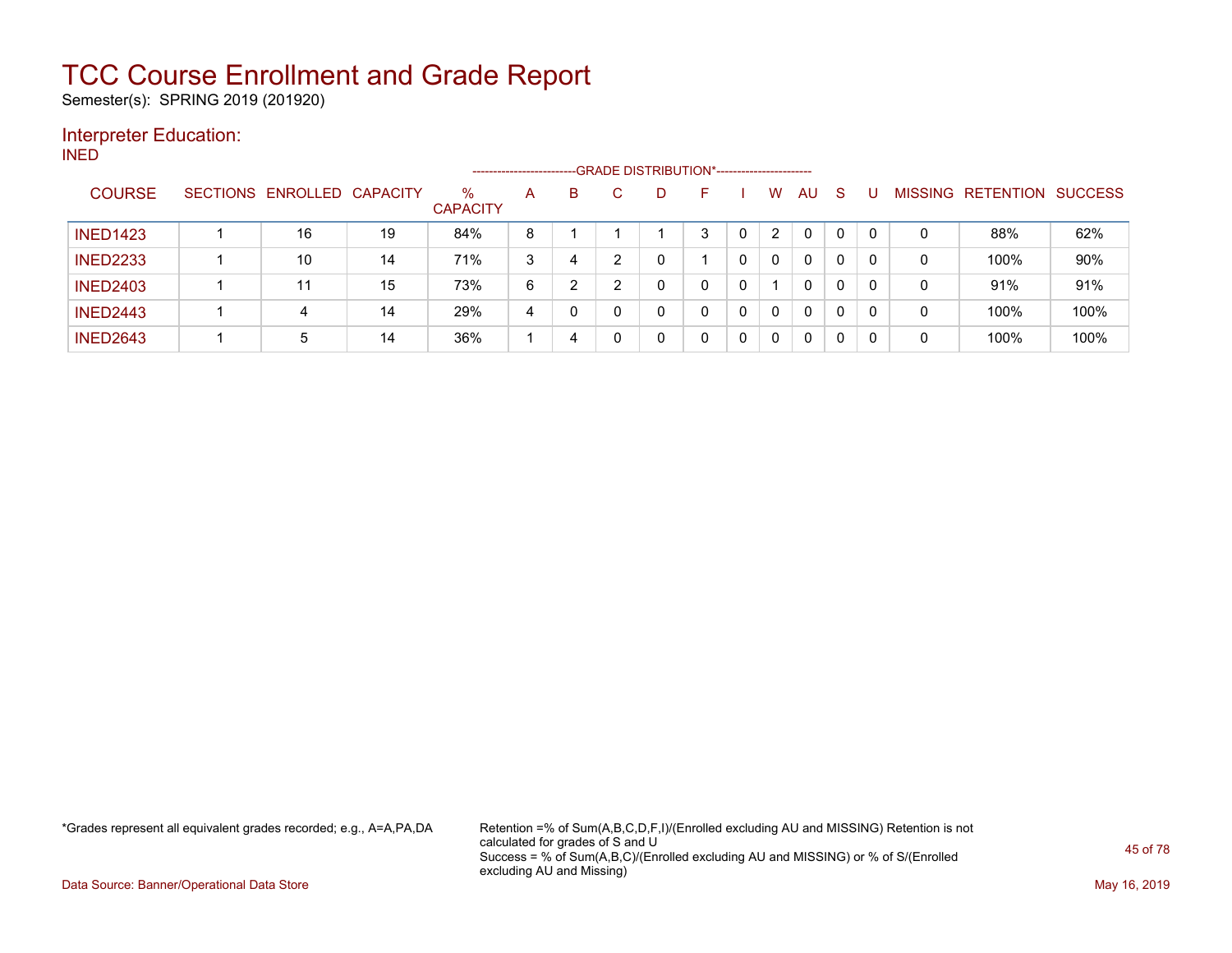Semester(s): SPRING 2019 (201920)

### Interior Design:

INTD

|                 |                 |                 |                 |                         | ------------------------ |                |   | -- GRADE DISTRIBUTION*----------------------- |                |              |              |          |              |          |                |                  |                |
|-----------------|-----------------|-----------------|-----------------|-------------------------|--------------------------|----------------|---|-----------------------------------------------|----------------|--------------|--------------|----------|--------------|----------|----------------|------------------|----------------|
| <b>COURSE</b>   | <b>SECTIONS</b> | <b>ENROLLED</b> | <b>CAPACITY</b> | $\%$<br><b>CAPACITY</b> | A                        | в              | C | D                                             | F              |              | w            | AU       | S            |          | <b>MISSING</b> | <b>RETENTION</b> | <b>SUCCESS</b> |
| <b>INTD1303</b> | $\overline{2}$  | 10              | 40              | 25%                     | 6                        | 0              |   | 0                                             | $\overline{2}$ | 0            |              | 0        | 0            | $\Omega$ | 0              | 90%              | 70%            |
| <b>INTD1443</b> |                 | 19              | 23              | 83%                     | 8                        | 6              | 3 |                                               | 1              | $\mathbf{0}$ | 0            | $\Omega$ | 0            | $\Omega$ | $\mathbf 0$    | 100%             | 89%            |
| <b>INTD1483</b> | 2               | 17              | 20              | 85%                     | 8                        | 6              |   |                                               | 0              |              | 0            | 0        | 0            | $\Omega$ | 0              | 100%             | 88%            |
| <b>INTD1493</b> | $\overline{2}$  | 17              | 20              | 85%                     | 8                        | 8              | 0 | 0                                             | 0              |              | $\mathbf{0}$ | 0        | 0            | 0        | $\mathbf 0$    | 100%             | 94%            |
| <b>INTD1533</b> |                 |                 | -1              | 100%                    |                          | 0              | 0 | 0                                             | 0              | 0            | 0            | 0        | $\mathbf{0}$ | $\Omega$ | $\mathbf 0$    | 100%             | 100%           |
| <b>INTD2343</b> |                 | $\overline{2}$  | -1              | 200%                    |                          | 0              | 0 | 0                                             |                | 0            | 0            | 0        | $\mathbf{0}$ | 0        | 0              | 100%             | 50%            |
| <b>INTD2403</b> |                 | 11              | 11              | 100%                    | 11                       | 0              | 0 | 0                                             | 0              | 0            | 0            | 0        | $\mathbf{0}$ | $\Omega$ | 0              | 100%             | 100%           |
| <b>INTD2433</b> |                 | 13              | 14              | 93%                     | 10                       | $\overline{2}$ | 0 | 0                                             |                | $\Omega$     | 0            | 0        | 0            | 0        | 0              | 100%             | 92%            |
| <b>INTD2443</b> |                 | 13              | 14              | 93%                     | 9                        | $\overline{2}$ | 0 |                                               |                | 0            | 0            | 0        | $\mathbf{0}$ | $\Omega$ | 0              | 100%             | 85%            |
| <b>INTD2463</b> |                 | 13              | 14              | 93%                     | 9                        | 3              | 0 | 0                                             |                | $\Omega$     | 0            | 0        | 0            | 0        | 0              | 100%             | 92%            |
| <b>INTD2513</b> |                 | 11              | 11              | 100%                    | 10                       | $\Omega$       | 0 | 0                                             | 4              | 0            | 0            | 0        | $\mathbf{0}$ | $\Omega$ | 0              | 100%             | 91%            |
| <b>INTD2533</b> |                 | 11              | 11              | 100%                    | 6                        | 4              | 0 | 0                                             |                | 0            | 0            | 0        | 0            | $\Omega$ | 0              | 100%             | 91%            |
| <b>INTD2993</b> |                 | 14              | 15              | 93%                     | 9                        | 4              | 0 | 0                                             | 0              | 0            |              | 0        | 0            | $\Omega$ | 0              | 93%              | 93%            |

\*Grades represent all equivalent grades recorded; e.g., A=A,PA,DA Retention =% of Sum(A,B,C,D,F,I)/(Enrolled excluding AU and MISSING) Retention is not calculated for grades of S and U Success = % of Sum(A,B,C)/(Enrolled excluding AU and MISSING) or % of S/(Enrolled excluding AU and Missing)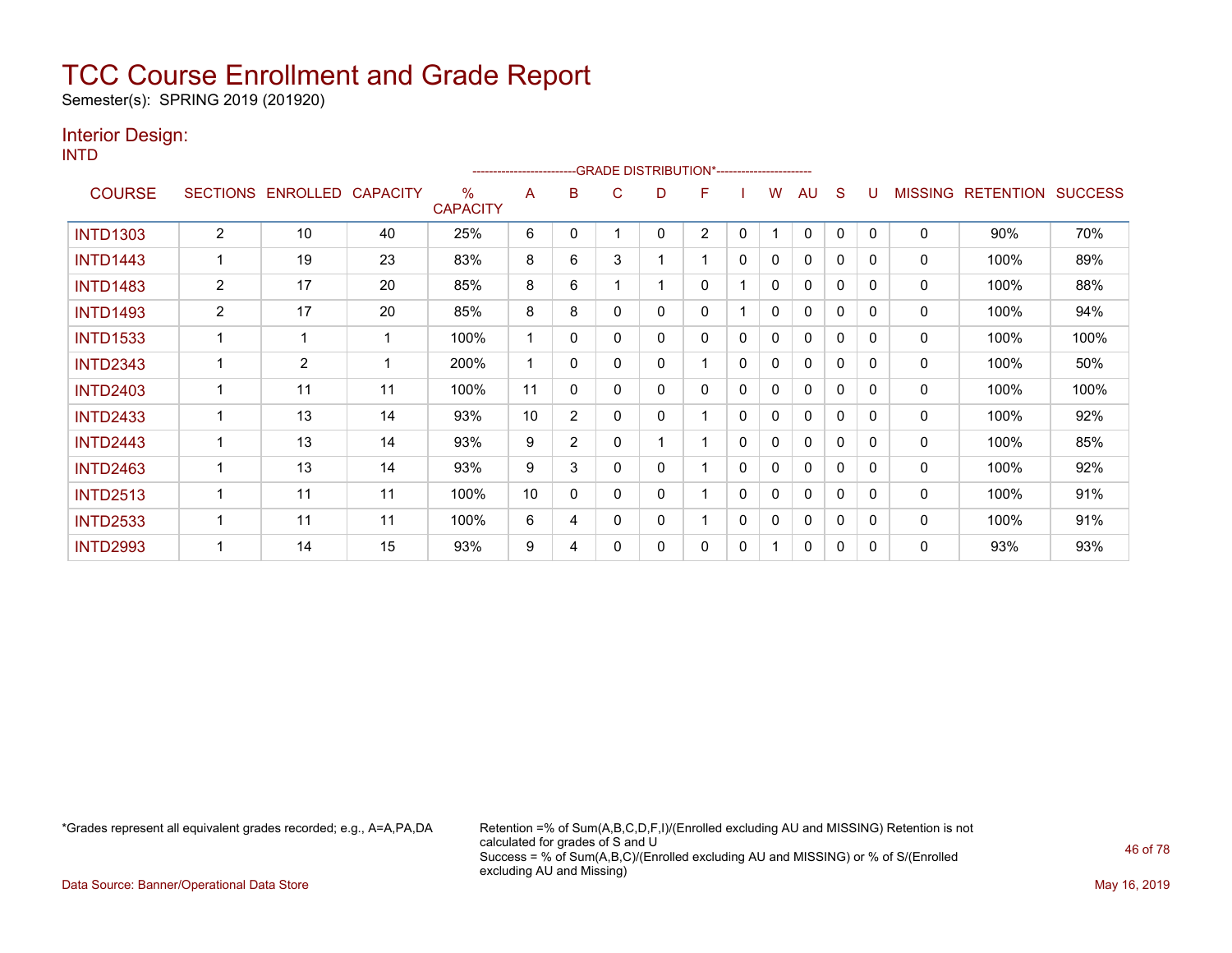Semester(s): SPRING 2019 (201920)

### Italian:

| .               |                            |    |                      |   |  | ------------------------GRADE DISTRIBUTION*----------------------- |          |                |                |        |              |    |                           |      |
|-----------------|----------------------------|----|----------------------|---|--|--------------------------------------------------------------------|----------|----------------|----------------|--------|--------------|----|---------------------------|------|
| <b>COURSE</b>   | SECTIONS ENROLLED CAPACITY |    | %<br><b>CAPACITY</b> | A |  | D.                                                                 | $\vdash$ |                |                | W AU S |              | J. | MISSING RETENTION SUCCESS |      |
| <b>ITAL1213</b> |                            | 19 | 47%                  |   |  |                                                                    |          | $\overline{0}$ | 0 <sup>1</sup> | 2      | $\mathbf{0}$ |    | 100%                      | 100% |
| <b>ITAL1313</b> | 13                         | 19 | 68%                  |   |  |                                                                    |          |                |                | 8      | $\mathbf{0}$ |    | 100%                      | 100% |

\*Grades represent all equivalent grades recorded; e.g., A=A,PA,DA Retention =% of Sum(A,B,C,D,F,I)/(Enrolled excluding AU and MISSING) Retention is not calculated for grades of S and U Success = % of Sum(A,B,C)/(Enrolled excluding AU and MISSING) or % of S/(Enrolled excluding AU and Missing)

Data Source: Banner/Operational Data Store May 16, 2019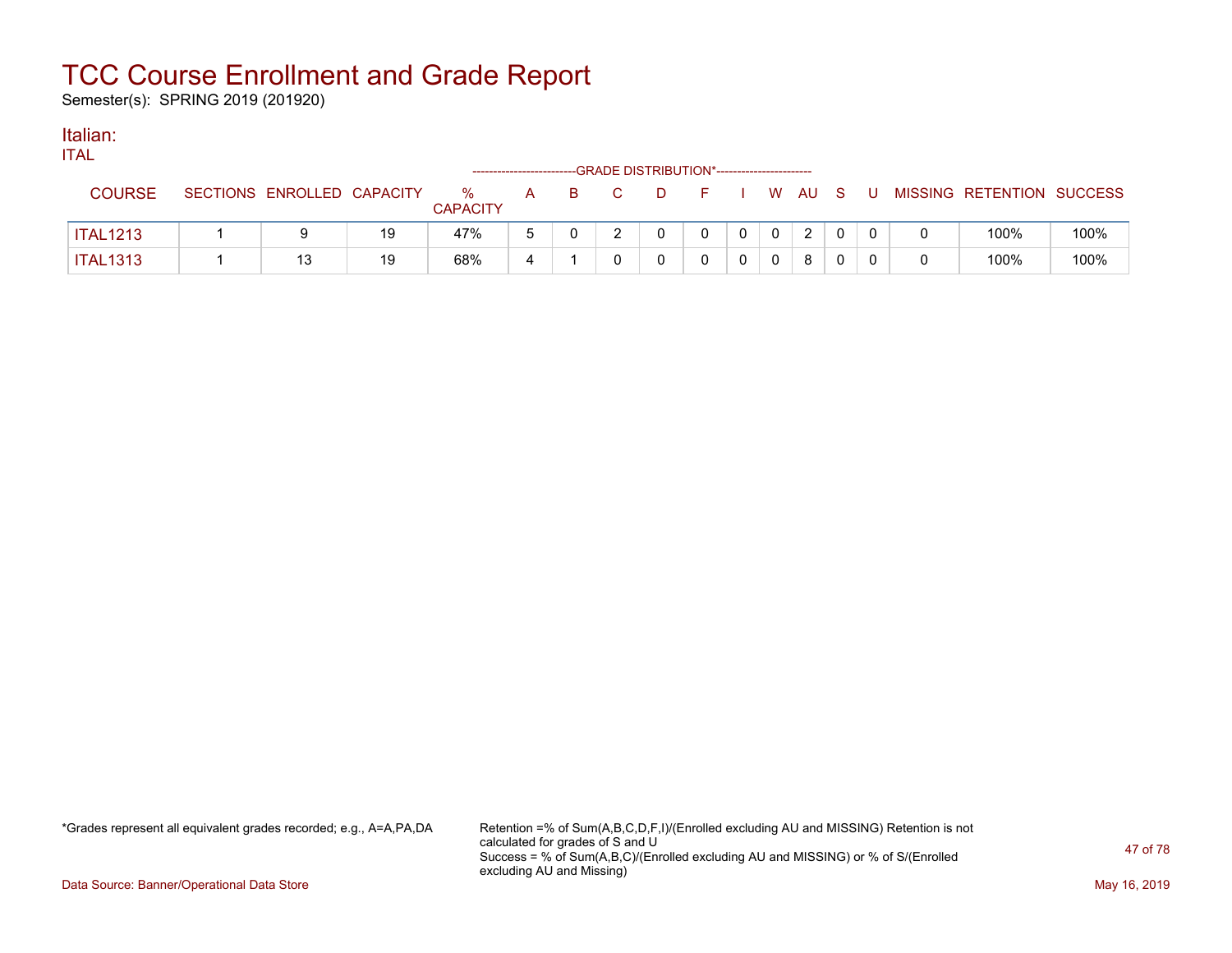Semester(s): SPRING 2019 (201920)

### Information Tech Convergence: **ITCV**

|                 |                            |    | ------------------      |   |   | --GRADE DISTRIBUTION*----------------------- |               |  |      |  |                           |     |
|-----------------|----------------------------|----|-------------------------|---|---|----------------------------------------------|---------------|--|------|--|---------------------------|-----|
| <b>COURSE</b>   | SECTIONS ENROLLED CAPACITY |    | $\%$<br><b>CAPACITY</b> | A | B | D                                            |               |  | W AU |  | MISSING RETENTION SUCCESS |     |
| <b>ITCV1033</b> |                            | 16 | 69%                     |   |   |                                              | $\mathcal{P}$ |  | 0    |  | 91%                       | 73% |
| <b>ITCV2033</b> | 10                         | 16 | 62%                     |   |   |                                              |               |  | 0    |  | 80%                       | 80% |

\*Grades represent all equivalent grades recorded; e.g., A=A,PA,DA Retention =% of Sum(A,B,C,D,F,I)/(Enrolled excluding AU and MISSING) Retention is not calculated for grades of S and U Success = % of Sum(A,B,C)/(Enrolled excluding AU and MISSING) or % of S/(Enrolled excluding AU and Missing)

Data Source: Banner/Operational Data Store May 16, 2019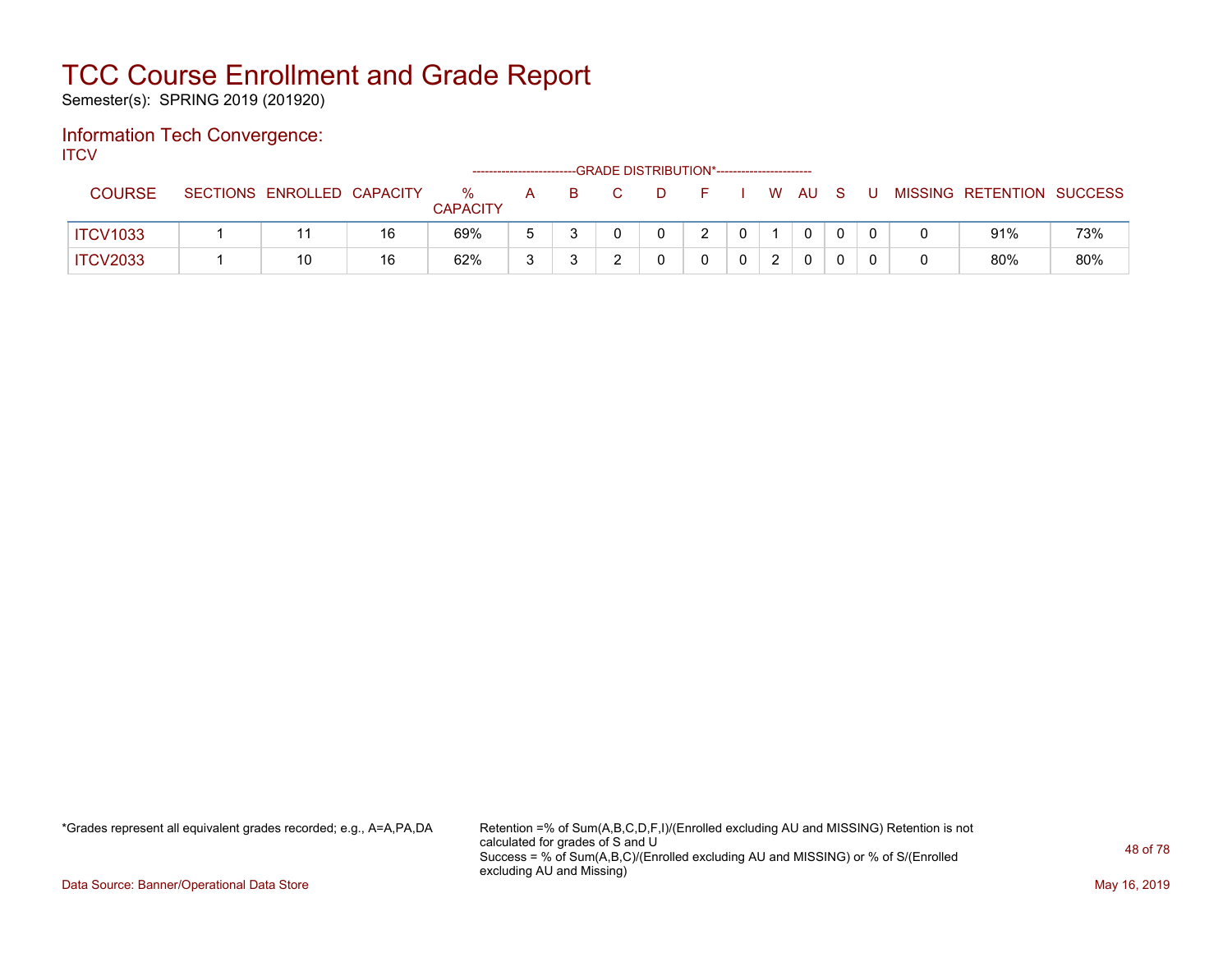Semester(s): SPRING 2019 (201920)

#### Japanese: JAPN

| יי ורע          |                            |    |                         | -------------------- |    | --GRADE DISTRIBUTION*----------------------- |   |   |           |              |    |   |                   |                |
|-----------------|----------------------------|----|-------------------------|----------------------|----|----------------------------------------------|---|---|-----------|--------------|----|---|-------------------|----------------|
| <b>COURSE</b>   | SECTIONS ENROLLED CAPACITY |    | $\%$<br><b>CAPACITY</b> | A                    | B. | D                                            |   | W | <b>AU</b> | <sub>S</sub> |    |   | MISSING RETENTION | <b>SUCCESS</b> |
| <b>JAPN1103</b> | 19                         | 20 | 95%                     | 14                   |    | 2                                            |   | 0 | 0         | 0            | -0 | 0 | 100%              | 79%            |
| <b>JAPN1213</b> | 25                         | 40 | 62%                     | 10                   |    | າ<br><u>.</u>                                |   | 4 | 0         | 0            |    | 0 | 84%               | 68%            |
| <b>JAPN1413</b> | 13                         | 20 | 65%                     | 4                    |    |                                              | 0 |   | 0         | 0            |    | 0 | 92%               | 92%            |
| <b>JAPN2421</b> | 15                         | 15 | 100%                    | 12                   |    |                                              | 0 | 0 | 0         | 0            |    | 0 | 100%              | 93%            |

\*Grades represent all equivalent grades recorded; e.g., A=A,PA,DA Retention =% of Sum(A,B,C,D,F,I)/(Enrolled excluding AU and MISSING) Retention is not calculated for grades of S and U Success = % of Sum(A,B,C)/(Enrolled excluding AU and MISSING) or % of S/(Enrolled excluding AU and Missing)

Data Source: Banner/Operational Data Store May 16, 2019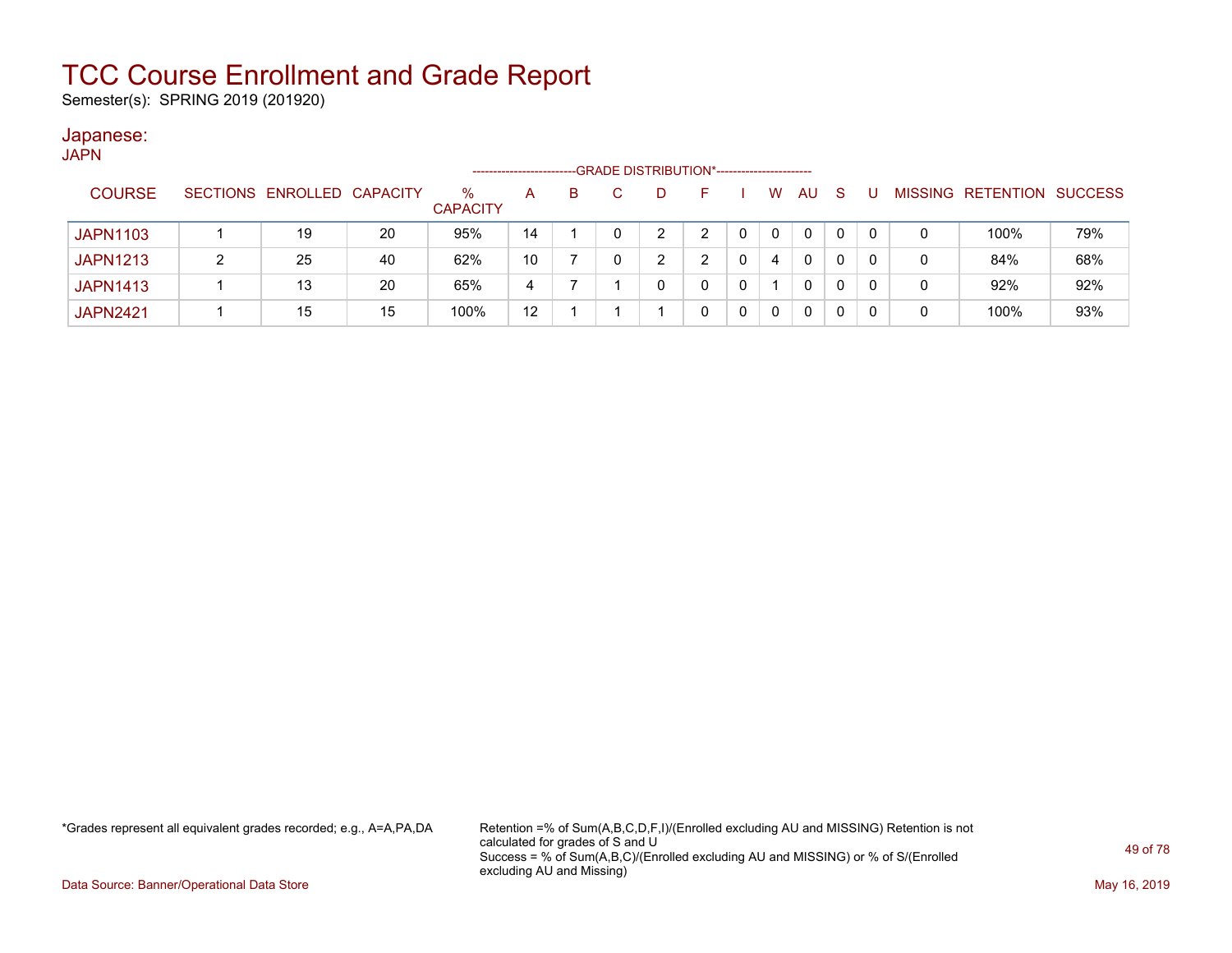Semester(s): SPRING 2019 (201920)

#### Mathematics: MATH

|                 |                |                            |       |                         | ---------------------- |                |              |              | ----GRADE                                   DISTRIBUTION*----------------------- |                |     |                |              |          |                |                  |                |
|-----------------|----------------|----------------------------|-------|-------------------------|------------------------|----------------|--------------|--------------|----------------------------------------------------------------------------------|----------------|-----|----------------|--------------|----------|----------------|------------------|----------------|
| <b>COURSE</b>   |                | SECTIONS ENROLLED CAPACITY |       | $\%$<br><b>CAPACITY</b> | Α                      | B              | C            | D            | F                                                                                |                | W   | <b>AU</b>      | S            | U        | <b>MISSING</b> | <b>RETENTION</b> | <b>SUCCESS</b> |
| <b>MATH0003</b> | 23             | 237                        | 460   | 52%                     | 38                     | 37             | 53           | 19           | 49                                                                               | $\overline{2}$ | 39  | $\Omega$       | $\mathbf{0}$ | $\Omega$ | 0              | 84%              | 54%            |
| <b>MATH0013</b> | 45             | 739                        | 644   | 115%                    | 127                    | 135            | 136          | 53           | 153                                                                              | $\Omega$       | 134 |                | $\mathbf{0}$ | $\Omega$ | $\Omega$       | 82%              | 54%            |
| <b>MATH0123</b> | 34             | 510                        | 531   | 96%                     | 135                    | 129            | 86           | 27           | 60                                                                               | $\Omega$       | 73  | $\mathbf{0}$   | $\mathbf{0}$ | $\Omega$ | 0              | 86%              | 69%            |
| <b>MATH0403</b> | 14             | 177                        | 210   | 84%                     | 62                     | 57             | 18           | 10           | 11                                                                               | $\overline{2}$ | 17  | $\mathbf{0}$   | 0            | $\Omega$ | 0              | 90%              | 77%            |
| <b>MATH1454</b> | 1              | 20                         | 24    | 83%                     | 10                     | 7              | $\mathbf{1}$ | 0            | 1                                                                                | 0              |     | 0              | 0            | $\Omega$ | 0              | 95%              | 90%            |
| <b>MATH1473</b> | 31             | 357                        | 480   | 74%                     | 108                    | 107            | 57           | 25           | 23                                                                               | $\overline{2}$ | 35  | 0              | 0            | $\Omega$ | 0              | 90%              | 76%            |
| <b>MATH1483</b> | $\mathbf 1$    | 19                         | 24    | 79%                     | 3                      | 5              | 8            | $\mathbf{0}$ | 1                                                                                | $\Omega$       | 2   | $\mathbf{0}$   | $\mathbf{0}$ | 0        | 0              | 89%              | 84%            |
| <b>MATH1513</b> | 99             | 1.505                      | 1.759 | 86%                     | 398                    | 400            | 279          | 90           | 138                                                                              | 0              | 200 | 0              | $\mathbf{0}$ | 0        | 0              | 87%              | 72%            |
| <b>MATH1613</b> | 10             | 235                        | 282   | 83%                     | 57                     | 64             | 45           | 11           | 18                                                                               |                | 38  |                | $\mathbf{0}$ | $\Omega$ | 0              | 84%              | 71%            |
| <b>MATH1715</b> | 3              | 52                         | 80    | 65%                     | 12                     | $\overline{7}$ | 9            | 4            | 11                                                                               | $\Omega$       | 9   | $\mathbf{0}$   | $\mathbf{0}$ | $\Omega$ | 0              | 83%              | 54%            |
| <b>MATH2114</b> | 11             | 198                        | 256   | 77%                     | 46                     | 37             | 29           | 12           | 14                                                                               | 0              | 58  | $\overline{2}$ | $\mathbf{0}$ | $\Omega$ | 0              | 70%              | 57%            |
| <b>MATH2124</b> | 9              | 152                        | 212   | 72%                     | 29                     | 29             | 30           | 13           | 13                                                                               | 0              | 38  | 0              | $\mathbf{0}$ | $\Omega$ | 0              | 75%              | 58%            |
| <b>MATH2134</b> | 5              | 100                        | 116   | 86%                     | 46                     | 26             | 12           | 4            | 4                                                                                | 0              | 8   | $\mathbf{0}$   | 0            | $\Omega$ | $\Omega$       | 92%              | 84%            |
| <b>MATH2193</b> | 21             | 438                        | 511   | 86%                     | 139                    | 119            | 68           | 23           | 25                                                                               | $\overline{2}$ | 62  | $\mathbf{0}$   | $\mathbf{0}$ | $\Omega$ | $\Omega$       | 86%              | 74%            |
| <b>MATH2523</b> | $\overline{7}$ | 161                        | 194   | 83%                     | 43                     | 28             | 31           | 10           | 16                                                                               | 0              | 33  | $\mathbf{0}$   | $\mathbf{0}$ | $\Omega$ | $\Omega$       | 80%              | 63%            |
| <b>MATH2553</b> | 1              | 23                         | 24    | 96%                     | 10                     | 8              | 3            | 0            | 0                                                                                | 0              | 2   | $\mathbf{0}$   | $\mathbf{0}$ | $\Omega$ | 0              | 91%              | 91%            |
| <b>MATH2613</b> | 4              | 83                         | 92    | 90%                     | 18                     | 11             | 20           | 6            | 6                                                                                | 0              | 21  |                | 0            | 0        | 0              | 74%              | 60%            |

\*Grades represent all equivalent grades recorded; e.g., A=A,PA,DA Retention =% of Sum(A,B,C,D,F,I)/(Enrolled excluding AU and MISSING) Retention is not calculated for grades of S and U Success = % of Sum(A,B,C)/(Enrolled excluding AU and MISSING) or % of S/(Enrolled excluding AU and Missing)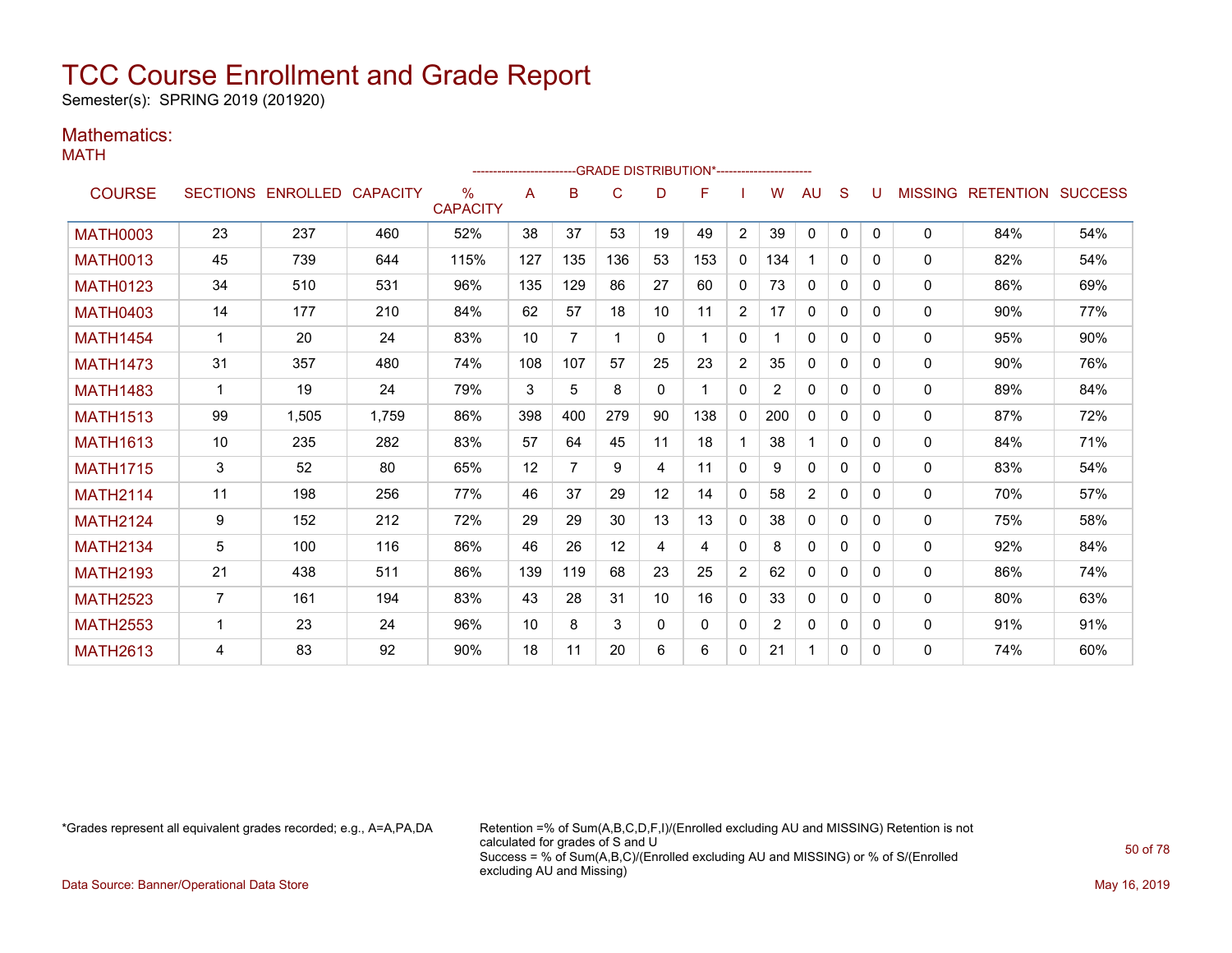Semester(s): SPRING 2019 (201920)

### Mass Communication:

MCOM

|                 |                 |          |                 |                         | ----------------------- |          |        | --GRADE DISTRIBUTION*----------------------- |                |              |                |              |              |              |                |                  |                |
|-----------------|-----------------|----------|-----------------|-------------------------|-------------------------|----------|--------|----------------------------------------------|----------------|--------------|----------------|--------------|--------------|--------------|----------------|------------------|----------------|
| <b>COURSE</b>   | <b>SECTIONS</b> | ENROLLED | <b>CAPACITY</b> | $\%$<br><b>CAPACITY</b> | A                       | В        | C.     | D                                            | F              |              | w              | AU           | S            |              | <b>MISSING</b> | <b>RETENTION</b> | <b>SUCCESS</b> |
| <b>MCOM1013</b> | $\overline{2}$  | 34       | 35              | 97%                     | 21                      | 4        | $\sim$ |                                              | $\overline{2}$ | 0            | 4              | $\Omega$     | 0            | $\Omega$     | 0              | 88%              | 79%            |
| <b>MCOM1103</b> |                 | 16       | 15              | 107%                    | 10                      | 6        |        | 0                                            | 0              | $\mathbf{0}$ | $\mathbf{0}$   | $\mathbf{0}$ | $\Omega$     |              | 0              | 100%             | 100%           |
| <b>MCOM1113</b> |                 | 12       | 15              | 80%                     | 9                       | 3        |        | 0                                            | 0              | $\mathbf{0}$ | $\mathbf{0}$   | $\mathbf{0}$ | $\mathbf{0}$ |              | 0              | 100%             | 100%           |
| <b>MCOM1123</b> |                 | 10       | 15              | 67%                     | 8                       | 0        | $\sim$ | 0                                            | 0              | 0            | $\mathbf{0}$   | $\mathbf{0}$ | 0            | $\Omega$     | 0              | 100%             | 100%           |
| <b>MCOM2023</b> |                 |          | 15              | 47%                     | 5                       | 0        |        | 0                                            | 0              | 0            | $\overline{2}$ | $\mathbf{0}$ | $\Omega$     |              | 0              | 71%              | 71%            |
| <b>MCOM2173</b> |                 | 10       | 15              | 67%                     | 9                       | 0        |        |                                              | 0              | 0            |                | $\mathbf{0}$ | $\Omega$     |              | 0              | $90\%$           | 90%            |
| <b>MCOM2183</b> |                 | 10       | 20              | 50%                     | 6                       | 2        |        | 2                                            | 0              | $\mathbf{0}$ | $\mathbf{0}$   | $\mathbf{0}$ | $\mathbf{0}$ | $\Omega$     | $\mathbf{0}$   | 100%             | 80%            |
| <b>MCOM2513</b> |                 | 7        | 20              | 35%                     | $\overline{7}$          | $\Omega$ |        | 0                                            | 0              | 0            | $\mathbf{0}$   | $\mathbf{0}$ | $\mathbf{0}$ | $\Omega$     | $\mathbf{0}$   | 100%             | 100%           |
| <b>MCOM2573</b> |                 | 10       | 15              | 67%                     | 8                       | 2        |        | 0                                            | 0              | 0            | 0              | $\mathbf{0}$ | 0            | $\mathbf{0}$ | 0              | 100%             | 100%           |

\*Grades represent all equivalent grades recorded; e.g., A=A,PA,DA Retention =% of Sum(A,B,C,D,F,I)/(Enrolled excluding AU and MISSING) Retention is not calculated for grades of S and U Success = % of Sum(A,B,C)/(Enrolled excluding AU and MISSING) or % of S/(Enrolled excluding AU and Missing)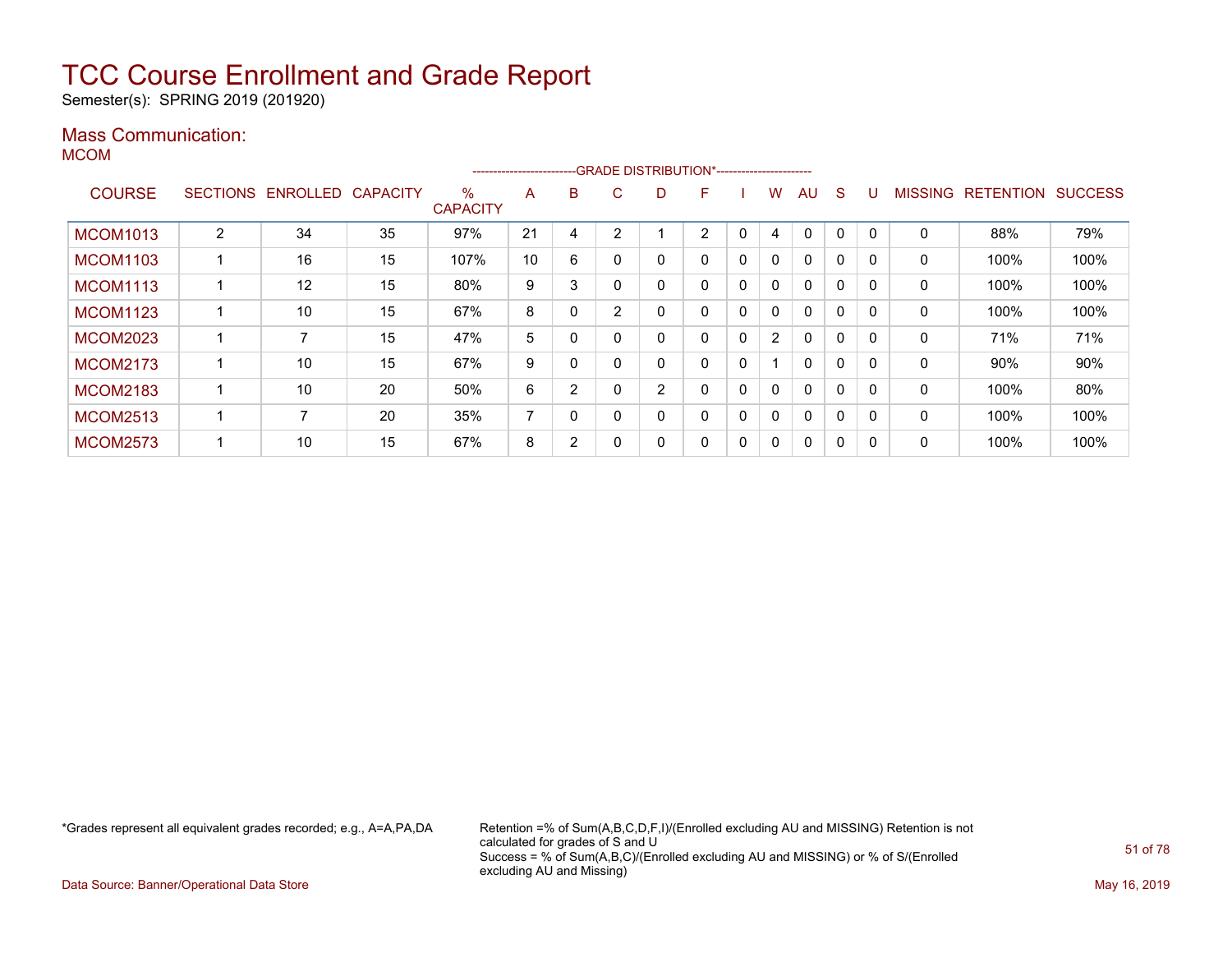Semester(s): SPRING 2019 (201920)

### Medical Laboratory Technology: MDLT

|                 |                |                            |    |                         | ----------------------- |                   |          |    | --GRADE DISTRIBUTION*---------------------- |   |              |              |    |          |                |           |                |
|-----------------|----------------|----------------------------|----|-------------------------|-------------------------|-------------------|----------|----|---------------------------------------------|---|--------------|--------------|----|----------|----------------|-----------|----------------|
| <b>COURSE</b>   |                | SECTIONS ENROLLED CAPACITY |    | $\%$<br><b>CAPACITY</b> | A                       | В                 | C.       | D. | F                                           |   | W            | AU           | -S | U        | <b>MISSING</b> | RETENTION | <b>SUCCESS</b> |
| <b>MDLT1203</b> | $\overline{2}$ | 19                         | 22 | 86%                     | 4                       | 6                 | 6        | າ  |                                             |   | $\mathbf{0}$ | $\mathbf{0}$ | 0  | $\Omega$ | 0              | 100%      | 84%            |
| <b>MDLT1222</b> | $\overline{2}$ | 14                         | 20 | 70%                     | 10                      |                   |          |    | 0                                           | 0 | 3            | $\mathbf{0}$ | 0  |          | 0              | 79%       | 79%            |
| <b>MDLT2392</b> | $\overline{2}$ | 20                         | 24 | 83%                     | 8                       | $12 \overline{ }$ |          |    | 0                                           | 0 | 0            | $\mathbf{0}$ | 0  |          | 0              | 100%      | 100%           |
| <b>MDLT2393</b> |                | 20                         | 21 | 95%                     | 6                       | 13                |          |    | 0                                           | 0 | 0            | $\mathbf{0}$ | 0  | 0        | 0              | 100%      | 100%           |
| <b>MDLT2422</b> | $\overline{2}$ | 20                         | 24 | 83%                     | 15                      | 5                 |          |    | 0                                           | 0 | 0            | $\mathbf{0}$ | 0  | $\Omega$ | 0              | 100%      | 100%           |
| <b>MDLT2423</b> |                | 20                         | 21 | 95%                     | 9                       | 9                 | 2        |    | 0                                           | 0 | $\mathbf{0}$ | $\mathbf{0}$ | 0  | $\Omega$ | 0              | 100%      | 100%           |
| <b>MDLT2433</b> |                | 20                         | 21 | 95%                     | 20                      | 0                 | $\Omega$ | 0  | 0                                           | 0 | $\mathbf 0$  | $\mathbf 0$  | 0  | $\Omega$ | 0              | 100%      | 100%           |

\*Grades represent all equivalent grades recorded; e.g., A=A,PA,DA Retention =% of Sum(A,B,C,D,F,I)/(Enrolled excluding AU and MISSING) Retention is not calculated for grades of S and U Success = % of Sum(A,B,C)/(Enrolled excluding AU and MISSING) or % of S/(Enrolled excluding AU and Missing)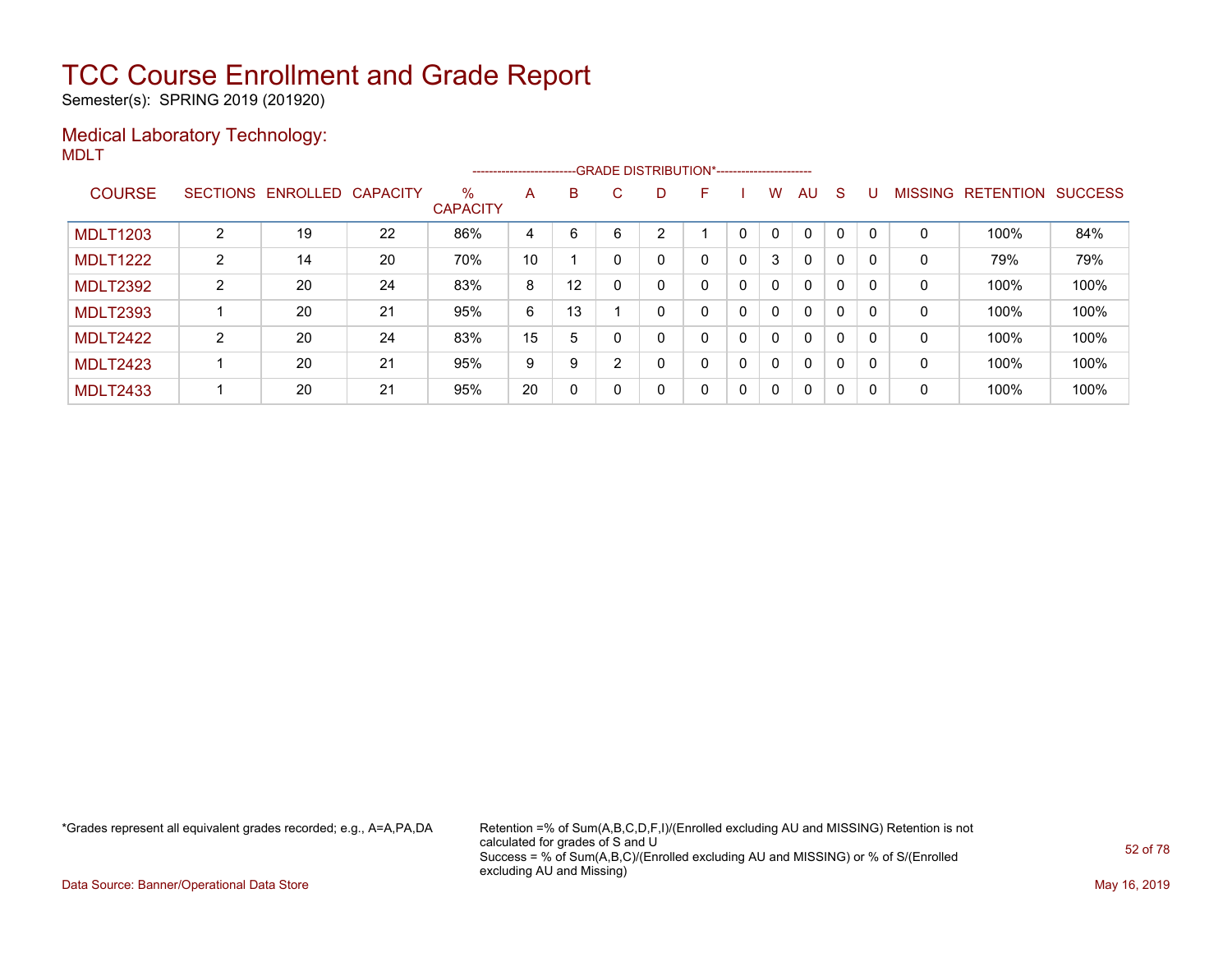Semester(s): SPRING 2019 (201920)

#### Management: MGMT

| .               |   |                            |     |                      | -------------------- |    | --GRADE DISTRIBUTION*---------------------- |   |    |     |              |         |                   |     |
|-----------------|---|----------------------------|-----|----------------------|----------------------|----|---------------------------------------------|---|----|-----|--------------|---------|-------------------|-----|
| <b>COURSE</b>   |   | SECTIONS ENROLLED CAPACITY |     | %<br><b>CAPACITY</b> | A                    | B. | D                                           |   | W. | AU. | <sub>S</sub> | MISSING | RETENTION SUCCESS |     |
| <b>MGMT1353</b> |   | 19                         | 20  | 95%                  | 9                    |    | າ                                           |   | 4  | 0   | 0            |         | 79%               | 68% |
| <b>MGMT2123</b> | າ | 37                         | 40  | 92%                  | 27                   | 6  | 0                                           |   |    | 0   |              |         | 97%               | 95% |
| <b>MGMT2323</b> |   | 18                         | 20  | 90%                  | 3                    |    | 4                                           | 5 | 3  | 0   | 0            | 0       | 83%               | 33% |
| <b>MGMT2363</b> | 5 | 95                         | 100 | 95%                  | 47                   | 25 | ົ                                           |   |    | 0   | 0            | 0       | 93%               | 83% |

\*Grades represent all equivalent grades recorded; e.g., A=A,PA,DA Retention =% of Sum(A,B,C,D,F,I)/(Enrolled excluding AU and MISSING) Retention is not calculated for grades of S and U Success = % of Sum(A,B,C)/(Enrolled excluding AU and MISSING) or % of S/(Enrolled excluding AU and Missing)

Data Source: Banner/Operational Data Store May 16, 2019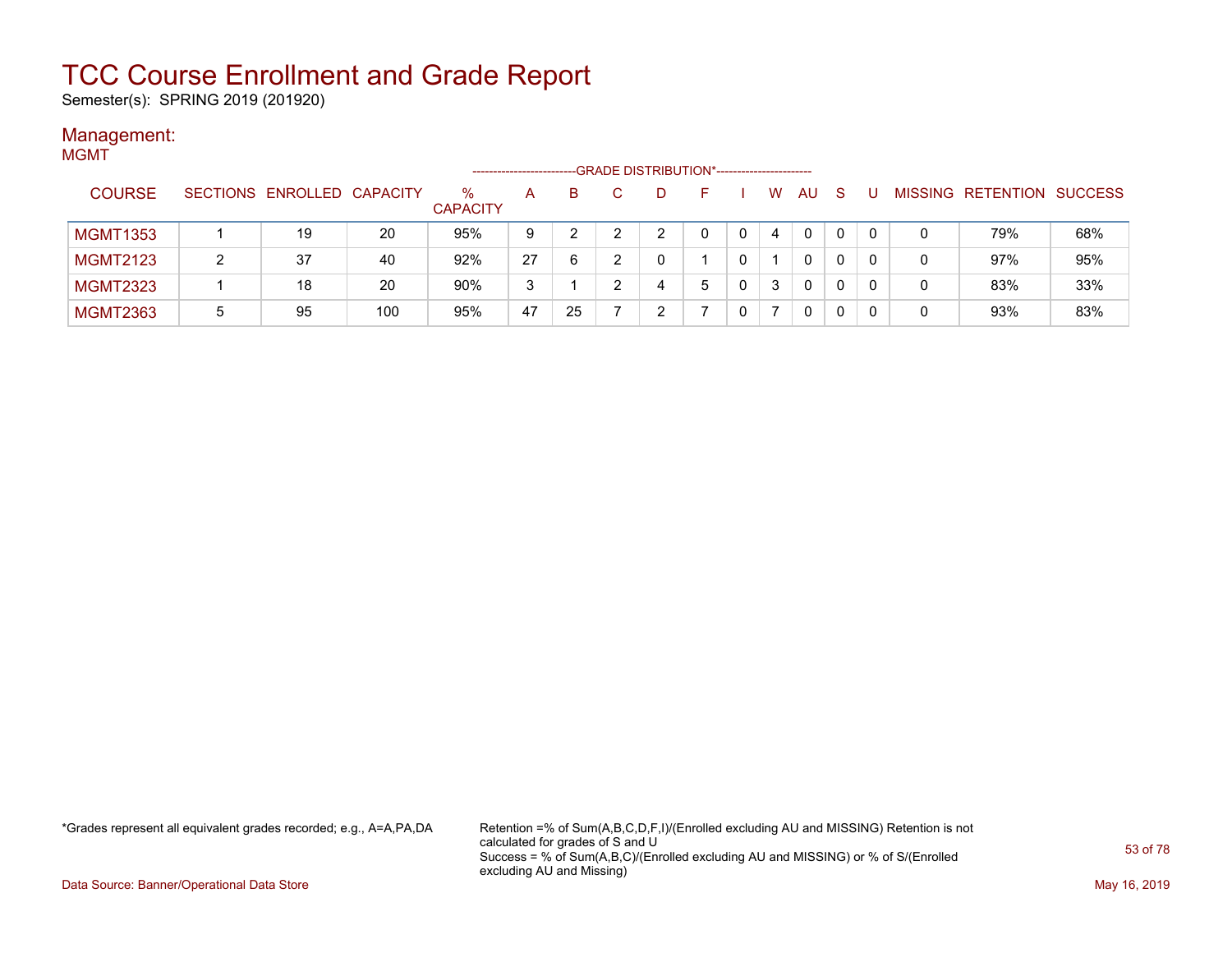Semester(s): SPRING 2019 (201920)

#### Marketing: **MKTG**

|                 |   |                            |     |                         | --------------------- |    | --GRADE DISTRIBUTION*----------------------- |   |          |   |                |              |          |              |                |                  |                |
|-----------------|---|----------------------------|-----|-------------------------|-----------------------|----|----------------------------------------------|---|----------|---|----------------|--------------|----------|--------------|----------------|------------------|----------------|
| <b>COURSE</b>   |   | SECTIONS ENROLLED CAPACITY |     | $\%$<br><b>CAPACITY</b> | A                     | В  | С                                            | D | F        |   | W              | <b>AU</b>    | -S       |              | <b>MISSING</b> | <b>RETENTION</b> | <b>SUCCESS</b> |
| <b>MKTG1313</b> | ◠ | 20                         | 40  | 50%                     | 10                    | 6  |                                              | 0 |          | 0 | $\overline{2}$ | $\Omega$     | 0        | $\mathbf{0}$ | 0              | 90%              | 85%            |
| <b>MKTG1393</b> |   | 5                          | 20  | 25%                     | 3                     |    | 0                                            | 0 | $\Omega$ | 0 |                | $\mathbf{0}$ | 0        | $\mathbf{0}$ | 0              | 80%              | 80%            |
| <b>MKTG2343</b> | 3 | 53                         | 60  | 88%                     | 29                    | 11 |                                              | າ | ົ        | 0 | $\overline{2}$ | $\mathbf{0}$ | $\Omega$ | $\mathbf{0}$ | 0              | 96%              | 89%            |
| <b>MKTG2363</b> |   | 8                          | 20  | 40%                     | 2                     | 3  | 3                                            | 0 | $\Omega$ | 0 | 0              | $\Omega$     | $\Omega$ | $\Omega$     | 0              | 100%             | 100%           |
| <b>MKTG2393</b> |   | 17                         | 20  | 85%                     | 15                    | 0  |                                              | 0 | $\Omega$ | 0 |                | $\mathbf{0}$ | 0        | $\mathbf{0}$ | 0              | 94%              | 94%            |
| <b>MKTG2423</b> | 5 | 95                         | 100 | 95%                     | 28                    | 31 | 19                                           | 4 | 5        | 0 | 8              | $\Omega$     | 0        | $\mathbf{0}$ | 0              | 92%              | 82%            |

\*Grades represent all equivalent grades recorded; e.g., A=A,PA,DA Retention =% of Sum(A,B,C,D,F,I)/(Enrolled excluding AU and MISSING) Retention is not calculated for grades of S and U Success = % of Sum(A,B,C)/(Enrolled excluding AU and MISSING) or % of S/(Enrolled excluding AU and Missing)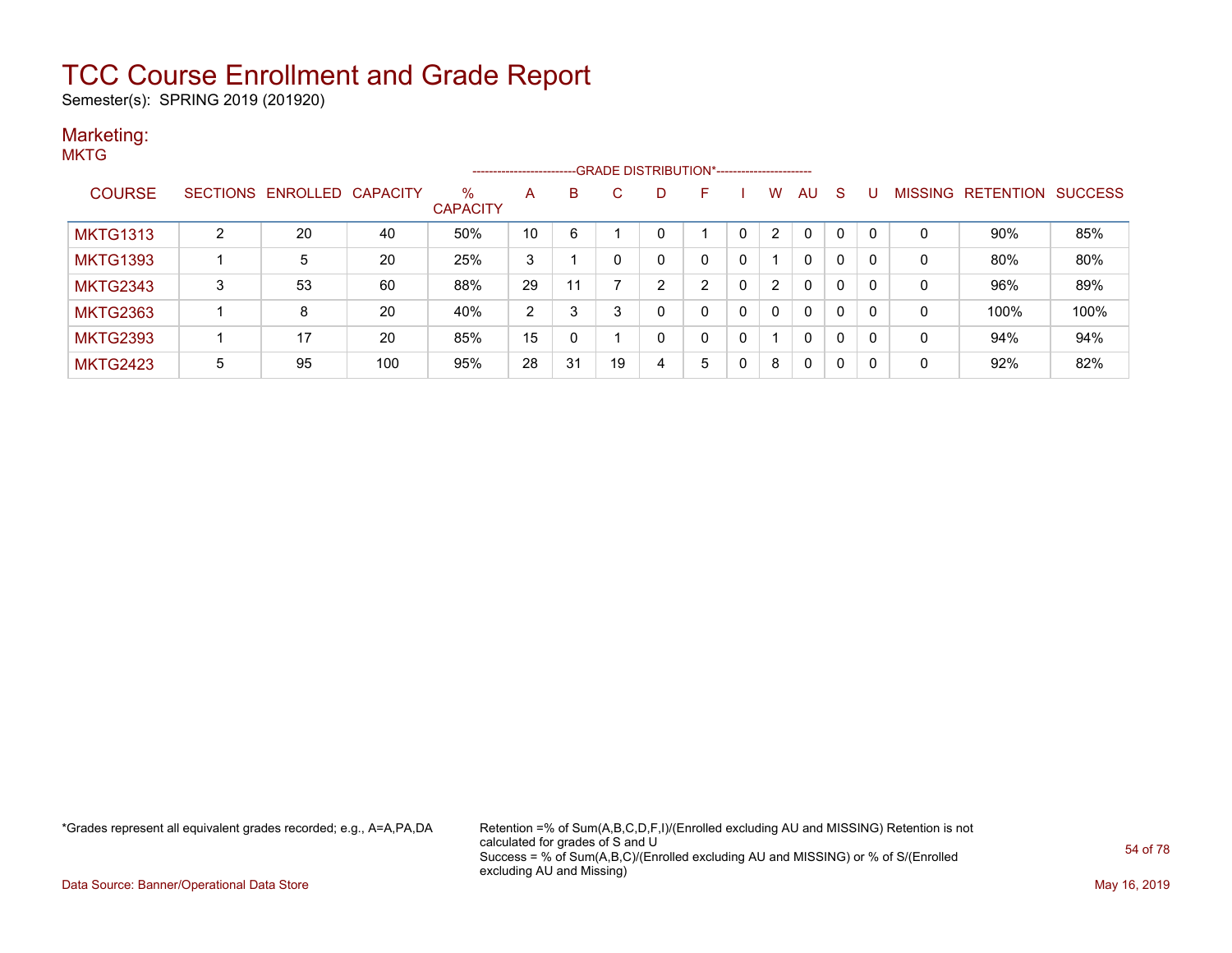Semester(s): SPRING 2019 (201920)

#### Music: **MUSC**

|                 |                |                            |     |                      |                |              |                | -GRADE DISTRIBUTION*---------------------- |                |              |                |                |              |              |              |                           |      |
|-----------------|----------------|----------------------------|-----|----------------------|----------------|--------------|----------------|--------------------------------------------|----------------|--------------|----------------|----------------|--------------|--------------|--------------|---------------------------|------|
| <b>COURSE</b>   |                | SECTIONS ENROLLED CAPACITY |     | %<br><b>CAPACITY</b> | A              | B            | C              | D                                          | F              |              | W              | AU             | S            | U            |              | MISSING RETENTION SUCCESS |      |
| <b>MUSC1002</b> | $\mathbf{1}$   | 21                         | 25  | 84%                  | 15             | 3            | 0              | 0                                          | $\overline{2}$ | 0            | 1              | 0              | $\mathbf{0}$ | 0            | $\mathbf{0}$ | 95%                       | 86%  |
| <b>MUSC1023</b> | 1              | 24                         | 24  | 100%                 | 17             | 1            | 3              | 1                                          | 0              | 0            | $\overline{2}$ | 0              | $\mathbf 0$  | $\mathbf{0}$ | $\mathbf{0}$ | 92%                       | 88%  |
| <b>MUSC1030</b> | 1              | 43                         | 50  | 86%                  | $\mathbf{0}$   | $\Omega$     | $\mathbf{0}$   | 0                                          | 0              | 0            | 4              | 0              | 30           | 9            | $\Omega$     |                           | 70%  |
| <b>MUSC1053</b> | $\mathbf{1}$   | 15                         | 16  | 94%                  | 8              | 1            | 1              | $\overline{2}$                             | $\Omega$       | 0            | 3              | $\mathbf{0}$   | $\mathbf 0$  | $\Omega$     | $\Omega$     | 80%                       | 67%  |
| <b>MUSC1072</b> | $\overline{2}$ | 19                         | 34  | 56%                  | 15             | 3            | $\Omega$       | 0                                          | $\Omega$       | $\Omega$     | 1              | $\mathbf{0}$   | $\Omega$     | $\Omega$     | $\mathbf{0}$ | 95%                       | 95%  |
| <b>MUSC1113</b> | 4              | 85                         | 90  | 94%                  | 47             | 10           | 8              | $\overline{2}$                             | 4              | $\Omega$     | 14             | $\mathbf{0}$   | $\Omega$     | $\Omega$     | $\mathbf{0}$ | 84%                       | 76%  |
| <b>MUSC1171</b> | $\mathbf 1$    | 14                         | 16  | 88%                  | 9              | 3            | 0              | 1                                          | 0              | 0            | 1              | 0              | 0            | 0            | $\mathbf{0}$ | 93%                       | 86%  |
| <b>MUSC1191</b> | 13             | 22                         | 115 | 19%                  | 17             | 1            | 3              | $\Omega$                                   | 0              | $\mathbf{0}$ | $\mathbf{1}$   | $\mathbf{0}$   | $\mathbf{0}$ | $\mathbf{0}$ | $\mathbf{0}$ | 95%                       | 95%  |
| <b>MUSC1192</b> | 13             | 59                         | 140 | 42%                  | 45             | 4            | $\overline{2}$ | 0                                          | 0              | 0            | 6              | $\overline{2}$ | 0            | 0            | $\mathbf{0}$ | 89%                       | 89%  |
| <b>MUSC1201</b> | $\overline{2}$ | 2                          | 20  | 10%                  | 1              | 0            | 0              | 0                                          | 0              | 0            | 1              | $\mathbf{0}$   | $\Omega$     | 0            | $\mathbf{0}$ | 50%                       | 50%  |
| <b>MUSC1202</b> | 5              | 9                          | 45  | 20%                  | 8              | 0            | 1              | 0                                          | 0              | 0            | 0              | 0              | 0            | $\mathbf{0}$ | 0            | 100%                      | 100% |
| <b>MUSC1242</b> | 3              | 14                         | 32  | 44%                  | 10             | 3            | $\mathbf{0}$   | 0                                          | 0              | 0            | 0              | $\mathbf 1$    | 0            | 0            | $\mathbf{0}$ | 100%                      | 100% |
| <b>MUSC1252</b> | $\mathbf{1}$   | 4                          | 10  | 40%                  | 3              | 1            | 0              | $\Omega$                                   | $\Omega$       | 0            | 0              | $\mathbf{0}$   | $\Omega$     | $\Omega$     | $\Omega$     | 100%                      | 100% |
| <b>MUSC1322</b> | $\mathbf 1$    | $\mathbf 1$                | 10  | 10%                  | 0              | -1           | $\mathbf{0}$   | $\Omega$                                   | 0              | 0            | 0              | 0              | $\mathbf{0}$ | $\mathbf{0}$ | 0            | 100%                      | 100% |
| <b>MUSC1332</b> | $\mathbf{1}$   | 1                          | 10  | 10%                  | 1              | $\mathbf{0}$ | 0              | 0                                          | 0              | 0            | 0              | 0              | $\mathbf 0$  | 0            | 0            | 100%                      | 100% |
| <b>MUSC1382</b> | 1              | $\overline{2}$             | 10  | 20%                  | $\overline{2}$ | $\Omega$     | 0              | 0                                          | 0              | 0            | 0              | 0              | $\mathbf{0}$ | $\mathbf{0}$ | 0            | 100%                      | 100% |
| <b>MUSC1392</b> | $\mathbf 1$    | $\mathbf{1}$               | 10  | 10%                  | 1              | $\Omega$     | $\mathbf{0}$   | $\Omega$                                   | 0              | $\mathbf{0}$ | 0              | $\mathbf{0}$   | $\mathbf 0$  | $\mathbf{0}$ | $\mathbf{0}$ | 100%                      | 100% |
| <b>MUSC1412</b> | $\mathbf 1$    | $\mathbf{1}$               | 10  | 10%                  | $\mathbf 1$    | $\Omega$     | 0              | 0                                          | 0              | 0            | 0              | 0              | $\Omega$     | $\Omega$     | 0            | 100%                      | 100% |
| <b>MUSC1432</b> | $\mathbf 1$    | 1                          | 10  | 10%                  | 1              | $\Omega$     | $\mathbf{0}$   | $\Omega$                                   | 0              | 0            | 0              | $\mathbf{0}$   | $\Omega$     | $\mathbf{0}$ | $\mathbf{0}$ | 100%                      | 100% |
| <b>MUSC1462</b> | 1              | 1                          | 10  | 10%                  | $\mathbf{0}$   | 1            | 0              | 0                                          | 0              | 0            | 0              | 0              | 0            | 0            | $\mathbf{0}$ | 100%                      | 100% |
| <b>MUSC1491</b> | $\mathbf 1$    | 3                          | 5   | 60%                  | 1              | 2            | $\Omega$       | 0                                          | 0              | 0            | 0              | 0              | 0            | 0            | $\Omega$     | 100%                      | 100% |

MUSC1492 1 4 10 40% 3 0 0 0 0 0 1 0 0 0 0 75% 75%

\*Grades represent all equivalent grades recorded; e.g., A=A,PA,DA Retention =% of Sum(A,B,C,D,F,I)/(Enrolled excluding AU and MISSING) Retention is not calculated for grades of S and U Success = % of Sum(A,B,C)/(Enrolled excluding AU and MISSING) or % of S/(Enrolled excluding AU and Missing)

Data Source: Banner/Operational Data Store May 16, 2019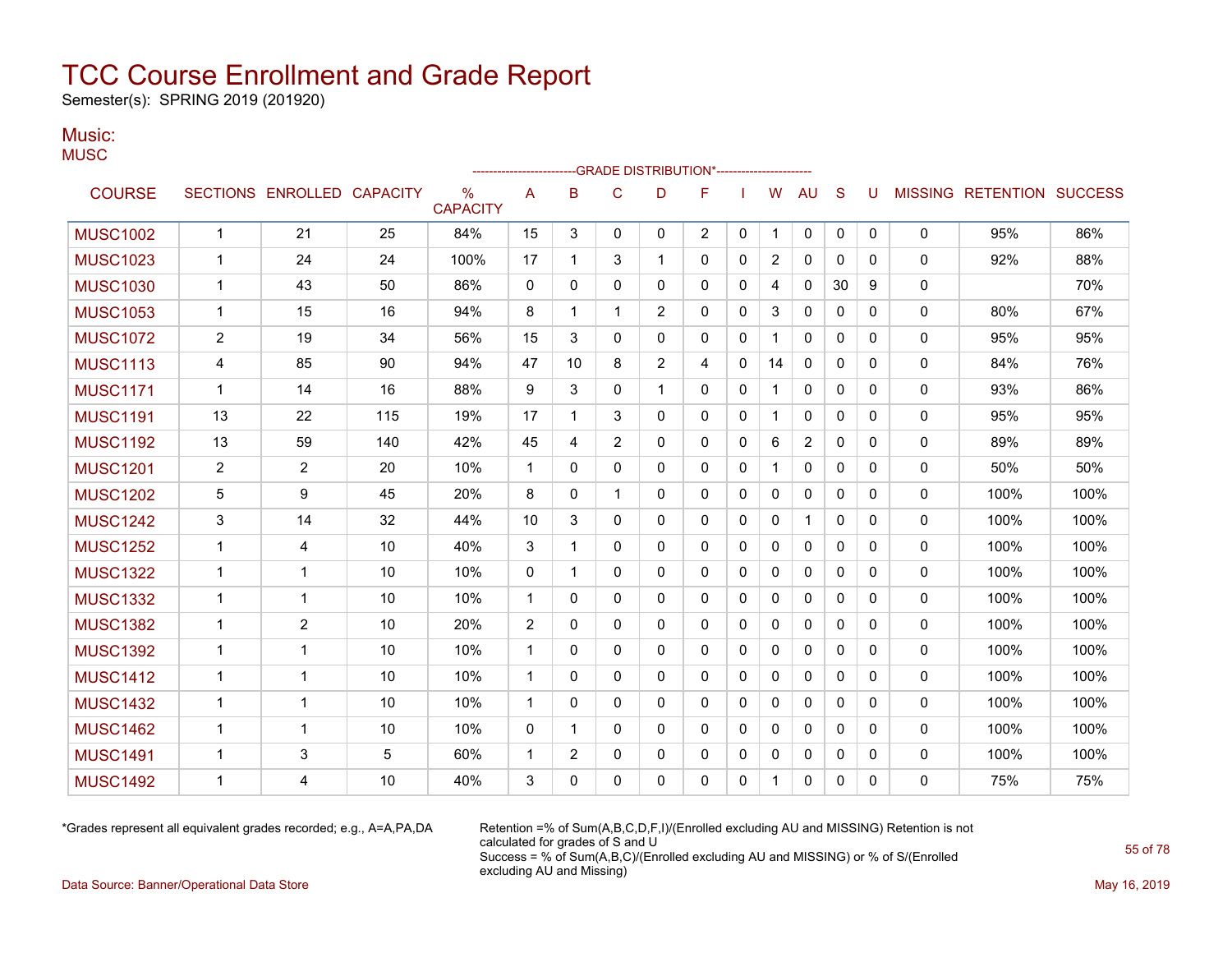Semester(s): SPRING 2019 (201920)

#### Music: **MUSC**

| usu             |                 |                 |                 |                         |                |          |             | -GRADE DISTRIBUTION*-- |                |              |   |                |              |              |                |                  |                |
|-----------------|-----------------|-----------------|-----------------|-------------------------|----------------|----------|-------------|------------------------|----------------|--------------|---|----------------|--------------|--------------|----------------|------------------|----------------|
| <b>COURSE</b>   | <b>SECTIONS</b> | <b>ENROLLED</b> | <b>CAPACITY</b> | $\%$<br><b>CAPACITY</b> | Α              | B        | C           | D                      | F              |              | W | AU             | S            | U            | <b>MISSING</b> | <b>RETENTION</b> | <b>SUCCESS</b> |
| <b>MUSC1541</b> |                 | 9               | 25              | 36%                     | 8              | 0        | 0           | $\Omega$               | 0              | 0            |   | 0              | 0            | $\mathbf{0}$ | 0              | 89%              | 89%            |
| <b>MUSC1551</b> | 1               | 39              | 40              | 98%                     | 34             | 0        |             | 0                      |                | 0            |   | $\overline{c}$ | $\mathbf{0}$ | 0            | 0              | 97%              | 95%            |
| <b>MUSC1612</b> | $\overline{c}$  | 10              | 11              | 91%                     | 8              | 2        | 0           | 0                      | 0              | 0            | 0 | $\mathbf 0$    | 0            | 0            | 0              | 100%             | 100%           |
| <b>MUSC1622</b> | 3               | 10              | 10              | 100%                    | 5              | 2        | $\mathbf 0$ |                        |                | 0            |   | 0              | 0            | 0            | 0              | 90%              | 70%            |
| <b>MUSC1632</b> | $\overline{c}$  | 8               | 8               | 100%                    | 5              |          |             |                        | 0              | $\mathbf{0}$ | 0 | 0              | $\mathbf 0$  | 0            | 0              | 100%             | 88%            |
| <b>MUSC1642</b> | 3               | 5               | $\overline{7}$  | 71%                     | 4              | $\Omega$ | 0           | 0                      | 0              | $\mathbf{0}$ |   | 0              | $\mathbf 0$  | 0            | $\mathbf{0}$   | 80%              | 80%            |
| <b>MUSC1651</b> | 1               | 34              | 46              | 74%                     | 31             |          | $\Omega$    | $\Omega$               |                | $\mathbf{0}$ |   | 0              | $\mathbf 0$  | $\mathbf{0}$ | $\mathbf{0}$   | 97%              | 94%            |
| <b>MUSC1661</b> | 1               | 14              | 25              | 56%                     | 14             | 0        | 0           | 0                      | 0              | 0            | 0 | 0              | 0            | 0            | 0              | 100%             | 100%           |
| <b>MUSC1731</b> | 1               | 3               | 5               | 60%                     | $\overline{c}$ | 0        | 0           | 0                      | 0              | 0            | 0 |                | $\Omega$     | 0            | 0              | 100%             | 100%           |
| <b>MUSC1791</b> | $\overline{2}$  | 8               | 20              | 40%                     | 8              | 0        | 0           | 0                      | 0              | 0            | 0 | 0              | $\mathbf{0}$ | 0            | 0              | 100%             | 100%           |
| <b>MUSC1852</b> | $\mathbf 1$     | 6               | $\overline{7}$  | 86%                     | 5              | 0        | $\Omega$    | 0                      | 0              | 0            |   | $\mathbf{0}$   | 0            | 0            | $\Omega$       | 83%              | 83%            |
| <b>MUSC2023</b> | 1               | 11              | 24              | 46%                     | 4              | 2        | -1          | 2                      |                | 0            |   | 0              | 0            | 0            | $\mathbf{0}$   | 91%              | 64%            |
| <b>MUSC2072</b> | 1               | 10              | 12              | 83%                     | 6              | 2        | 0           | 0                      |                | 0            |   | 0              | 0            | $\Omega$     | $\Omega$       | 90%              | 80%            |
| <b>MUSC2133</b> | 1               | 12              | 20              | 60%                     | 4              |          | 3           | 0                      | $\overline{2}$ | 0            | 2 | 0              | 0            | 0            | 0              | 83%              | 67%            |
|                 |                 |                 |                 |                         |                |          |             |                        |                |              |   |                |              |              |                |                  |                |

MUSC2181 1 14 14 100% 11 0 2 0 0 0 1 0 0 0 0 93% 93% MUSC2223 1 7 8 88% 7 0 0 0 0 0 0 0 0 0 0 100% 100% MUSC2242 | 3 | 11 | 25 | 44% | 8 | 2 | 0 | 0 | 0 | 0 | 1 | 0 | 0 | 0 | 0 | 91% | 91% MUSC2333 1 1 2 50% 1 0 0 0 0 0 0 0 0 0 0 100% 100% MUSC2452 1 3 3 100% 3 0 0 0 0 0 0 0 0 0 0 100% 100% MUSC2991 | 1 | 18 | 16 | 112% |16 | 0 | 0 | 0 | 0 | 0 | 2 | 0 | 0 | 0 | 100% | 100% MUSC2992 1 2 4 50% 0 1 0 0 0 0 1 0 0 0 0 50% 50%

\*Grades represent all equivalent grades recorded; e.g., A=A,PA,DA Retention =% of Sum(A,B,C,D,F,I)/(Enrolled excluding AU and MISSING) Retention is not calculated for grades of S and U Success = % of Sum(A,B,C)/(Enrolled excluding AU and MISSING) or % of S/(Enrolled excluding AU and Missing) Data Source: Banner/Operational Data Store **May 16, 2019** May 16, 2019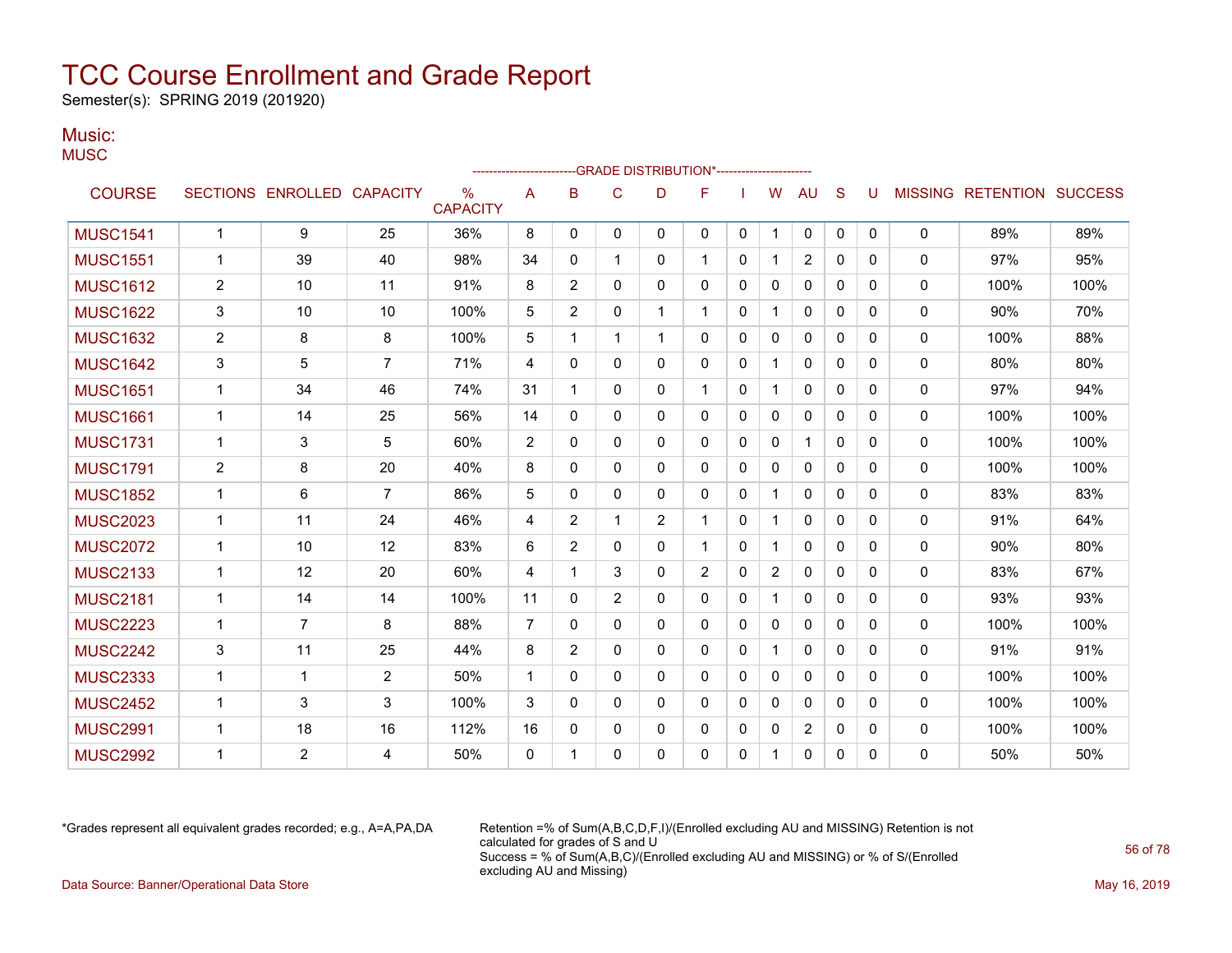Semester(s): SPRING 2019 (201920)

### Native American Studies:

NAMS

|                 |                            |    |                      | --------------------- |  | --GRADE DISTRIBUTION*----------------------- |               |   |    |  |                           |      |
|-----------------|----------------------------|----|----------------------|-----------------------|--|----------------------------------------------|---------------|---|----|--|---------------------------|------|
| <b>COURSE</b>   | SECTIONS ENROLLED CAPACITY |    | %<br><b>CAPACITY</b> | A                     |  |                                              |               | W | AU |  | MISSING RETENTION SUCCESS |      |
| <b>NAMS2113</b> |                            | 20 | 85%                  | -9                    |  |                                              | $\mathcal{P}$ |   | 0  |  | 100%                      | 82%  |
| <b>NAMS2313</b> | 13                         | 25 | 52%                  | 12                    |  |                                              |               |   | 0  |  | 100%                      | 100% |
| <b>NAMS2343</b> | 10                         | 12 | 83%                  | 6                     |  |                                              |               |   | 0  |  | 90%                       | 80%  |

\*Grades represent all equivalent grades recorded; e.g., A=A,PA,DA Retention =% of Sum(A,B,C,D,F,I)/(Enrolled excluding AU and MISSING) Retention is not calculated for grades of S and U Success = % of Sum(A,B,C)/(Enrolled excluding AU and MISSING) or % of S/(Enrolled excluding AU and Missing)

Data Source: Banner/Operational Data Store May 16, 2019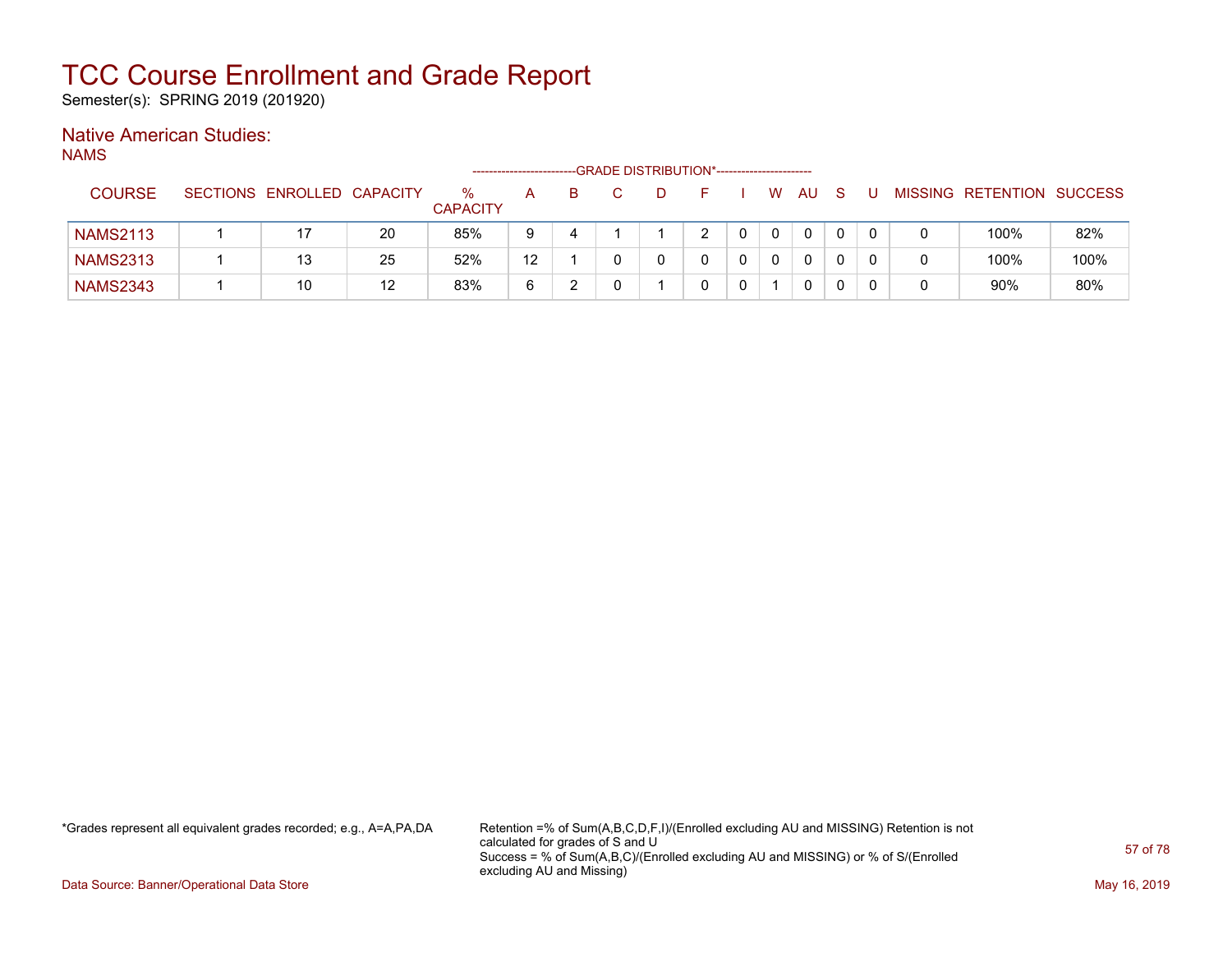Semester(s): SPRING 2019 (201920)

### Nursing:

**NURS** 

|                 |                |                            |     |                      |                | ------------------------GRADE                DISTRIBUTION*---------------------- |              |                |              |              |                |              |              |              |             |                           |      |
|-----------------|----------------|----------------------------|-----|----------------------|----------------|----------------------------------------------------------------------------------|--------------|----------------|--------------|--------------|----------------|--------------|--------------|--------------|-------------|---------------------------|------|
| <b>COURSE</b>   |                | SECTIONS ENROLLED CAPACITY |     | %<br><b>CAPACITY</b> | A              | B                                                                                | $\mathsf{C}$ | D              | F            |              | W              | <b>AU</b>    | S            | U            |             | MISSING RETENTION SUCCESS |      |
| <b>NURS1111</b> | $\mathbf{3}$   | 142                        | 150 | 95%                  | 0              | $\mathbf 0$                                                                      | $\mathbf{0}$ | $\mathbf{0}$   | $\mathbf 0$  | 0            | 5              | $\Omega$     | 134          | 3            | 0           |                           | 94%  |
| <b>NURS1113</b> | 6              | 152                        | 162 | 94%                  | $\overline{7}$ | 114                                                                              | 18           | 6              | $\mathbf 1$  | 1            | 5              | 0            | 0            | 0            | 0           | 97%                       | 91%  |
| <b>NURS1143</b> | $\overline{2}$ | 142                        | 150 | 95%                  | 124            | 13                                                                               | $\Omega$     | $\mathbf{0}$   | 1            | 0            | 4              | 0            | $\mathbf{0}$ | 0            | 0           | 97%                       | 96%  |
| <b>NURS1163</b> | 6              | 146                        | 156 | 94%                  | 11             | 91                                                                               | 32           | 8              | 1            | $\mathbf{0}$ | 3              | 0            | $\mathbf{0}$ | 0            | 0           | 98%                       | 92%  |
| <b>NURS1211</b> | $\mathbf{1}$   | 41                         | 41  | 100%                 | $\mathbf{0}$   | $\mathbf{0}$                                                                     | $\mathbf{0}$ | $\Omega$       | $\Omega$     | $\mathbf{0}$ | 1              | 0            | 40           | 0            | 0           |                           | 98%  |
| <b>NURS1212</b> | $\mathbf{1}$   | 44                         | 44  | 100%                 | $\mathbf{1}$   | 30                                                                               | 9            | 3              | $\Omega$     | $\mathbf 0$  | 1              | $\mathbf{0}$ | 0            | $\mathbf{0}$ | 0           | 98%                       | 91%  |
| <b>NURS1363</b> | $\mathbf{1}$   | 41                         | 42  | 98%                  | 35             | 4                                                                                | $\mathbf{1}$ | $\Omega$       | $\Omega$     | 0            | 1              | 0            | $\mathbf{0}$ | 0            | $\mathbf 0$ | 98%                       | 98%  |
| <b>NURS1471</b> | $\mathbf 1$    | 6                          | 6   | 100%                 | $\mathbf{0}$   | $\mathbf{0}$                                                                     | 0            | $\mathbf{0}$   | $\Omega$     | 0            | $\Omega$       | 0            | 6            | 0            | $\mathbf 0$ |                           | 100% |
| <b>NURS2212</b> | $\mathbf 1$    | 58                         | 58  | 100%                 | 0              | $\mathbf{0}$                                                                     | $\Omega$     | $\Omega$       | $\Omega$     | $\mathbf{0}$ | $\Omega$       | 0            | 55           | 3            | $\mathbf 0$ |                           | 95%  |
| <b>NURS2213</b> | $\mathbf{1}$   | 64                         | 64  | 100%                 | 3              | 43                                                                               | 14           | 4              | $\Omega$     | $\mathbf 0$  | $\Omega$       | 0            | $\mathbf{0}$ | $\Omega$     | 0           | 100%                      | 94%  |
| <b>NURS2221</b> | $\overline{2}$ | 87                         | 87  | 100%                 | $\mathbf 0$    | $\mathbf{0}$                                                                     | $\Omega$     | 0              | $\mathbf{0}$ | $\mathbf{1}$ | $\Omega$       | 0            | 86           | $\Omega$     | 0           |                           | 99%  |
| <b>NURS2222</b> | 3              | 88                         | 92  | 96%                  | 15             | 61                                                                               | 9            | 2              | 0            | 1            | 0              | 0            | 0            | 0            | 0           | 100%                      | 97%  |
| <b>NURS2231</b> | $\overline{2}$ | 75                         | 76  | 99%                  | $\mathbf{0}$   | $\mathbf{0}$                                                                     | $\mathbf{0}$ | 0              | 0            | $\mathbf 0$  | $\overline{2}$ | 0            | 73           | 0            | 0           |                           | 97%  |
| <b>NURS2232</b> | $\overline{2}$ | 77                         | 86  | 90%                  | 16             | 48                                                                               | 10           | 1              | $\Omega$     | $\mathbf{0}$ | 2              | $\mathbf{0}$ | $\mathbf{0}$ | $\mathbf{0}$ | 0           | 97%                       | 96%  |
| <b>NURS2242</b> | $\mathbf{1}$   | 51                         | 53  | 96%                  | $\Omega$       | $\Omega$                                                                         | $\Omega$     | $\Omega$       | $\Omega$     | $\mathbf{0}$ | $\Omega$       | 0            | 51           | $\Omega$     | $\mathbf 0$ |                           | 100% |
| <b>NURS2243</b> | $\mathbf{1}$   | 51                         | 53  | 96%                  | 9              | 38                                                                               | 4            | $\mathbf{0}$   | 0            | $\mathbf 0$  | $\mathbf{0}$   | 0            | $\mathbf{0}$ | $\Omega$     | $\mathbf 0$ | 100%                      | 100% |
| <b>NURS2303</b> | $\mathbf{1}$   | 20                         | 20  | 100%                 | 6              | 5                                                                                | $\Omega$     | $\overline{2}$ | 5            | $\mathbf{0}$ | 2              | 0            | $\mathbf{0}$ | $\Omega$     | $\mathbf 0$ | 90%                       | 55%  |
| <b>NURS2351</b> | 1              | 31                         | 35  | 89%                  | 0              | 0                                                                                | 0            | 0              | 0            | 1            | 1              | 0            | 29           | 0            | 0           |                           | 94%  |
| <b>NURS2352</b> | $\mathbf{1}$   | 38                         | 40  | 95%                  | $\mathbf{0}$   | 15                                                                               | 15           | 6              | $\mathbf{0}$ | $\mathbf{1}$ | 1              | 0            | $\mathbf{0}$ | $\Omega$     | 0           | 97%                       | 79%  |
| <b>NURS2431</b> | 1              | 41                         | 41  | 100%                 | $\mathbf{0}$   | $\Omega$                                                                         | $\Omega$     | $\Omega$       | $\mathbf{0}$ | $\mathbf 0$  | 1              | 0            | 40           | $\Omega$     | $\mathbf 0$ |                           | 98%  |
| <b>NURS2432</b> | $\mathbf 1$    | 42                         | 42  | 100%                 | 4              | 32                                                                               | 4            | -1             | $\mathbf{0}$ | 0            |                | 0            | $\mathbf{0}$ | 0            | 0           | 98%                       | 95%  |
| <b>NURS2442</b> | 1              | 30                         | 30  | 100%                 | $\mathbf{0}$   | 0                                                                                | $\mathbf{0}$ | $\Omega$       | $\mathbf{0}$ | $\Omega$     | 0              | 0            | 30           | $\Omega$     | 0           |                           | 100% |

\*Grades represent all equivalent grades recorded; e.g., A=A,PA,DA Retention =% of Sum(A,B,C,D,F,I)/(Enrolled excluding AU and MISSING) Retention is not calculated for grades of S and U Success = % of Sum(A,B,C)/(Enrolled excluding AU and MISSING) or % of S/(Enrolled excluding AU and Missing)

Data Source: Banner/Operational Data Store May 16, 2019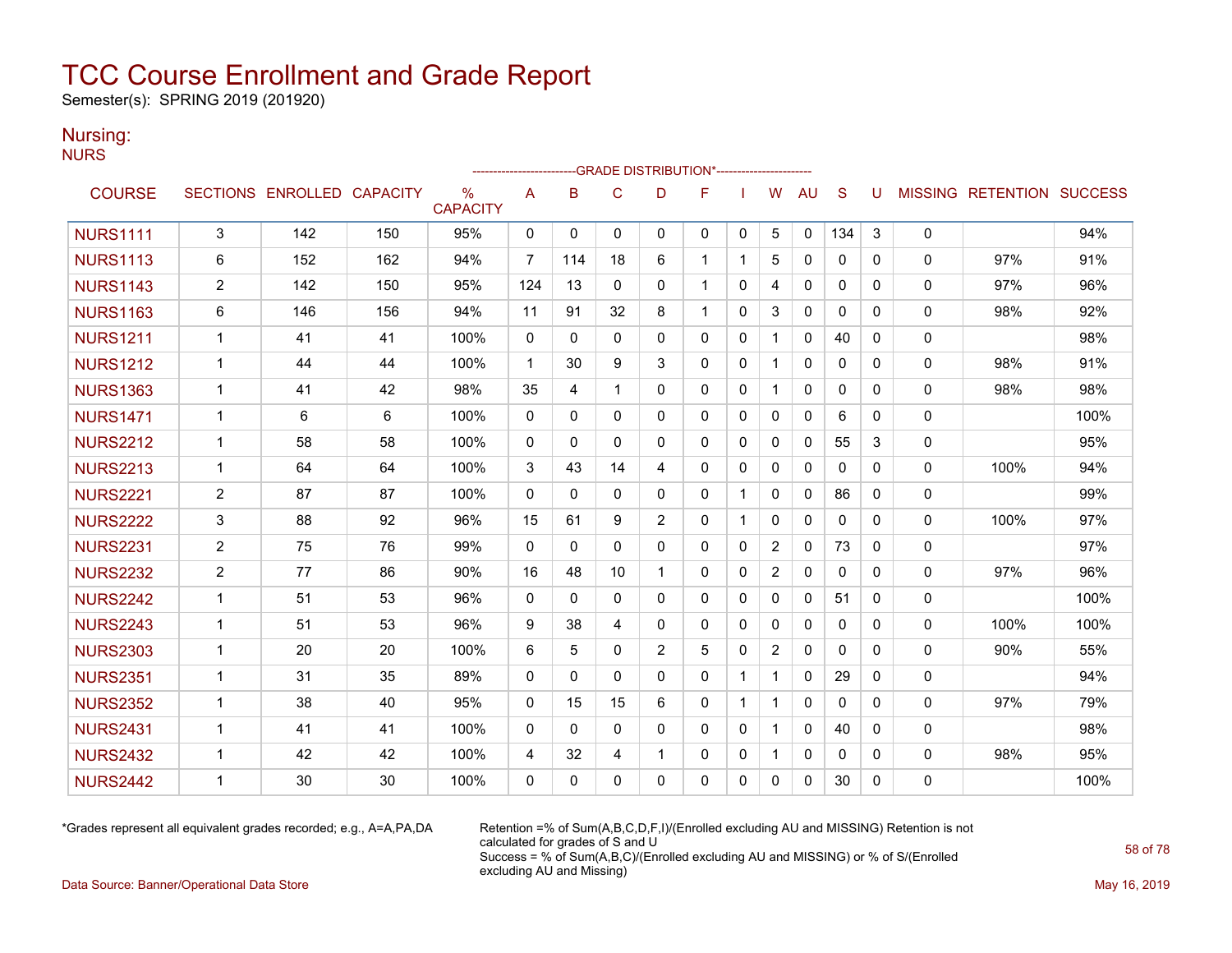Semester(s): SPRING 2019 (201920)

### Nursing:

| <b>NURS</b>     |                            |    |                      |  | ------------------------GRADE DISTRIBUTION*----------------------- |          |  |  |  |                           |     |
|-----------------|----------------------------|----|----------------------|--|--------------------------------------------------------------------|----------|--|--|--|---------------------------|-----|
| <b>COURSE</b>   | SECTIONS ENROLLED CAPACITY |    | %<br><b>CAPACITY</b> |  | A B C                                                              | DFIWAUSU |  |  |  | MISSING RETENTION SUCCESS |     |
| <b>NURS2444</b> | 30                         | 30 | 100%                 |  | 10                                                                 |          |  |  |  | 100%                      | 93% |

\*Grades represent all equivalent grades recorded; e.g., A=A,PA,DA Retention =% of Sum(A,B,C,D,F,I)/(Enrolled excluding AU and MISSING) Retention is not calculated for grades of S and U Success = % of Sum(A,B,C)/(Enrolled excluding AU and MISSING) or % of S/(Enrolled excluding AU and Missing)

Data Source: Banner/Operational Data Store May 16, 2019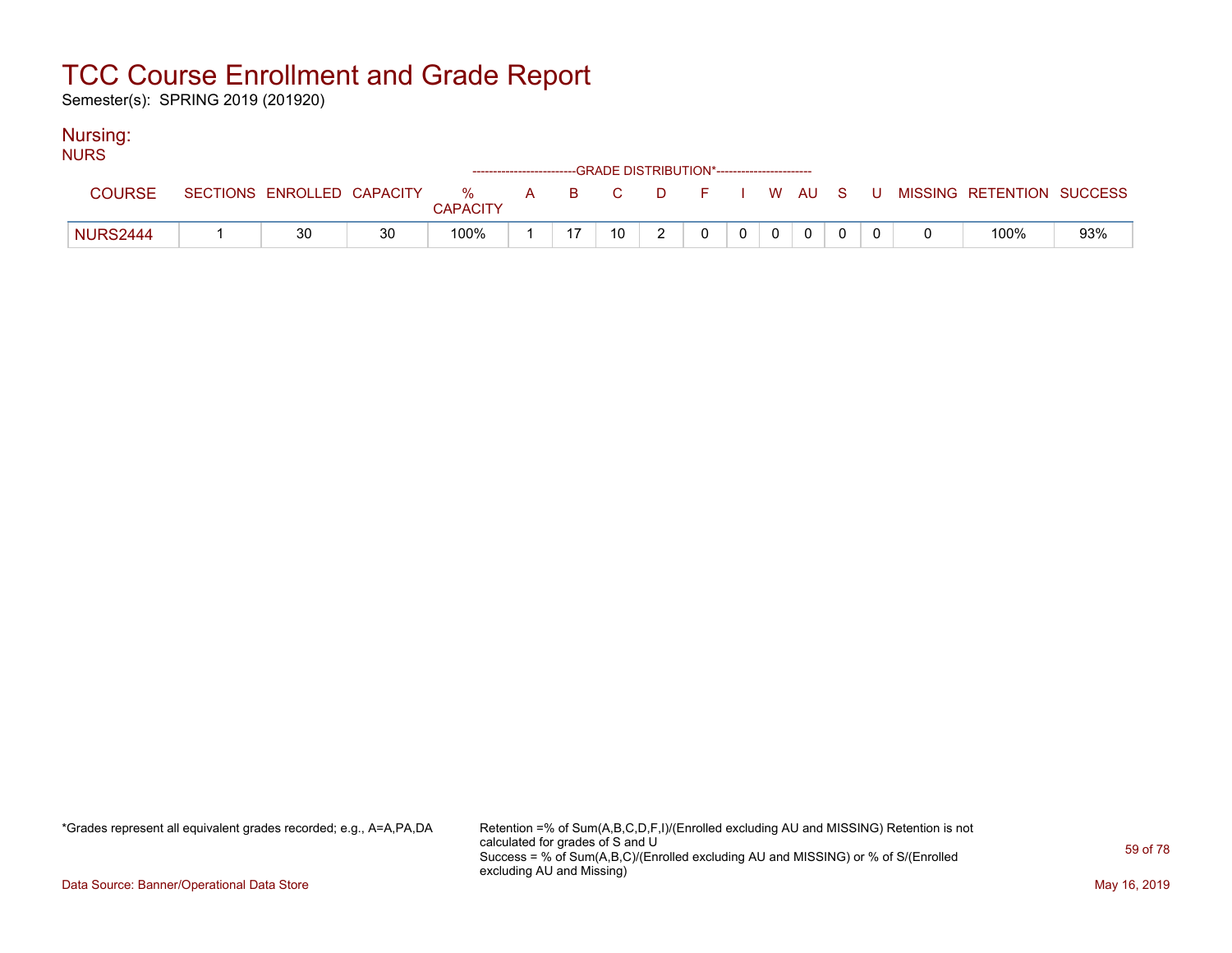Semester(s): SPRING 2019 (201920)

### Occupational Therapy Assistant: OCTA<sup>'</sup>

|                 |                |                   |                 |                         | ----------------------- |    | --GRADE DISTRIBUTION*----------------------- |   |   |              |                          |              |              |     |                |                  |                |
|-----------------|----------------|-------------------|-----------------|-------------------------|-------------------------|----|----------------------------------------------|---|---|--------------|--------------------------|--------------|--------------|-----|----------------|------------------|----------------|
| <b>COURSE</b>   |                | SECTIONS ENROLLED | <b>CAPACITY</b> | $\%$<br><b>CAPACITY</b> | A                       | B  | C.                                           | D | F |              | w                        | AU.          | <sub>S</sub> |     | <b>MISSING</b> | <b>RETENTION</b> | <b>SUCCESS</b> |
|                 |                |                   |                 |                         |                         |    |                                              |   |   |              |                          |              |              |     |                |                  |                |
| <b>OCTA1202</b> | $\overline{2}$ | 32                | 40              | 80%                     | 13                      | 4  | ີ                                            | 2 | 3 |              | $\overline{\phantom{a}}$ | $\Omega$     | 0            |     | 0              | 78%              | 62%            |
| OCTA1292        |                | 22                | 22              | 100%                    | $\overline{ }$          | 13 |                                              | 0 | 0 | 0            |                          | $\mathbf{0}$ | 0            |     | 0              | 95%              | 95%            |
| OCTA1403        | 2              | 23                | 23              | 100%                    | 19                      | 3  |                                              | 0 | 0 | 0            |                          | $\mathbf{0}$ | 0            |     | 0              | 96%              | 96%            |
| OCTA1443        |                | 22                | 22              | 100%                    | 15                      | 6  |                                              | 0 | 0 | $\mathbf{0}$ |                          | $\mathbf{0}$ | 0            |     | 0              | 95%              | 95%            |
| OCTA1483        | 2              | 23                | 24              | 96%                     | 18                      | 4  |                                              | 0 | 0 | 0            |                          | $\mathbf{0}$ | 0            |     | $\Omega$       | 96%              | 96%            |
| <b>OCTA1511</b> |                | 21                | 22              | 95%                     | 21                      | 0  |                                              |   | 0 | 0            | 0                        | $\mathbf{0}$ | 0            |     | 0              | 100%             | 100%           |
| OCTA2356        |                | 23                | 23              | 100%                    | 0                       | 0  |                                              | 0 | 0 | 0            | $\mathbf{0}$             | $\mathbf{0}$ | 23           |     | $\mathbf 0$    |                  | 100%           |
| OCTA2376        |                | 23                | 23              | 100%                    | 0                       | 0  |                                              | 0 | 0 | 0            | 0                        | $\mathbf{0}$ | 23           | - 0 | 0              |                  | 100%           |

\*Grades represent all equivalent grades recorded; e.g., A=A,PA,DA Retention =% of Sum(A,B,C,D,F,I)/(Enrolled excluding AU and MISSING) Retention is not calculated for grades of S and U Success = % of Sum(A,B,C)/(Enrolled excluding AU and MISSING) or % of S/(Enrolled excluding AU and Missing)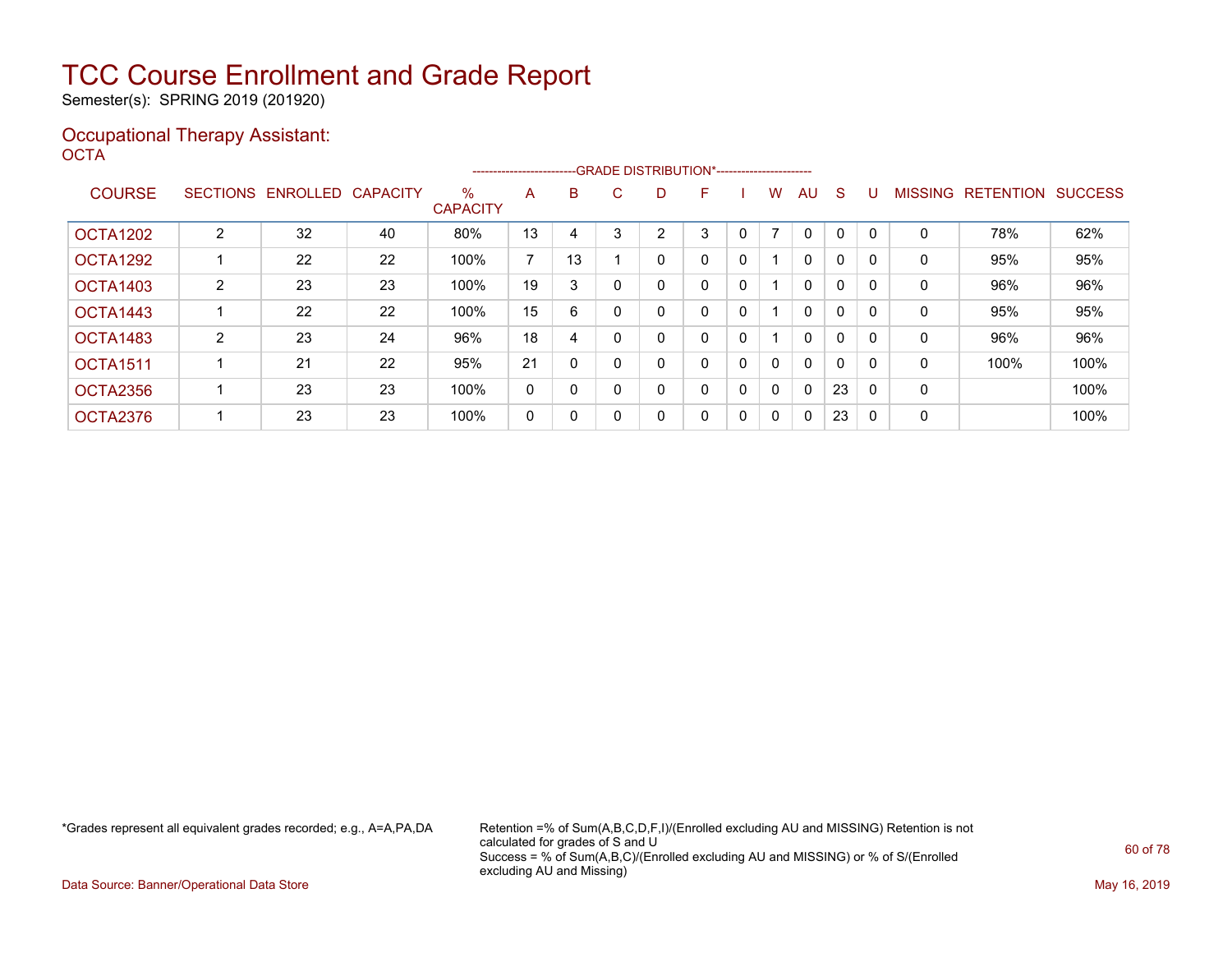Semester(s): SPRING 2019 (201920)

### Physical Education:

PHED

|                 |                            |    |                      |    |   |  | --GRADE DISTRIBUTION*----------------------- |    |    |              |   |   |                           |      |
|-----------------|----------------------------|----|----------------------|----|---|--|----------------------------------------------|----|----|--------------|---|---|---------------------------|------|
| <b>COURSE</b>   | SECTIONS ENROLLED CAPACITY |    | ℅<br><b>CAPACITY</b> | А  | B |  |                                              | W  | AU | <sub>S</sub> |   |   | MISSING RETENTION SUCCESS |      |
| <b>PHED1251</b> | 15                         | 16 | 94%                  | 8  |   |  |                                              |    | 0  | 0            | 0 | 0 | 87%                       | 53%  |
| <b>PHED1341</b> | 14                         | 14 | 100%                 | 10 |   |  |                                              |    | 0  | 0            | 0 | 0 | 79%                       | 79%  |
| <b>PHED1411</b> | 16                         | 20 | 80%                  | 9  |   |  |                                              | 5. | 0  | 0            | 0 | 0 | 69%                       | 56%  |
| <b>PHED2321</b> | 16                         | 20 | 80%                  | 10 |   |  |                                              |    | 3  |              |   | 0 | 100%                      | 100% |

\*Grades represent all equivalent grades recorded; e.g., A=A,PA,DA Retention =% of Sum(A,B,C,D,F,I)/(Enrolled excluding AU and MISSING) Retention is not calculated for grades of S and U Success = % of Sum(A,B,C)/(Enrolled excluding AU and MISSING) or % of S/(Enrolled excluding AU and Missing)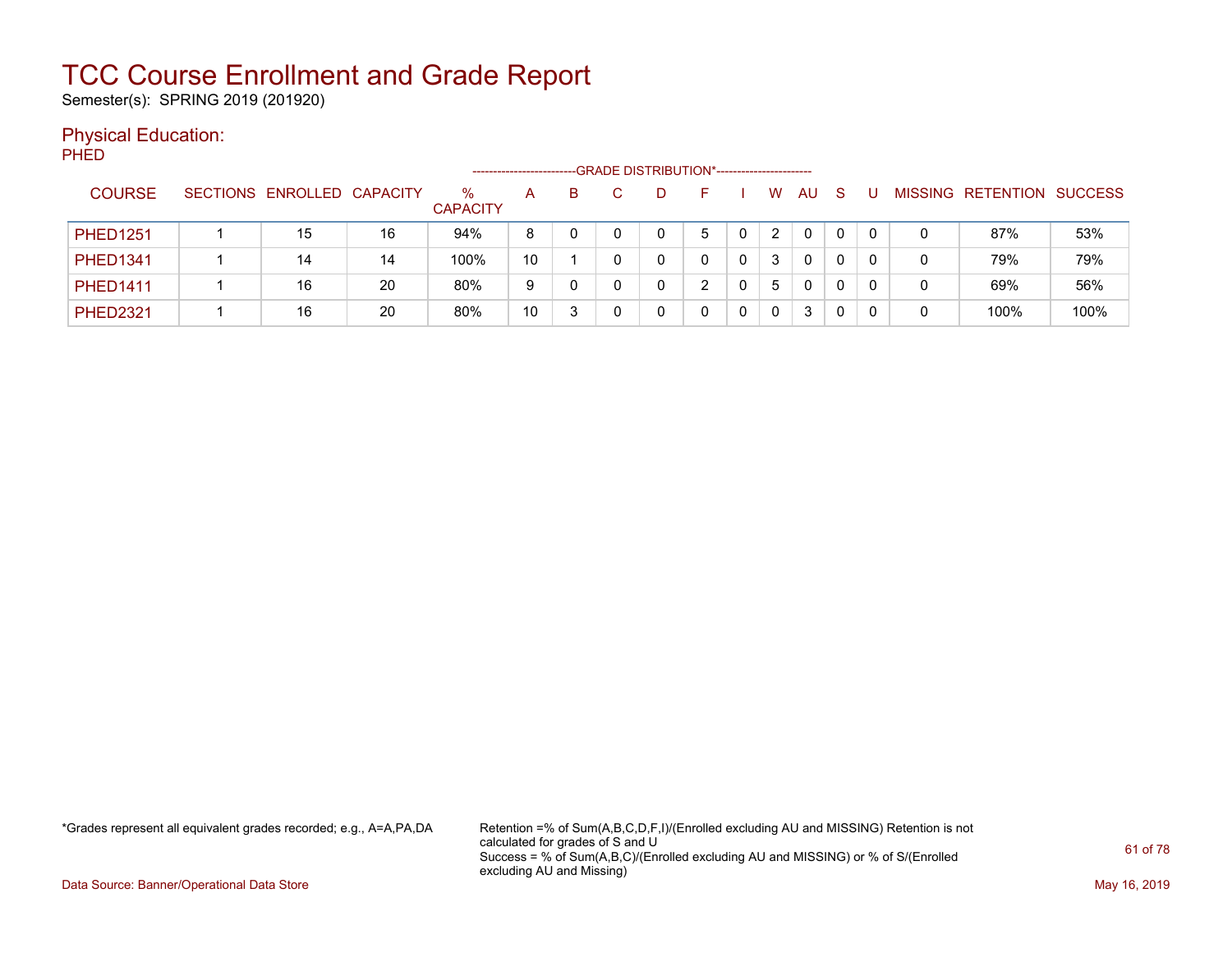Semester(s): SPRING 2019 (201920)

### Philosophy:

PHIL

|                 |                 |          |                 |                         |    |    |   |   | -------------------------GRADE DISTRIBUTION*---------------------- |   |              |              |          |          |                |                  |                |
|-----------------|-----------------|----------|-----------------|-------------------------|----|----|---|---|--------------------------------------------------------------------|---|--------------|--------------|----------|----------|----------------|------------------|----------------|
| <b>COURSE</b>   | <b>SECTIONS</b> | ENROLLED | <b>CAPACITY</b> | $\%$<br><b>CAPACITY</b> | A  | B  | С | D |                                                                    |   | W.           | AU           | S        | U        | <b>MISSING</b> | <b>RETENTION</b> | <b>SUCCESS</b> |
| <b>PHIL1113</b> | 6               | 136      | 139             | 98%                     | 88 | 29 |   | 0 | $\overline{2}$                                                     |   | 10           | $\Omega$     |          | $\Omega$ | 0              | 93%              | 91%            |
| <b>PHIL1143</b> | $\overline{2}$  | 41       | 45              | 91%                     | 23 | 5  | 3 |   | 5                                                                  | 0 | 4            | $\mathbf{0}$ | $\Omega$ |          | 0              | 90%              | 76%            |
| <b>PHIL1213</b> |                 | 8        | 12              | 67%                     |    |    |   | 0 | 0                                                                  | 0 | $\mathbf{0}$ | $\mathbf{0}$ | 0        | 0        | 0              | 100%             | 100%           |
| <b>PHIL1223</b> | ົ               | 21       | 25              | 84%                     | 5  | 6  | 5 | 2 | C                                                                  | 0 |              | $\mathbf{0}$ | 0        | 0        | $\Omega$       | 95%              | 76%            |
| <b>PHIL2133</b> |                 | 25       | 25              | 100%                    | 8  | 8  | 5 |   | C                                                                  | 0 |              | $\mathbf{0}$ | 0        | 0        | $\Omega$       | 96%              | 84%            |
| <b>PHIL2173</b> |                 | 9        | 24              | 38%                     | 9  |    |   | 0 | 0                                                                  | 0 | 0            | $\mathbf{0}$ | $\Omega$ |          | 0              | 100%             | 100%           |
| <b>PHIL2263</b> | $\mathcal{D}$   | 35       | 40              | 88%                     | 20 | 8  | 2 |   |                                                                    | 0 | 3            | $\mathbf{0}$ | $\Omega$ | 0        | $\Omega$       | 91%              | 86%            |

\*Grades represent all equivalent grades recorded; e.g., A=A,PA,DA Retention =% of Sum(A,B,C,D,F,I)/(Enrolled excluding AU and MISSING) Retention is not calculated for grades of S and U Success = % of Sum(A,B,C)/(Enrolled excluding AU and MISSING) or % of S/(Enrolled excluding AU and Missing)

Data Source: Banner/Operational Data Store May 16, 2019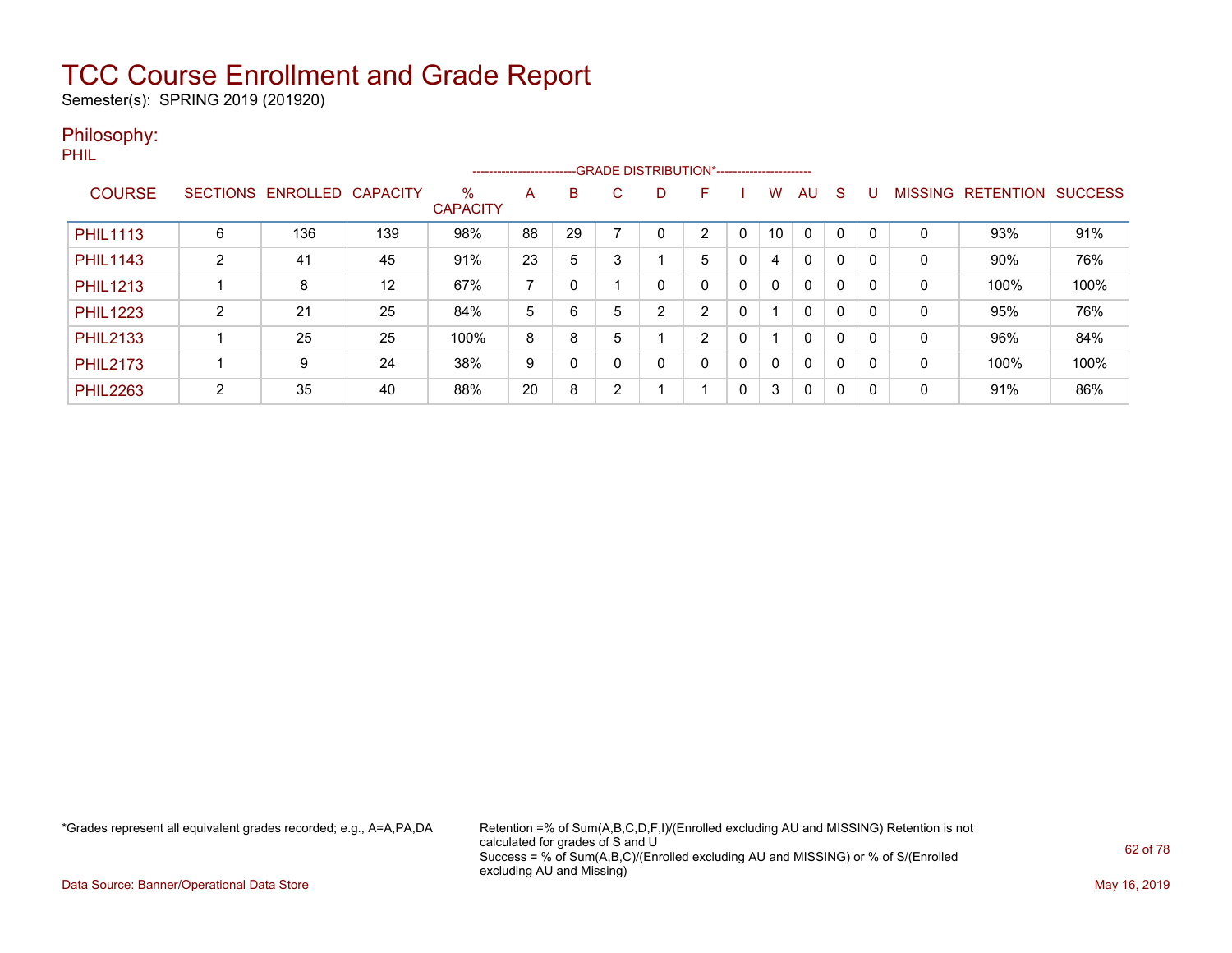Semester(s): SPRING 2019 (201920)

### Pharmacy Technology:

PHMT

|                 |                            |    |                      |    |   |   | -- GRADE DISTRIBUTION*------------------------ |   |             |          |    |    |   |                   |                |
|-----------------|----------------------------|----|----------------------|----|---|---|------------------------------------------------|---|-------------|----------|----|----|---|-------------------|----------------|
| <b>COURSE</b>   | SECTIONS ENROLLED CAPACITY |    | %<br><b>CAPACITY</b> | A  | B |   |                                                |   | w           | AU       | -S |    |   | MISSING RETENTION | <b>SUCCESS</b> |
| <b>PHMT1324</b> |                            | 25 | 44%                  | 3  | 5 |   | 0                                              | 0 | $\mathbf 0$ | $\Omega$ | 0  | 0  | 0 | 100%              | 100%           |
| <b>PHMT1334</b> | 12                         | 25 | 48%                  | 3  | 5 | 4 |                                                | 0 | $\Omega$    | $\Omega$ | 0  | 0  | 0 | 100%              | 100%           |
| <b>PHMT1414</b> |                            | 15 | 73%                  |    |   |   |                                                |   | $\Omega$    | $\Omega$ | 0  | -0 | 0 | 100%              | 100%           |
| <b>PHMT1524</b> | 12                         | 25 | 48%                  | 11 |   |   |                                                |   | 0           | 0        |    |    | 0 | 100%              | 92%            |

\*Grades represent all equivalent grades recorded; e.g., A=A,PA,DA Retention =% of Sum(A,B,C,D,F,I)/(Enrolled excluding AU and MISSING) Retention is not calculated for grades of S and U Success = % of Sum(A,B,C)/(Enrolled excluding AU and MISSING) or % of S/(Enrolled excluding AU and Missing)

Data Source: Banner/Operational Data Store May 16, 2019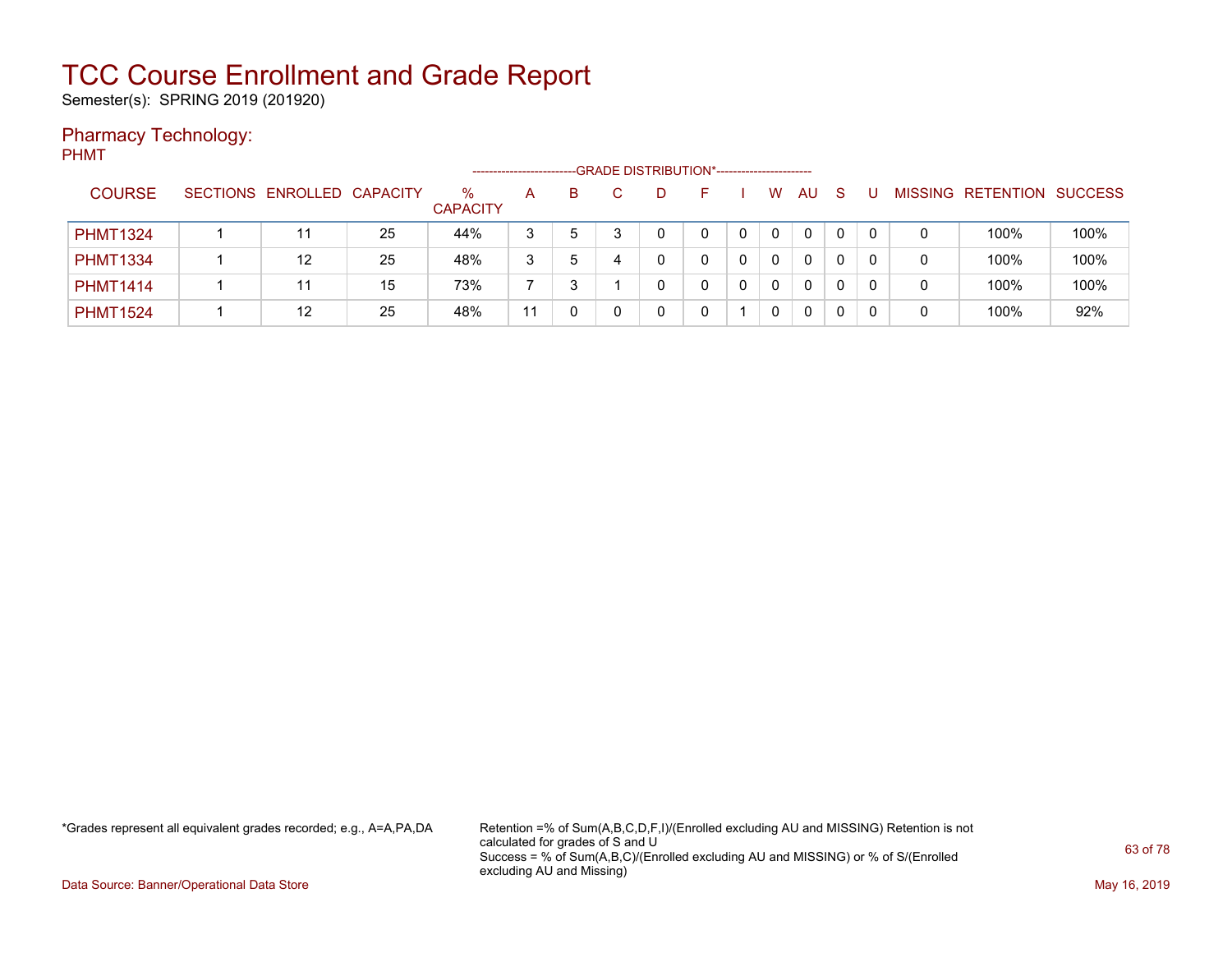Semester(s): SPRING 2019 (201920)

### Physical Science:

PH<sub>SC</sub>

|                 |                            |     | ------------------------GRADE            DISTRIBUTION*------------------------- |              |    |     |   |                      |              |        |  |                           |     |
|-----------------|----------------------------|-----|---------------------------------------------------------------------------------|--------------|----|-----|---|----------------------|--------------|--------|--|---------------------------|-----|
| <b>COURSE</b>   | SECTIONS ENROLLED CAPACITY |     | $\%$                                                                            | $\mathsf{A}$ |    | B C | D | and <b>F</b> and the |              | I WAUS |  | MISSING RETENTION SUCCESS |     |
|                 |                            |     | CAPACITY                                                                        |              |    |     |   |                      |              |        |  |                           |     |
| <b>PHSC1114</b> | 87                         | 112 | 78%                                                                             | 26           | 38 | 47  |   |                      | $\mathbf{0}$ |        |  | 99%                       | 93% |

\*Grades represent all equivalent grades recorded; e.g., A=A,PA,DA Retention =% of Sum(A,B,C,D,F,I)/(Enrolled excluding AU and MISSING) Retention is not calculated for grades of S and U Success = % of Sum(A,B,C)/(Enrolled excluding AU and MISSING) or % of S/(Enrolled excluding AU and Missing)

Data Source: Banner/Operational Data Store May 16, 2019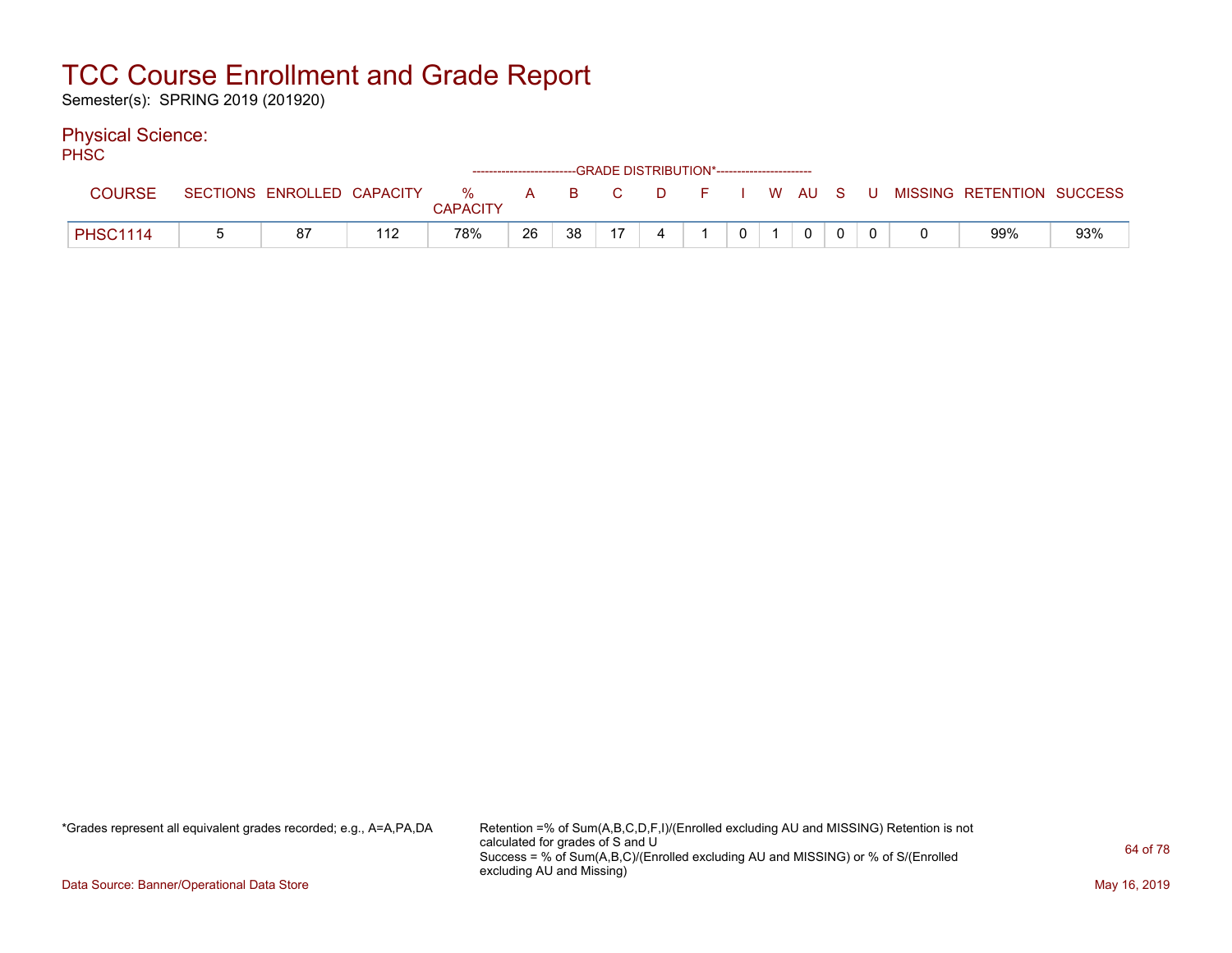Semester(s): SPRING 2019 (201920)

### Physical Therapist Assistant: PHTA

|                 |                |                            |    |                         | ----------------------- |    | -- GRADE DISTRIBUTION*------------------------ |   |   |             |          |              |   |   |              |                          |                |
|-----------------|----------------|----------------------------|----|-------------------------|-------------------------|----|------------------------------------------------|---|---|-------------|----------|--------------|---|---|--------------|--------------------------|----------------|
| <b>COURSE</b>   |                | SECTIONS ENROLLED CAPACITY |    | $\%$<br><b>CAPACITY</b> | A                       | B. | C.                                             |   | F |             | w        | AU           | S | U |              | <b>MISSING RETENTION</b> | <b>SUCCESS</b> |
| <b>PHTA1221</b> | 3              | 27                         | 36 | 75%                     | 27                      | 0  |                                                |   |   | $\Omega$    |          | $\Omega$     | 0 |   | 0            | 100%                     | 100%           |
| <b>PHTA1363</b> | $\overline{2}$ | 27                         | 33 | 82%                     | 12                      | 14 |                                                |   | 0 | 0           | 0        | $\mathbf{0}$ | 0 |   | $\mathbf{0}$ | 100%                     | 100%           |
| <b>PHTA1383</b> |                | 27                         | 36 | 75%                     | 18                      | 9  | $\Omega$                                       |   | 0 | $\mathbf 0$ | $\Omega$ | $\mathbf{0}$ | 0 |   | 0            | 100%                     | 100%           |
| <b>PHTA1392</b> | 2              | 27                         | 28 | 96%                     | 9                       | 18 |                                                | 0 | 0 | $\mathbf 0$ | 0        | 0            | 0 |   | 0            | 100%                     | 100%           |
| <b>PHTA2113</b> | $\overline{2}$ | 26                         | 32 | 81%                     | 11                      | 15 |                                                | ი | 0 | 0           | 0        | $\mathbf{0}$ | 0 |   | $\mathbf{0}$ | 100%                     | 100%           |
| <b>PHTA2383</b> | $\overline{2}$ | 26                         | 32 | 81%                     | 10                      | 16 | 0                                              | 0 | 0 | 0           | $\Omega$ | $\mathbf{0}$ | 0 | 0 | $\Omega$     | 100%                     | 100%           |
| <b>PHTA2522</b> | 3              | 26                         | 27 | 96%                     | 23                      |    | $\Omega$                                       |   | 0 | 2           | 0        | 0            | 0 |   | 0            | 100%                     | 92%            |
| <b>PHTA2551</b> |                | 26                         | 36 | 72%                     | 22                      | 4  |                                                | 0 | 0 | 0           | 0        | 0            | 0 |   | 0            | 100%                     | 100%           |

\*Grades represent all equivalent grades recorded; e.g., A=A,PA,DA Retention =% of Sum(A,B,C,D,F,I)/(Enrolled excluding AU and MISSING) Retention is not calculated for grades of S and U Success = % of Sum(A,B,C)/(Enrolled excluding AU and MISSING) or % of S/(Enrolled excluding AU and Missing)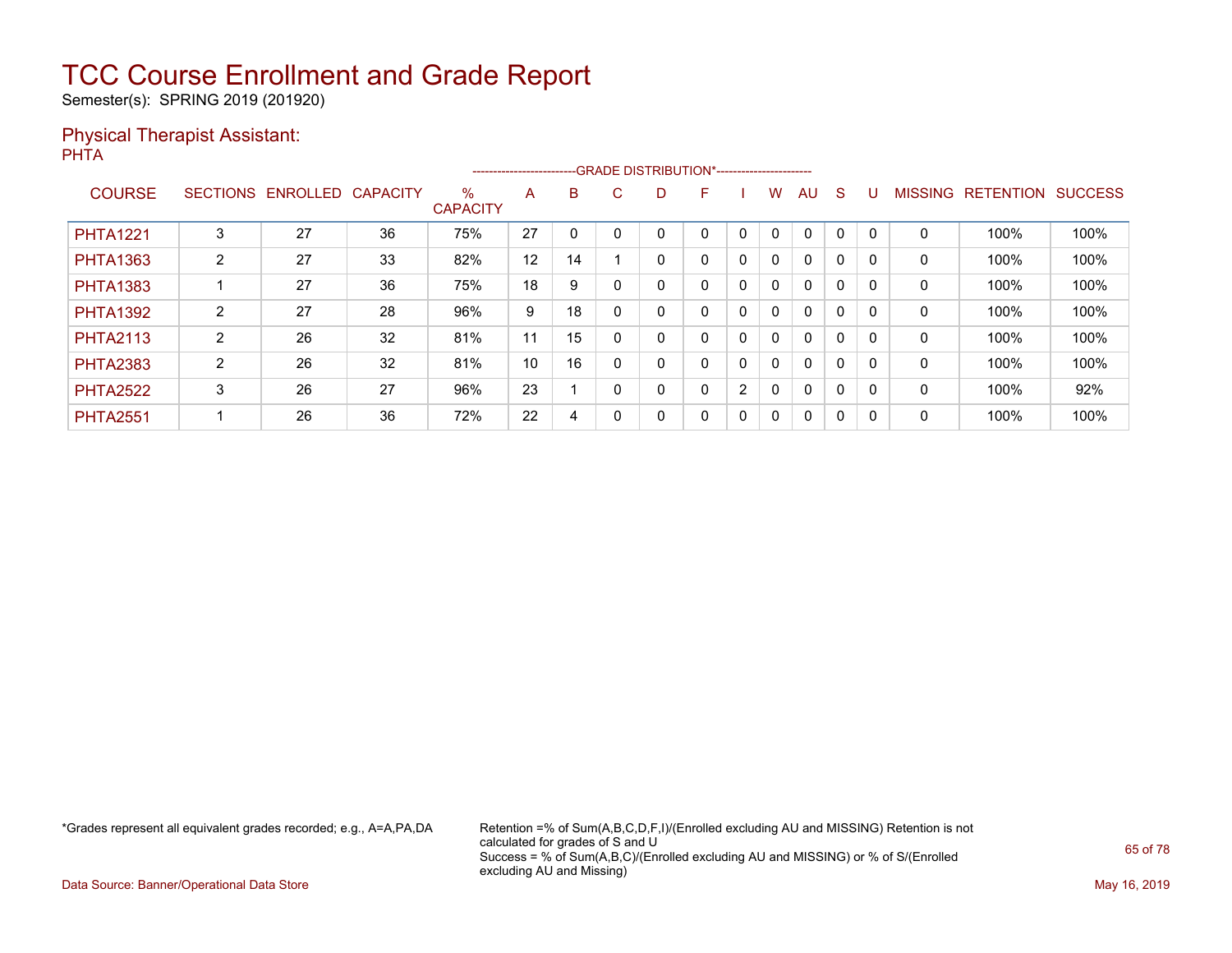Semester(s): SPRING 2019 (201920)

### Physics:

**PHYS** 

|                 |    |                            |     |                      |    |    |    | -GRADE DISTRIBUTION*----------------------- |   |                 |    |              |          |   |                   |                |
|-----------------|----|----------------------------|-----|----------------------|----|----|----|---------------------------------------------|---|-----------------|----|--------------|----------|---|-------------------|----------------|
| <b>COURSE</b>   |    | SECTIONS ENROLLED CAPACITY |     | %<br><b>CAPACITY</b> | А  | B  |    |                                             | - | W               | AU | <sub>S</sub> |          |   | MISSING RETENTION | <b>SUCCESS</b> |
| <b>PHYS1114</b> | 10 | 218                        | 234 | 93%                  | 80 | 57 | 45 | 8                                           | 5 | 23              | 0  | 0            | $\Omega$ |   | 89%               | 83%            |
| <b>PHYS1214</b> |    | 89                         | 114 | 78%                  | 56 | 22 | 8  |                                             |   |                 | 0  | 0            | $\Omega$ |   | 99%               | 97%            |
| <b>PHYS2034</b> |    | 88                         | 118 | 75%                  | 26 | 26 | 15 | 6                                           |   | 12 <sup>2</sup> | 0  | 0            | 0        |   | 86%               | 76%            |
| <b>PHYS2124</b> | 4  | 75                         | 96  | 78%                  | 17 | 16 | 24 | 6                                           | 4 | 8               | 0  |              |          | C | 89%               | 76%            |

\*Grades represent all equivalent grades recorded; e.g., A=A,PA,DA Retention =% of Sum(A,B,C,D,F,I)/(Enrolled excluding AU and MISSING) Retention is not calculated for grades of S and U Success = % of Sum(A,B,C)/(Enrolled excluding AU and MISSING) or % of S/(Enrolled excluding AU and Missing)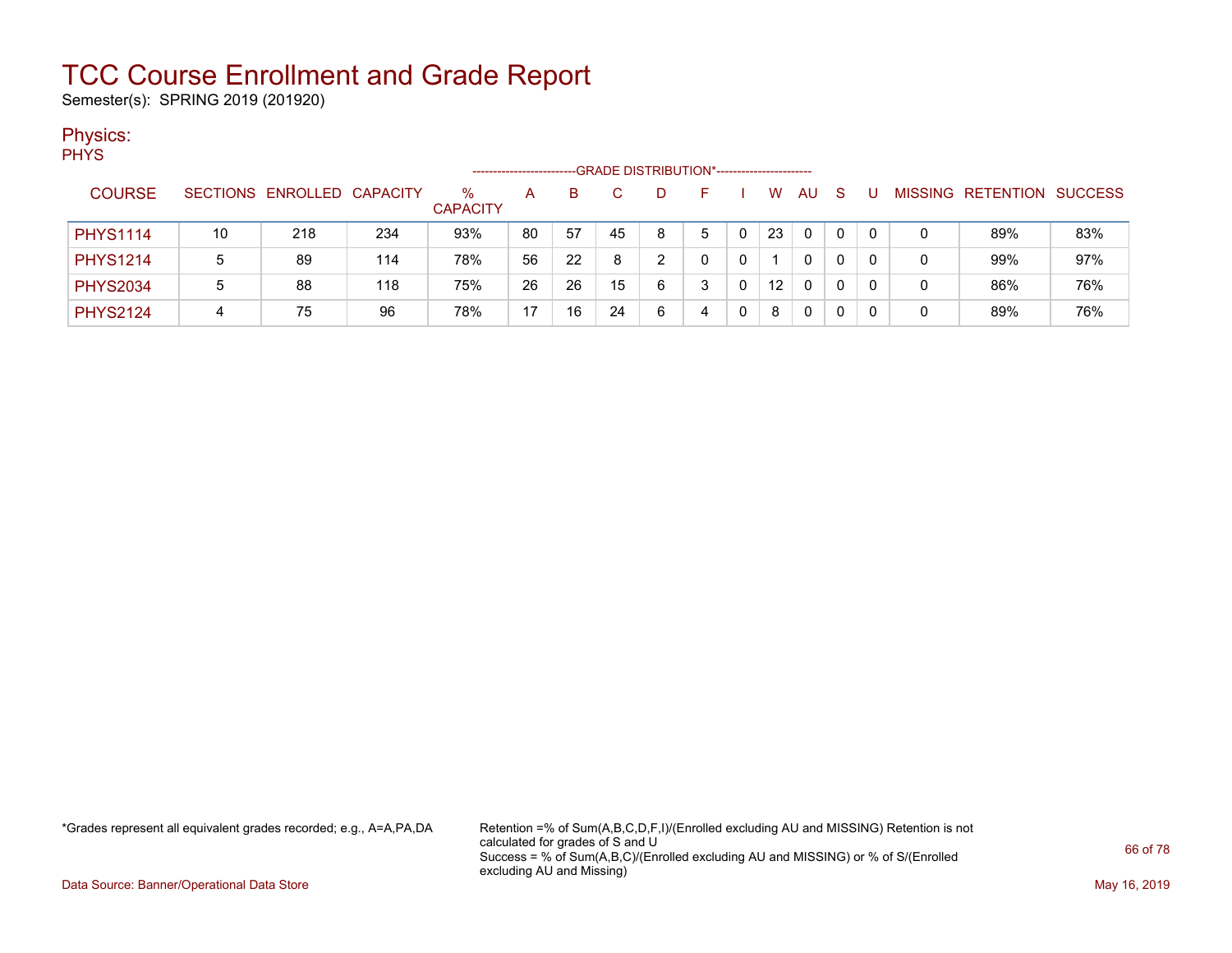Semester(s): SPRING 2019 (201920)

### Paralegal: PLGL

|                 |   |                            |    |                         | ---------------------- |   |   | -- GRADE DISTRIBUTION*------------------------ |    |              |   |    |    |   |              |                   |                |
|-----------------|---|----------------------------|----|-------------------------|------------------------|---|---|------------------------------------------------|----|--------------|---|----|----|---|--------------|-------------------|----------------|
| <b>COURSE</b>   |   | SECTIONS ENROLLED CAPACITY |    | $\%$<br><b>CAPACITY</b> | A                      | B |   | D.                                             | н. |              | W | AU | -S | U |              | MISSING RETENTION | <b>SUCCESS</b> |
| <b>PLGL1213</b> | າ | 25                         | 40 | 62%                     | 3                      | 6 |   |                                                | 4  |              |   | 0  | 0  | 0 | 0            | 72%               | 44%            |
| <b>PLGL2303</b> |   | 10                         | 20 | 50%                     |                        | っ |   |                                                |    |              |   | 0  | 0  | 0 | $\mathbf{0}$ | 90%               | 90%            |
| <b>PLGL2343</b> |   | 11                         | 20 | 55%                     | 3                      | 6 |   |                                                |    |              |   | 0  | 0  | 0 | 0            | 91%               | 91%            |
| <b>PLGL2363</b> |   | 14                         | 20 | 70%                     |                        | 3 | 4 |                                                |    | <sup>0</sup> | 0 | 0  | 0  | 0 | 0            | 100%              | 100%           |
| <b>PLGL2423</b> |   | 9                          | 20 | 45%                     |                        | 5 |   |                                                |    |              |   | 0  | 0  | 0 | 0            | 89%               | 89%            |

\*Grades represent all equivalent grades recorded; e.g., A=A,PA,DA Retention =% of Sum(A,B,C,D,F,I)/(Enrolled excluding AU and MISSING) Retention is not calculated for grades of S and U Success = % of Sum(A,B,C)/(Enrolled excluding AU and MISSING) or % of S/(Enrolled excluding AU and Missing)

Data Source: Banner/Operational Data Store May 16, 2019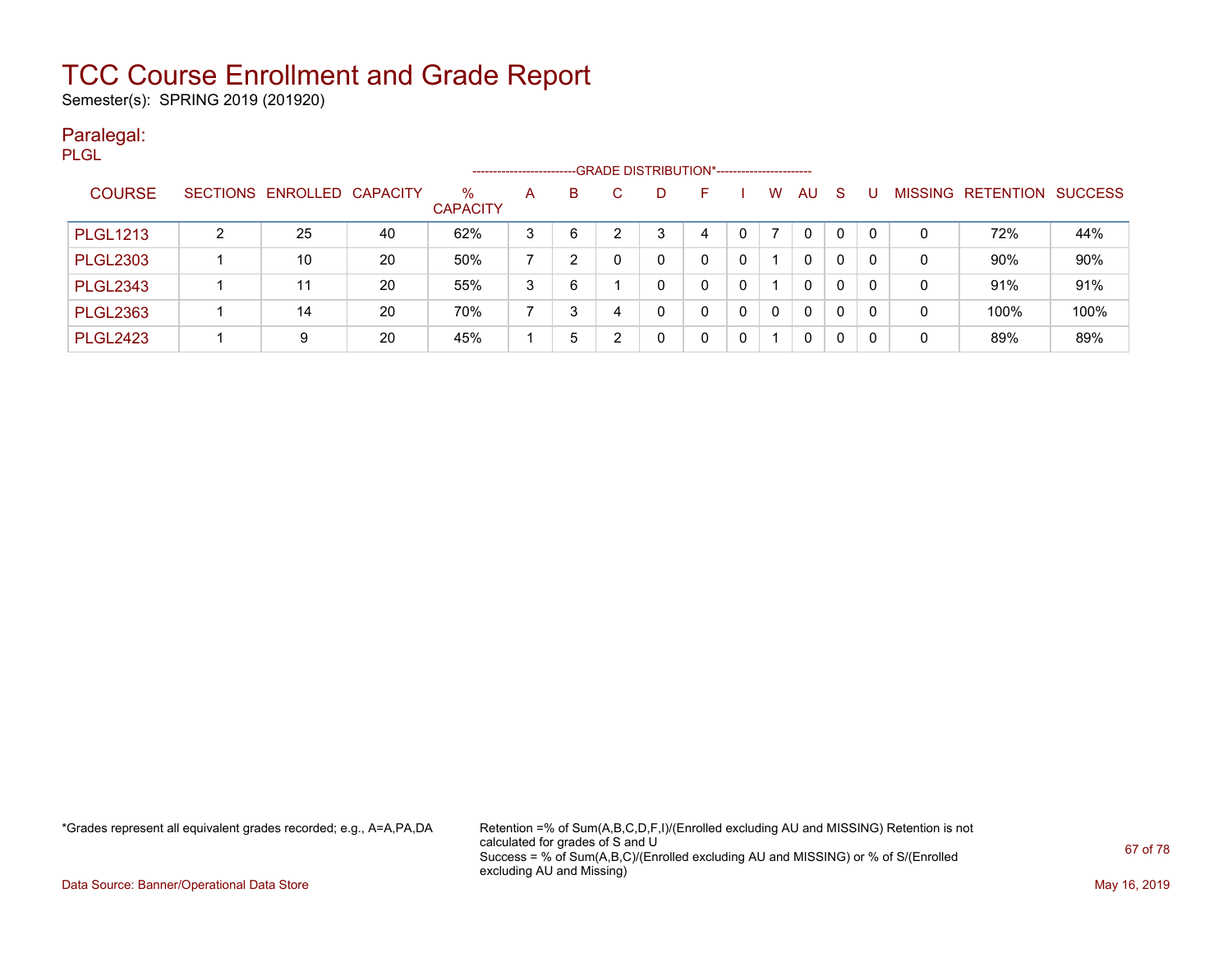Semester(s): SPRING 2019 (201920)

#### Political Science: POLS

| - ULU           |    |                            |       |                      |     |     | -GRADE DISTRIBUTION*----------------------- |    |     |   |     |              |   |   |   |                           |     |
|-----------------|----|----------------------------|-------|----------------------|-----|-----|---------------------------------------------|----|-----|---|-----|--------------|---|---|---|---------------------------|-----|
| <b>COURSE</b>   |    | SECTIONS ENROLLED CAPACITY |       | %<br><b>CAPACITY</b> | А   | в   |                                             |    |     |   | W   | AU           | S |   |   | MISSING RETENTION SUCCESS |     |
| <b>POLS1113</b> | 89 | 1.922                      | 2,151 | 89%                  | 656 | 507 | 283                                         | 99 | 194 | 4 | 179 | $\mathbf{0}$ | 0 | 0 |   | 91%                       | 75% |
| <b>POLS2013</b> |    | 18                         | 25    | 72%                  | 6   |     |                                             |    |     |   | 2   | 0            | 0 |   | 0 | 89%                       | 78% |
| <b>POLS2033</b> |    | 24                         | 25    | 96%                  | 15  |     | 4                                           |    |     | 0 | 3   | 0            | 0 |   | 0 | 88%                       | 88% |

\*Grades represent all equivalent grades recorded; e.g., A=A,PA,DA Retention =% of Sum(A,B,C,D,F,I)/(Enrolled excluding AU and MISSING) Retention is not calculated for grades of S and U Success = % of Sum(A,B,C)/(Enrolled excluding AU and MISSING) or % of S/(Enrolled excluding AU and Missing)

Data Source: Banner/Operational Data Store May 16, 2019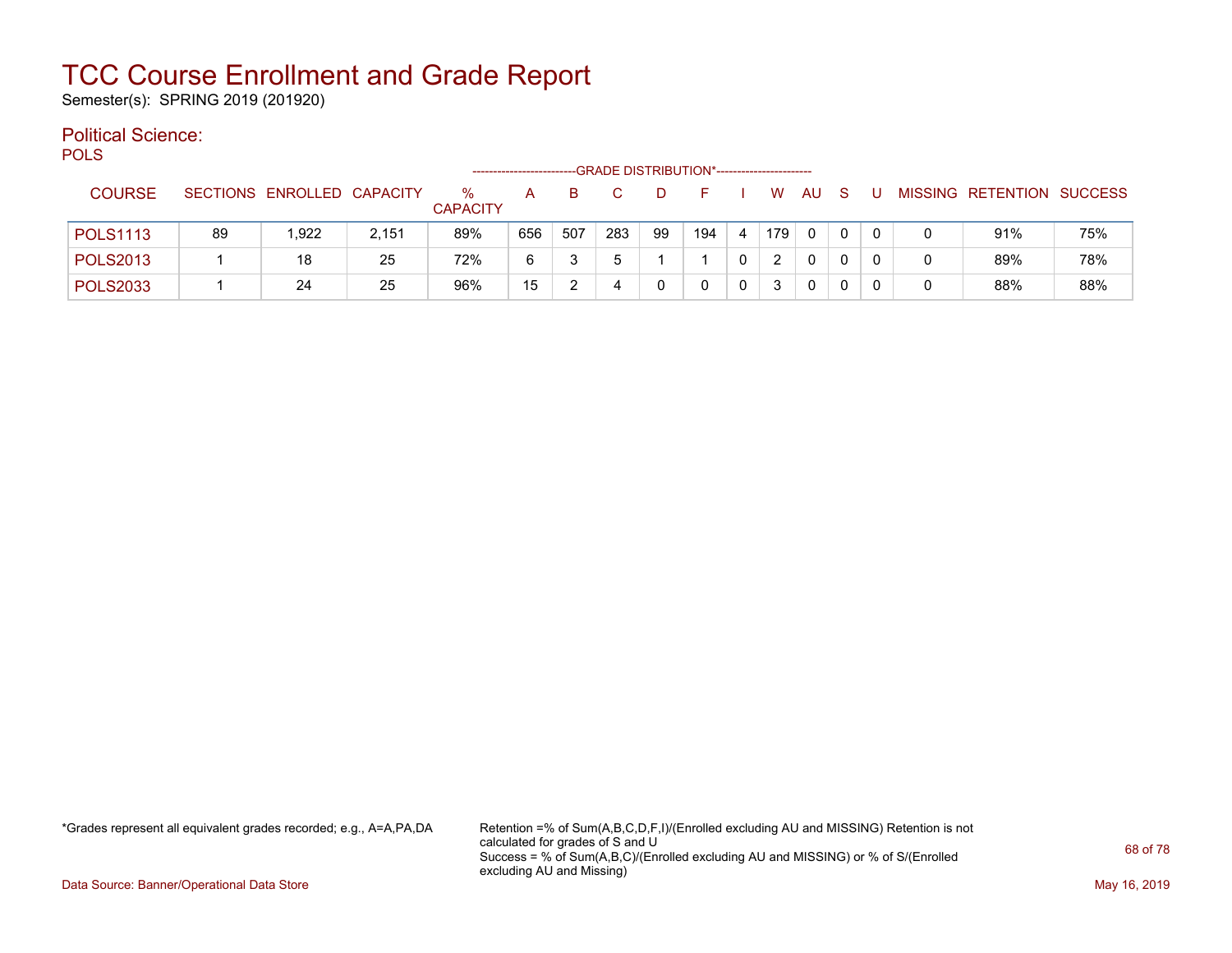Semester(s): SPRING 2019 (201920)

### Portuguese:

| <b>PORT</b>     |  |                 |  | ------------------------GRADE DISTRIBUTION*----------------------- |                |                |       |             |  |                                                                             |      |
|-----------------|--|-----------------|--|--------------------------------------------------------------------|----------------|----------------|-------|-------------|--|-----------------------------------------------------------------------------|------|
| COURSE          |  | <b>CAPACITY</b> |  |                                                                    |                |                |       |             |  | SECTIONS ENROLLED CAPACITY % A B C D F I W AU S U MISSING RETENTION SUCCESS |      |
| <b>PORT1213</b> |  | 100%            |  |                                                                    | $\overline{0}$ | $\overline{0}$ | $0$ 0 | $\mathbf 0$ |  | 100%                                                                        | 100% |

\*Grades represent all equivalent grades recorded; e.g., A=A,PA,DA Retention =% of Sum(A,B,C,D,F,I)/(Enrolled excluding AU and MISSING) Retention is not calculated for grades of S and U Success = % of Sum(A,B,C)/(Enrolled excluding AU and MISSING) or % of S/(Enrolled excluding AU and Missing)

Data Source: Banner/Operational Data Store May 16, 2019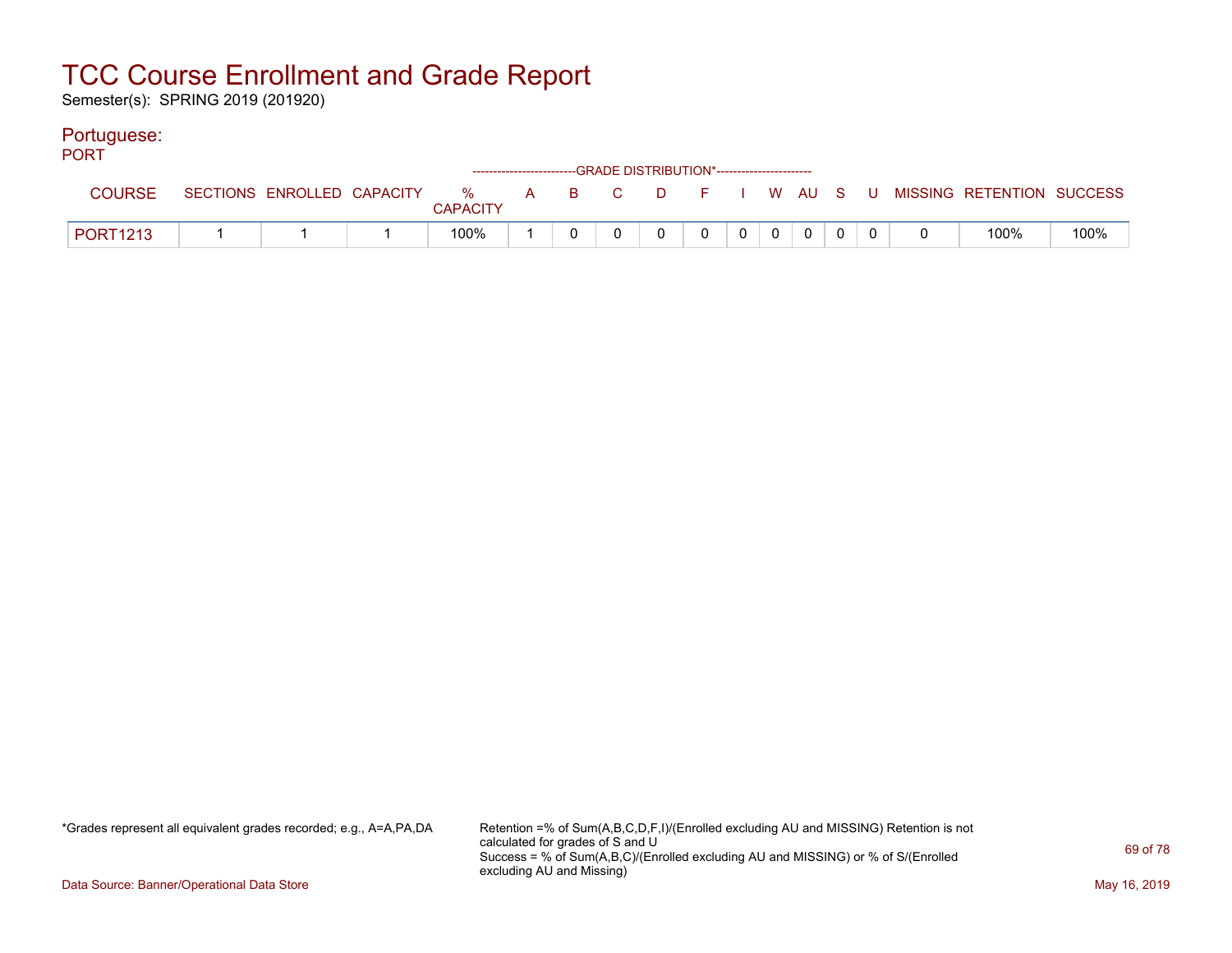Semester(s): SPRING 2019 (201920)

### Psychology:

PSYC

|                 |                 |                   |       |                         | ------------------------ |     | -GRADE DISTRIBUTION*----------------------- |                |                |              |                |              |          |              |                |                  |                |
|-----------------|-----------------|-------------------|-------|-------------------------|--------------------------|-----|---------------------------------------------|----------------|----------------|--------------|----------------|--------------|----------|--------------|----------------|------------------|----------------|
| <b>COURSE</b>   | <b>SECTIONS</b> | ENROLLED CAPACITY |       | $\%$<br><b>CAPACITY</b> | A                        | B   | C                                           | D              | F              |              | w              | AU           | S        |              | <b>MISSING</b> | <b>RETENTION</b> | <b>SUCCESS</b> |
| <b>PSYC1113</b> | 57              | 1,195             | 1,466 | 82%                     | 438                      | 288 | 169                                         | 81             | 96             |              | 122            | 0            | 0        | $\Omega$     | $\Omega$       | 90%              | 75%            |
| <b>PSYC1313</b> | 3               | 53                | 85    | 62%                     | 35                       | 13  | 3                                           | 0              |                | $\mathbf{0}$ |                | $\mathbf{0}$ | 0        | $\Omega$     | 0              | 98%              | 96%            |
| <b>PSYC2023</b> | 22              | 499               | 553   | 90%                     | 234                      | 116 | 68                                          | 21             | 27             | $\mathbf{0}$ | 33             | 0            | 0        | $\Omega$     | 0              | 93%              | 84%            |
| <b>PSYC2053</b> | $\overline{2}$  | 51                | 60    | 85%                     | 20                       | 21  | 2                                           | $\overline{2}$ |                | $\mathbf{0}$ | 5              | $\mathbf{0}$ | 0        | $\Omega$     | 0              | 90%              | 84%            |
| <b>PSYC2153</b> |                 | 8                 | 30    | 27%                     | 5                        | 0   | 0                                           | 0              | 3              | $\mathbf{0}$ | 0              | 0            | 0        | $\Omega$     | 0              | 100%             | 62%            |
| <b>PSYC2193</b> | $\overline{2}$  | 46                | 50    | 92%                     | 13                       | 10  | 13                                          |                | 4              | $\mathbf{0}$ | 5              | 0            | $\Omega$ | 0            | 0              | 89%              | 78%            |
| <b>PSYC2223</b> |                 | 16                | 20    | 80%                     | $\overline{7}$           | 3   | 2                                           |                | 0              | $\mathbf{0}$ | 3              | $\mathbf{0}$ | 0        | $\Omega$     | 0              | 81%              | 75%            |
| <b>PSYC2323</b> |                 | 24                | 30    | 80%                     | $\overline{7}$           | 11  | $\overline{2}$                              | 0              |                | $\mathbf{0}$ | 3              | 0            | 0        | $\Omega$     | 0              | 88%              | 83%            |
| <b>PSYC2423</b> | 4               | 98                | 100   | 98%                     | 44                       | 27  | 12                                          | 3              | $\overline{2}$ | 2            | 8              | 0            | 0        | $\Omega$     | 0              | 92%              | 85%            |
| <b>PSYC2523</b> |                 | 20                | 20    | 100%                    | 11                       | 4   | 3                                           |                |                | $\mathbf{0}$ | 0              | $\Omega$     | 0        | $\Omega$     | 0              | 100%             | 90%            |
| <b>PSYC2533</b> |                 | 28                | 30    | 93%                     | 15                       | 5   | 4                                           | 0              |                |              | $\overline{2}$ | $\Omega$     | $\Omega$ | <sup>0</sup> | 0              | 93%              | 86%            |
| <b>PSYC2713</b> |                 | 18                | 25    | 72%                     | 5                        | 5   | 4                                           | 0              |                |              | $\overline{2}$ | 0            | $\Omega$ | $\Omega$     | 0              | 89%              | 78%            |
| <b>PSYC2813</b> | $\overline{2}$  | 32                | 40    | 80%                     | 15                       | 7   | 7                                           | 0              | $\overline{2}$ |              | 0              | 0            | 0        | $\Omega$     | 0              | 100%             | 91%            |

\*Grades represent all equivalent grades recorded; e.g., A=A,PA,DA Retention =% of Sum(A,B,C,D,F,I)/(Enrolled excluding AU and MISSING) Retention is not calculated for grades of S and U Success = % of Sum(A,B,C)/(Enrolled excluding AU and MISSING) or % of S/(Enrolled excluding AU and Missing)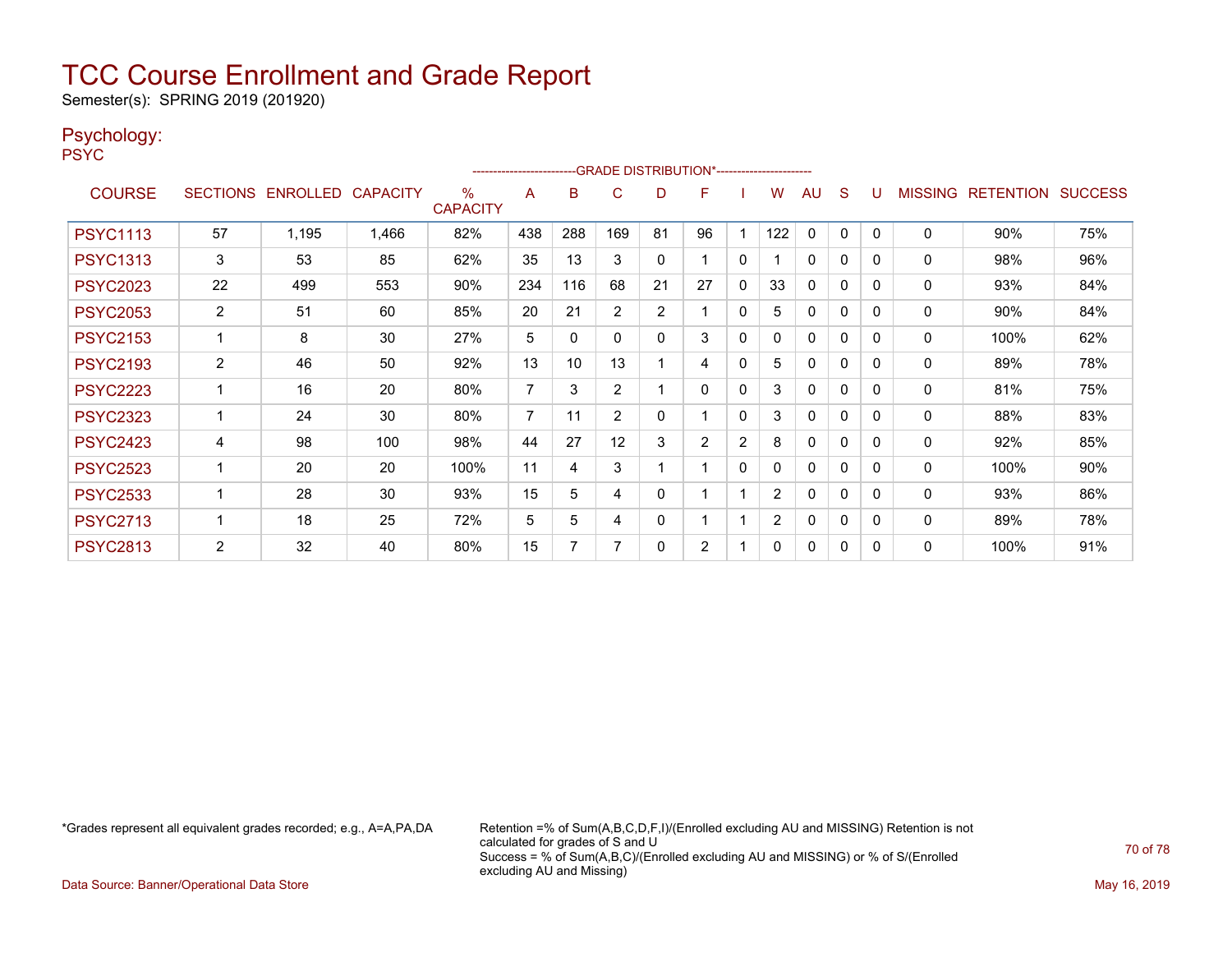Semester(s): SPRING 2019 (201920)

### Quality Control Technology: **QCTT**

|                 | -GRADE DISTRIBUTION*-----------------------<br>------------------------ |                            |    |                         |    |    |  |  |  |   |              |    |              |          |   |                          |                |
|-----------------|-------------------------------------------------------------------------|----------------------------|----|-------------------------|----|----|--|--|--|---|--------------|----|--------------|----------|---|--------------------------|----------------|
| <b>COURSE</b>   |                                                                         | SECTIONS ENROLLED CAPACITY |    | $\%$<br><b>CAPACITY</b> | A  | B. |  |  |  |   | W            | AU | <sub>S</sub> |          |   | <b>MISSING RETENTION</b> | <b>SUCCESS</b> |
| <b>QCTT1313</b> |                                                                         | 14                         | 20 | 70%                     | 14 | 0  |  |  |  |   | $\mathbf{0}$ | 0  | $\mathbf{0}$ | $\Omega$ | 0 | 100%                     | 100%           |
| QCTT1443        |                                                                         |                            | 10 | 10%                     |    | 0  |  |  |  |   | $\Omega$     | 0  | 0            | 0        | 0 | 100%                     | 100%           |
| QCTT2383        |                                                                         | 8                          | 10 | 80%                     | 4  | 3  |  |  |  |   |              | 0  | 0            | $\Omega$ | 0 | 88%                      | 88%            |
| QCTT2423        |                                                                         | 11                         | 14 | 79%                     | 10 |    |  |  |  | 0 |              |    | 0            | 0        | 0 | 100%                     | 100%           |

\*Grades represent all equivalent grades recorded; e.g., A=A,PA,DA Retention =% of Sum(A,B,C,D,F,I)/(Enrolled excluding AU and MISSING) Retention is not calculated for grades of S and U Success = % of Sum(A,B,C)/(Enrolled excluding AU and MISSING) or % of S/(Enrolled excluding AU and Missing)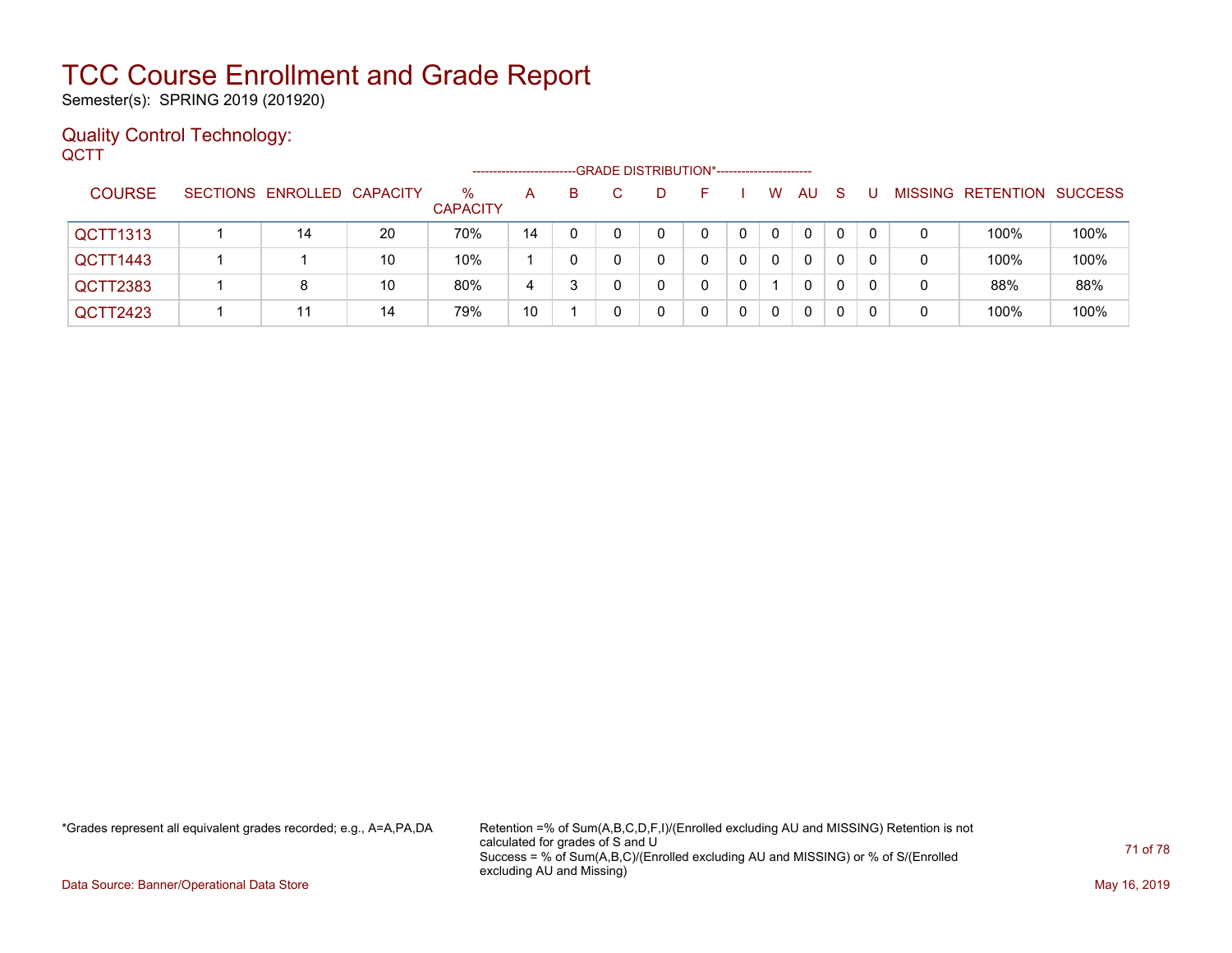Semester(s): SPRING 2019 (201920)

### Radiography: RADT

|                 | --GRADE DISTRIBUTION*-----------------------<br>---------------------- |          |          |                         |    |    |    |   |   |              |          |              |              |          |                |                  |                |
|-----------------|------------------------------------------------------------------------|----------|----------|-------------------------|----|----|----|---|---|--------------|----------|--------------|--------------|----------|----------------|------------------|----------------|
| <b>COURSE</b>   | <b>SECTIONS</b>                                                        | ENROLLED | CAPACITY | $\%$<br><b>CAPACITY</b> | A  | B  | C. | D | F |              | W        | AU           | <sub>S</sub> |          | <b>MISSING</b> | <b>RETENTION</b> | <b>SUCCESS</b> |
| <b>RADT1212</b> | $\overline{2}$                                                         | 50       | 60       | 83%                     | 10 | 23 | 10 | 0 | າ | 0            | 5        | $\mathbf{0}$ | 0            | $\Omega$ | 0              | 90%              | 86%            |
| <b>RADT1333</b> | 2                                                                      | 27       | 32       | 84%                     | 17 |    |    | 0 | 0 | $\mathbf{0}$ | $\Omega$ | $\mathbf{0}$ | 0            |          | 0              | 100%             | 100%           |
| <b>RADT1344</b> | 2                                                                      | 27       | 32       | 84%                     | 18 |    | ົ  | 0 | 0 | $\mathbf{0}$ | $\Omega$ | $\mathbf{0}$ | 0            |          | 0              | 100%             | 100%           |
| <b>RADT1383</b> | 2                                                                      | 27       | 32       | 84%                     | 20 | 6  |    | 0 | 0 | $\mathbf{0}$ | $\Omega$ | $\mathbf{0}$ | 0            | $\Omega$ | 0              | 100%             | 100%           |
| <b>RADT2323</b> | 2                                                                      | 25       | 30       | 83%                     | 16 | 8  |    | 0 | 0 | $\Omega$     | $\Omega$ | $\mathbf{0}$ | 0            | -C       | 0              | 100%             | 100%           |
| <b>RADT2356</b> | $\overline{2}$                                                         | 25       | 30       | 83%                     | 18 | 6  |    | 0 | 0 | 0            | $\Omega$ | 0            | 0            | -0       | 0              | 100%             | 100%           |

\*Grades represent all equivalent grades recorded; e.g., A=A,PA,DA Retention =% of Sum(A,B,C,D,F,I)/(Enrolled excluding AU and MISSING) Retention is not calculated for grades of S and U Success = % of Sum(A,B,C)/(Enrolled excluding AU and MISSING) or % of S/(Enrolled excluding AU and Missing)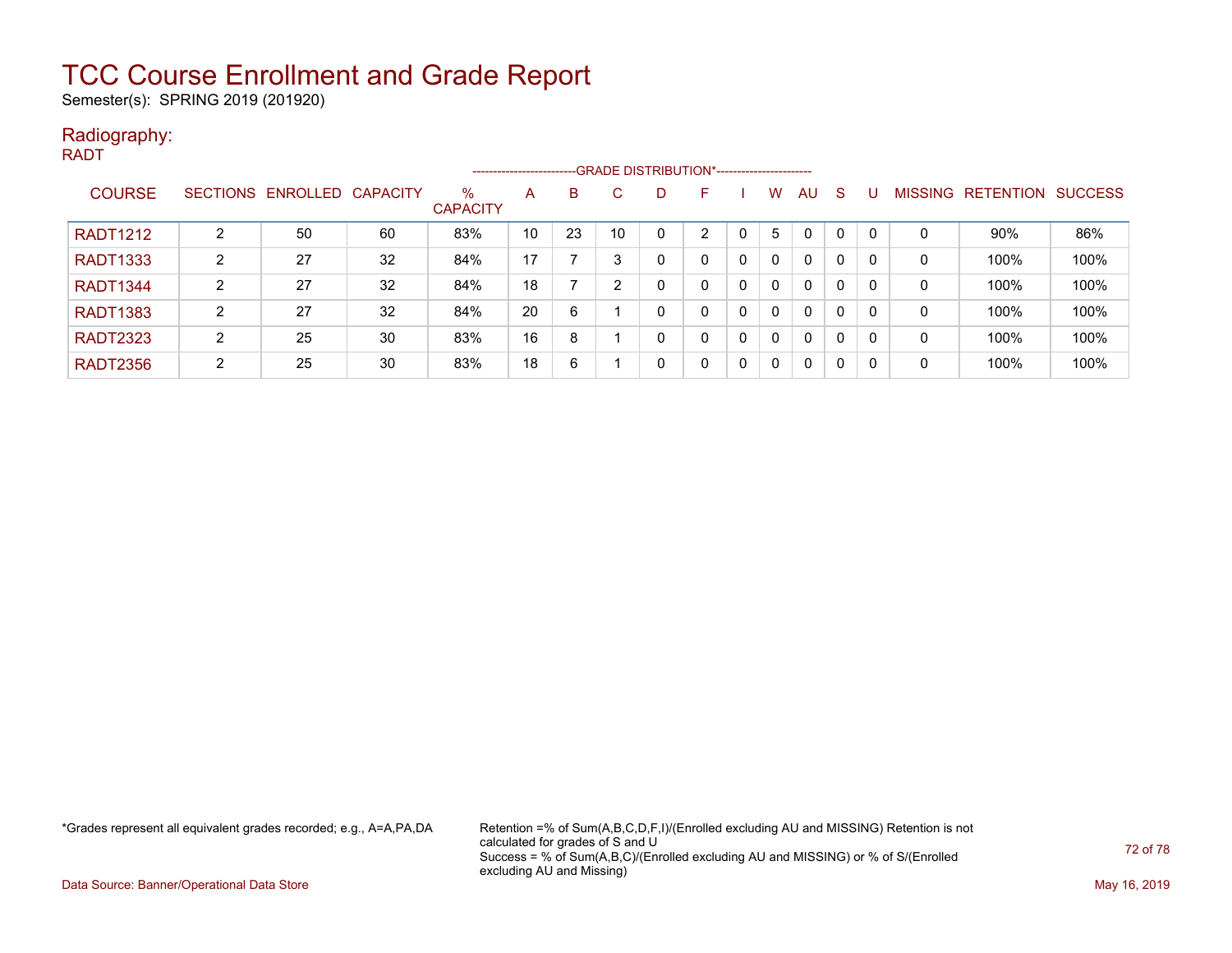Semester(s): SPRING 2019 (201920)

#### Religious Studies:

RELG

|                 | -- GRADE DISTRIBUTION*------------------------<br>----------------------- |                            |    |                         |    |   |    |    |   |   |                |              |              |   |              |                   |                |
|-----------------|---------------------------------------------------------------------------|----------------------------|----|-------------------------|----|---|----|----|---|---|----------------|--------------|--------------|---|--------------|-------------------|----------------|
| <b>COURSE</b>   |                                                                           | SECTIONS ENROLLED CAPACITY |    | $\%$<br><b>CAPACITY</b> | A  | B | C. | D. | F |   | w              | AU           | <sub>S</sub> |   |              | MISSING RETENTION | <b>SUCCESS</b> |
| <b>RELG1113</b> | $\overline{2}$                                                            | 27                         | 45 | 60%                     | 11 | 4 | 5  | n  | 0 |   | 5              | $\mathbf{0}$ | 0            |   | 0            | 81%               | 74%            |
| <b>RELG1213</b> |                                                                           | 13                         | 13 | 100%                    | 12 | 0 |    |    |   |   | 0              | $\mathbf{0}$ | $\Omega$     | 0 | $\mathbf{0}$ | 100%              | 92%            |
| <b>RELG1223</b> | $\overline{2}$                                                            | 20                         | 20 | 100%                    | 8  | 5 | 3  | ົ  | 0 | 2 | 0              | $\mathbf{0}$ | $\Omega$     | 0 | $\mathbf{0}$ | 100%              | 80%            |
| <b>RELG2113</b> |                                                                           | 16                         | 20 | 80%                     | 6  | 4 |    |    | ົ | 0 | $\overline{2}$ | $\mathbf{0}$ | 0            | 0 | $\mathbf{0}$ | 88%               | 69%            |
| <b>RELG2123</b> | 2                                                                         | 30                         | 45 | 67%                     | 14 | 6 | 6  | 0  |   | 0 | 3              | $\mathbf 0$  | $\Omega$     | 0 | 0            | 90%               | 87%            |
| <b>RELG2173</b> |                                                                           | 10                         | 18 | 56%                     | 3  | 5 |    |    | 0 | 0 | 0              | 0            | 0            |   | 0            | 100%              | 90%            |

\*Grades represent all equivalent grades recorded; e.g., A=A,PA,DA Retention =% of Sum(A,B,C,D,F,I)/(Enrolled excluding AU and MISSING) Retention is not calculated for grades of S and U Success = % of Sum(A,B,C)/(Enrolled excluding AU and MISSING) or % of S/(Enrolled excluding AU and Missing)

Data Source: Banner/Operational Data Store May 16, 2019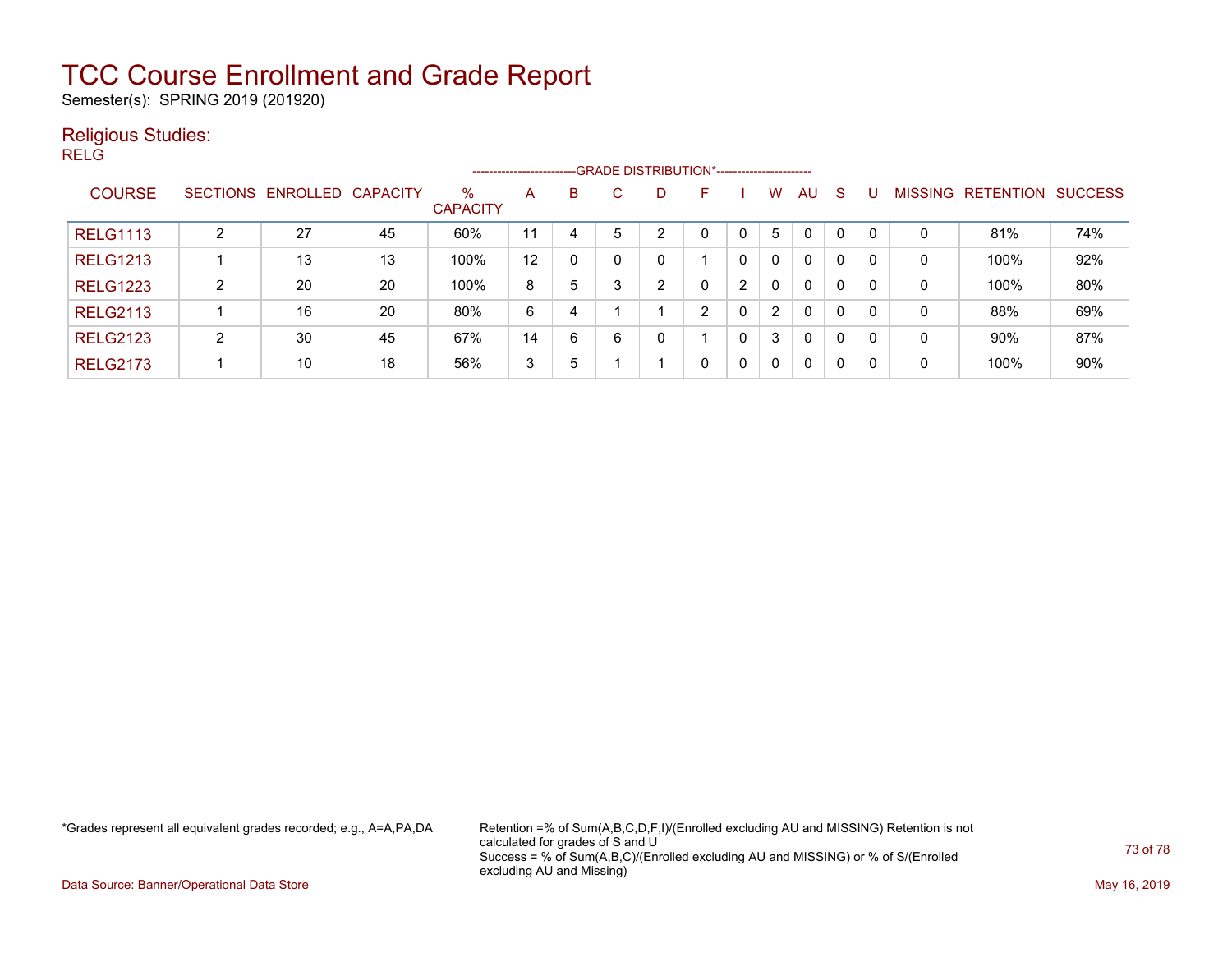Semester(s): SPRING 2019 (201920)

#### Respiratory Care:

RESP

|                 | -- GRADE DISTRIBUTION*------------------------<br>---------------------- |                 |                 |                         |    |                |                |          |   |          |   |              |          |          |                |                  |                |
|-----------------|--------------------------------------------------------------------------|-----------------|-----------------|-------------------------|----|----------------|----------------|----------|---|----------|---|--------------|----------|----------|----------------|------------------|----------------|
| <b>COURSE</b>   | <b>SECTIONS</b>                                                          | <b>ENROLLED</b> | <b>CAPACITY</b> | $\%$<br><b>CAPACITY</b> | A  | B              | C              | D        | F |          | W | AU           | S        |          | <b>MISSING</b> | <b>RETENTION</b> | <b>SUCCESS</b> |
| <b>RESP1342</b> |                                                                          | 27              | 30              | 90%                     | 4  | 18             | 5              |          | 0 | 0        | 0 | 0            | $\Omega$ | 0        | 0              | 100%             | 100%           |
| <b>RESP1403</b> |                                                                          | 27              | 30              | 90%                     | 14 | 11             | $\overline{2}$ | 0        | 0 | 0        | 0 | $\mathbf{0}$ | 0        | 0        | 0              | 100%             | 100%           |
| <b>RESP1414</b> | $\overline{2}$                                                           | 27              | 30              | 90%                     | 24 | 3              | 0              | 0        | 0 | 0        | 0 | $\Omega$     | $\Omega$ | $\Omega$ | 0              | 100%             | 100%           |
| <b>RESP1443</b> |                                                                          | 27              | 30              | 90%                     | 4  | 17             | 6              | $\Omega$ | 0 | 0        | 0 | $\mathbf{0}$ | $\Omega$ | $\Omega$ | 0              | 100%             | 100%           |
| <b>RESP1522</b> |                                                                          | 27              | 27              | 100%                    | 5  | 16             | 6              | 0        | 0 | $\Omega$ | 0 | $\mathbf{0}$ | $\Omega$ | $\Omega$ | 0              | 100%             | 100%           |
| <b>RESP2414</b> | $\overline{2}$                                                           | 27              | 26              | 104%                    | 23 | $\overline{2}$ | 0              | $\Omega$ | 0 |          |   | $\Omega$     | $\Omega$ | $\Omega$ | 0              | 96%              | 93%            |
| <b>RESP2452</b> |                                                                          | 27              | 27              | 100%                    | 26 | 0              | 0              | 0        | 0 | 0        |   | $\mathbf{0}$ | $\Omega$ | 0        | $\mathbf{0}$   | 96%              | 96%            |
| <b>RESP2493</b> |                                                                          | 27              | 27              | 100%                    | 21 | 4              |                | 0        | 0 | 0        |   | $\mathbf{0}$ | 0        | 0        | 0              | 96%              | 96%            |
| <b>RESP2562</b> |                                                                          | 27              | 27              | 100%                    | 10 | 14             | $\overline{2}$ | 0        | 0 | 0        |   | $\Omega$     | 0        | 0        | 0              | 96%              | 96%            |
| <b>RESP2991</b> |                                                                          | 12              | 16              | 75%                     | 11 | 0              |                |          | 0 | 0        | 0 | 0            | 0        | 0        | 0              | 100%             | 92%            |

\*Grades represent all equivalent grades recorded; e.g., A=A,PA,DA Retention =% of Sum(A,B,C,D,F,I)/(Enrolled excluding AU and MISSING) Retention is not calculated for grades of S and U Success = % of Sum(A,B,C)/(Enrolled excluding AU and MISSING) or % of S/(Enrolled excluding AU and Missing)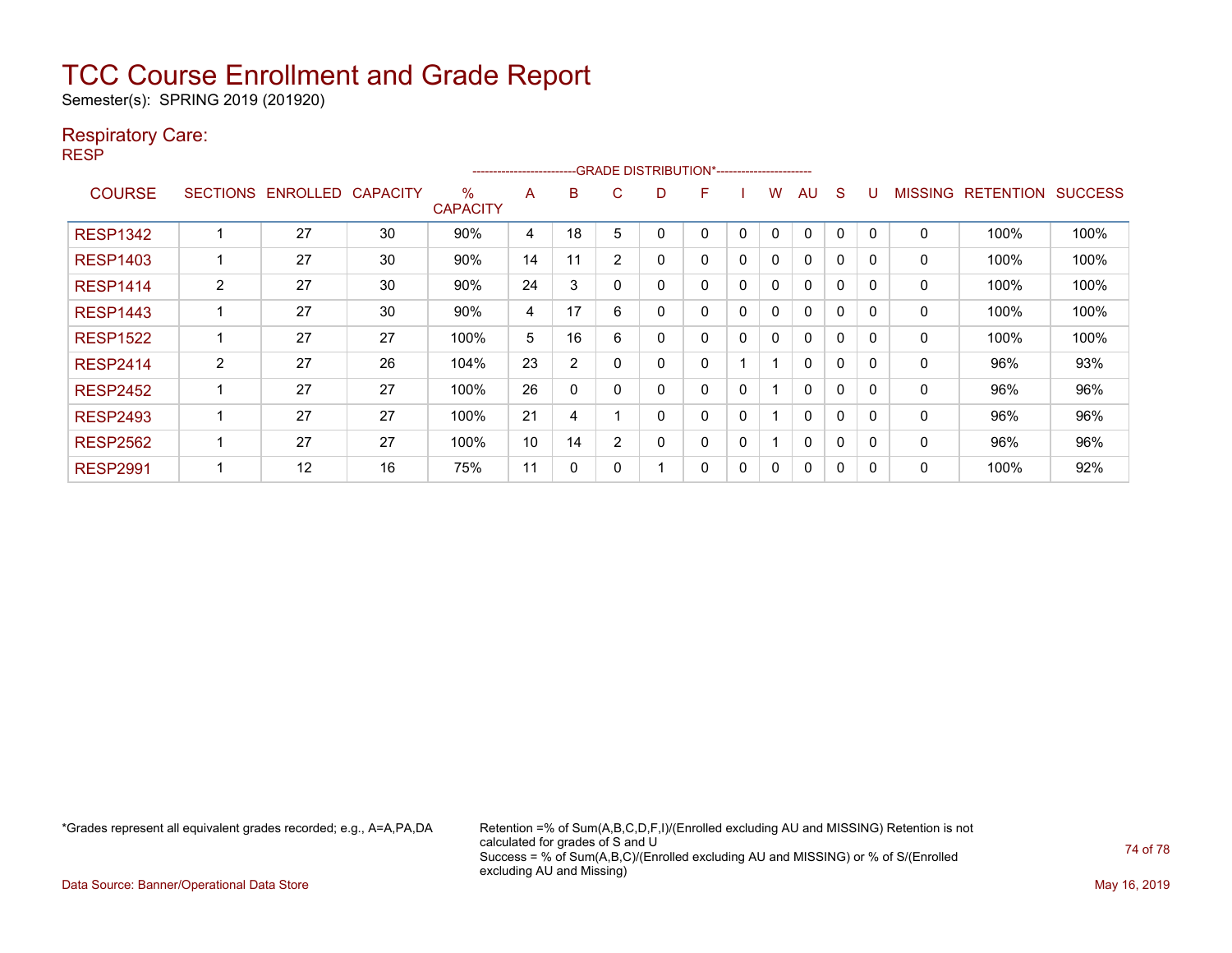Semester(s): SPRING 2019 (201920)

#### Sociology:

**SOCI** 

| --GRADE DISTRIBUTION*-----------------------<br>----------------------- |                       |                 |                 |                         |     |                |    |                |                |              |                |              |              |          |                |                  |                |
|-------------------------------------------------------------------------|-----------------------|-----------------|-----------------|-------------------------|-----|----------------|----|----------------|----------------|--------------|----------------|--------------|--------------|----------|----------------|------------------|----------------|
| <b>COURSE</b>                                                           | <b>SECTIONS</b>       | <b>ENROLLED</b> | <b>CAPACITY</b> | $\%$<br><b>CAPACITY</b> | A   | B              | С  | D              | F              |              | W              | AU           | S            |          | <b>MISSING</b> | <b>RETENTION</b> | <b>SUCCESS</b> |
| <b>SOCI1113</b>                                                         | 33                    | 593             | 755             | 79%                     | 286 | 135            | 49 | 29             | 32             | 5            | 56             |              | 0            | $\Omega$ | $\mathbf 0$    | 91%              | 79%            |
| <b>SOCI2013</b>                                                         |                       | 19              | 20              | 95%                     | 9   | 4              |    | 0              | 3              | 0            | $\overline{2}$ | 0            | 0            | $\Omega$ | 0              | 89%              | 74%            |
| <b>SOCI2053</b>                                                         | $\mathbf{2}^{\prime}$ | 11              | 60              | 18%                     | 6   | 4              | 0  | 0              | 0              | 0            |                | 0            | $\mathbf{0}$ | $\Omega$ | 0              | 91%              | 91%            |
| <b>SOCI2063</b>                                                         |                       | 19              | 20              | 95%                     | 3   | 6              | 3  | 0              | 0              | $\mathbf{0}$ | 7              | 0            | 0            | $\Omega$ | 0              | 63%              | 63%            |
| <b>SOCI2113</b>                                                         |                       | 10              | 20              | 50%                     | 6   | 3              | 0  | 0              | 0              | 0            |                | 0            | 0            | $\Omega$ | 0              | 90%              | 90%            |
| <b>SOCI2123</b>                                                         | 3                     | 67              | 70              | 96%                     | 15  | 26             | 11 | $\overline{2}$ | 5              | $\Omega$     | 8              | 0            | 0            | $\Omega$ | 0              | 88%              | 78%            |
| <b>SOCI2153</b>                                                         |                       | $\overline{7}$  | 30              | 23%                     | 5   | 0              | 0  | 0              | $\overline{2}$ | 0            | 0              | $\mathbf{0}$ | $\mathbf 0$  | $\Omega$ | $\mathbf 0$    | 100%             | 71%            |
| <b>SOCI2173</b>                                                         |                       | 9               | 18              | 50%                     | 4   | $\overline{2}$ | 0  | 0              |                | $\Omega$     | $\overline{2}$ | 0            | 0            | $\Omega$ | 0              | 78%              | 67%            |
| <b>SOCI2223</b>                                                         |                       | 4               | 20              | 20%                     | 0   | $\overline{2}$ |    | 0              | 0              | $\Omega$     |                | $\mathbf{0}$ | $\mathbf{0}$ | $\Omega$ | $\mathbf 0$    | 75%              | 75%            |
| <b>SOCI2263</b>                                                         | $\overline{2}$        | 9               | 35              | 26%                     | 5   | $\overline{2}$ |    |                | 0              | 0            | $\mathbf{0}$   | $\mathbf{0}$ | $\mathbf 0$  | $\Omega$ | 0              | 100%             | 89%            |
| <b>SOCI2713</b>                                                         |                       | 6               | 25              | 24%                     | 5   | 0              | 0  | 0              | 0              | $\mathbf{0}$ |                | $\mathbf{0}$ | 0            | $\Omega$ | 0              | 83%              | 83%            |
| <b>SOCI2813</b>                                                         | $\overline{2}$        | 8               | 40              | 20%                     |     | 4              |    |                | 0              | 0            |                | 0            | 0            | $\Omega$ | 0              | 88%              | 75%            |

\*Grades represent all equivalent grades recorded; e.g., A=A,PA,DA Retention =% of Sum(A,B,C,D,F,I)/(Enrolled excluding AU and MISSING) Retention is not calculated for grades of S and U Success = % of Sum(A,B,C)/(Enrolled excluding AU and MISSING) or % of S/(Enrolled excluding AU and Missing)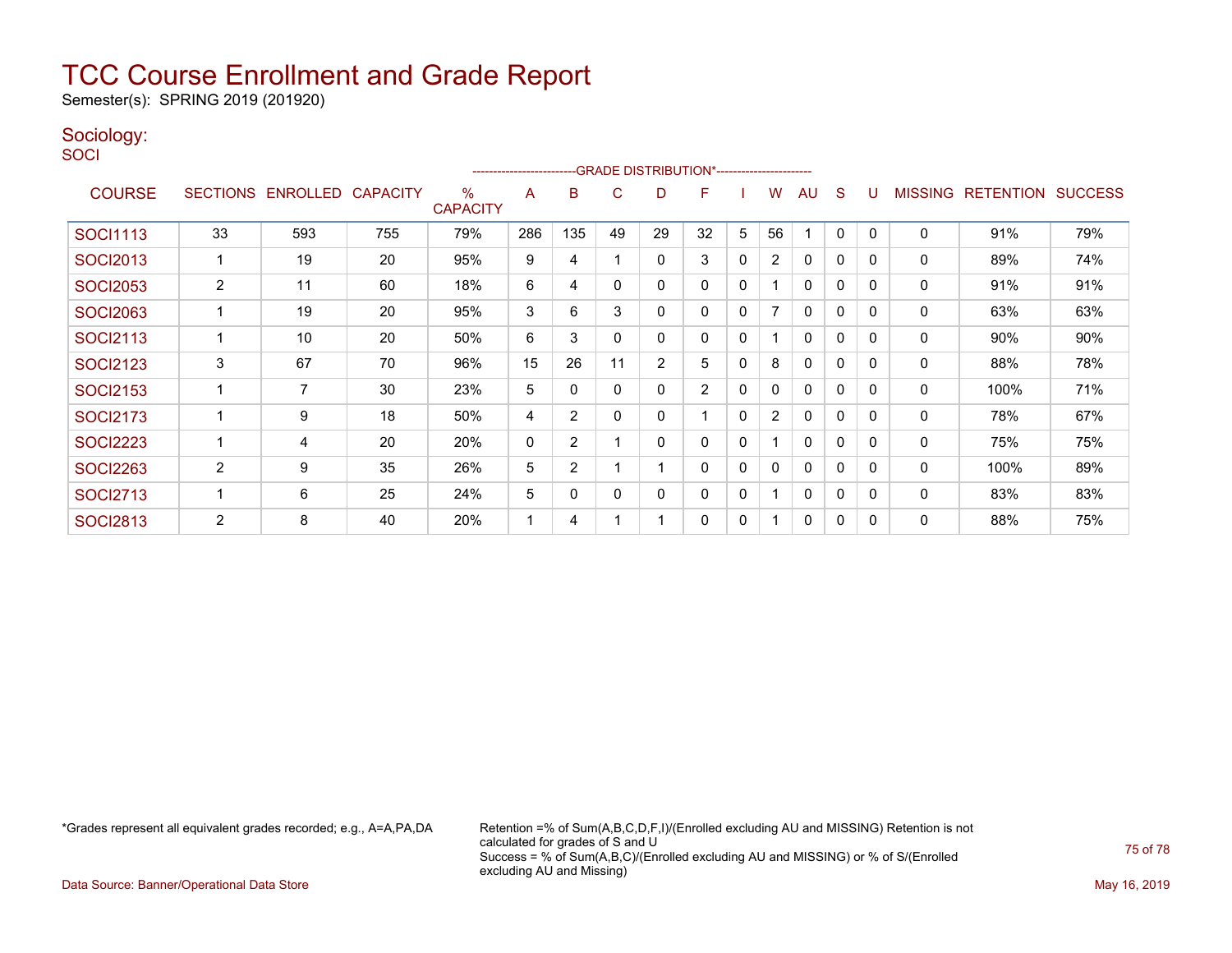Semester(s): SPRING 2019 (201920)

#### Spanish:

SPAN

|                 | -- GRADE DISTRIBUTION*----------------------- |                   |                 |                         |                 |                |          |   |                |              |                |                |              |          |                |                  |                |
|-----------------|-----------------------------------------------|-------------------|-----------------|-------------------------|-----------------|----------------|----------|---|----------------|--------------|----------------|----------------|--------------|----------|----------------|------------------|----------------|
| <b>COURSE</b>   |                                               | SECTIONS ENROLLED | <b>CAPACITY</b> | $\%$<br><b>CAPACITY</b> | A               | в              | C        | D | F              |              | W              | AU             | S            |          | <b>MISSING</b> | <b>RETENTION</b> | <b>SUCCESS</b> |
| <b>SPAN1001</b> |                                               | 8                 | 13              | 62%                     | 6               | $\mathbf{0}$   | $\Omega$ | 0 | 0              | $\mathbf{0}$ | $\mathbf{0}$   | $\overline{2}$ | $\mathbf{0}$ | $\Omega$ | $\mathbf 0$    | 100%             | 100%           |
| <b>SPAN1031</b> |                                               | 5                 | 15              | 33%                     | $5\phantom{.0}$ | 0              | 0        | 0 | 0              | 0            | 0              | $\mathbf{0}$   | 0            | $\Omega$ | 0              | 100%             | 100%           |
| <b>SPAN1103</b> | 19                                            | 282               | 374             | 75%                     | 125             | 57             | 32       | 9 | 7              |              | 51             | $\mathbf{0}$   | $\Omega$     | $\Omega$ | 0              | 82%              | 76%            |
| <b>SPAN1213</b> | 8                                             | 97                | 152             | 64%                     | 50              | 27             | 8        |   | 0              | 0            | 10             | 1              | $\Omega$     | $\Omega$ | 0              | 90%              | 89%            |
| <b>SPAN1313</b> | $\overline{c}$                                | 25                | 36              | 69%                     | $\overline{7}$  | 5              | 3        | 0 | 0              | 0            | 6              | 4              | 0            | $\Omega$ | $\mathbf 0$    | 71%              | 71%            |
| <b>SPAN1413</b> | $\overline{2}$                                | 27                | 36              | 75%                     | 24              |                | 0        | 0 | 0              | $\mathbf{0}$ | 0              | $\overline{2}$ | $\Omega$     | $\Omega$ | 0              | 100%             | 100%           |
| <b>SPAN2113</b> |                                               | 5                 | 18              | 28%                     | 4               | $\Omega$       | $\Omega$ | 0 | 0              |              | 0              | $\mathbf{0}$   | $\Omega$     | $\Omega$ | 0              | 100%             | 80%            |
| <b>SPAN2213</b> |                                               | 10                | 13              | 77%                     | 4               | $\Omega$       | 0        | 0 | 0              | $\mathbf{0}$ |                | 5              | $\mathbf{0}$ | $\Omega$ | $\mathbf 0$    | 80%              | 80%            |
| <b>SPAN2413</b> |                                               | 13                | 18              | 72%                     | 10              | $\overline{2}$ | 0        | 0 | 0              |              | 0              | $\mathbf{0}$   | $\Omega$     | $\Omega$ | 0              | 100%             | 92%            |
| <b>SPAN2443</b> |                                               | 6                 | 18              | 33%                     | 4               | $\Omega$       |          | 0 | 0              | 0            |                | $\mathbf{0}$   | 0            | $\Omega$ | 0              | 83%              | 83%            |
| <b>SPAN2453</b> |                                               | 6                 | 20              | 30%                     | 3               | $\Omega$       |          | 0 | $\overline{2}$ | 0            | 0              | $\mathbf{0}$   | 0            | $\Omega$ | $\mathbf{0}$   | 100%             | 67%            |
| <b>SPAN2473</b> |                                               | 8                 | 18              | 44%                     | $\overline{7}$  |                | 0        | 0 | 0              | $\Omega$     | 0              | $\mathbf{0}$   | $\Omega$     | $\Omega$ | 0              | 100%             | 100%           |
| <b>SPAN2543</b> |                                               | 12                | 18              | 67%                     | 11              | 0              | 0        | 0 | 0              | 0            |                | $\mathbf{0}$   | 0            | $\Omega$ | 0              | 92%              | 92%            |
| <b>SPAN2663</b> |                                               | 11                | 18              | 61%                     | 8               |                | $\Omega$ | 0 | 0              | 0            | $\overline{2}$ | 0              | 0            | $\Omega$ | $\mathbf{0}$   | 82%              | 82%            |

\*Grades represent all equivalent grades recorded; e.g., A=A,PA,DA Retention =% of Sum(A,B,C,D,F,I)/(Enrolled excluding AU and MISSING) Retention is not calculated for grades of S and U Success = % of Sum(A,B,C)/(Enrolled excluding AU and MISSING) or % of S/(Enrolled excluding AU and Missing)

Data Source: Banner/Operational Data Store May 16, 2019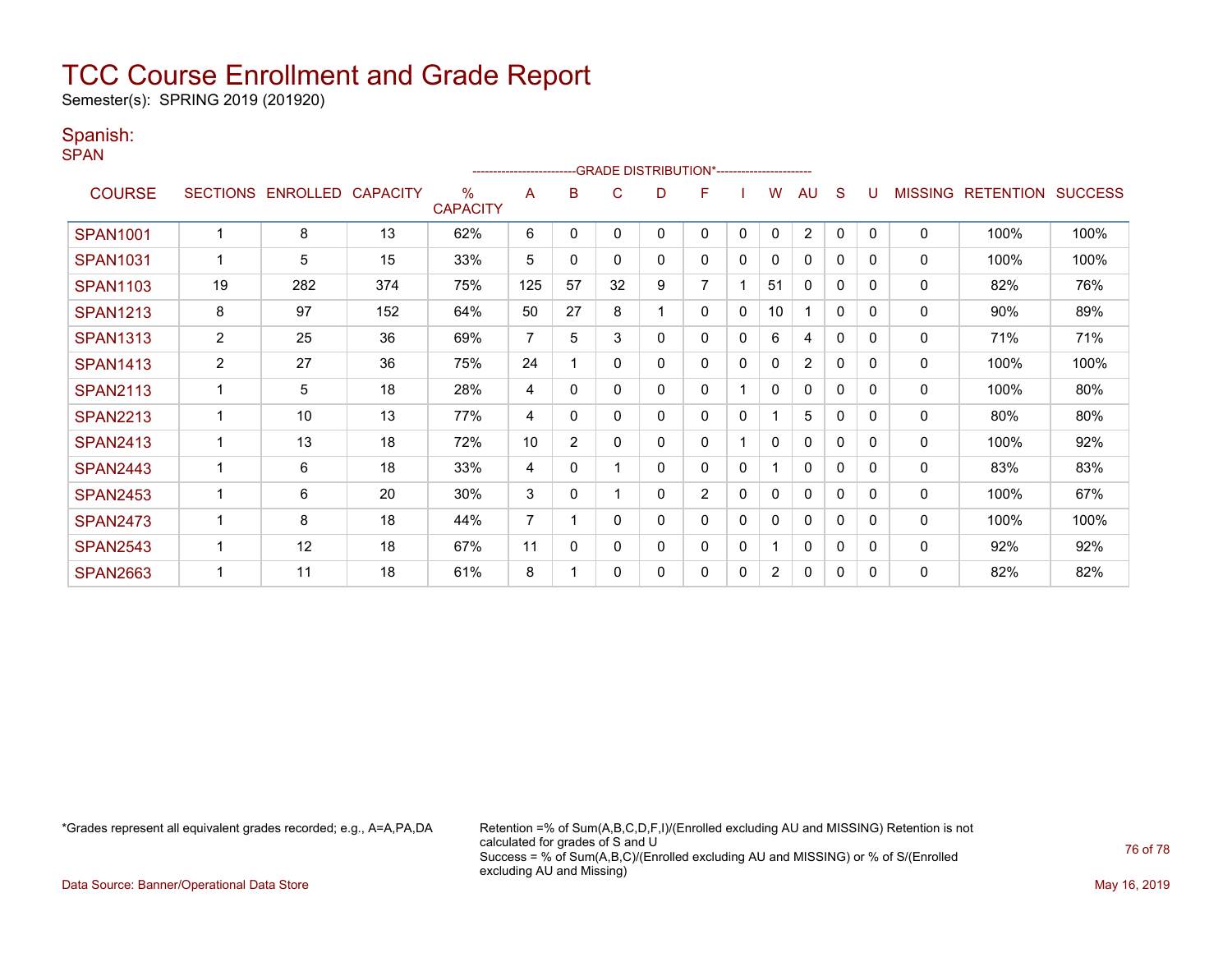Semester(s): SPRING 2019 (201920)

#### Theatre:

THEA

|                 | -GRADE DISTRIBUTION*-----------------------<br>---------------------- |          |                 |                         |    |                |                |   |   |              |                |              |   |          |                |                  |                |
|-----------------|-----------------------------------------------------------------------|----------|-----------------|-------------------------|----|----------------|----------------|---|---|--------------|----------------|--------------|---|----------|----------------|------------------|----------------|
| <b>COURSE</b>   | <b>SECTIONS</b>                                                       | ENROLLED | <b>CAPACITY</b> | $\%$<br><b>CAPACITY</b> | A  | B              | C              | D | F |              | w              | AU           | S |          | <b>MISSING</b> | <b>RETENTION</b> | <b>SUCCESS</b> |
| <b>THEA1033</b> |                                                                       | 13       | 14              | 93%                     | 4  | 3              | 3              |   | 0 | 0            | $\overline{2}$ | $\mathbf{0}$ | 0 | $\Omega$ | 0              | 85%              | 77%            |
| <b>THEA1043</b> |                                                                       | 3        | 5               | 60%                     | 3  | 0              | $\mathbf{0}$   | 0 | 0 | 0            | 0              | $\mathbf{0}$ | 0 | 0        | 0              | 100%             | 100%           |
| <b>THEA1053</b> |                                                                       | 19       | 20              | 95%                     | 12 | 2              | $\overline{2}$ |   | 0 | 0            | 3              | $\mathbf{0}$ | 0 | $\Omega$ | 0              | 84%              | 84%            |
| <b>THEA1081</b> |                                                                       | 24       | 55              | 44%                     | 22 | 0              |                | 0 | 0 | 0            |                | 0            | 0 | $\Omega$ | 0              | 96%              | 96%            |
| <b>THEA1093</b> | $\overline{2}$                                                        | 34       | 40              | 85%                     | 13 | 9              |                | 0 | 4 | 0            |                | $\mathbf{0}$ | 0 | $\Omega$ | 0              | 97%              | 85%            |
| <b>THEA1133</b> |                                                                       | 11       | 10              | 110%                    | 9  | $\overline{2}$ | $\Omega$       | 0 | 0 | $\mathbf{0}$ | $\mathbf{0}$   | $\mathbf{0}$ | 0 | $\Omega$ | 0              | 100%             | 100%           |
| <b>THEA2063</b> |                                                                       | 12       | 12              | 100%                    | 6  | 5              | $\Omega$       | 0 |   | 0            | $\mathbf{0}$   | $\mathbf{0}$ | 0 | $\Omega$ | $\Omega$       | 100%             | 92%            |
| <b>THEA2073</b> |                                                                       | 10       | 14              | 71%                     | 3  | 5              |                | ი | 0 | 0            |                | $\mathbf{0}$ | 0 | 0        | 0              | 90%              | 90%            |
| <b>THEA2081</b> |                                                                       | 16       | 55              | 29%                     | 16 | 0              | $\Omega$       | 0 | 0 | 0            | 0              | $\mathbf{0}$ | 0 | 0        | 0              | 100%             | 100%           |
| <b>THEA2351</b> |                                                                       | 21       | 20              | 105%                    | 17 | 3              | 0              |   | 0 | 0            |                | 0            | 0 | 0        | 0              | 95%              | 95%            |

\*Grades represent all equivalent grades recorded; e.g., A=A,PA,DA Retention =% of Sum(A,B,C,D,F,I)/(Enrolled excluding AU and MISSING) Retention is not calculated for grades of S and U Success = % of Sum(A,B,C)/(Enrolled excluding AU and MISSING) or % of S/(Enrolled excluding AU and Missing)